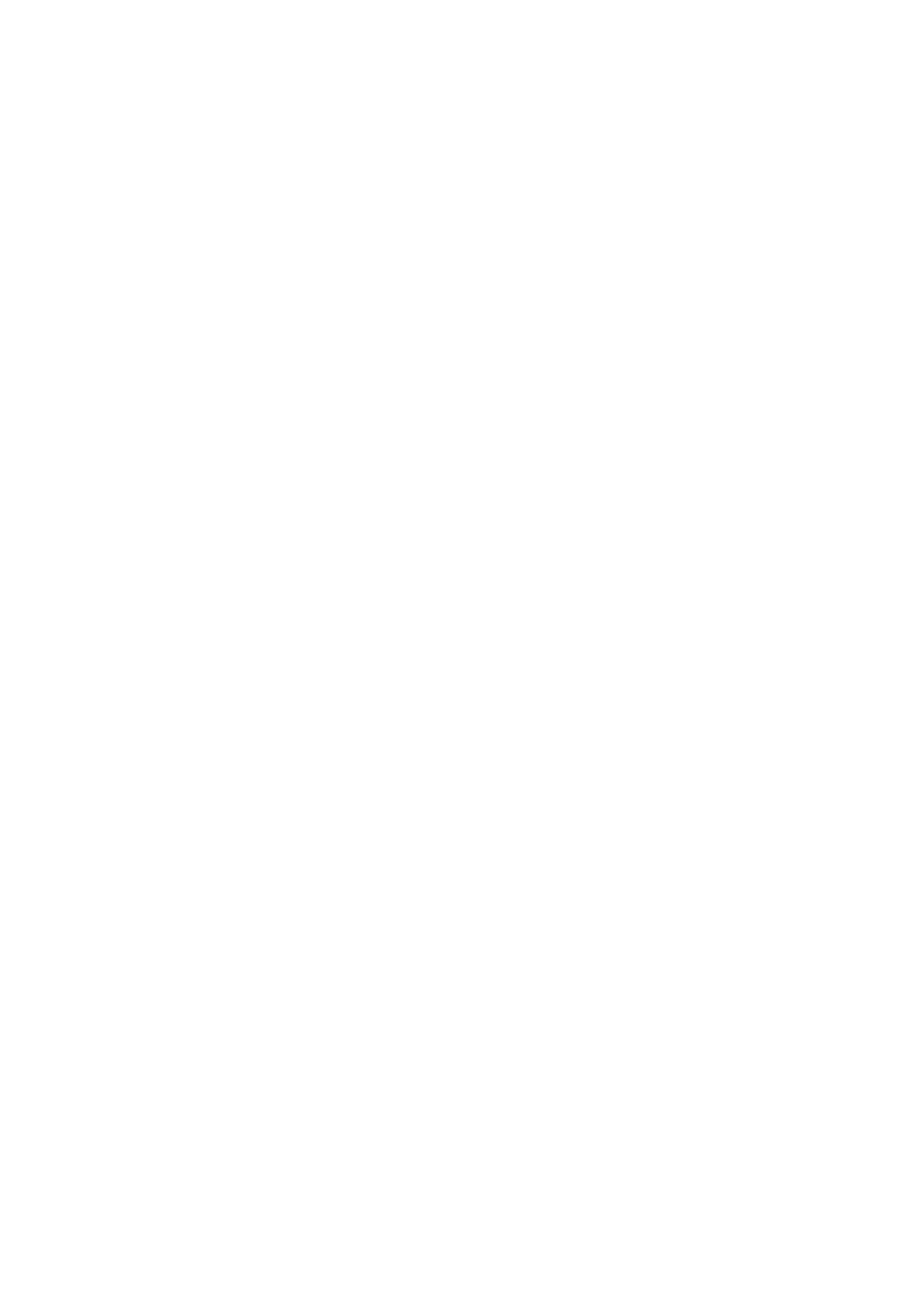**T.R.N.C. NEAR EAST UNIVERSITY INSTITUTE OF HEALTH SCIENCES**

# **THE STUDY OF THE KINETIC BEHAVIOR OF HORSE SERUM BUTYRYLCHOLINESTERASE WITH FLUOXETINE**

**Osman YETK N** 

## **MEDICAL BIOCHEMISTRY PROGRAMME MASTER THESIS**

**SUPERVISOR Associate Professor Özlem DALMIZRAK**

> **NICOSIA 2015**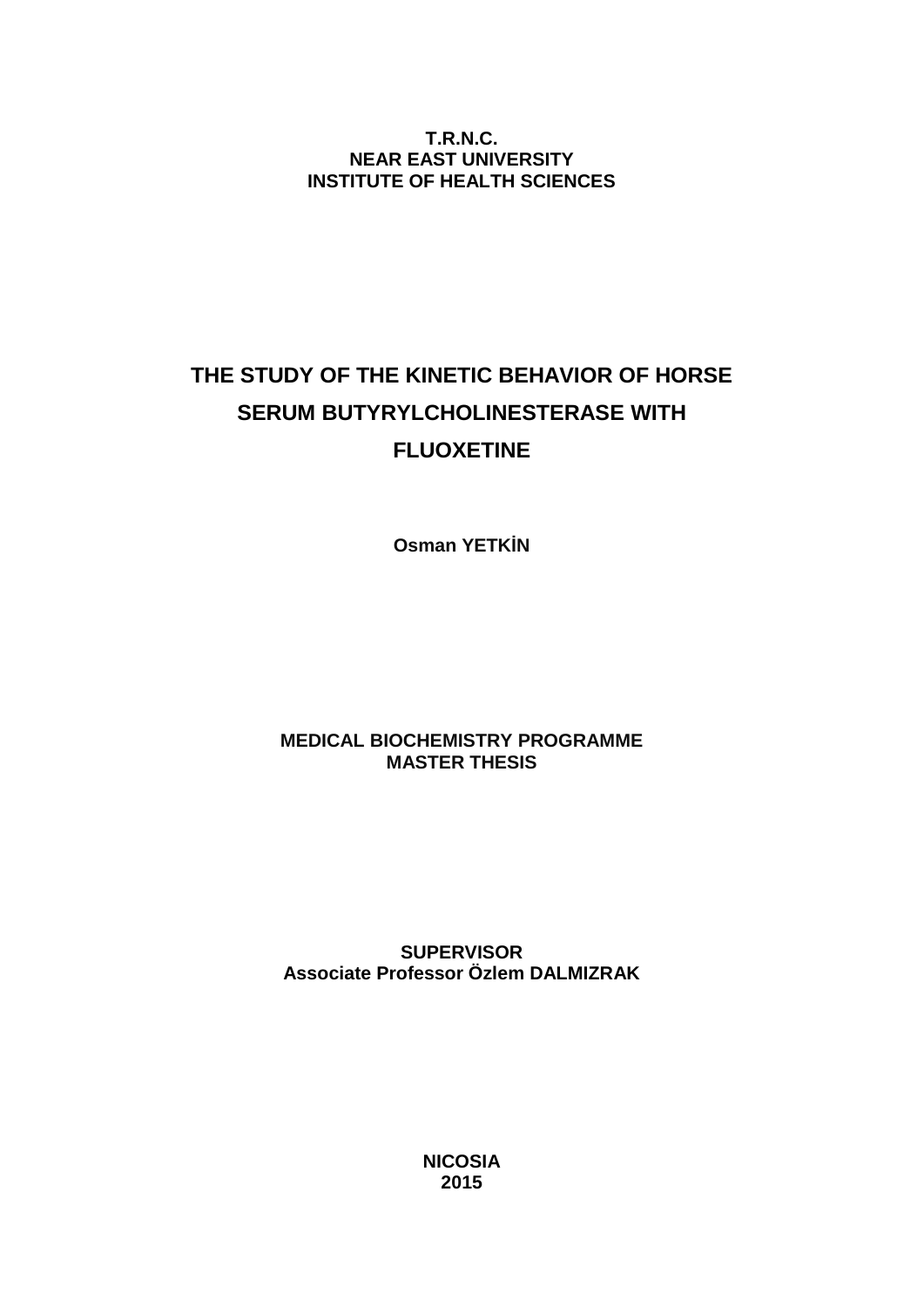The Directorate of Health Sciences Institute,

This study has been accepted by the Thesis Committee in Medical Biochemistry Programme as Master Thesis.

Thesis committee:

Chair:

Professor Nazmi ÖZER

**Near East University** 

Supervisor: Associate Professor Özlem DALMIZRAK

**Near East University** 

Member:

Assistant Professor Áyşe ÇIRAKOĞLU **İstanbul University** 

Approval:

According to the relevant articles of the Near East University Postgraduate Study - Education and Examination Regulations, this thesis has been approved by the above mentioned members of the thesis committee and the decision of the Board of Directors of the Institute.

Professor Ihsan CALIS Director of the Institute of Health Sciences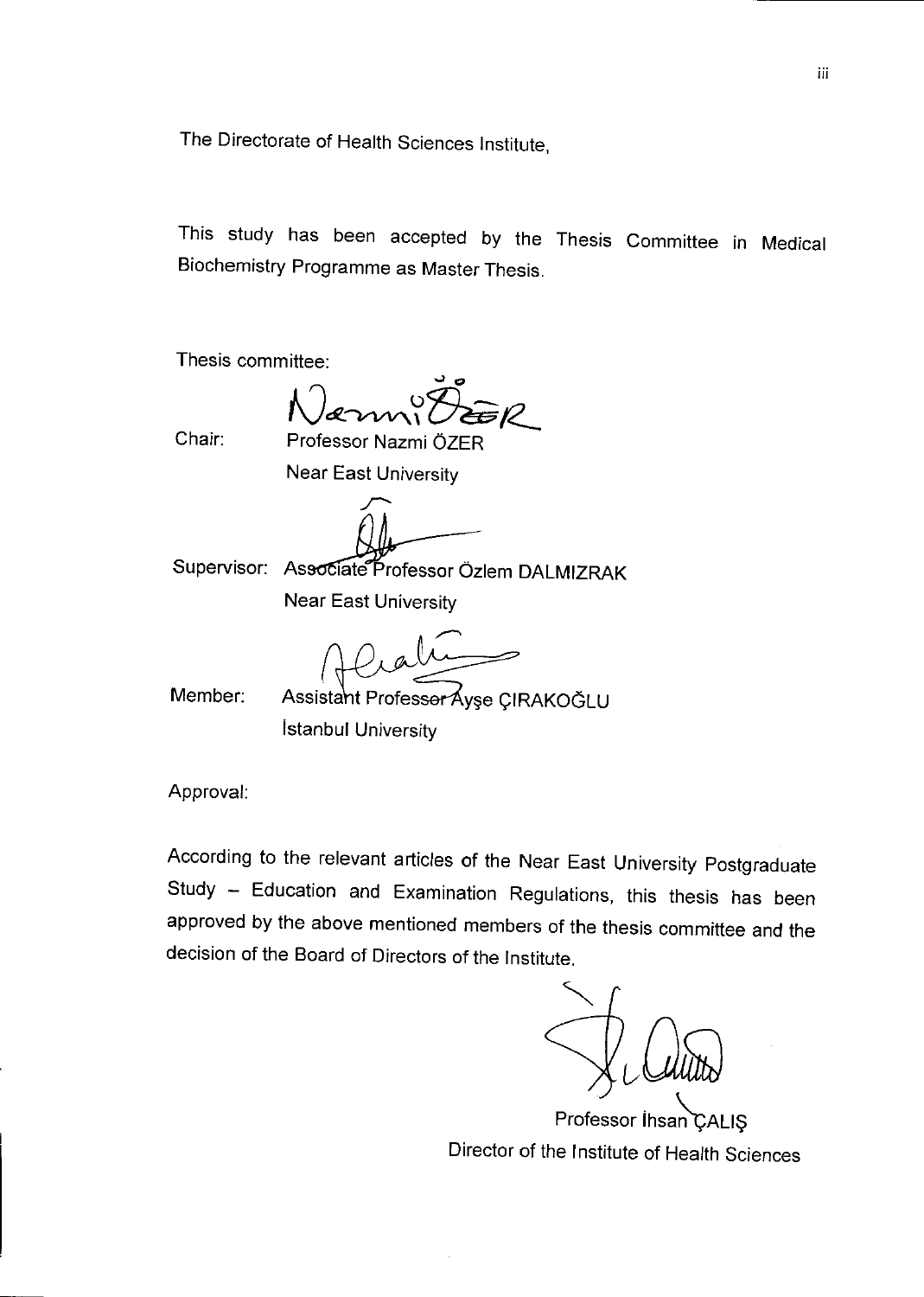## **ACKNOWLEDGEMENTS**

First I would like to express sincere gratitude to my supervisor Associate Professor Özlem Dalmızrak for her contributions, encouragement, patience and support.

I am grateful to Professor Nazmi Özer who supported me during my postgraduate education.

I am grateful to Professor. Hamdi  $\ddot{O}$   $\ddot{u}$  for his contributions to the figure preparation of this thesis.

I am grateful to Assistant Professor M. Murat Uncu and my colleagues in Biochemistry Laboratory of Near East University Hospital for their supports during my thesis study.

I am grateful to my lovely wife Duycan Geylan who shown endless patience and support during my thesis study.

Finally, I would like to thank my mother Nuray Yetkin and my father Arif Yetkin for their support and encouragement through the years of my education.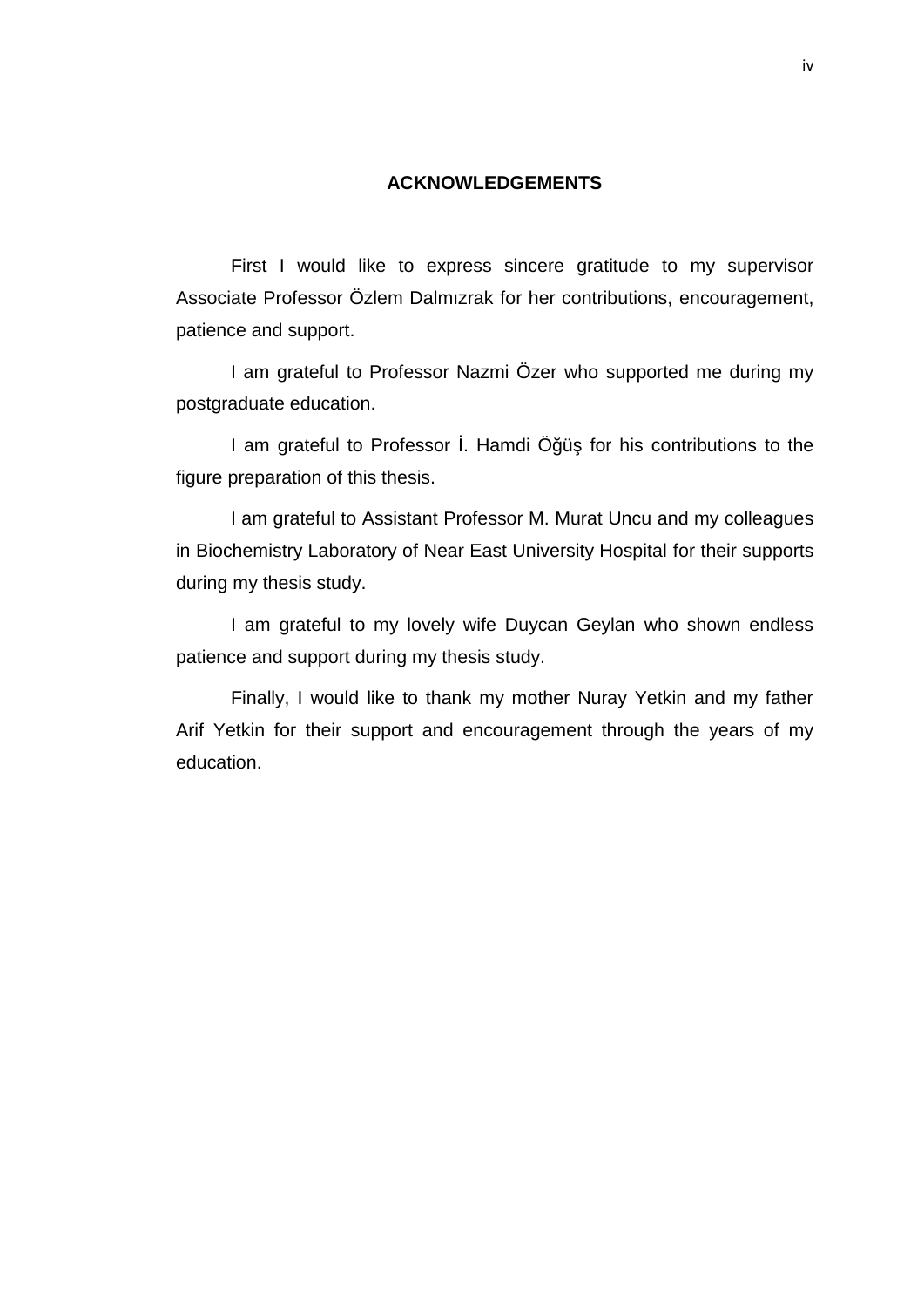## **ABSTRACT**

**Yetkin O. The Study of the Kinetic Behaviour of Horse Serum Butyrylcholinesterase with Fluoxetine. Near East University, Institute of Health Sciences, Medical Biochemistry Programme, M.Sc. Thesis, Nicosia, 2015.**

Butyrylcholinesterase (3.1.1.8.; BChE) is a serine esterase which is found in vertebrates. BChE is synthesized in liver and secreted into the plasma, where it makes up approximately 0.1% of the total serum proteins in humans. BChE plays a role in the detoxification of natural as well as synthetic ester bond-containing compounds. It is also responsible for the elimination of acetylcholine when acetylcholinesterase is inhibited. Alterations in BChE activity is associated with the diseases. Particulary, cholinergic system abnormalities are correlated with the formation of senile plaques in Alzheimer's disease (AD). Current therapeutic approaches use cholinesterase inhibitors in the treatment of AD. Fluoxetine is a selective serotonin reuptake inhibitor (SSRI) and easily passes through the blood-brain barrier. In this study, it was aimed to study the interaction of horse serum BChE with fluoxetine. The molecular weight of the tetrameric, dimeric and monomeric forms of BChE was calculated as 380 kDa, 190 kDa and 95 kDa, respectively. Optimum pH of the enzyme was 8.1. Optimum temperature, energy of activation  $(E_a)$  and temperature coefficient  $(Q_{10})$  were calculated as 36.4<sup>o</sup>C, 1526 cal/mol and 1.19, respectively. In kinetic studies,  $V_m$  and  $K_m$ were found to be 20.59  $\pm$  0.36 U/mg protein and 194  $\pm$  14 µM, respectively. Fluoxetine inhibited BChE competitively. Half maximal inhibitory concentration,  $IC_{50}$ , and  $K_i$  were found to be 104 uM and 36.3  $\pm$  4.7 uM. respectively. Low  $K_i$  value suggests that fluoxetine is a potent inhibitor of BChE even at therapeutic doses but the molecular mechanisms explaining the benefit of BChE inhibition in diseases remain to be elucidated.

Key words: Butyrylcholinesterase, fluoxetine, competitive inhibition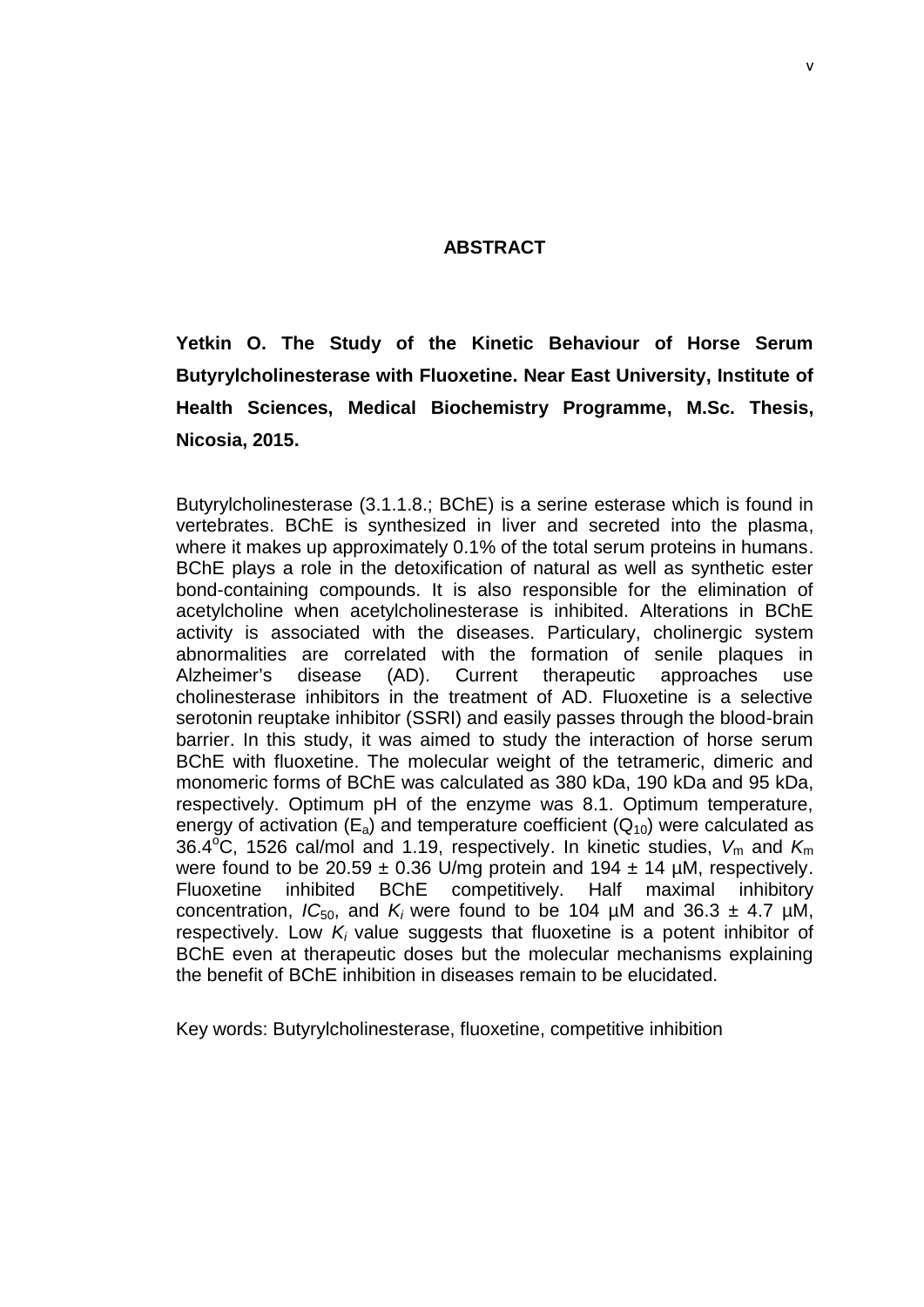## **ÖZET**

## **Yetkin O. At Serumu Bütirilkolinesteraz Enziminin Fluoksetin ile Kinetik Davranışının İncelenmesi. Yakın Doğu Üniversitesi, Sağlık Bilimleri Enstitüsü, Tıbbi Biyokimya Programı, Yüksek Lisans Tezi, Lefkoşa, 2015.**

Bütirilkolinesteraz (3.1.1.8.; BChE) omurgalı canlılarda bulunan bir serin esteraz enzimidir. BChE karaci erde sentezlendikten sonra plazmaya salınmakta ve insan serum proteinlerinin yakla ık olarak %0.1'ini te kil etmektedir. BChE do al ve ester balı içeren sentetik bile iklerin detoksifikasyonunda görev yapmaktadır. Ayrıca asetilkolinesteraz enzimi inhibe edildi inde asetilkolinin ortamdan uzakla-tırılmasında rol oynamaktadır. BChE aktivitesindeki de i imler hastalıklar ile ba lantılıdır. Özellikle kolinerjik sistem anormallikleri ile Alzherimer hastalığındaki (AD) senil plak olu umu arasında bir ili ki bulunmaktadır. Günümüzdeki tedavi yaklaşımları AD'nin tedavisinde kolinesteraz inhibitörlerini kullanmaktadır. Fluoksetin kan-beyin bariyerini kolaylıkla geçebilen seçici serotonin gerialım inhibitörüdür (SSRI). Çalı mamızda at serumu BChE enziminin fluoksetin ile etkile iminin incelenmesi hedeflenmi tir. BChE'nin tetramerik, dimerik ve monomerik formlarının molekül a ırlıkları sırasıyla 380 kDa, 190 kDa ve 95 kDa olarak hesaplanmı tır. Enzimin optimum pH'sı 8.1 olarak bulunmu tur. Optimum sıcaklık, aktivasyon enerjisi  $(E_a)$  ve sıcaklık katsayısı  $(Q_{10})$  ise sırasıyla  $36.4^{\circ}$ C, 1526 cal/mol ve 1.19 olarak saptanmıtır. Kinetik calı malarda,  $V_m$  20.59 ± 0.36 U/mg protein ve  $K_m$  ise 194 ± 14 µM olarak bulunmu tur. Fluoxetine BChE enzimini kompetitif (yarı malı) olarak inhibe etmektedir. Yarım maksimal inhibisyon konsantrasyonu (*IC*50) ve *K<sup>i</sup>* sırasıyla 104 µM ve 36.3 ± 4.7 µM olarak hesaplanmı tır. Dü ük  $K_i$ de eri fluoksetinin tedavi dozunda bile potansiyel BChE inhibitörü olarak kullanılabilece ini göstermektedir. Ancak hastalıklarda BChE inhibisyonun sağlayacağı yararın moleküler mekanizması da aydınlatılmalıdır.

Anahtar Kelimeler: Bütirilkolinesteraz, fluoksetin, kompetitif (yarı malı) inhibisyon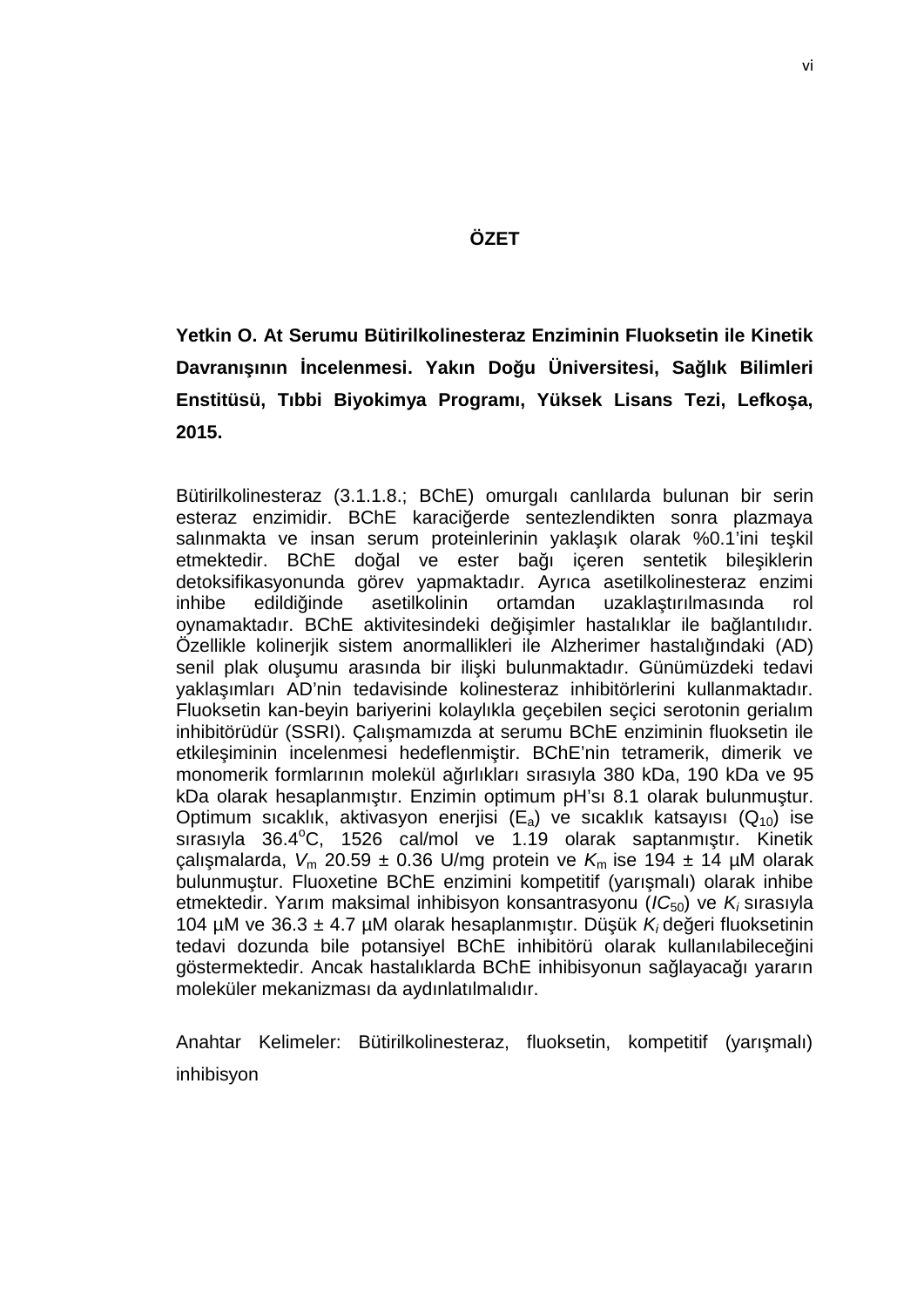## **TABLE OF CONTENTS**

| <b>APPROVAL</b>                                                  | iii          |
|------------------------------------------------------------------|--------------|
| <b>ACKNOWLEDGEMENTS</b>                                          | iv           |
| <b>ABSTRACT</b>                                                  | $\mathsf{V}$ |
| ÖZET                                                             | vi           |
| <b>TABLE OF CONTENTS</b>                                         | vii          |
| SYMBOLS AND ABBREVIATIONS                                        | ix           |
| <b>LIST OF FIGURES</b>                                           | хi           |
| <b>LIST OF TABLES</b>                                            | xiii         |
| 1. INTRODUCTION                                                  | 1            |
| 2. GENERAL INFORMATION                                           | 4            |
| 2.1. Cholinesterases                                             | 4            |
| 2.2. Butyrylcholinesterase                                       | 6            |
| 2.2.1. Structure of BChE                                         | 8            |
| 2.2.2. Genetic Variants of BChE                                  | 12           |
| 2.2.3. Tissue Distribution                                       | 14           |
| 2.2.4 Functions of BChE                                          | 14           |
| 2.3. Relationship between Butyrylcholinesterase Activity and     | 19           |
| <b>Diseases</b>                                                  |              |
| 2.4. Fluoxetine                                                  | 21           |
| 3. MATERIALS AND METHODS                                         | 24           |
| 3.1. Chemicals                                                   | 24           |
| 3.2. Methods                                                     | 24           |
| 3.2.1. Determination of Protein Concentration                    | 24           |
| 3.2.2. Native- Polyacrylamide Gel Electrophoresis (Native-PAGE)  | 25           |
| 3.2.3. Sodium Dodecyl Sulfate-Polyacrylamide Gel Electrophoresis | 27           |
| (SDS-PAGE)                                                       |              |
| 3.2.4. Coomassie Brillant Blue (CBB) R-250 Staining              | 28           |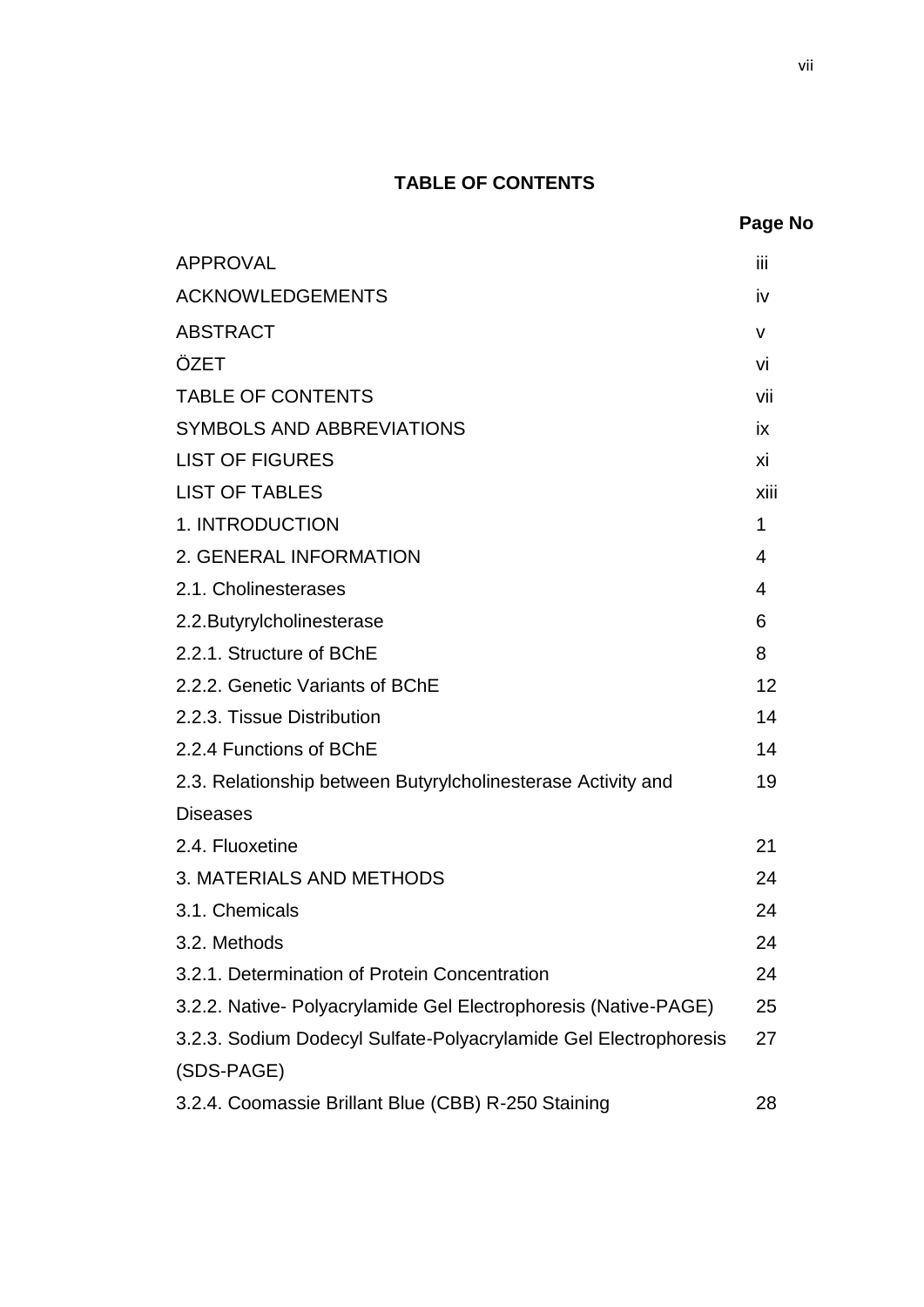| 3.2.5. Silver Nitrate Staining                                  | 29 |
|-----------------------------------------------------------------|----|
| 3.2.6. Activity Staining                                        | 29 |
| 3.2.7. Measurement of the BChE Enzyme Activity                  | 30 |
| 3.2.8. Determination of Optimum pH                              | 31 |
| 3.2.9 Determination of Optimum Temperature                      | 31 |
| 3.2.10. Effect of Fluoxetine on BChE Enzyme Activity            | 31 |
| 3.2.11. Inhibitory Kinetic Experiments with Fluoxetine          | 32 |
| 3.2.12. Statistical Analysis                                    | 32 |
| 4. RESULTS                                                      | 33 |
| 4.1. Chracterization of Equine Serum Butyrylcholinesterase      | 33 |
| 4.1.1. Purity Control of Equine Serum Butyrylcholinesterase     | 33 |
| 4.1.2. Determination of Optimum pH                              | 38 |
| 4.1.3. Determination of Optimum Temperature                     | 39 |
| 4.2. Substrate Kinetics                                         | 41 |
| 4.3. Inhibitory Kinetic Behaviour of Butyrylcholinesterase with | 42 |
| Fluoxetine                                                      |    |
| 5. DISCUSSION                                                   | 48 |
| <b>6. CONCLUSION</b>                                            | 52 |
| <b>REFERENCES</b>                                               | 53 |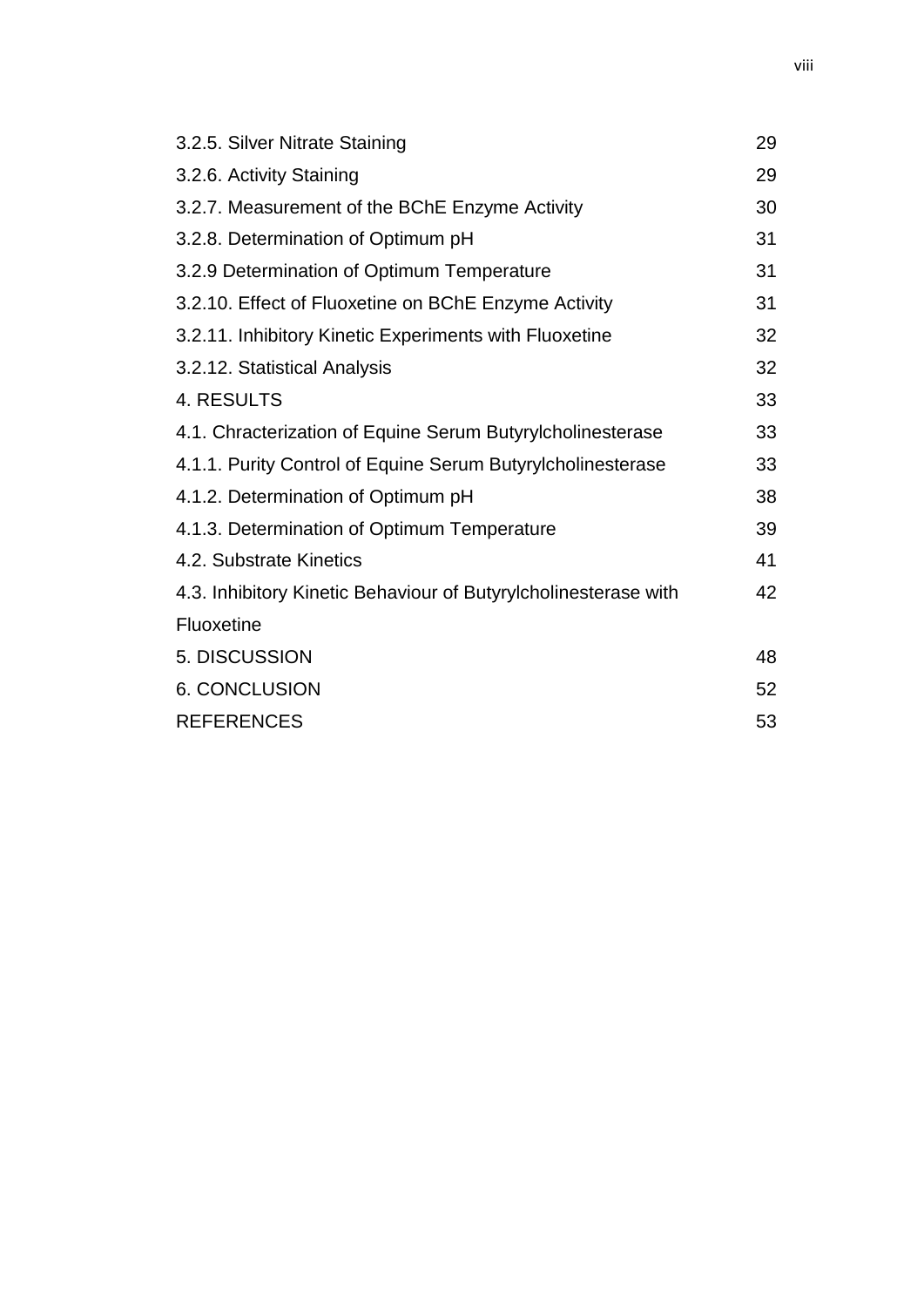## **SYMBOLS AND ABBREVIATIONS**

| <b>ACh</b>      | : Acetylcholine                                       |
|-----------------|-------------------------------------------------------|
| <b>AChE</b>     | : Acetylcholinesterase                                |
| <b>AD</b>       | : Alzheimer's disease                                 |
| <b>APS</b>      | : Ammonium persulfate                                 |
| <b>BChE</b>     | : Butyrylcholinesterase                               |
| <b>BChE-T</b>   | : Butyrylcholinesterase-tetramer                      |
| <b>BChE-D</b>   | : Butyrylcholinesterase-dimer                         |
| <b>BChE-M</b>   | : Butyrylcholinesterase-monomer                       |
| <b>BMI</b>      | :Body mass index                                      |
| <b>BSA</b>      | :Bovine serum albumin                                 |
| <b>BTC</b>      | : Butyrylthiocholine iodide                           |
| <b>BW284C51</b> | : 1,5-bis(4-allyldimethylammonium-phenyl)pentan-3-one |
|                 | dibromide                                             |
| CAD             | : Coronary artery disease                             |
| <b>CAT</b>      | : Cholineacetyltransferase                            |
| <b>CBB</b>      | : Coomassie Brillant Blue                             |
| ChE             | : Cholinesterase                                      |
| <b>CYP</b>      | : Cytochrome P-450                                    |
| $dH_2O$         | : Distilled water                                     |
| <b>DMSO</b>     | : Dimethyl sulphoxide                                 |
| <b>DNA</b>      | : Deoxyribonucleic acid                               |
| <b>DTNB</b>     | : 5,5 - Dithiobis (2-nitrobenzoic acid)               |
| $E_{a}$         | : Energy of activation                                |
| <b>HDL</b>      | : High-density lipoprotein                            |
| $IC_{50}$       | : Half maximal inhibitory concentration               |
| iso-OMPA        | :Tetraiso-propylpyrophosphoramide                     |
| $K_i$           | : Inhibitor constant                                  |
| $k_{cat}$       | : Turnover number                                     |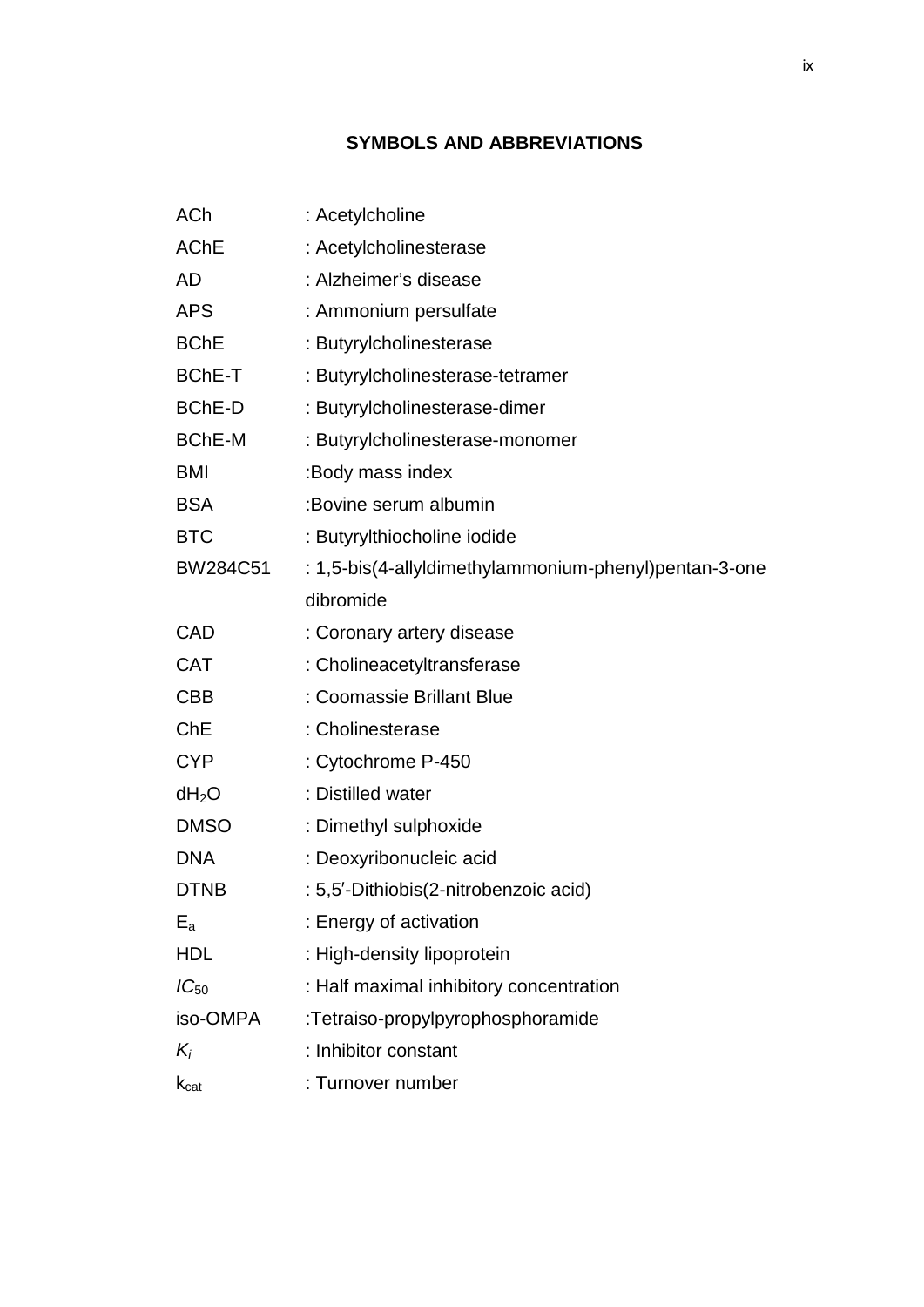| $K_{m}$           | : Michaelis constant                                        |
|-------------------|-------------------------------------------------------------|
| $K_{\text{mapp}}$ | : Apparent Michaelis constant                               |
| <b>MOPS</b>       | : 3-(N-Morpholino)propanesulfonic acid sodium salt          |
| Native-PAGE       | : Native-polyacrylamide gel electrophoresis                 |
| <b>OP</b>         | : Organophosphates                                          |
| <b>PAS</b>        | : Peripheral ionic site                                     |
| R                 | : Gas constant                                              |
| <b>SDS</b>        | :Sodium dodecyl sulfate                                     |
| <b>SDS-PAGE</b>   | : Sodium dodecyl sulfate-polyacrylamide gel electrophoresis |
| <b>SSRI</b>       | : Selective serotonin reuptake inhibitor                    |
| <b>SuCh</b>       | : Succinylcholine                                           |
| Tris              | : Tris(hydroxymethyl) aminomethane                          |
| <b>TCA</b>        | : Tricyclic antidepressants                                 |
| <b>TNB</b>        | : 5-thio-2-nitrobenzoate                                    |
| <b>TEMED</b>      | : N, N, N', N'-Tetramethylethylenediamine                   |
| $Q_{10}$          | : Temperature coefficient                                   |
| $V_{\text{max}}$  | : Maximum velocity                                          |
|                   |                                                             |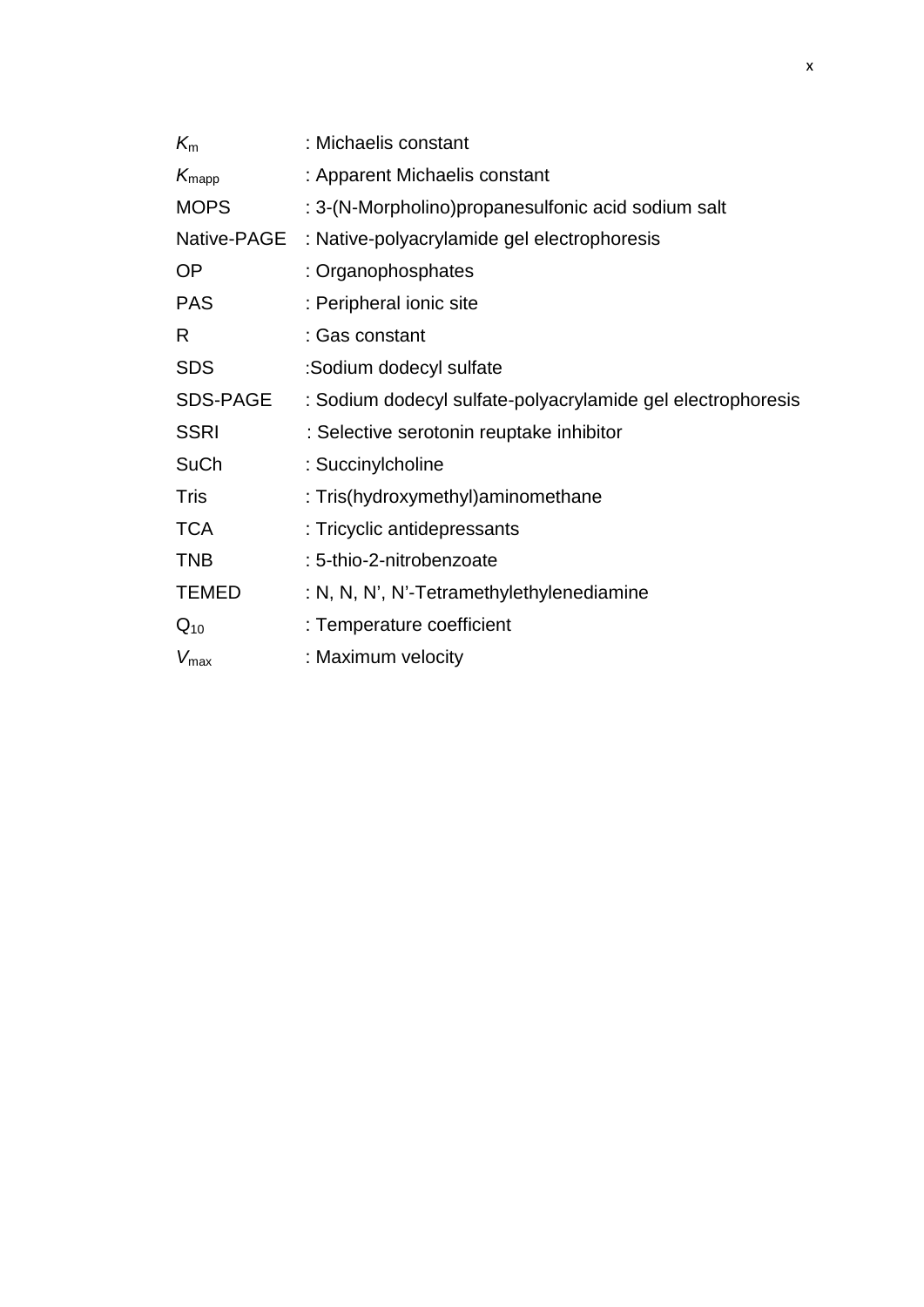## **LIST OF FIGURES**

| Figure 2.1. | Synthesis of acetylcholine                                    | 4  |
|-------------|---------------------------------------------------------------|----|
| Figure 2.2. | Structure of acetylcholine                                    | 5  |
| Figure 2.3. | Esterase and thioesterase activity of BChE on conversion      | 6  |
|             | of butyrylcholine (A) into choline and butyrylthiocholine (B) |    |
|             | into thiocholine with simultanous releasing of butyric acid   |    |
| Figure 2.4. | Models of BChE structure                                      | 9  |
| Figure 2.5. | Structure of the BChE tetramer                                | 10 |
| Figure 2.6. | Substrate binding sites of BChE                               | 12 |
| Figure 2.7. | Structural characteristics of the human                       | 13 |
|             | butyrylcholinesterase gene                                    |    |
| Figure 2.8. | Metabolism of fluoxetine and cytochrome P-450 (CYP)           | 22 |
|             | isoenzymes, amine oxidase, and N-acetyltransferase,           |    |
|             | suggested to catalyze the Phase I reactions                   |    |
| Figure 4.1. | Standard curve                                                | 33 |
| Figure 4.2. | Visualization of BChE on discontinious native-PAGE by         | 35 |
|             | Coomassie Brilliant Blue R-250 staining                       |    |
| Figure 4.3. | Visualization of BChE on discontinious native-PAGE by         | 36 |
|             | silver (A) and activity (B) stainings                         |    |
| Figure 4.4. | Visualization of BChE on discontinious SDS-PAGE by            | 37 |
|             | silver staining                                               |    |
| Figure 4.5. | Specific activity (U/mg protein) vs. pH plot                  | 38 |
| Figure 4.6. | A. Specific activity vs. temperature plot. B. Log (V) vs. 1/T | 40 |
|             | (Kelvin) plot                                                 |    |
| Figure 4.7. | Michaelis Menten plot of butyrylcholinesterase enzyme         | 41 |
| Figure 4.8. | Lineweaver-Burk plot of butyrylcholinesterase enzyme          | 42 |
| Figure 4.9. | A. Dose dependent inhibition of butyrylcholinesterase by      | 43 |
|             | fluoxetine. B. Logit $(v/v_0)$ vs. In[fluoxetine] plot        |    |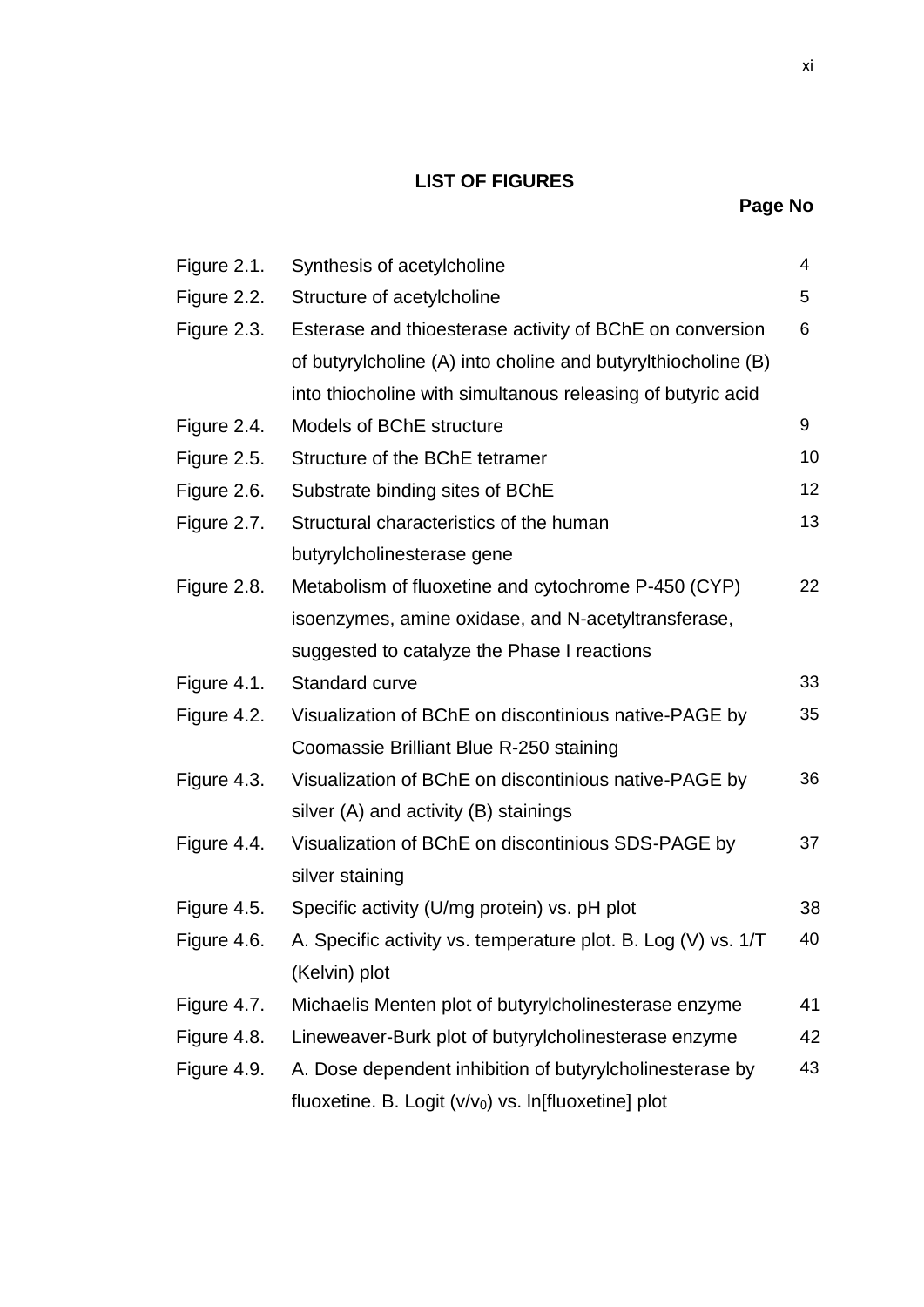| Figure 4.10. Michaelis-Menten plot of butyrylcholinesterase in the         | 44 |
|----------------------------------------------------------------------------|----|
| presence of fluoxetine                                                     |    |
| Figure 4.11. Lineweaver-Burk plot of butyrylcholinesterase in the          | 45 |
| presence of fluoxetine                                                     |    |
| Figure 4.12. A. Slope of reciprocal plot $(K_m/V_m)$ (obtained from Figure | 46 |
| 4.11) vs. [fluoxetine]; B. $K_{\text{map}}$ vs. [fluoxetine]               |    |
| Figure 4.13. Dixon plot of butyrylcholinesterase in the presence of        | 47 |
| fluoxetine                                                                 |    |
| Figure 4.14. Slope (obtained from Figure 4.13) vs. 1 / [BTC] plot          | 47 |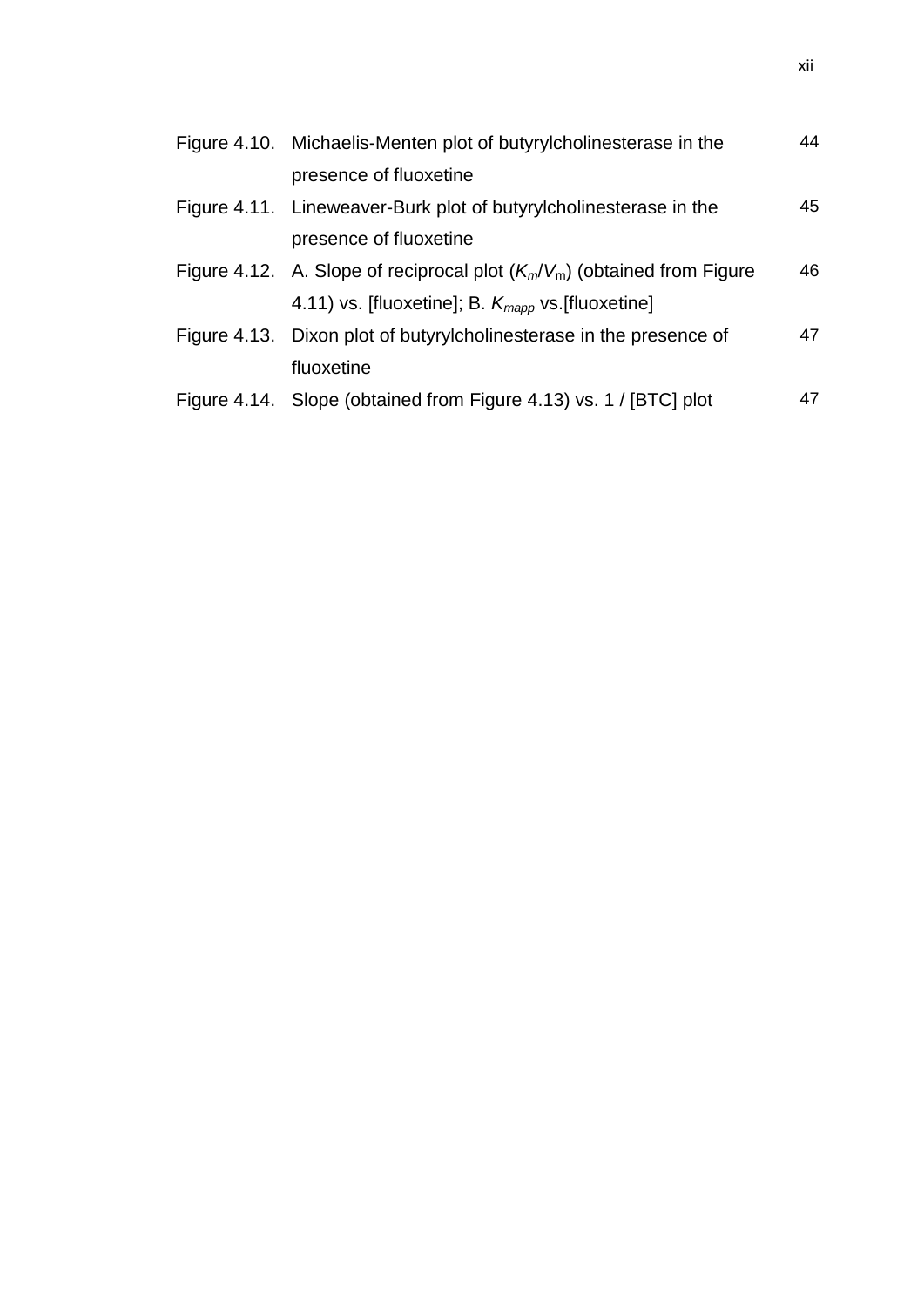## **LIST OF TABLES**

## **Page No**

| Table 3.1. | Volumes used in gel preparation of Native-PAGE |  |
|------------|------------------------------------------------|--|
|            |                                                |  |

Table 3.2. Volumes used in gel preperation of SDS-PAGE 28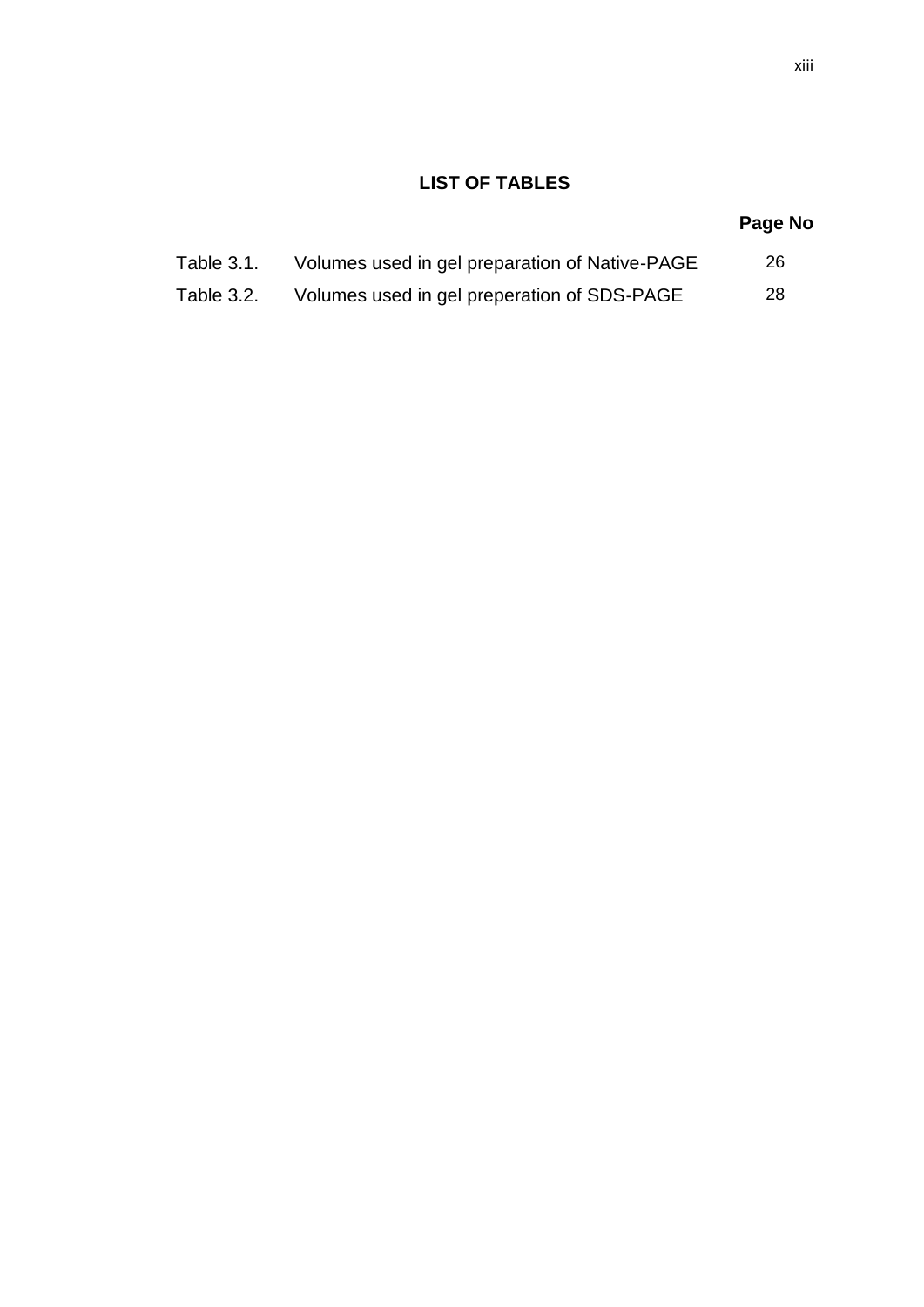## **1. INTRODUCTION**

Vertebrates have two different enzymes that hydrolyse acetylcholine (ACh). Acetylcholinesterase (EC 3.1.1.7; AChE) has a well-defined function in terminating the action of neurotransmitter ACh at the postsynaptic membrane in the neuromuscular junction. The other enzyme also hydrolyses ACh and many other esters, but has no known physiological function. It is called butyrylcholinesterase, pseudocholinesterase, non-specific cholinesterase, acylcholine acylhydrolase or plasma cholinesterase (EC 3.1.1.8; BChE) (Whittaker, 2010).

BChE belongs to the family of serine hydrolases. Active site of the enzyme contains serine amino acid and catalysis by BChE requires catalytic triad: Ser198, Glu325 and His438. BChE shows 50-55% sequence similarity with AChE. BChE's active site (S198, H438 and E325) and oxyanion hole (G116, G117 and A199) are identical to those of AChE (Nicolet et al., 2003). BChE is synthesized in liver and secreted into the plasma (Chatonnet and Lockridge, 1989), where it makes up approximately 0.1% of the total serum proteins in humans (Ryhanen, 1983). BChE is encoded by one gene (64.57 kb) located on the long arm of chromosome 3 in humans. The mRNA is encoded by 4 exons. There are no alternatively spliced forms for BChE. Same BChE mRNA encodes the soluble, globular, tetrameric BChE in plasma as well as the membrane-bound forms in muscle and brain (Massoulie, 2002). More than 70 natural mutations have been reported in human BChE gene. Although the majority of these mutations are rare, the atypical and the K-variants are relatively common in Caucasian population. Individuals with atypical BChE (D70G) show prolonged apnea after succinylcholine administration (Lockrigde and Masson, 2000).

In mammals, AChE is predominantly found in muscle and nervous tissue. In less significant amounts it is also localized in non-neuronal compartments including liver, placenta, lymphocytes where it probably involves in anti-inflammatory response (Wessler and Kirkpatrick, 2008). On the other hand BChE is expressed in many tissues, including lungs, intestinal mucosa, heart, liver and as well as brain (Massoulie, 2002). It is also present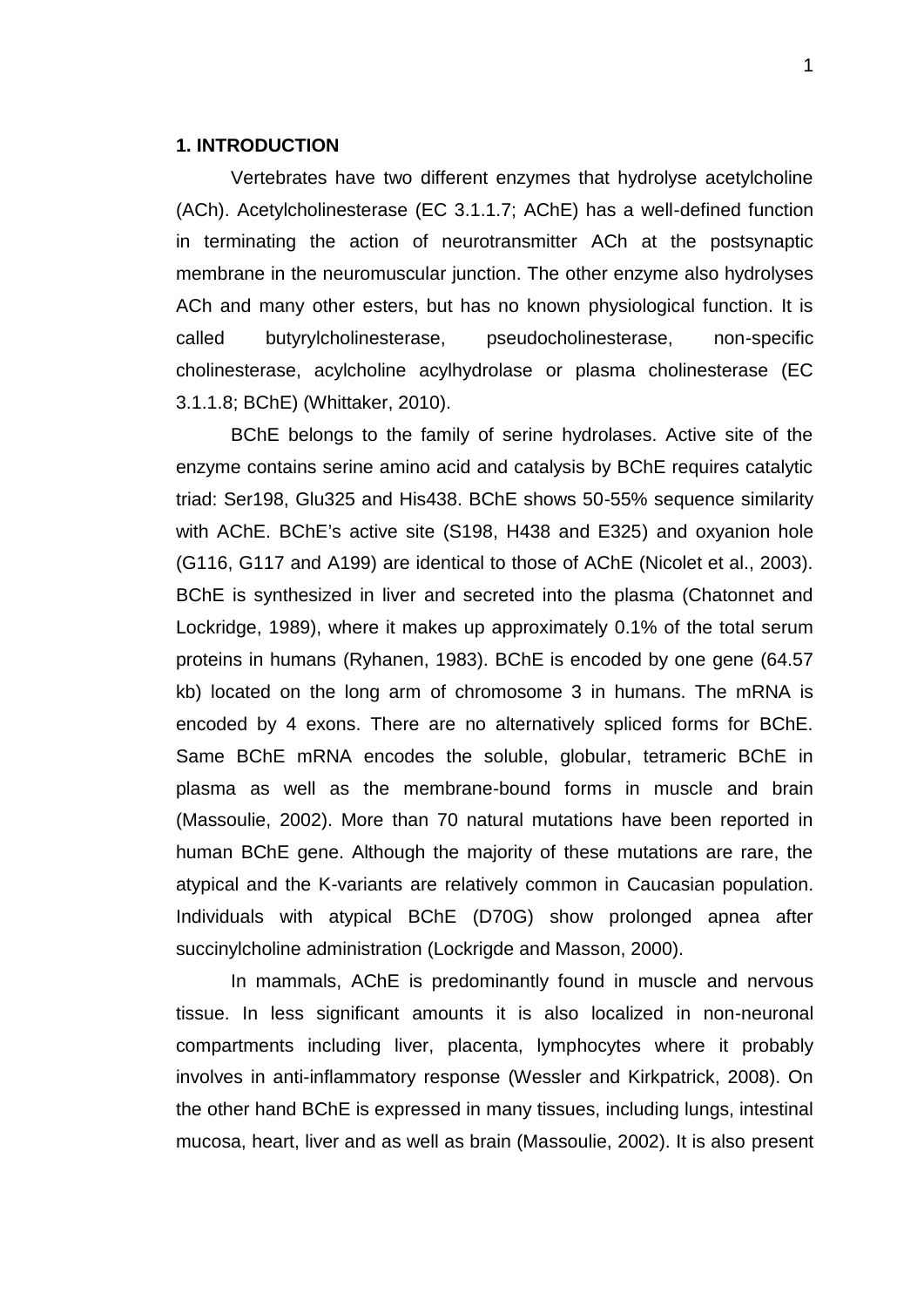in plasma (Brimijoin and Hammond, 1988). In the human brain, BChE is expressed in significant amounts in glial cells, while AChE predominates in neurons. BChE is also found in amygdala, hippocampus and thalamus (Darvesh and Hopkins, 2003).

Unlike AChE, BChE has no unique physiological substrate. Examination of BChE(+/+) and BChE(-/-) mice did not reveal any physiological alteration in body functions (Li et al., 2008). BChE does not appear to have a significant role in ACh hydrolysis under normal conditions. However, butyrylcholinesterase does have a role in neurotransmission in acetylcholinesterase deficient mice. The AChE(−/−) mice have normal levels of butyrylcholinesterase activity. Treatment of AChE(−/−) mice with OP results in inhibition of butyrylcholinesterase activity and lethality at concentrations well below those that cause lethality in wild-type mice (Chatonnet et al., 2003; Duysen et al., 2001). This finding suggests that butyrylcholinesterase performs the function of the missing acetylcholinesterase in these mice by hydrolyzing acetylcholine.

Although the function of BChE is yet unclear, it was demonstrated that BChE plays a role in the detoxification of natural as well as synthetic ester bond-containing compounds. Therefore, it is also called a bioscavenger enzyme (Ashani et al., 1991; Broomfield et al., 1991). Naturally occurring compounds include physostigmine (also called eserine) in the calabar bean, cocaine from the Erythroxylum coca plant, solanidine in green potatoes, huperzine A from the club moss *Huperzia serrata*, and anatoxin-a(S) an organophosphate in blue-green algae (Mahmood and Carmichael, 1987). The synthetic compounds include organophosphate nerve agents, organophosphate pesticides, carbamate pesticides and Alzheimer drugs donepezil and rivastigmine (Casida and Quistad, 2004; Duysen et al, 2007). BChE inactivates these compounds by reversible or irreversible binding or by hydrolysis.

Growing evidence in basic research and clinically-related studies brings forward that parasympathetic insufficiency and elevated inflammation as underlying mechanism in most of the peripheral and neurological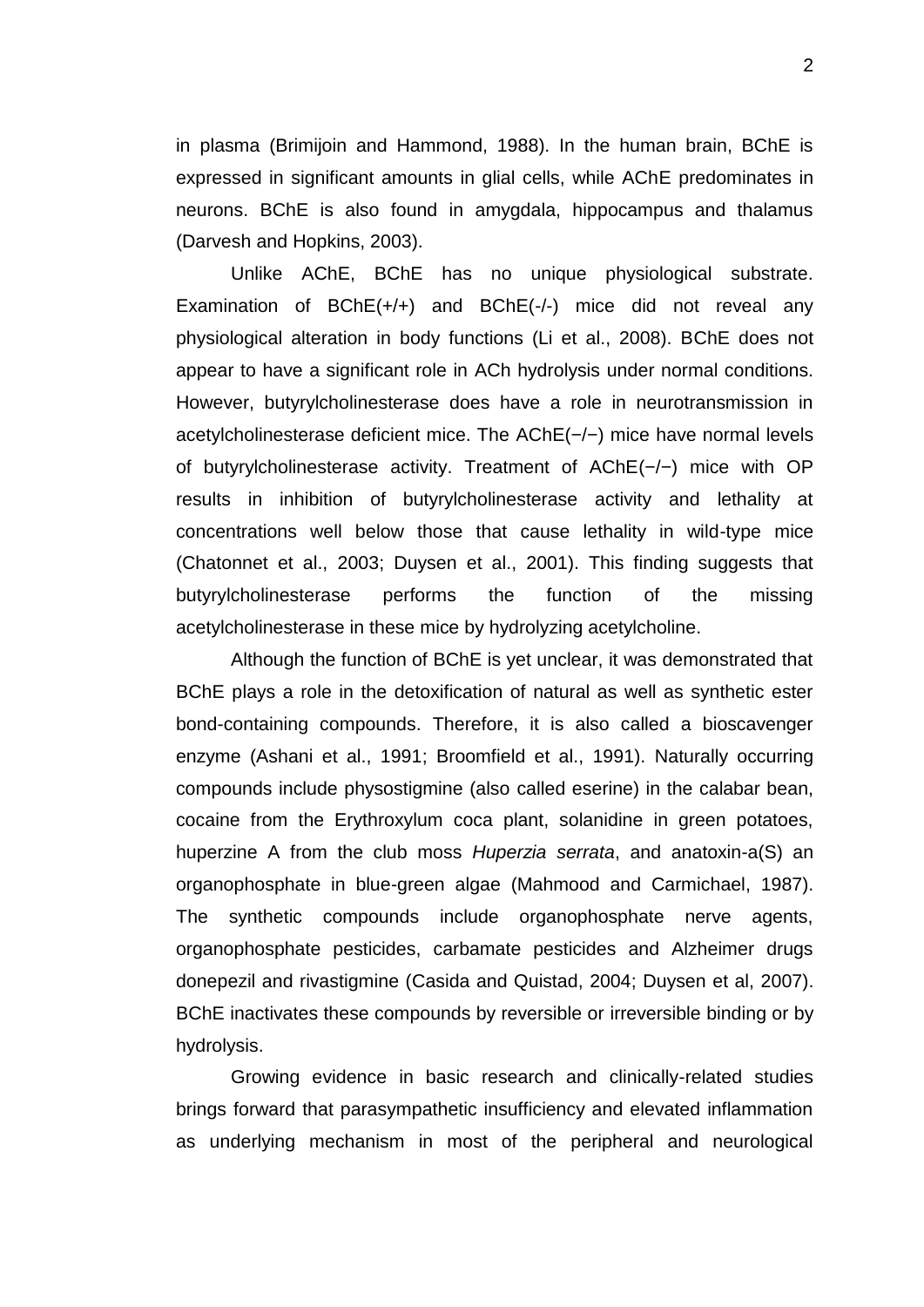diseases. Serum cholinesterase activities were found to vary from control values in a number of diseases. Therefore, cholinergic parameters become more important as disease biomarkers. Elevated BChE activity has been shown in stroke (Ben Assayag et al., 2010; Shenhar-Tsarfaty et al., 2010), Alzheimer's disease (Podoly et al., 2009), Parkinson's disease (Sirviö et al.,1987) and metabolic syndrome (Shenhar-Tsarfaty et al., 2011) whereas in myocardial infarction (Goliasch et al., 2012), inflammatory bowel disease (Maharshak et al., 2013) and diabetes (Shenhar-Tsarfaty et al., 2011) decreased BChE activity was reported.

Mutant and wild type enzymes have shown that BChE can be used against organophosphate poisoning as a prophylactic agent (Lockridge et al., 1997; Raveh et al., 1997). Currently, the drugs used in Alzheimer's disease are cholinesterase inhibitors (Giacobini, 1997). The studies on effects of different drug groups such as anticonvulsants (Shih et al., 1991), -adrenergic agonists (Sitar, 1996) and blockers (Krnic and Bradavante, 1997), anti depressants (Çoku ra and Tezcan, 1997), opioids (Galli et al.,1996) and neoplastic agents (Gresl et al., 1996) have increased with the attempt to define a role for BChE in several metabolic pathways.

Fluoxetine (also known by the tradename Prozac) is a widely used selective serotonin re-uptake inhibitor for patients with major depression and it has little effect on other neurotransmitters (Guze and Gitlin, 1994). Müller et al. reported that fluoxetine inhibited the hydrolytic activities of AChE and BChE when acetylthiocholine was used as a substrate for both enzymes (Müller et al., 2002). On the other hand, kinetic behaviour of the BChE by using butyrylthiocholine in the presence of fluoxetine is unknown. It has been known that affinity of BChE to acetylthiocholine is much lower than that of butyrylthiocholine (Pezzementi et al., 2011). In our study it was aim to study the inhibitory kinetic behavior of fluoxetine on equine serum butyrylcholinesterase enzyme.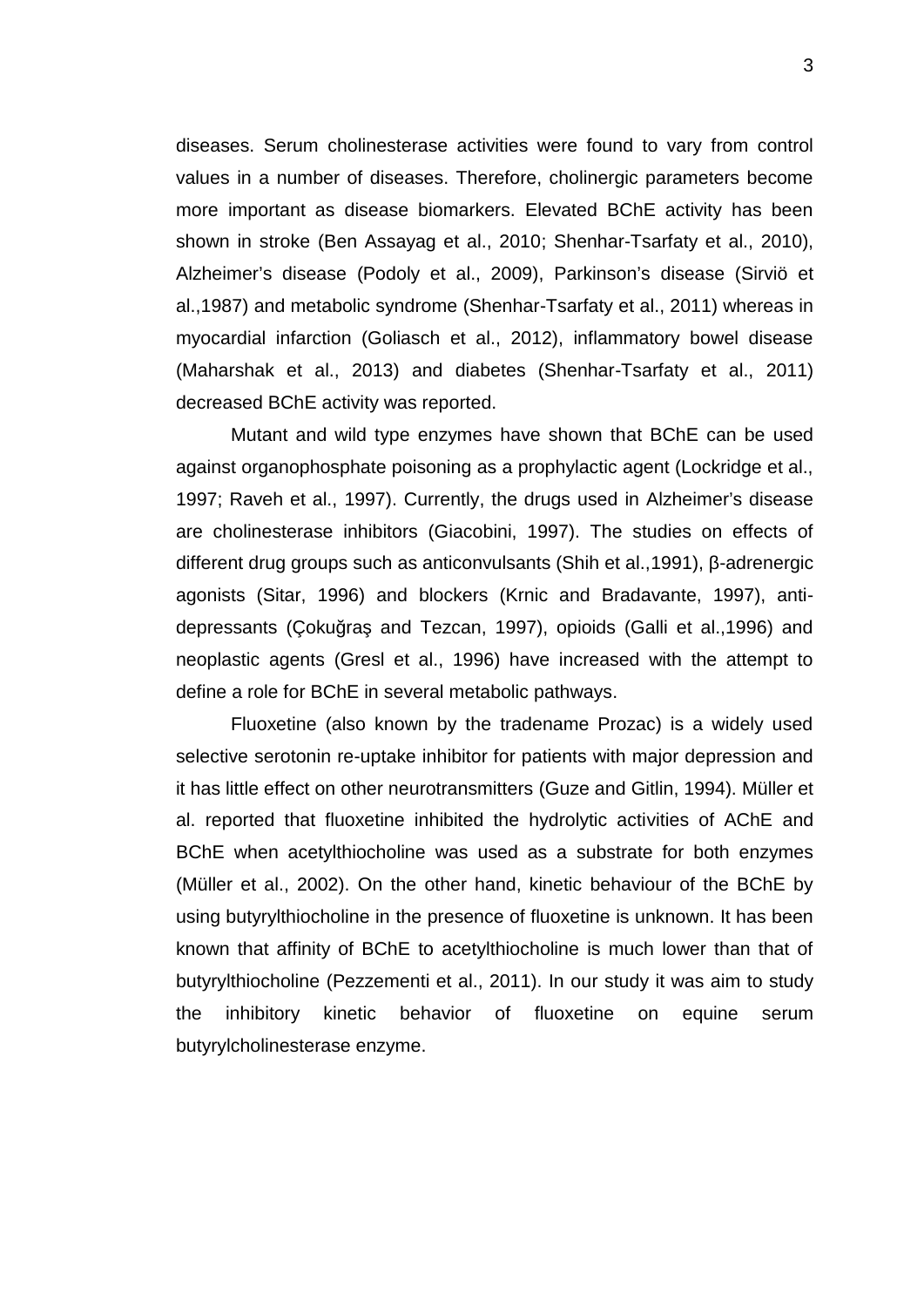## **2. GENERAL INFORMATION**

## **2.1. Cholinesterases**

The cholinergic system plays an important role in neurotransmission in peripheral and central nervous systems. The cholinergic neurotransmitter acetylcholine (ACh) is synthesized by cholineacetyltransferase (CAT) (Figure 2.1) and hydrolysed by acetylcholinesterase (AChE) and butyrylcholinesterase (BChE) (Reid et al., 2013) enzymes for terminating its neurotransmitter function (Mesulam et al., 2002a).



**Figure 2.1.** Synthesis of acetylcholine (Waymire, 2000)

Acetylcholine (Figure 2.2) plays an important role in the nervous system. It is a neurotransmitter which enables chemical communication between a nerve cell and a target cell. Target cell may be another nerve cell, muscle fiber or gland. The nerve cell releases acetylcholine into the synapse between the two cells. Released acetylcholine binds to specific receptors on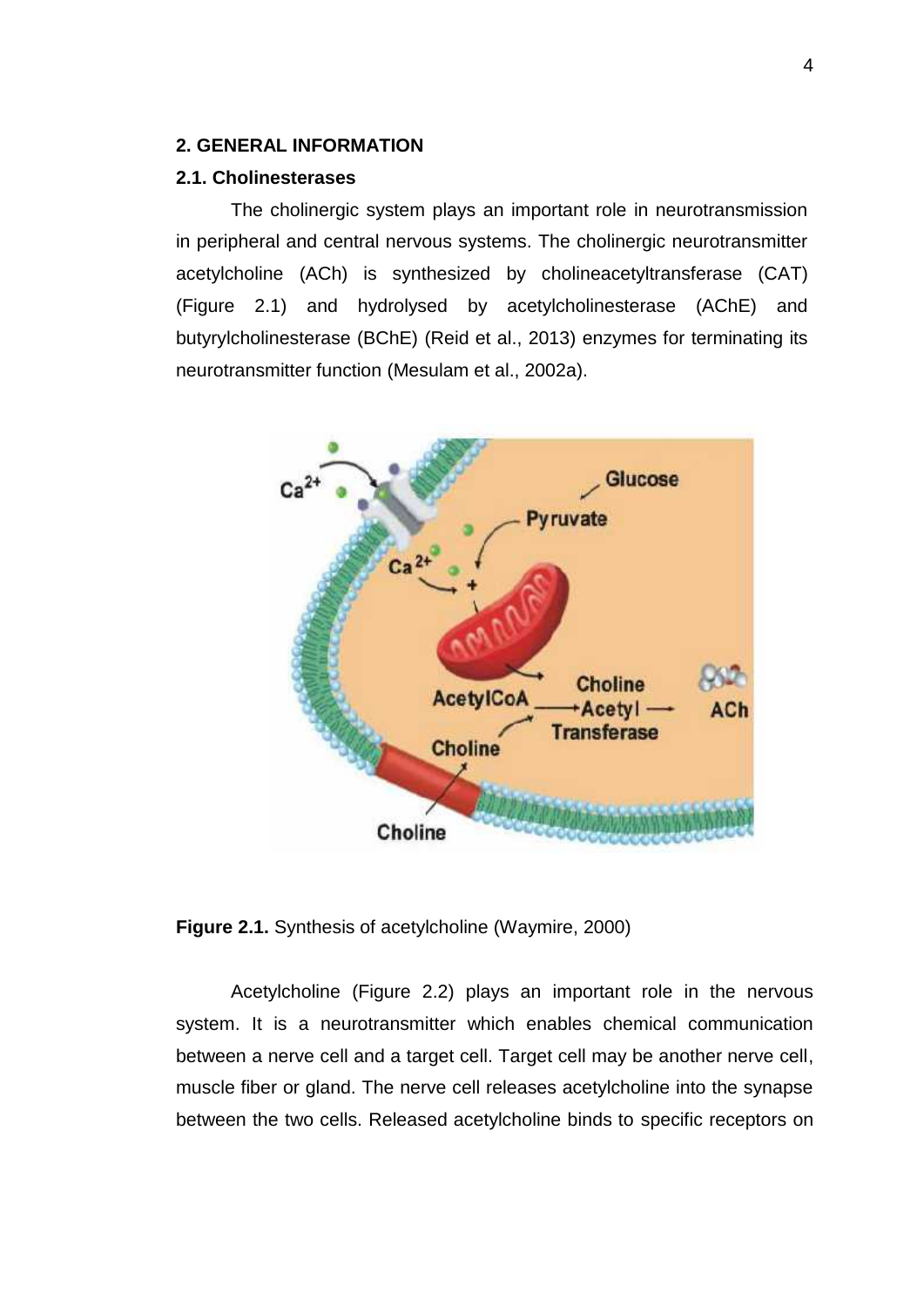a target cell and passes the signal on to target nerve cell, muscle or gland (Taylor and Brown, 1999).



**Figure 2.2.** Structure of acetylcholine (Waymire, 2000)

Cholinesterases are primarily responsible for the elimination of ACh, within one millisecond after its release at cholinergic synapses and allowing precise temporal control of muscle contraction (Massoulié et al., 1993). Two structurally close esterases with different functions present in cholinergic and noncholinergic tissues, plasma and other body fluids are acetylcholinesterase (AChE) (EC 3.1.1.7.) and butyrylcholinesterase (BChE) (EC 3.1.1.8.) (Chatonnet and Lockridge, 1989; Ryhänen, 1983). AChE and BChE belong to carboxylesterase family of enzymes (Chacho and Cerf, 1960; Koelle,1984; Massoulié et al., 1993).

Cholinesterases are distinguished primarily on the basis of their substrate specifity. AChE is an important regulatory enzyme that controls the transmission of nerve impulses across cholinergic synapses by hydrolyzing the excitatory transmitter acetylcholine (Milatovic and Dettbarn, 1996; Schetinger et al., 2000). AChE hydrolyzes acetylcholine faster than other choline esters and it is less active on butyrylcholine. BChE is highly efficient at hydrolyzing both butyrylcholine and acetylcholine (Habig and Di Giulio, 1991). BChE is more active on the synthetic substrates, propionylcholine or butyrylcholine, than acetylcholine (Toutant, 1986). Butyrylcholine is not a physiological substrate in human brain and is used to differentiate between the two types of cholinesterases (Giacobini, 2001).

The two enzymes is also distinguished by their affinity or reactivity with various selective inhibitors, such as 1,5-bis(4-allyldimethylammonium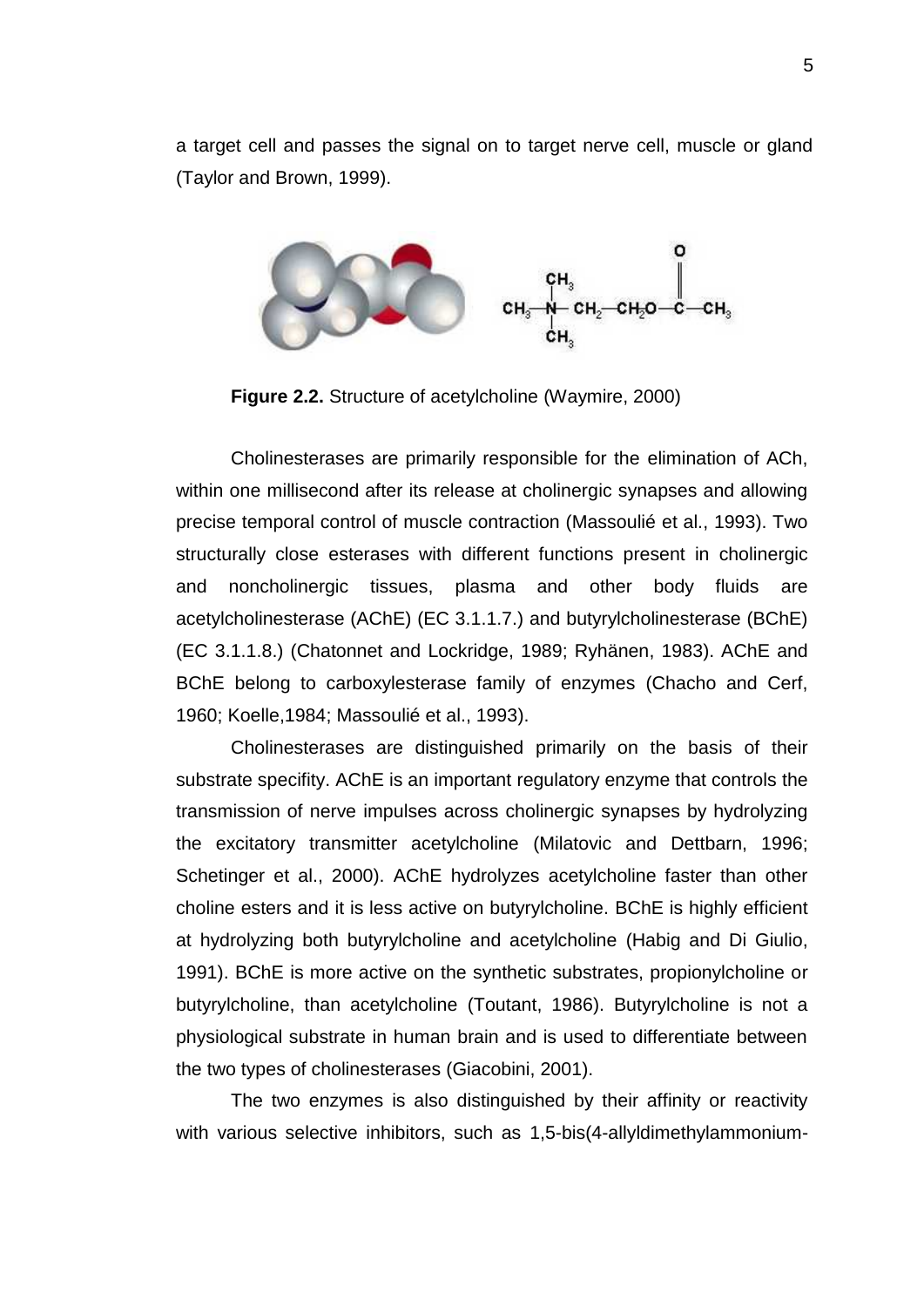phenyl)pentan-3-one dibromide (BW284C51) for AChE and tetraiso propylpyrophosphoramide (iso-OMPA) for BChE (Brimijon and Rakonczay, 1986; Radic et al., 1993). The first known anti-cholinesterase agent was physostigmine, also known as eserine, a major alkaloid found in the seeds of the fabaceous plant *Physostigma venenosum* (Zhao et al., 2004).

ACh is hydrolysed in the synaptic cleft by membrane-bound tetrameric G4 AChE or by soluble monomeric G1 AChE (Lane et al., 2006). The enzymatic hydrolysis of ACh occurs in few steps. First, ACh is bound by its quarternary nitrogen atom to anionic site and by carboxyl group to esteratic site of AChE and enzyme-substrate complex is formed. Then acetyl-enzyme intermediate is formed by separating of choline. This acylated enzyme reacts with water to make acid-enzyme complex, which then spontaneously breaks down into acetic acid and AChE. (Stepankova and Komers, 2008).

### **2.2. Butyrylcholinesterase**

Human butyrylcholinesterase (EC 3.1.1.8; BChE) is a serine esterase which is present in vertebrates (Lockridge, 1990). Butyrylcholinesterase is also known as acylcholine acylhydrolase, pseudocholinesterase, non specific cholinesterase. Natural substrate of BChE is not known and the enzyme is named after an artificial substrate, butyrylcholine (Reubsaet and Ringvold, 2005). Reaction mechanism is shown in Figure 2.3.



**Figure 2.3.** Esterase and thioesterase activity of BChE on conversion of butyrylcholine (A) into choline and butyrylthiocholine (B) into thiocholine with simultanous releasing of butyric acid. (Pohanka, 2013).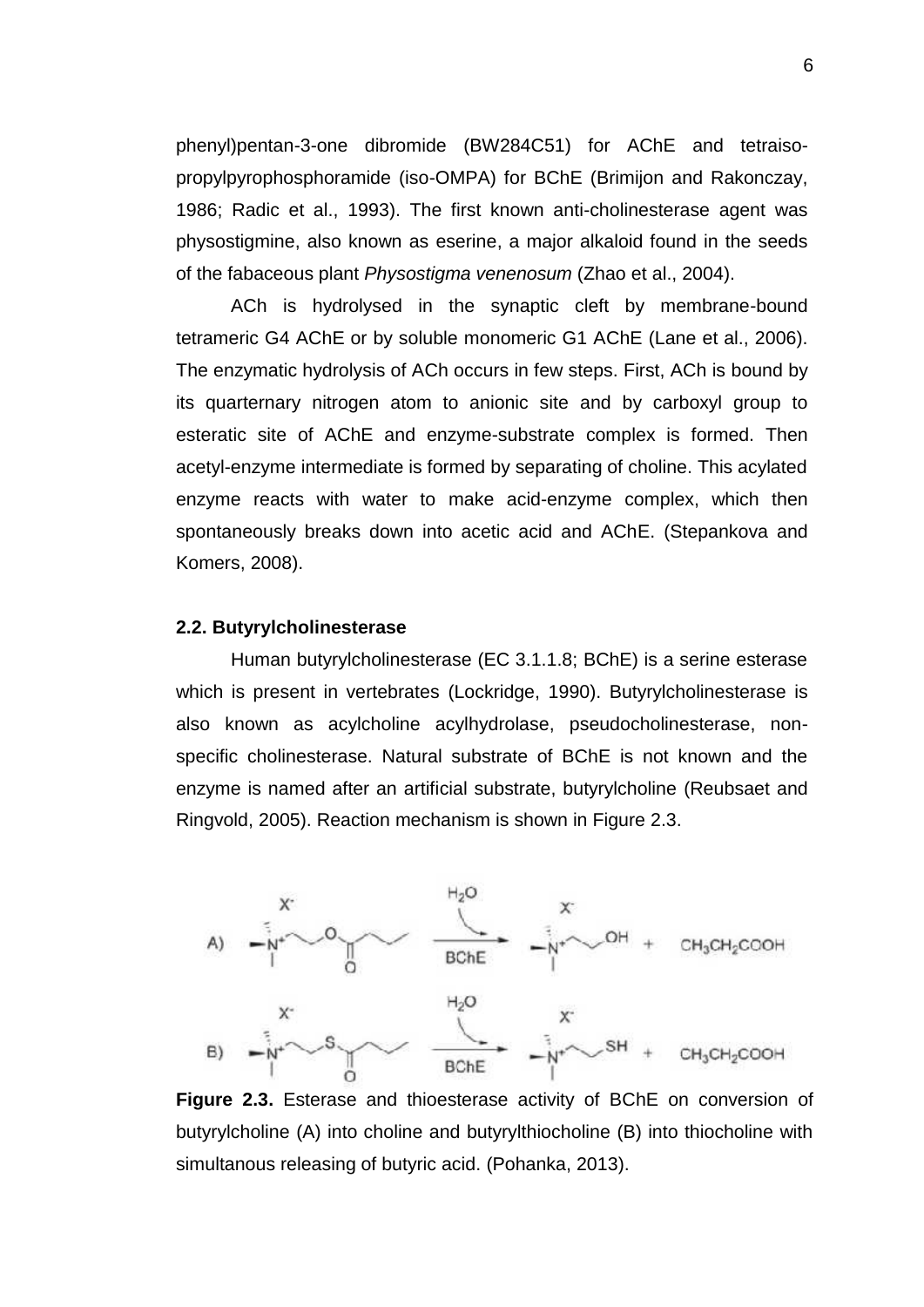Human serum cholinesterase, is a globular, tetrameric molecule with a molecular mass of approximately 340 kDa (Haupt et al., 1966). BChE is mainly localized in neuroglial cells and can also be found in cholinergic synapses, neurons and endothelial cells (Darvesh et al., 1998; Darvesh and Hopkins, 2003).

The importance of BChE in cholinergic neurotransmission is further supported by the observation that AChE-knockout mice survive to adulthood. This study shows that BChE is able to compensate for the lack of AChE, allowing the continued regulation of cholinergic neurotransmission (Li et al. 2000; Xie et al., 2000).

AChE is inhibited, while BChE is activated by an increase in substrate (Ach) concentration. In humans, AChE is more abundant in the central nervous system, end plate of skeletal muscle and erythrocyte membranes while BChE is more abundant in serum (Massoulié et al., 1993).

The physiological role of BChE remains unclair (Chatonnet and Lockridge, 1989; Mack and Robitzki, 2000). Because BChE is relatively abundant in plasma (about 3 mg/liter), and can degrade a large number of ester containing compounds, it plays important pharmacological and toxicological roles (Lockridge and Masson, 2000). For instance, BChE is a potential detoxifying enzyme to be used as a prophylactic scavenger against neurotoxic organophosphates such as nerve gas soman (Allon et al., 1998; Raveh et al., 1993) and hydrolyses a variety of xenobiotics such as aspirin, succinylcholine, heroin and cocaine (Lockridge. 1988).

Beside esterase and thioesterase activity, both AChE and BChE exert aryl acylamidase activity. Currently, there are number of cholinesterase substrates useful for colorimetric, fluorimetric or electrochemical assays (Pohanka at al., 2009). The aryl acylamidase activity of BChE allows to use o-nitroacetanilide, m-nitroacetanilide, o-nitrophenyltrifluoroacetamide and 3(acetamido) N,N,N-trimethylanilinium as chromogenic substrates (Masson et al. 2007). The o-nitroacetanilide is probably the most frequently used chromogenic substrate of acylamides. The main disadvantage of aryl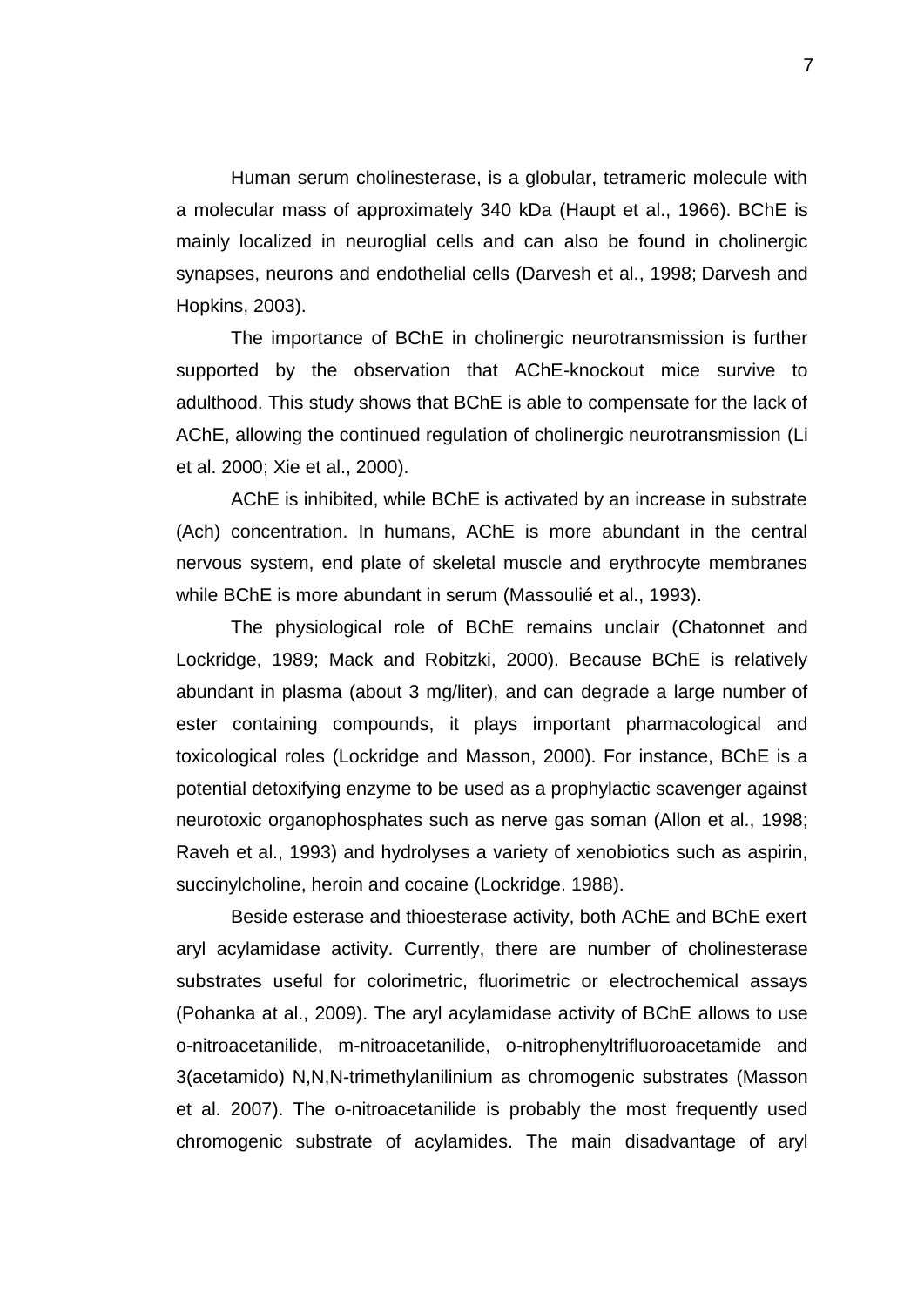acylamidase activity assay lies in the fact that the specific activity of monomer of BChE is higher than that of tetramer (Montenegro et al., 2008a; 2008b).

#### **2.2.1. Structure of BChE**

Cholinesterases are monomers or oligomers of glycoproteic catalytic subunits, whose molecular weights are generally in the range of 70-80 kDa (Rotundo, 1984). The globular forms are monomers (G1), dimers (G2) and tetramers (G4) of catalytic subunits (Kasa et al., 1997). These forms are extractable in low ionic strength buffers or tightly bound to membranes and require detergent for solubilization. Forms with an elongated shape are called asymmetric and do not interact with detergents but are solubilized in buffers with high salt concentration (Chatonnet and Lockridge, 1989). The physiological functions of ChE are probably mediated by G4, in spite of the presence of G1 in small amounts in human brain (Kasa et al., 1997). The asymmetric forms contain one to three tetramers of subunits attached by disulphide bonds to a collagen-like tail. Collagenic subunits called Q, attached to one catalytic tetramer which is formed by the triple helical association of three (Lee et al.,1982). The most complex form, A12, has 12 subunits. The forms can be classified as either hydrophilic, water-soluble or linked to a membrane or extracellular matrix by strong interactions with other molecules (Chatonnet and Lockridge, 1989). Collagenase cleaves only the distal part of the tail, without separating the catalytic tetramers (Duval et al., 1992). Amphiphilic forms possess a hydrophobic domain, which may anchor them to membranes (Helenius and Simons, 1975) (Figure 2.4).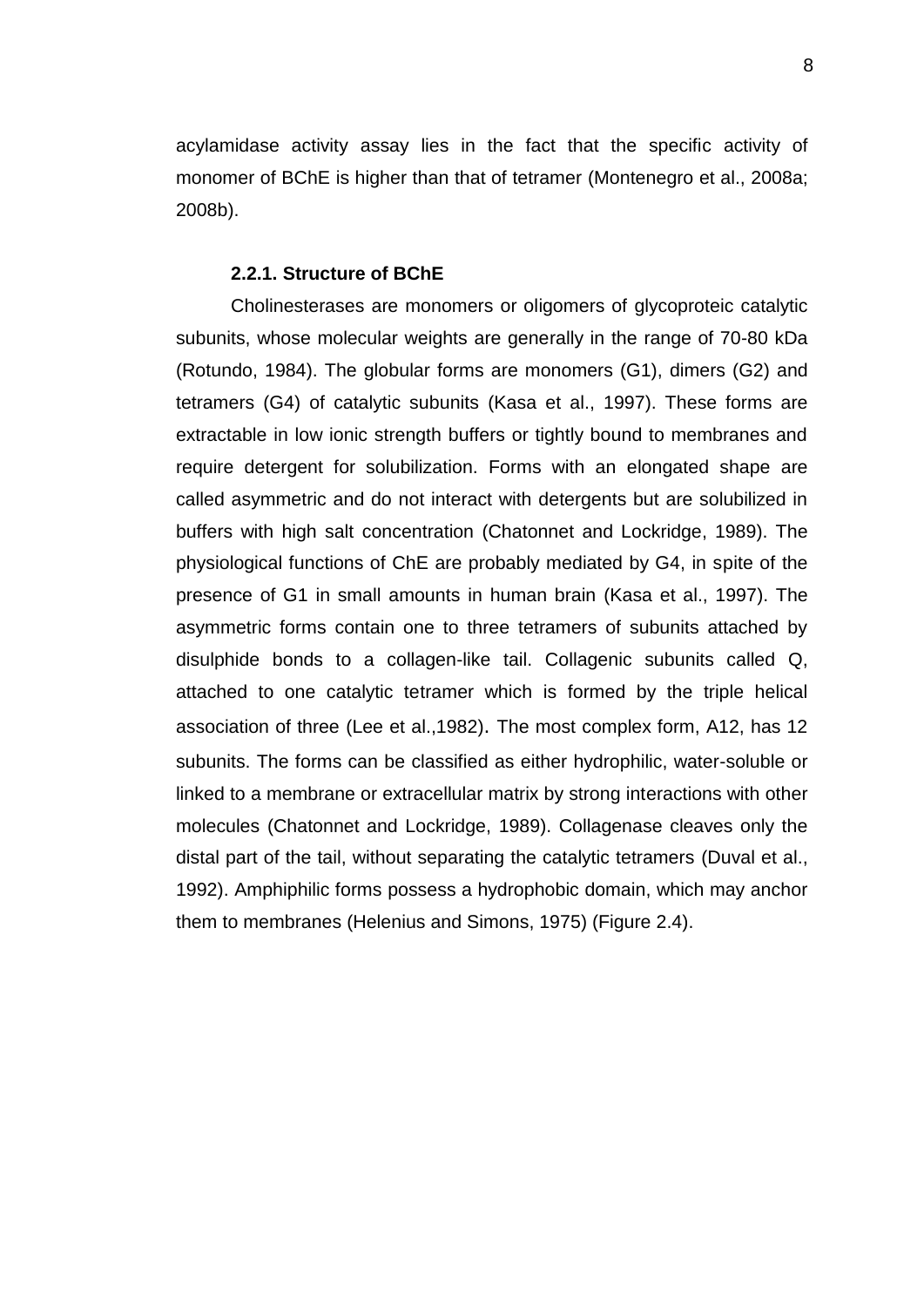

**Figure 2.4.** Models of BChE structure (Darvesh et al., 2003)

## **Structure and action mechanism of esteratic active center**

The active site within the structure of human BChE gap is schematized and the peripheral ionic site (PAS) is found at the mouth of the gorge. Asp70 and Tyr332 residues of PAS are initial binding sites of the charged substrates and have a bond that controls the operate design of the BChE situation gorge (Tougu, 2001).

The active site of human BChE contains a catalytic triad residues, Ser198, Glu325 and His438, determining the esteratic activity of the enzyme (Suarez et al., 2006). The long and narrow active site gorge is about 20 A deep and includes two sites of ligand interaction: an acylation site at the base of the gorge with the catalytic triad and a peripheral site at its mouth. In BChE and AChE, the hydrolysis is carried out by a ''catalytic triad'' of Ser, His and Glu in the active center (Harel et al., 1993).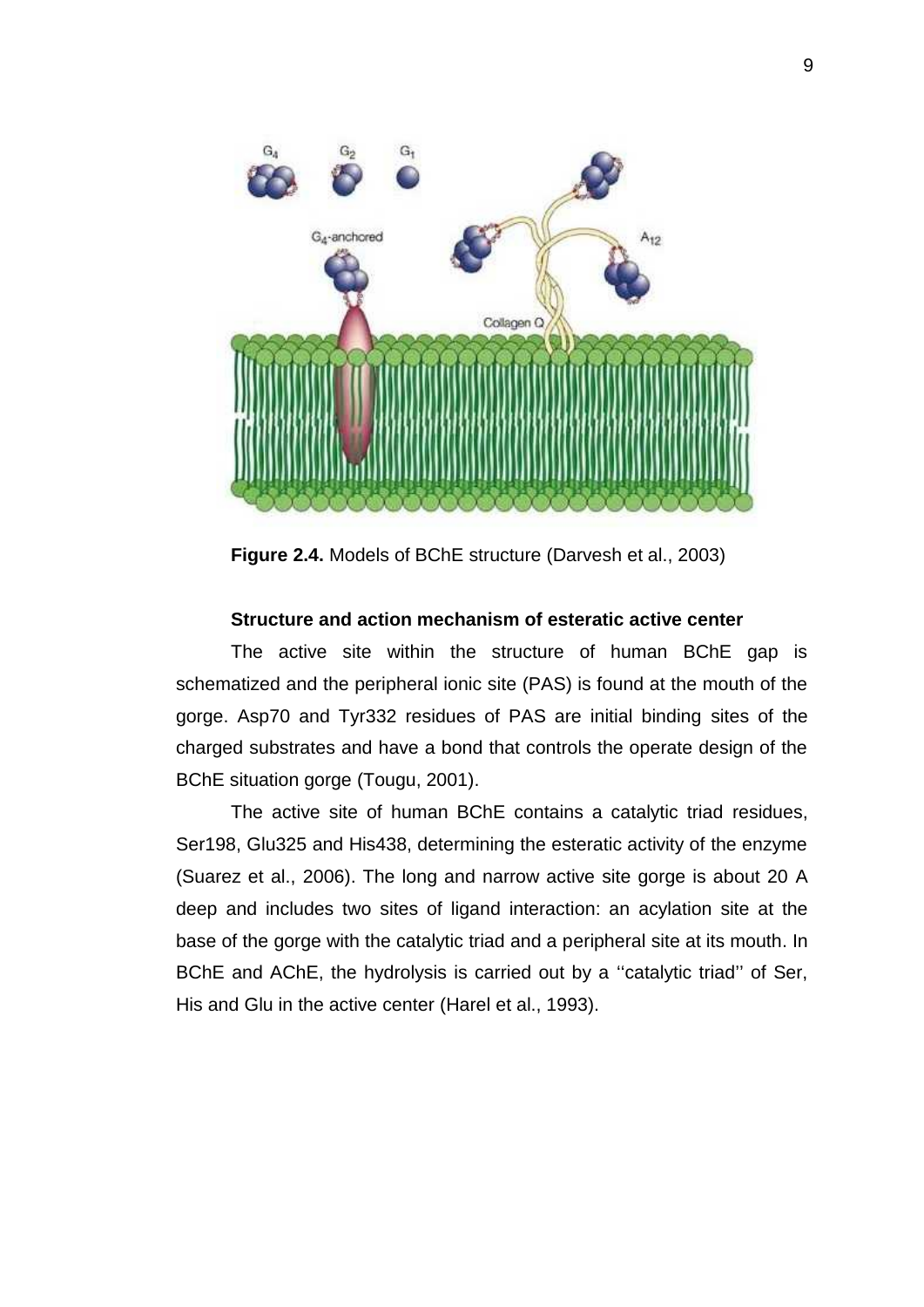

**Figure 2.5.** Structure of the BChE tetramer. A. Top view of the BChE tetrameric protein shows four identical subunits (each 85 kDa) interacting with each other via a four-helix bundle at the C-termini. A polyproline-rich peptide lies in the center of the four-helix bundle which is a tetramerization domain. B. Side view of the modeled BChE tetramer shows the four helix bundle projecting out of the globule. The polyproline-rich peptide in the center of the four-helix bundle is hydrogen bonded to Trp543, Trp550, Trp557 and three other hydrophobic residues, all on the same side of the amphiphilic helix. The polyproline-rich peptide is not released from the tetramer when BChE is diluted. The dissociation constant for polyproline/BChE is estimated to be in the nanomolar range ( $K_d = 10^{-9}$  M) or even lower (Pan et al., 2009).

The most immanent form of BChE is a tetramer (Figure 2.5). Each subunit of the tetramer has 574 amino acids and nine carbohydrates linked to nine asparagine residues. Forty amino acids at the C-terminal are responsible for tetramerization of subunits. The total weight of one subunit is approximately 85 kDa. Similarity between AChE and BChE resulted in finding that there is a 53.8% identity between the enzymes in their sequence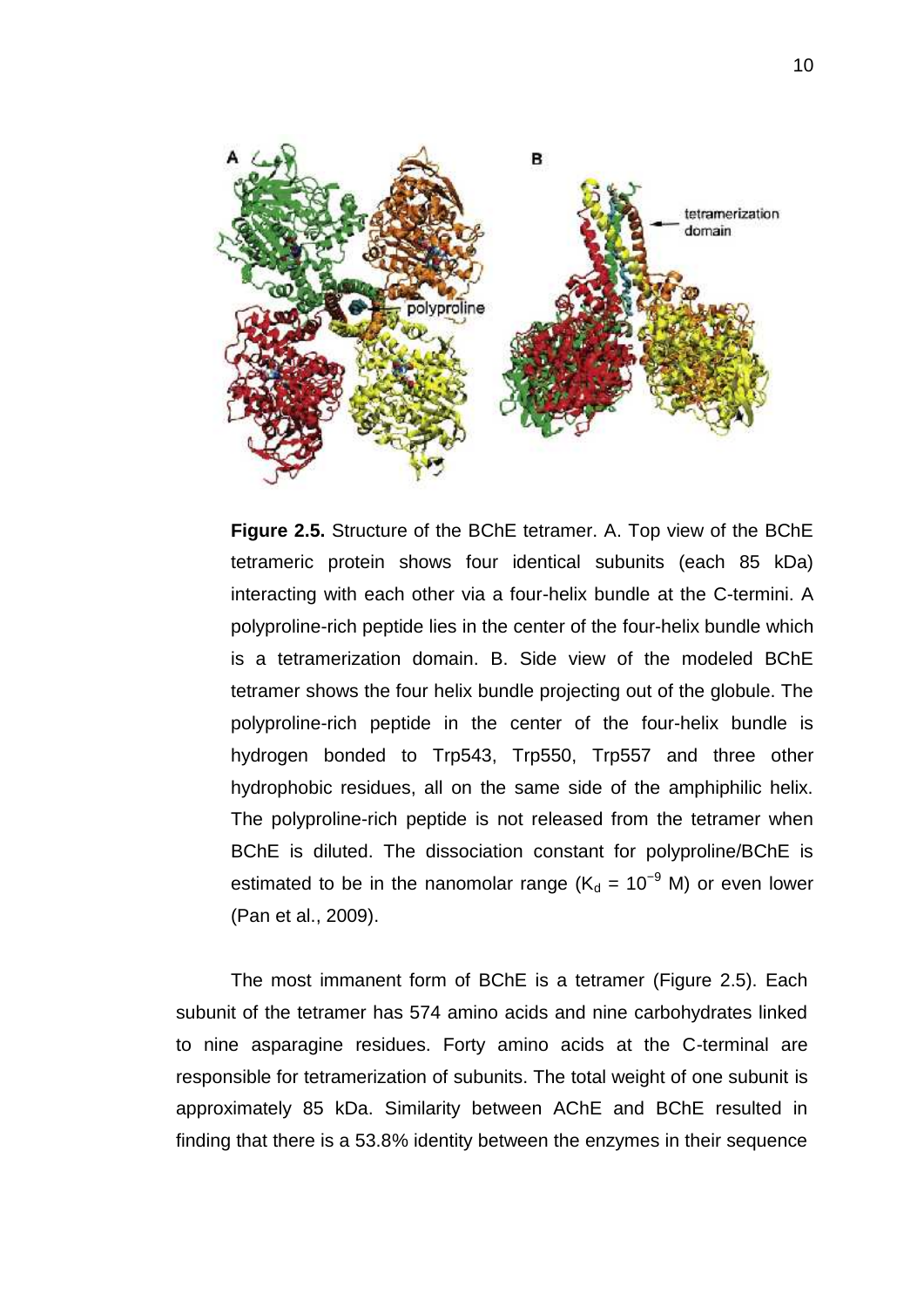(Lockridge et al.,1987b). The tertiary structure of BChE is similar to that of AChE. It contains three parts with key role in esteratic activity: a) peripheral anionic site on the enzyme surface, b) narrow aromatic gorge leading inside the enzyme and c) active site at the bottom of aromatic gorge (Nicolet et al., 2003). For human BChE, Asp70 and Tyr332 are involved in the initial binding of charged substrates such as butyrylcholine and allow them to penetrate inside the active site (Masson et al., 1999). The aromatic gorge represents the major difference between AChE and BChE. AChE has the gorge lined by 14 aromatic amino acids residues, BChE has only 8 aromatic residues in the gorge (Saxena et al., 1997).

The substrate first binds to the outer rim of the ChE, in peripheral site, but the hydrolysis occurs inside the enzyme, in the bottom of a gorge, which is divided into four main subsites: esteratic site, oxyanion hole, anionic subsite and acyl pocket. The esteratic site contains the catalytic structure of the enzyme and includes a serine, histidine and a glutamate residue (Figure 2.6). (i) the serine residue induces a nucleophilic attack to the carbon of the carbonyl group of the ester substrate; (ii) histidine stabilizes the serine intermediate by strong hydrogen bonds; (iii) the negative charge of glutamate stabilizes the histidinium cation (Houghton et al., 2006).

The oxyanion hole contains hydrogen donors which stabilize the tetrahedral intermediate of the substrate that is formed during the catalytic process.

The anionic subsite (choline-binding subsite or hydrophobic subsite) contains several aromatic residues, which are important for the binding of quaternary ammonium ligands by -cation interactions. The number of aromatic amino acids differs according to the enzyme. Some aromatic amino acid residues present in the acyl pocket and in the peripheral site of AChE are replaced by aliphatic amino acids in BChE. As aliphatic amino acids are smaller than aromatic amino acids, these differences allow larger substrates to enter the active site of BChE. The active site of BChE can hydrolize larger acyl groups, such as those with four carbons (e.g. butyrylcholine) or aromatic rings (e.g. benzoylcholine) (Houghton et al., 2006).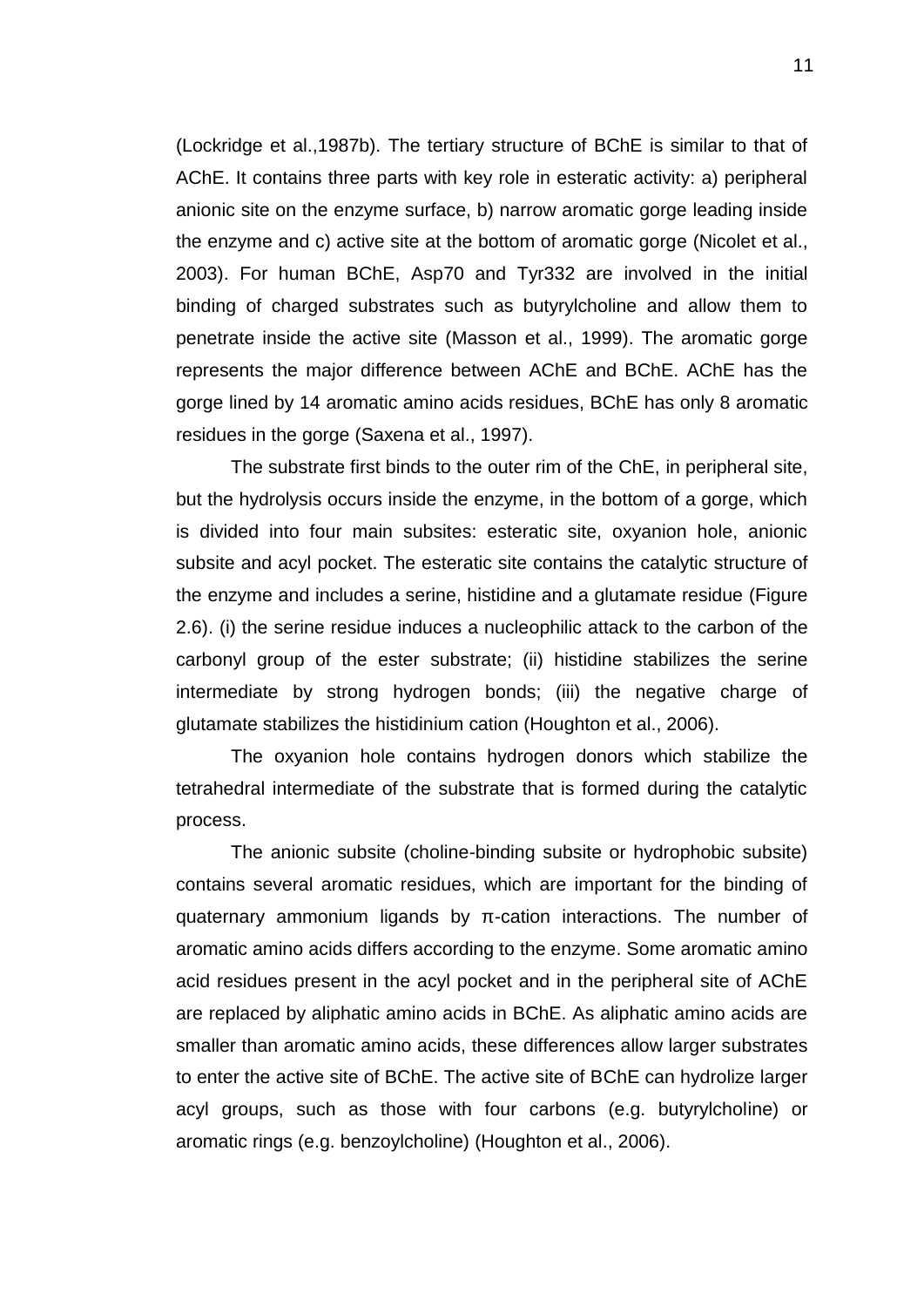

**Figure 2.6.** Substrate binding sites of BChE (Coku ra, 2003)

## **2.2.2. Genetic Variants of BChE**

AChE and BChE are exactly distinct enzymes encoded by two different but related genes (Arpagaus et al., 1990). AChE and BChE contribute 65% amino acid sequence similarity (Nachmansohn and Wilson, 1951) and there is one gene for BChE, located on chromosome 3q26, with multiple nucleotide variations identified at this locus (Figure 2.7) (Lockridge and Masson, 2000).

In human, point mutations and frameshifts in BChE gene localyzed on chromosome 3q26 cause the different BChE genotypes that have different levels of enzyme activity. Atypical BChE (Asp70Gly mutant or dibucain resistant mutant) is the best known variant and has reduced activity, because Asp70 plays an important role for initial binding of positively charged substrates to active site gorge. K variant (Ala539Thr mutant), J variant (Glu497Val mutant) and fluoride resistant variants (Thr247Met or Gly390Val mutants) also show reduced BChE activities.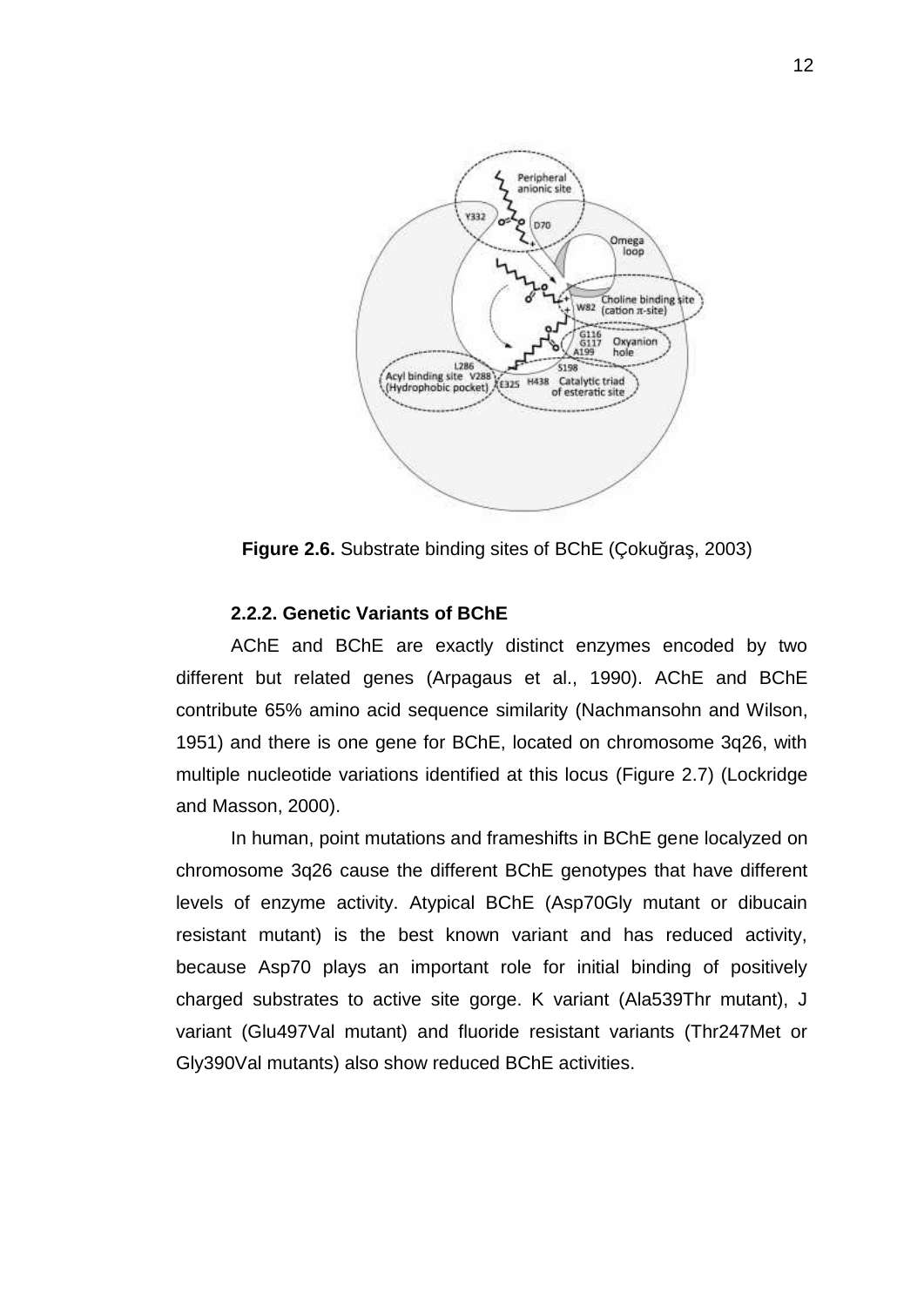

**Figure 2.7.** Structural characteristics of the human butyrylcholinesterase gene. The three introns are represented by triangles, and the coding region for the mature BChE protein is represented by the dotted portion. The leader sequence is indicated with horizontal bars. Amplification primers for exon 2 (AP3 and AP4), exon 3 (APll and AP12), and exon 3 (AP5 and AP6) are indicated by arrows. (La Du et al, 1990)

Furthermore, approximately 20 different silent genotypes have been recognized with 0-2% of normal activity. On the otherhand, C5+ variant (combination of BChE with an unidentified protein), Cynthiana variant (increased amount of BChE than normal level) and Johannesburg variant (increased BChE activity with normal enzyme level) have increased activity than usual BChE (La Du et al., 1990; Lockridge, 1990).

Direct sequencing of the atypical genomic DNA revealed a change in only one of the 1722 bases coding for 574 amino acids of the atypical BChE subunit (La Du et al., 1990). The polymorphic forms of the K-variant enzyme (Ala/Thr) at position 539 depend on the base present at position 1615 (GCA/ACA, respectively) (Bartels et al., 1989). A frame-shift mutation at nucleotide position 351, which changes codon 117 from GGT to GAG (McGuire et al., 1989; Nogueira et al., 1990), explains one type of silent phenotype (La Du et al., 1990). One structural mutation at nucleotide 728 (ACG to ATG; Thr to Met at codon 243) was found in two members of one family with the fluoride-resistant trait. Atypical mutation was defined at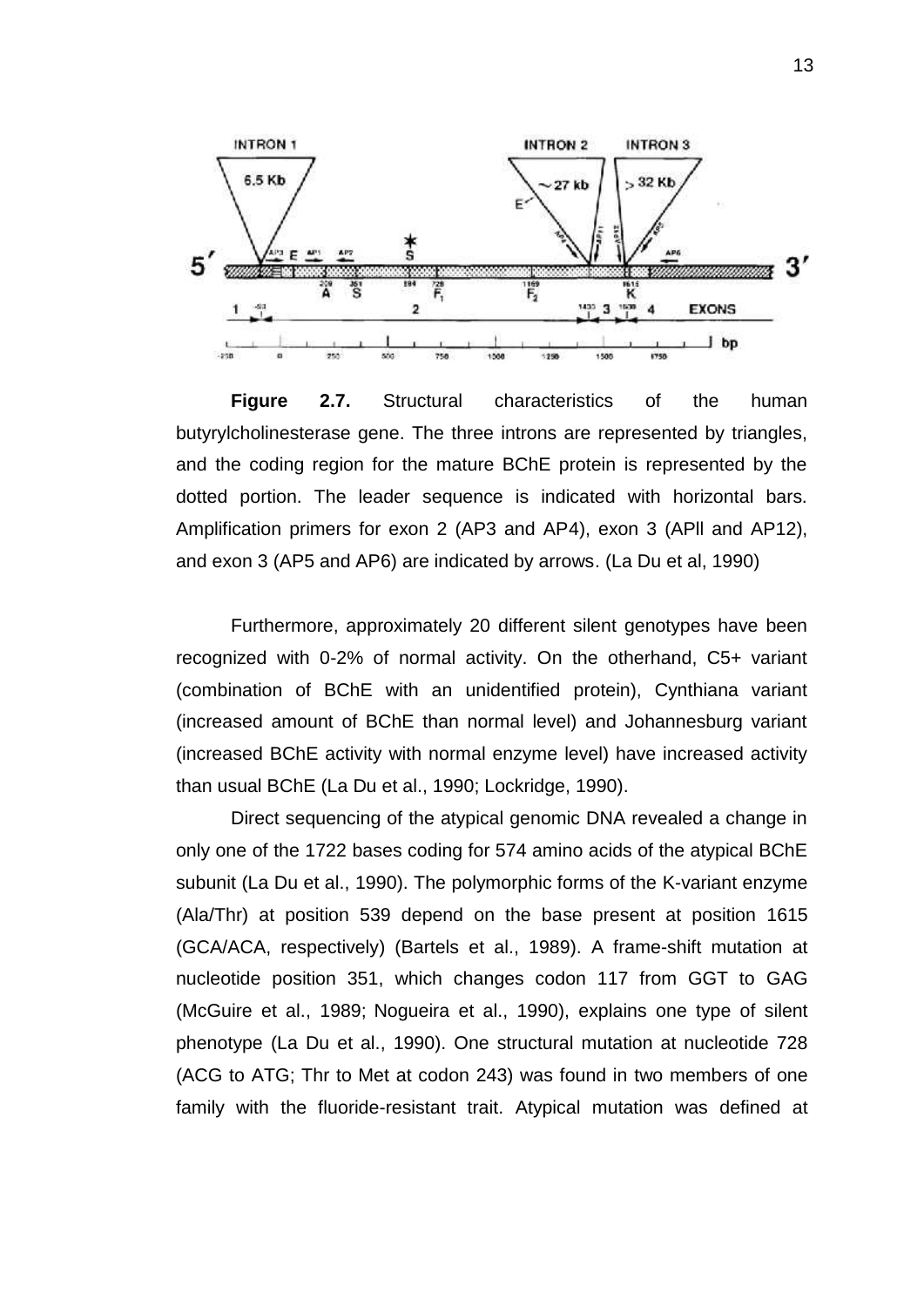nucleotide 209 (GAT GGT), which changed amino acid 70 from aspartate to glycine (La Du et al., 1990).

#### **2.2.3. Tissue Distribution**

The various cholinesterase forms are tissue-specific. Asymmetric AChE and BChE forms are found only in peripheral nerves and muscles of vertebrates. Membrane bound G4 AChE and G4 BChE are found in mammalian brain and membrane-bound G2 AChE is found in erythrocytes (Massoulie and Bon, 1982).

BChE corresponds to only 10% of total ChE in the normal brain, being more abundantly expressed in liver, lung and heart tissues and is predominantly present in plasma (Jbilo et al., 1994). In the normal brain, BChE activity has been located in all regions that receive cholinergic innervation. It is mainly found in glial cells and in endothelial cells, whereas AChE is located in neurons and axons (Mesulam et al., 2002b).

AChE is predominant in muscles and nervous system, where it is usually accompanied by a lower level of BChE, especially at early developmental stages. BChE is also expressed in other tissues and most notably is synthesized in the liver and secreted into the plasma. BChE, but not AChE, is expressed in the chorionic villi of human embryos. Whereas the role of AChE in cholinergic transmission is unambiguous, the function of BChE remains unsolved (Zakut et al., 1991).

AChE is found exuberant in brain, muscle and blood corpuscle membrane, whereas BChE has higher activity in liver, intestine, heart, excretory and respiratory organs (Nachmansohn and Wilson, 1951).

## **2.2.4 Functions of BChE**

BChE which is synthesized by the liver, is the most abundant cholinesterase in human serum (Prody et al., 1987) and the assay of BChE activity is also considered as a liver function test (Boopathy et al., 2007). Although the exact physiological function of BChE is still unclear, the assay of serum BChE activity is especially used in the diagnosis of pesticide poisoning and in the assessment of patients with prolonged apnea after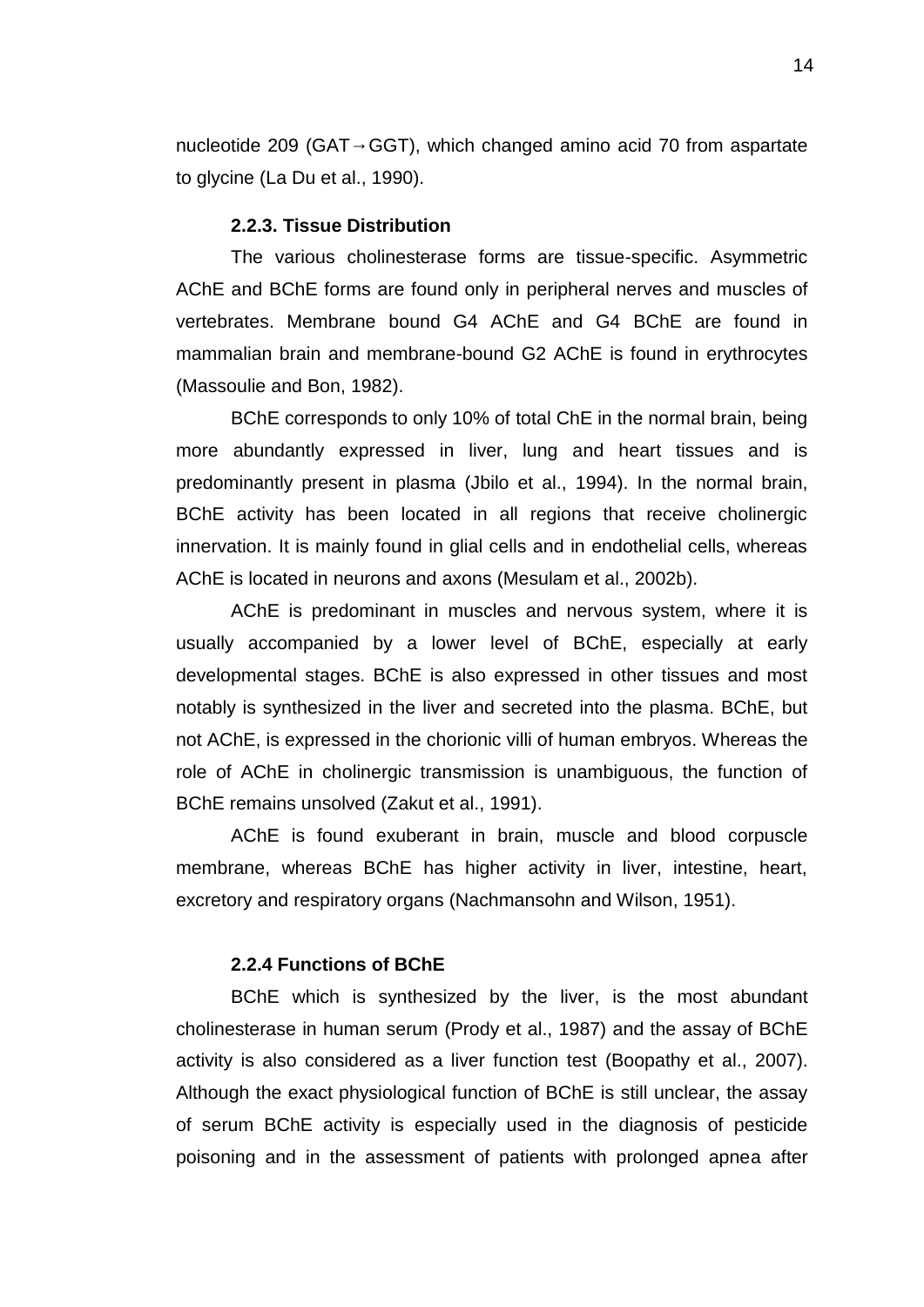administration of succinylcholine during anesthesia (Nelson and Burritt, 1986). BChE is involved in the degradation of succinylcholine, used as a myorelaxant in surgical operations. It also hydrolyzes drugs such as heroin and physostigmine and activates the antiasthmatic prodrug bambuterol (Tunek and Svensson,1988).

Esterases in human plasma have an important role in the disposition of drugs. They participate in activation of ester prodrugs, for example, the prodrug bambuterol is converted to the anti-asthma drug terbutaline and isosorbide-based prodrugs release aspirin. A second role is to inactivation of drugs. For example, esterases in plasma inactivate the local anesthetics procaine and tetracaine, the muscle relaxants, succinylcholine and mivacurium, and the analgesics, aspirin, and cocaine (Li et al., 2005).

#### **Detoxification**

Acetylcholinesterase-inhibiting chemical exposures interact with a variety of circulating enzymes in humans, including BChE and AChE. BChE is present more than 10 times higher than the level of AChE in whole blood. It is known to provide protection from adverse effects of carbamates, organophosphates and other chemicals by acting as a scavenger, binding them molecule-for-molecule, thereby sparing circulating levels of AChE (Lockridge and Masson, 2000).

Although the real substrate(s) is still unknown, BChE can hydrolyze hydrophobic and hydrophilic carboxylic or phosphoric acid ester containing compounds. Its toxicological and pharmacological importance becomes clear when an individual exposures to poisonous compounds targeting to acetylcholine binding sites. Loss of AChE function leads to muscle paralysis, seizure and may cause death by asphyxiation. BChE can be considered as an endogenous scavenger of anticholinesterase compounds. BChE detoxifies them before they reach to AChE at physiologically important target sites (Çoku ra, 2003).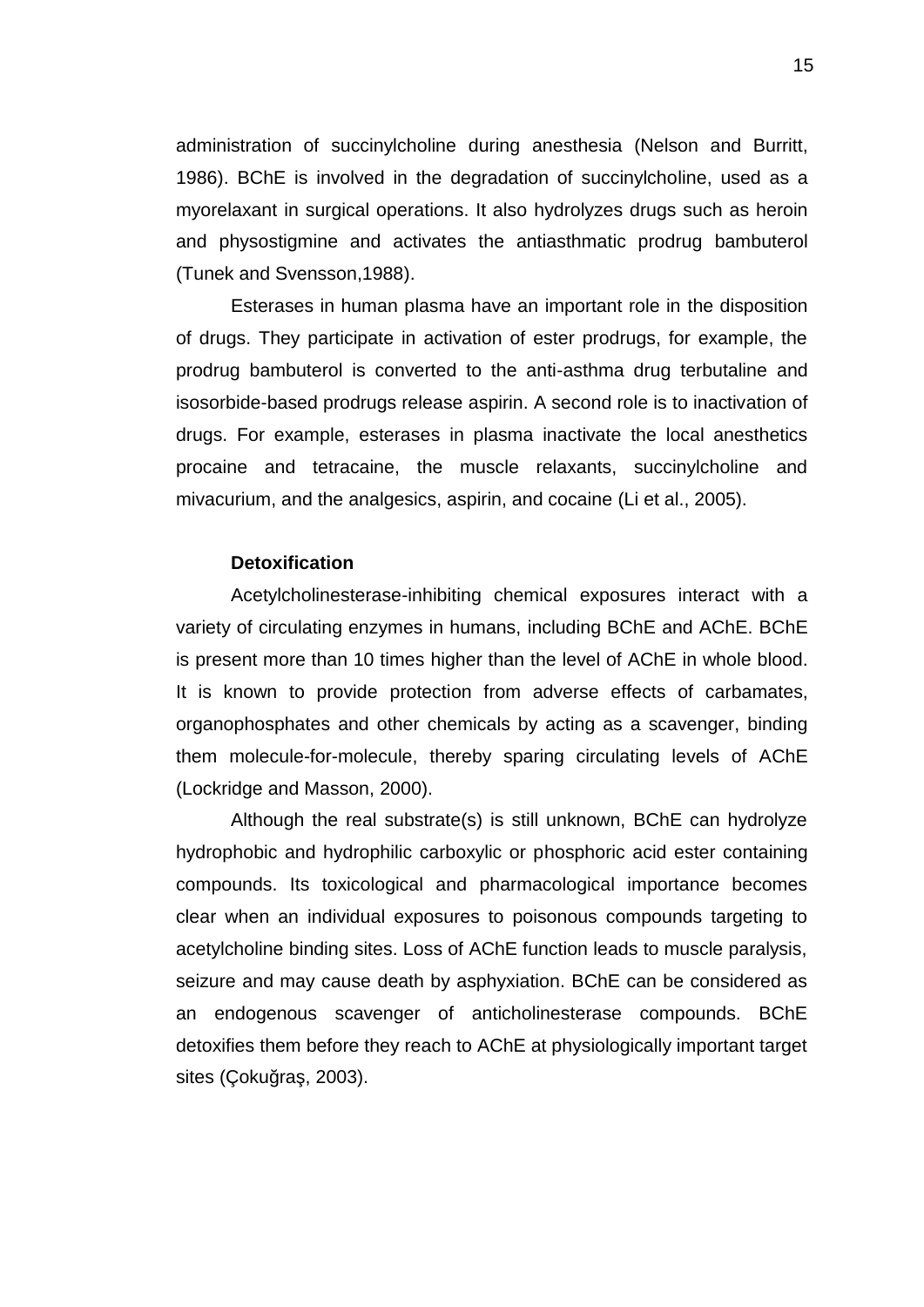## **Succinylcholine (SuCh)**

The importance of BChE in the hydrolysis of several drugs, particularly in the hydrolysis of succinylcholine (SuCh), is well established. The classical pharmacogenetic studies by Kalow et al., during the 1950's, made it clear that people with a hereditary deficiency in their serum BChE show an exaggerated response to succinylcholine, if given the standard amount of this muscle relaxant (Kalow and Genest, 1957).

SuCh is a neuromuscular blocking drug used for endotracheal intubation during operation, endoscopies and electroconvulsive therapy. It is hydrolyzed by BChE to succinylmonocholine and choline. Whereas the diester is a powerful muscle relaxant, monoester is not. When SuCh is injected intravenously, about 90% of its dose is hydrolyzed by BChE within 1 min and rest amount reaches the nerve-muscle junctions and binds to a receptor. In result, the nerve-end plate is depolorized and losses sensitivity to acetylcholine. SuCh administration to individuals carrying no or reduced BChE activity variants results in prolonged apnea, since a large overdose reaches to the nerve-muscle junctions. In order to avoid from this result, the assay of serum BChE activity is used in the assessment of patients with prolonged apnea after administration of SuCh during anesthesia. If prolonged apnea occurs, well-timed intravenous administration of highly purified human serum BChE decreases the duration of the induced apnea (Viby-Mogensen, 1981).

## **Organophosphates (OPs) and Carbamates**

Organophosphorus pesticides inhibit esterase enzymes, especially acetylcholinesterase in synapses and on red-cell membranes, and butyrylcholinesterase in plasma (Lotti, 2001). Exposure to organophosphate pesticides disrupts neurotransmission by inhibiting AChE resulting in acetylcholine accumulation within the junction and neural overstimulation results in death due to cardiovascular and respiratory collapse (Tama, 2007).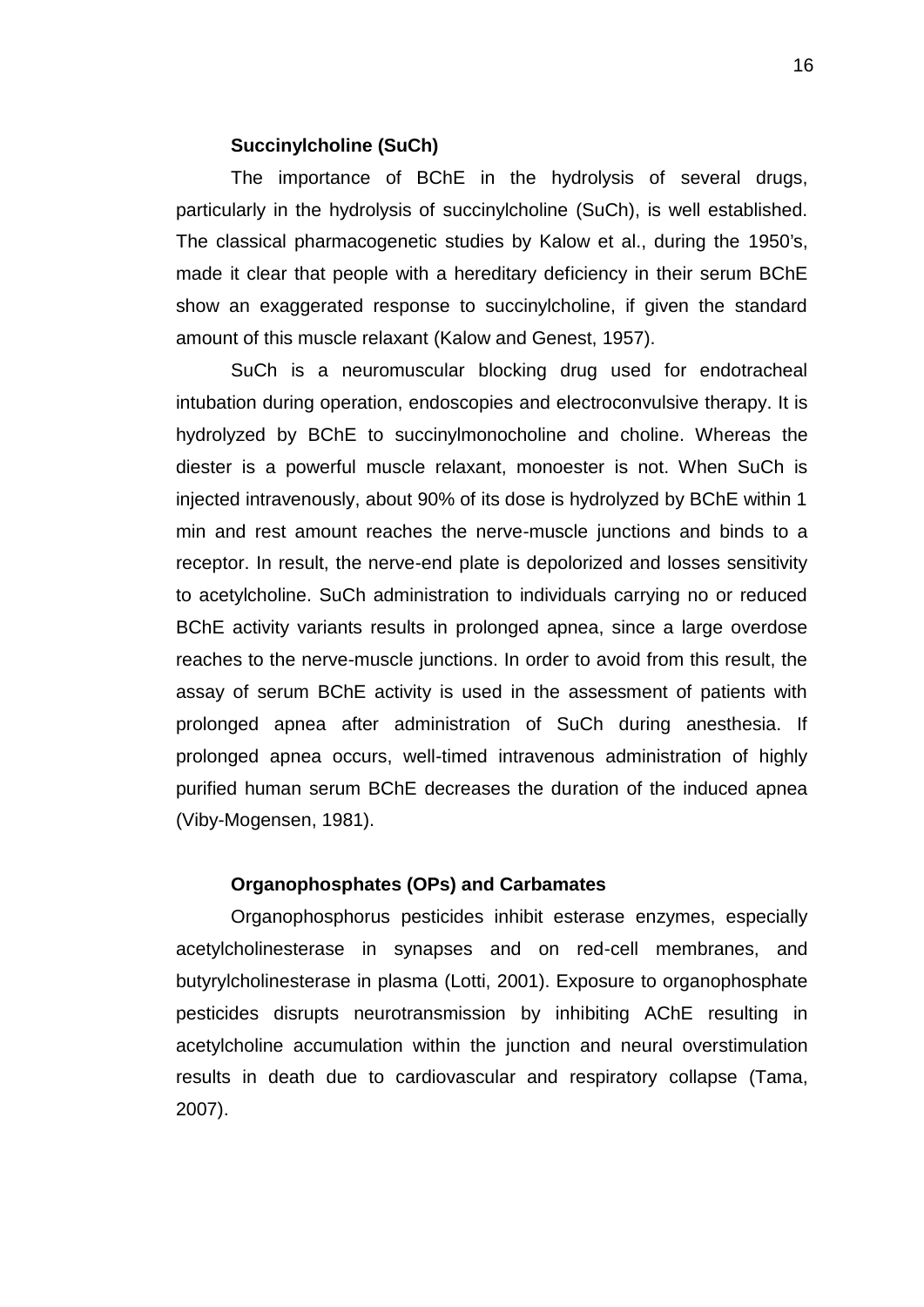Diagnosis of organophosphorus poisoning should be confirmed with an assay to measure butyrylcholinesterase activity in plasma (or acetylcholinesterase in whole blood) (Lotti, 2001). AChE activity has been proposed as a biomarker of exposure to neurotoxic compounds in aquatic organisms. AChE is mainly inhibited by organophosphorus compounds and carbamates, which are pesticides that are widely used in agriculture (Cajaraville et al., 2000).

## **Cocaine**

BChE plays an important role in cocain metabolism. It is the major detoxification enzyme of both natural (-) cocain and unnatural (+) cocain in plasma. The inactive metabolites produced by BChE is ecgonine methyl ester and benzoic acid that are rapidly excreted from circulation by kidney (Hoffman et al., 1996; Matter et al., 1996). Cocain abuse is a medical problem in all around of the world. Symptoms of cocaine toxicity include grand-mal seizure, cardiac arrest, stroke, elevated body temperature. Animal studies showed that administration of purified human serum BChE protected mice and rats from the lethal effects of cocaine as well as from hypertention and arrythmia (Mattes et al.,1997; Sun et al., 2001). Although BChE protects against cocain toxicity, it acts slowly. Turnover number  $(k_{cat})$ of natural (-) cocaine is found to be as 3.9 min<sup>-1</sup>. To increase the catalytic efficiency of BChE towards cocaine by increasing its binding affinity and hydrolysis rate, different mutants of the enzyme have been tested. It is found that Ala328Tyr mutant has an improved cocaine hydrolase activity (Xie et al., 1999).

## **Aspirin**

Aspirin is one of the examples of negatively charged substrates of BChE. BChE is the major plasma esterase involved in hydrolysis of aspirin to salicylate. Usual and atypical BChEs can hydrolyze aspirin with the same kinetic manner (Masson et al., 1998).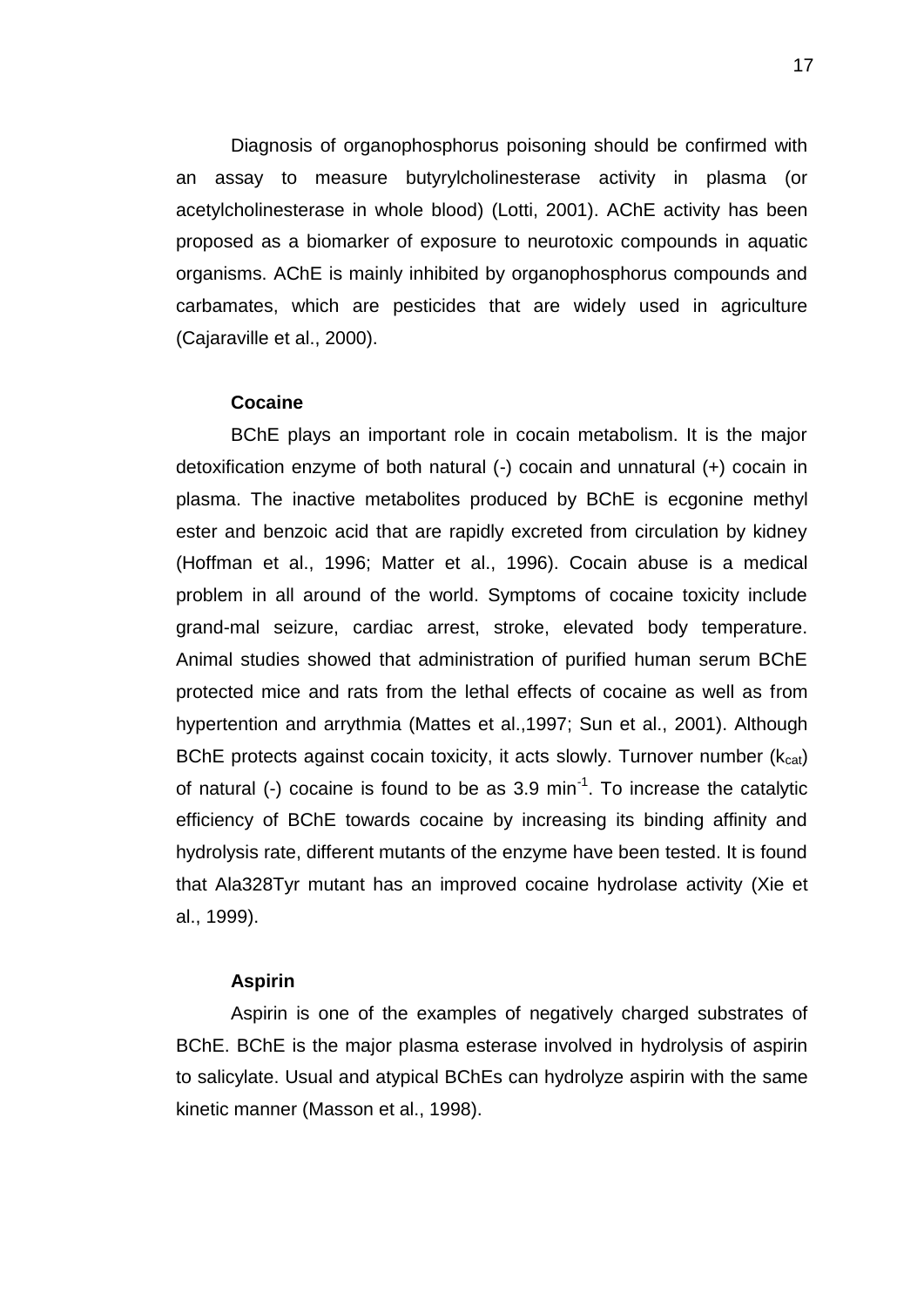## **Antidepresants**

Amitriptyline, fluoxetine, sertraline as clinical antidepresssants are used worldwide. Besides of their confirmed efficiency, especially amitriptyline is characterized by anticholinergic side effects including memory impairment, delirium, behavioural toxicity and cardiovascular dysfunctions (Montgomery and Kasper, 1995). Reason of these side effects is the inhibition of AChE and BChE activities. It is reported that AChE from cerebral cortex (Barcellos et al., 1998) and erythrocyte membrane (Müller et al., 2002) is inhibited by imipramine, desipramine and amitriptyline at high concentrations. Amitriptyline is a partial competitive inhibitor of human serum BChE (Coku ra and Tezcan, 1997). Long-term treatment with amitriptyline causes acquired BChE and AChE deficiency at relatively close to the clinical levels. If these patients have to be operated on because of emergency, the possibility of succinylcholine apnea must be considered (Çoku ra, 2003).

### **Heroin**

Heroin is hydrolyzed by BChE to 6-acetylmorphine which penetrates the blood-brain barrier and is hydrolyzed to morphine by the enzymes in the brain. BChE is the only enzyme in human serum that hydrolyzes heroin. Persons having silent BChE variants are not able to hydrolyze heroin (Lockridge et al., 1980).

## **Fat metabolism**

Butyrylcholinesterase (BChE) is a serine hydrolase which is related to lipid metabolism and has been associated to metabolic syndrome risk variables, such as body mass index (BMI), waist–hip ratio, waist circumference, weight, cholesterol and triglyceride levels (Alcantara et al., 2005; Benyamin et al., 2011; Furtado-Alle et al., 2008; Iwasaki et al., 2007; Randell et al., 2005; Souza et al., 2005). Although the role of BChE in metabolic pathways is not fully defined, it has been proposed that it could be responsible for the hydrolysis of choline esters, which are products of the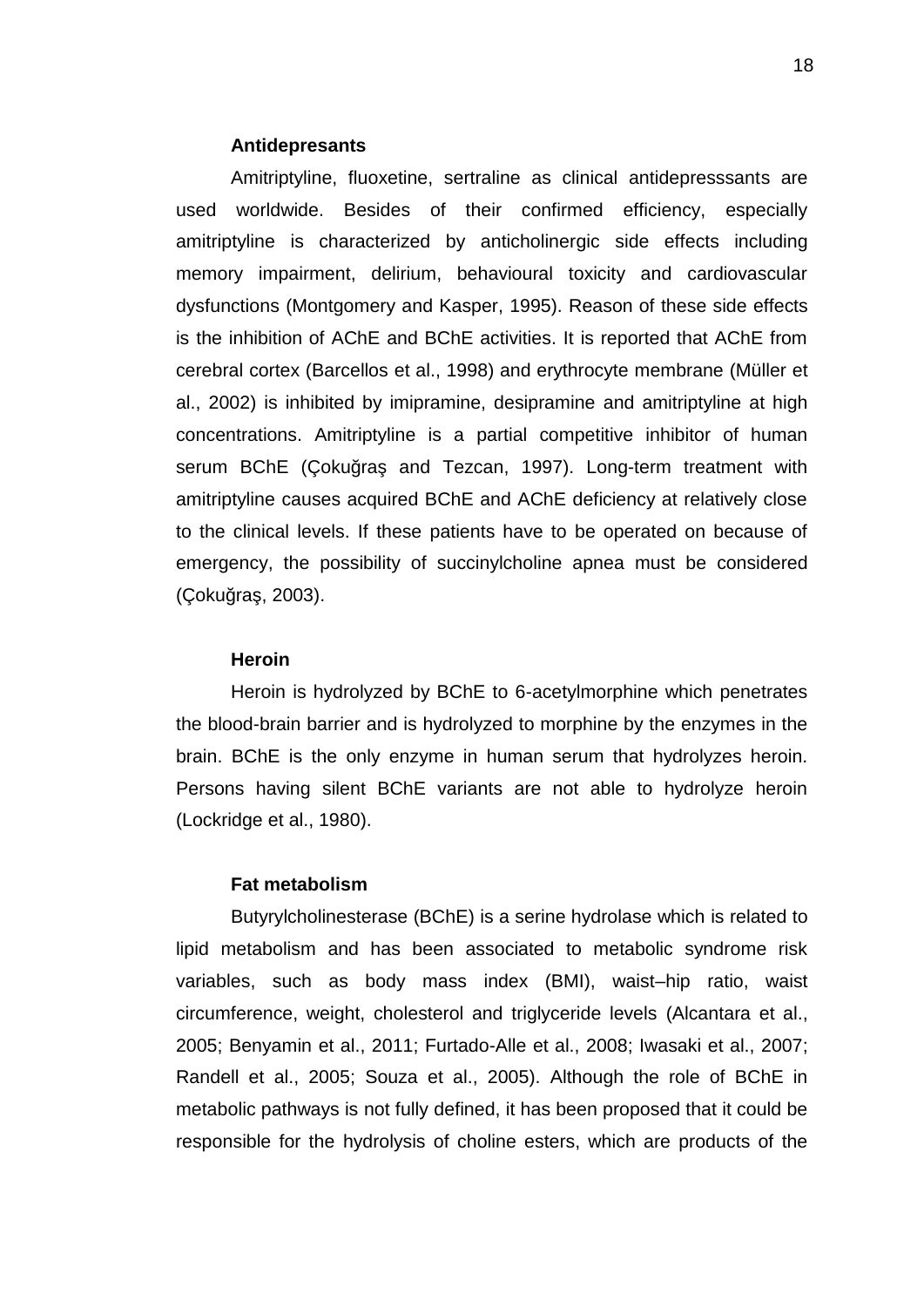free fatty acid metabolism and liver lipogenesis. In obese individuals, there is a tendency of the BChE activity to be higher than in non-obese, which may be related to the increased availability of free fatty acids characteristic of obesity (Alcantara et al., 2005; Furtado-Alle et al., 2008; Randell et al., 2005).<br>AChE and BChE are often found in blood and are related to options of

the metabolic syndrome. The metabolic syndrome is characterized by abdominal obesity, low levels of high-density lipoprotein (HDL), sterol, elevated fasting aldohexose levels and hypertriglyceridaemia with cardiovascular disease during involvement of AChE and BChE in lipid metabolism (Rao et al., 2012).

#### **2.3. Relationship between Butyrylcholinesterase activity and diseases**

Biomarkers are measurable biochemical, physiological, and behavioral alterations in an organism and can be recognized as associated with an occured or possible health impairment or disease (Manno et al., 2010).

The parasympathetic neurotransmitter ACh is extremely labile and difficult to use in diagnosis (Soreq and Seidman, 2001), which is why the use of its hydrolyzing enzymes are utilized as an indirect measurement for parasympathetic dysfunction.

Alzheimer's disease (AD) is a progressive neurodegenerative disease characterized by cognitive decline, impaired abilities to perform activities of daily living and behavioral problems (Darreh-Shori and Soininen, 2010). Cognitive symptoms of AD are related with cholinergic system. ACh synthesizing choline acetyltransferase deficiency, reduced choline uptake and ACh release observed in AD patients cause presynaptic cholinergic deficiency (Berson et al., 2012). AChE and BChE involve in regulation of cholinergic transmission and the proteinase activity causes the development of Alzheimer's disease as a result of the production of -amyloid plaques (McClintock, 1989). BChE was found to be co-localised with senile plaques in the central nervous system, and plays a role in the progressive -amyloid aggregation and senile plaques maturation (Gomez-Ramos and Moran,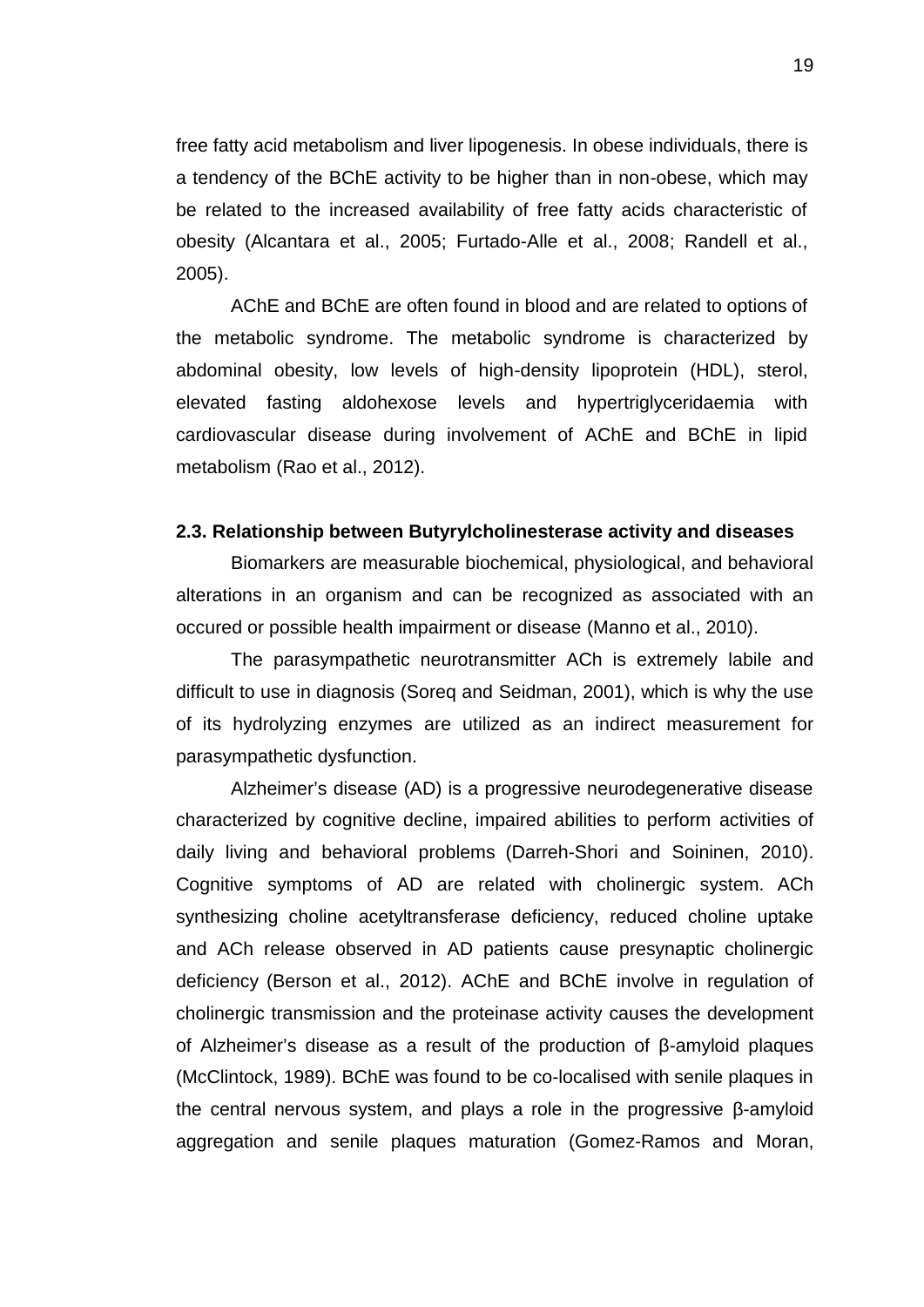1997). BChE cleaves the amyloid precursor protein, which is found in abundance in normal brain, to -amyloid protein in AD. Then -amyloid proteins deposit and constitute -amyloid plaques (Guillozet et al.,1997).

The therapy of AD at early and moderate levels is based on acetylcholinesterase inhibitors such as synthetic donepezil and galantamine. These inhibitors cause peripheral and central side effects including gastrointestinal disturbances, insomnia, fatigue or depression (Lane et al., 2006). The serious side effects caused by licensed drugs used to treat AD have forced researchers to investigate safer AChE or BChE inhibitors from natural sources (Wszelaki et al., 2010).

Parkinson's disease is classically characterized as a motor neurodegenerative disorder. The motor symptoms in Parkinson's disease are degenerated dopamine-ACh balance due to reduced striatal dopaminergic tone and following cholinergic overactivity (Calabresi et al., 2006). Anticholinergic drugs were given to improve motor aspects of the disease in past years. Benmoyal-Segal et al. declared that serum AChE activity was reduced in Israeli Parkinson's disease patients, as compared with controls, but the AChE homologous enzyme, BChE, was not (Benmoyal-Segal et al., 2005).

BChE levels are strongly influenced by inflammation, sensitively decreasing in the acute inflammatory phase and promptly increasing when inflammation improves (Hubbard et al., 2008).

In patients on chronic hemodialysis, BChE was used as a prognostic marker, beside to the other traditional parameters (anthropometric indices, serum protein content, immune response indexes) (Guarnieri et al.,1980; Kaizu et al., 1998).

Together with serum albumin concentration, BChE levels were described as direct markers of malnutrition and indirect index of inflammatory activity in Crohn's disease (Khalil et al.,1980).

Anorexia nervosa patients developed severe and acute liver failure with increase of serum transaminases and reduction of BChE levels. (De Caprio et al., 2006).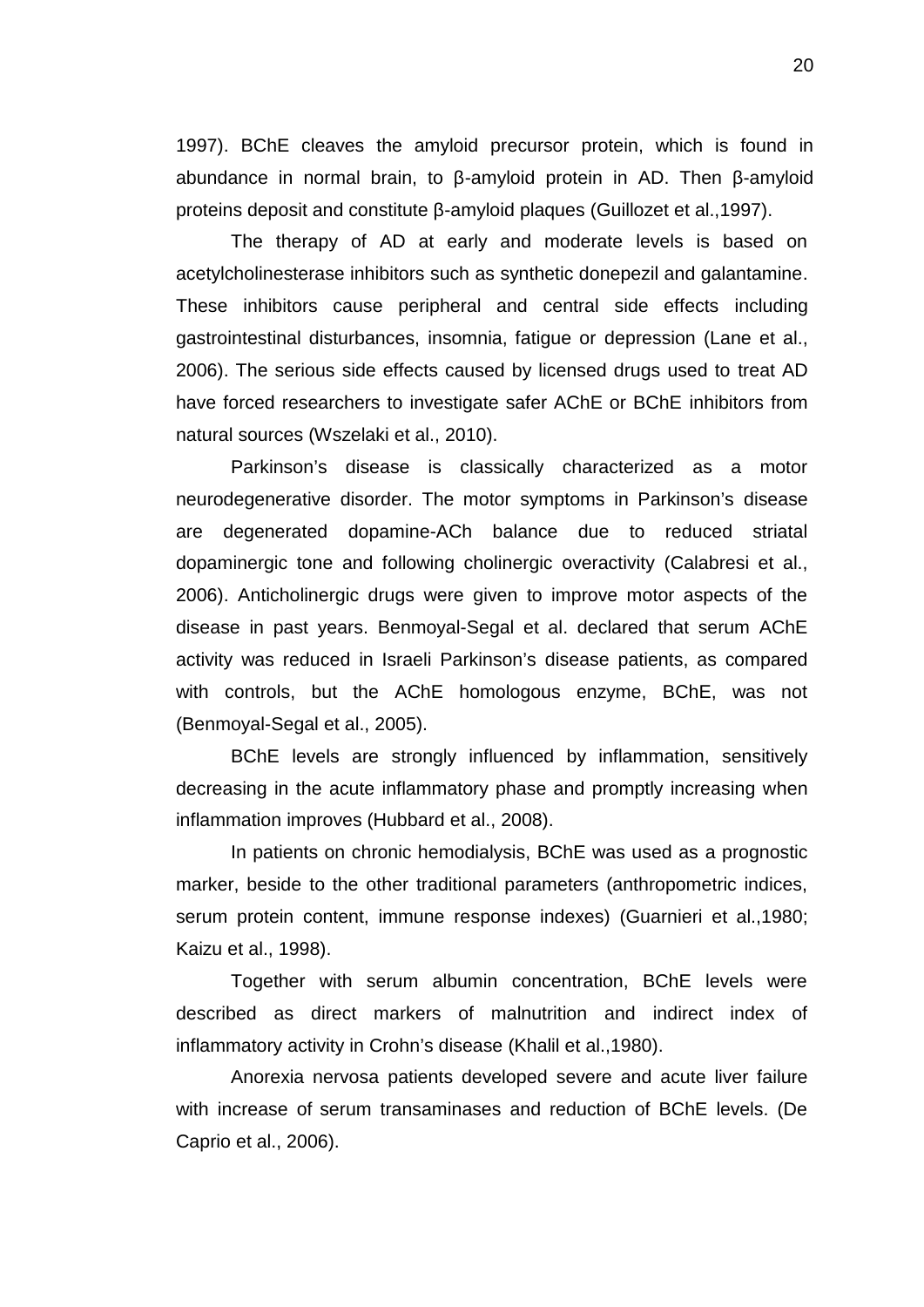Serum BChE has been associated with the development of coronary artery disease (CAD) (Alcantara et al., 2002; Calderon-Margalit et al., 2006). Calderon-Margalit et al. demonstrated that individuals in the lowest quintile of BChE activity had significantly higher rates of all-cause and cardiovascular mortality (Calderon-Margalit et al., 2006). Goliasch et al. demonstrated a strong association between decreased serum butyrylcholinesterase and long-term adverse outcome in patients with known CAD, which was stronger in stable CAD patients than in those with acute coronary syndrome (Goliasch et al., 2012).

## **2.4. Fluoxetine**

Fluoxetine is a racemic mixture of two enantiomers, which are S enantiomer and R-enantiomer. S-enantiomer is ~1.5 times more effective in the inhibition of serotonin reuptake than the R-enantiomer (Gram, 1994). The pharmacological distinction between enantiomers is the active metabolite norfluoxetine, with the S-enantiomer having ~20 times higher reuptake blocking potency than the R-enantiomer (Fuller et al., 1992). The concentration of racemic fluoxetine is normally less than the concentration of racemic norfluoxetine. In blood, the concentrations of the N-demethylated metabolite are higher for S-norfluoxetine than for R-norfluoxetine (Baumann and Rochat, 1995).

After oral intake, fluoxetine is almost completely absorbed. Through hepatic first-pass metabolism, the oral bioavailability is below 90% (Catterson and Preskorn, 1996). The deposition is highest in lungs, an organ enriched with lysosomes. High volume of distribuiton  $(V_d)$  of fluoxetine is considered to be associated with lysosomal accumulation (Daniel and Wójcikowski 1997a; 1997b). In spite of the high  $V<sub>d</sub>$ , similar with TCAs, accumulation in the brain is lower than for other SSRIs shown *in vitro* in brain slices (Daniel and Wójcikowski, 1997b).

Fluoxetine has a long half-life  $(t_{1/2})$ , changing between 1-4 days. For norfluoxetine,  $t_{1/2}$  varies between 7 and 15 days (Gram, 1994; Benfield et al.,1986). Fluoxetine exhibits nonlinear kinetics, indicated by a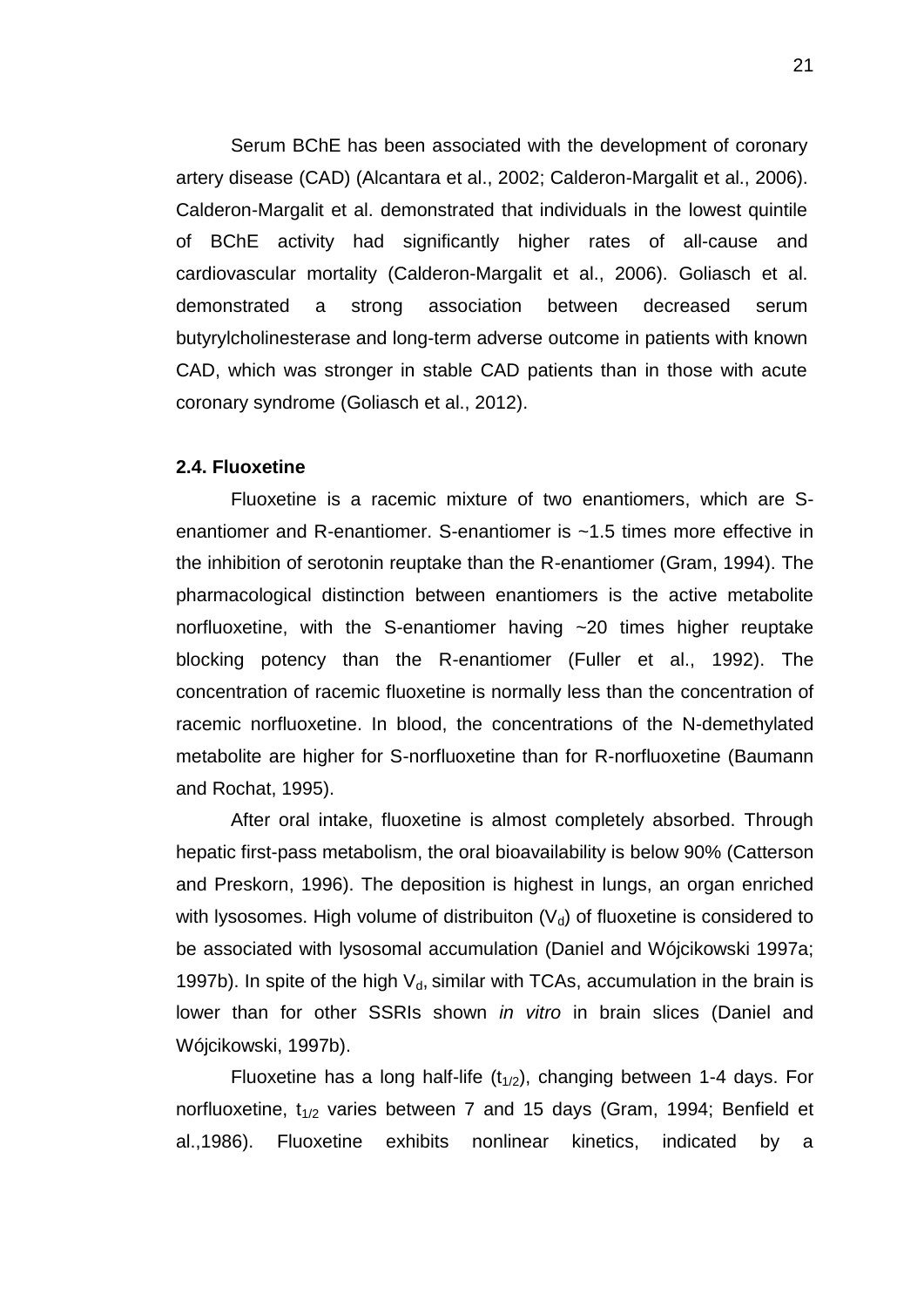disproportionate increase in its blood concentrations after dose escalation (Caccia et al., 1990).

Fluoxetine exposes extensive metabolic conversion, leading to the active metabolite norfluoxetine and multiple other metabolites (Figure 2.8).





After oral intake, fluoxetine is mainly excreted in urine with less than 10% excreted unchanged or as fluoxetine N-glucuronide (Benfield et al., 1986). Only a few studies have investigated the CYP isoenzymes responsible for the metabolism of fluoxetine and the results have been inadequate. Investigations of fluoxetine focused on the N-demethylation. Hamelin and co-workers reported a significant contribution of CYP2D6 in the N-demethylation of fluoxetine in healthy volunteers (Hamelin et al., 1996). It was suggested that CYP2C9 plays a leading role in the N-demethylation of fluoxetine *in vitro* with a possible assistance of the CYP2C19 and a CYP3A isoform. The assistance of CYP2D6 was found to be insignificant (von Moltke et al.,1995). Recent studies indicated that the CYP2D6 activity is responsible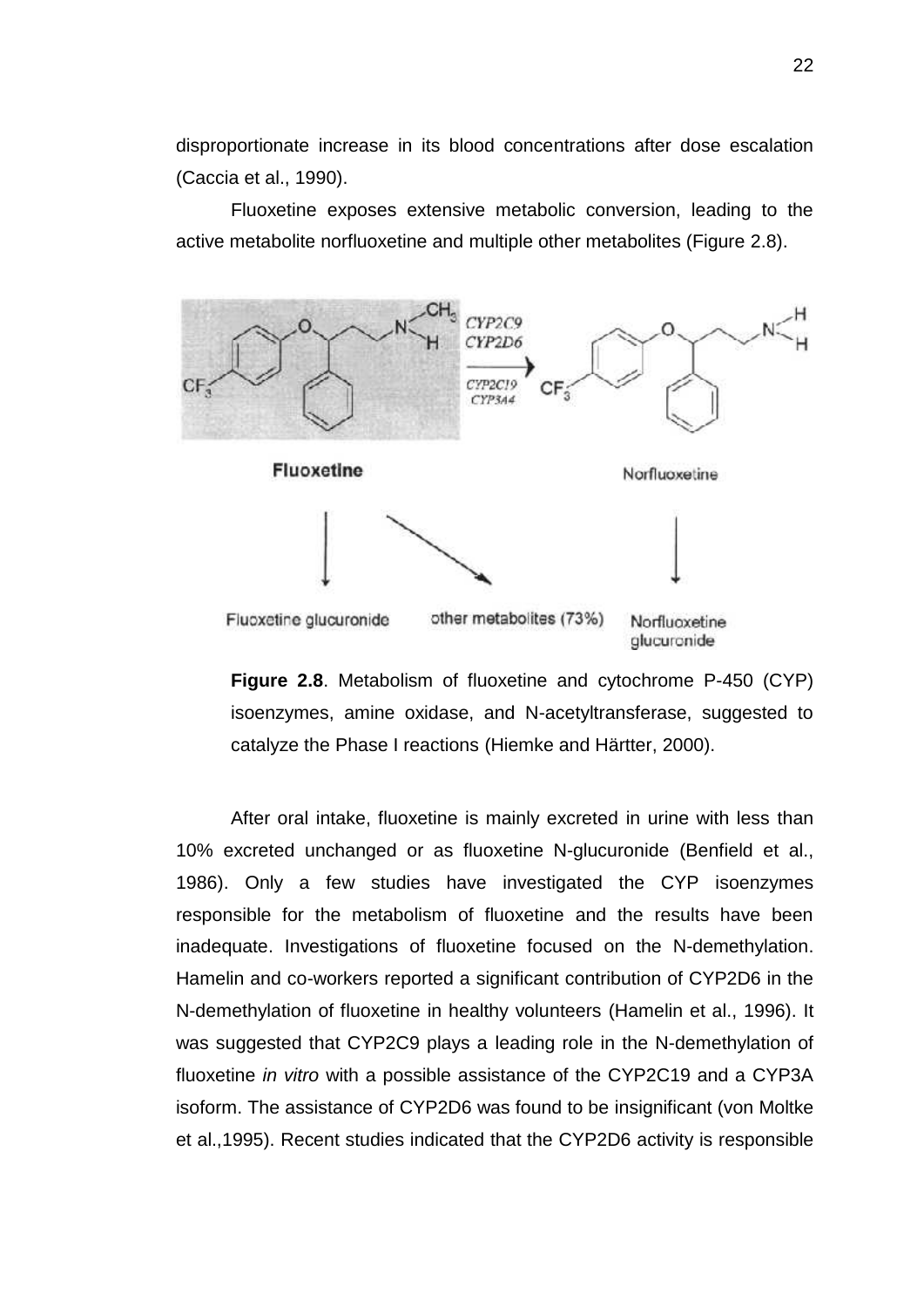for the clearance of R-, S-fluoxetine and S-norfluoxetine, but not R norfluoxetine (Fjordside et al.,1999).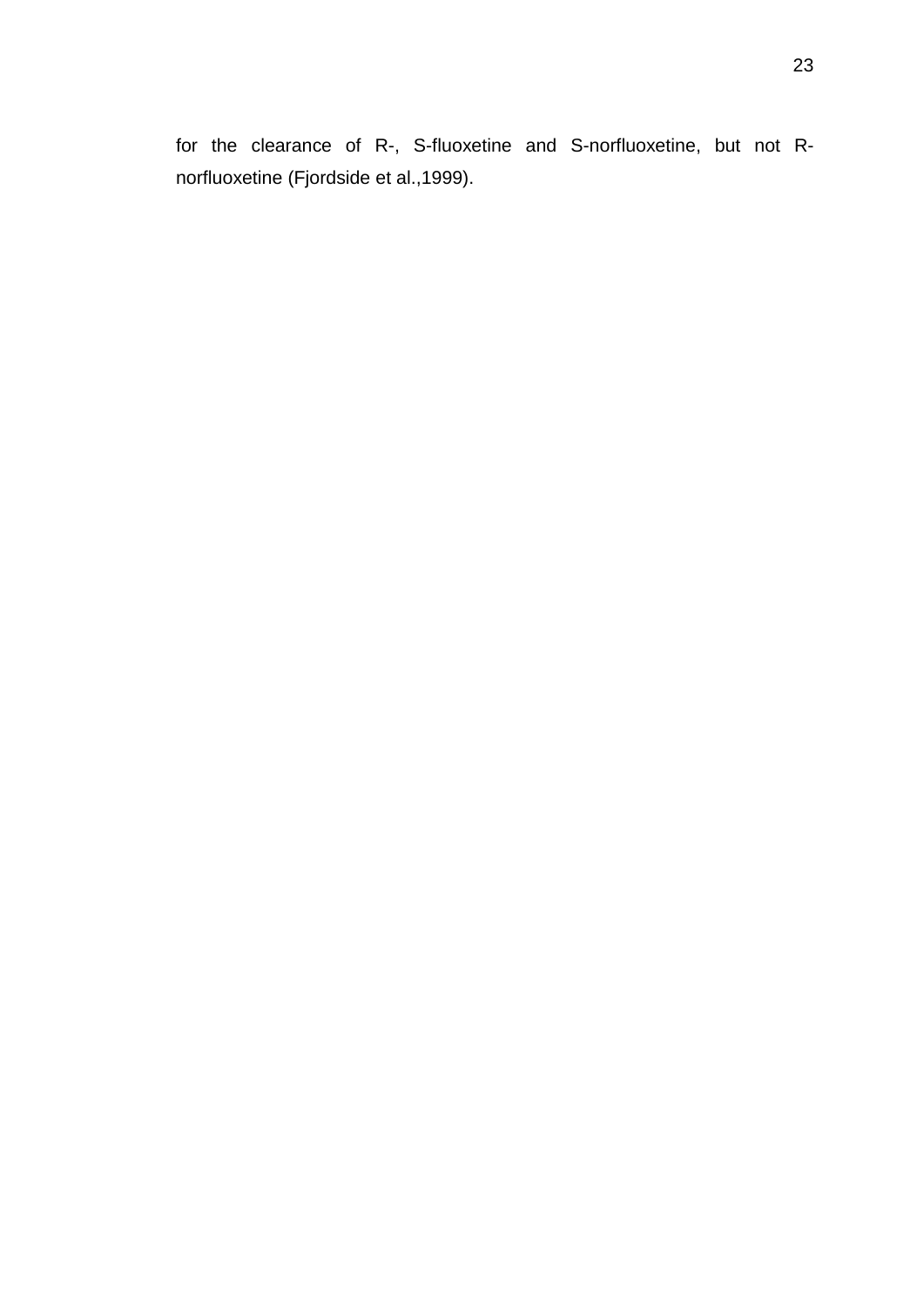# **3. MATERIALS AND METHODS**

# **3.1. Chemicals**

Formaldehyde, 2-mercaptoethanol, Trizma base, acrylamide, N,N' methylenebisacrylamide, glycerol, ammonium persulfate, 5,5'-dithio-bis(2 nitrobenzoic acid), dimethyl sulphoxide, S-butyrylthiocholine iodide, N, N, N', N'-tetramethylethylenediamine, methanol, sodium thiosulfate, silver nitrate, glycine, potassium hydroxide, sodium azide, butyrylcholinesterase (from equine serum), sodium dodecyl sulfate, dithiooxamide, sodium carbonate, sodium sulphate, bovine serum albumin and bromophenol blue were purchased from Sigma Aldrich (St. Louis, MO, USA). Acetic acid and ethanol were obtained from Riedel-de Haën (Germany). Ammonium sulfate was obtained from Merck (Germany). Copper (II) sulfate pentahydrate and orthophosphoric acid were obtained from AppliChem (Darmstadt, Germany). Coomasie Brilliant Blue G-250 and Coomasie Brilliant Blue R-250 were obtained from Fluka (Steinheim, Germany). Roti-mark Standard was obtained from Carl Roth GmbH (Karlsruhe, Germany). Fluoxetine hydrochloride was purchased form LKT Laboratories (St. Paul, MN, USA).

#### **3.2. Methods**

### **3.2.1. Determination of Protein Concentration**

Protein concentration of the butyrylcholinesterase enzyme purified from equine serum was carried out according to the Bradford protein assay. (Bradford, 1976). Coomassie Brilliant Blue G-250 is an acidic dye and specifically binds to positively charged groups (basic amino acids, e.g. arginine) in protein structure. Upon binding, the wavelenght at which Coomassie Brilliant Blue G-250-protein complex gives the maximum absorbance shifts from 470 nm to 595 nm. The absorbance of the dye protein complex is measured at 595 nm and the amount of the protein is determined from the standard curve prepared by using bovine serum albumin.

Bradford reagent was prepared as follows: Twenty five mg of Coomassie Brilliant Blue G-250 was dissolved in 12.5 ml of absolute ethanol.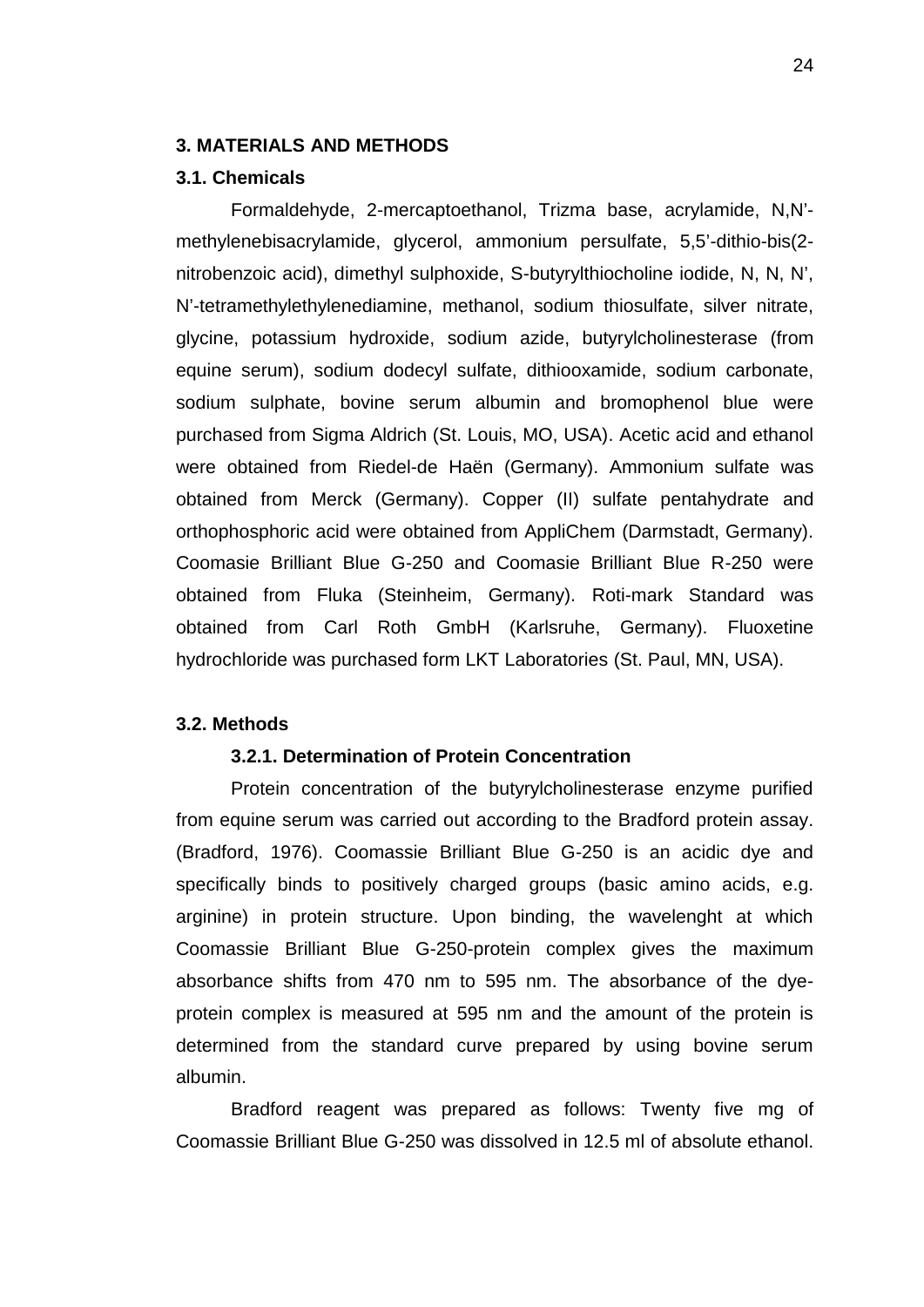Twenty five ml of 85% orthophosphoric acid was added and the final volume was adjusted to 250 ml with distilled water. Reagent was filtered through Whatman No:1 filter paper and stored in dark bottle.

Bovine serum albumin (BSA) was used as a standart. 50 µg/ml, 100 µg/ml, 200 µg/ml, 300 µg/ml, 400 µg/ml, 500 µg/ml and 600 µg/ml of standart BSA concentrations were prepared by diluting 1 mg/ml stock BSA solution. Twenty µl of standart BSA solution was mixed with 1 ml of Bradford reagent and the absorbance was measured at 595 nm by using Perkin Elmer Lambda 25 UV/VIS Spectrophotometer. In the same way, 20 µl of 1:50 diluted BChE enzyme was mixed with 1 ml of Bradford reagent and the absorbance was measured at 595 nm. Standards and samples were prepared in triplicates. BChE concentration was determined by using standart curve.

# **3.2.2. Native-Polyacrylamide Gel Electrophoresis (Native-PAGE)**

Discontinious native-PAGE was used to determine the purity of BChE obtained from Sigma Aldrich. Visualization of the protein bands was achieved by Coomassie Brilliant Blue R-250, silver and activity stainings (Hames, 1998). Final acrylamide/bisacrylamide concentration in native gels to be stained with Coomassie Brilliant Blue were 7% and 4% for separating and stacking gels, respectively. Gels prepared for silver and activity stainings consisted of 6% seperating and 4 % stacking gels.

# **Solutions used in discontinious native-PAGE**

-Separating gel buffer: 1 M Tris/HCl, pH 8.8

-Stacking gel buffer: 1.5 M Tris/HCl, pH 6.8

-10x Electrode (running) buffer: 25 mM Tris (Base), 192 mM glycine

-30% Acrylamide/Bisacrylamide solution (29.4% acrylamide / 0.6% N,N methylenebisacrylamide)

-10% ammonium persulfate (APS), prepared daily.

-2x sample buffer: 1.25 ml of 0.5 M Tris/HCl pH 6.8, 4 ml of glycerol, 10 mg bromophenol blue and the volume was adjusted to 10 ml with distilled water.

-N,N,N',N'-tetramethylethylenediamine (TEMED)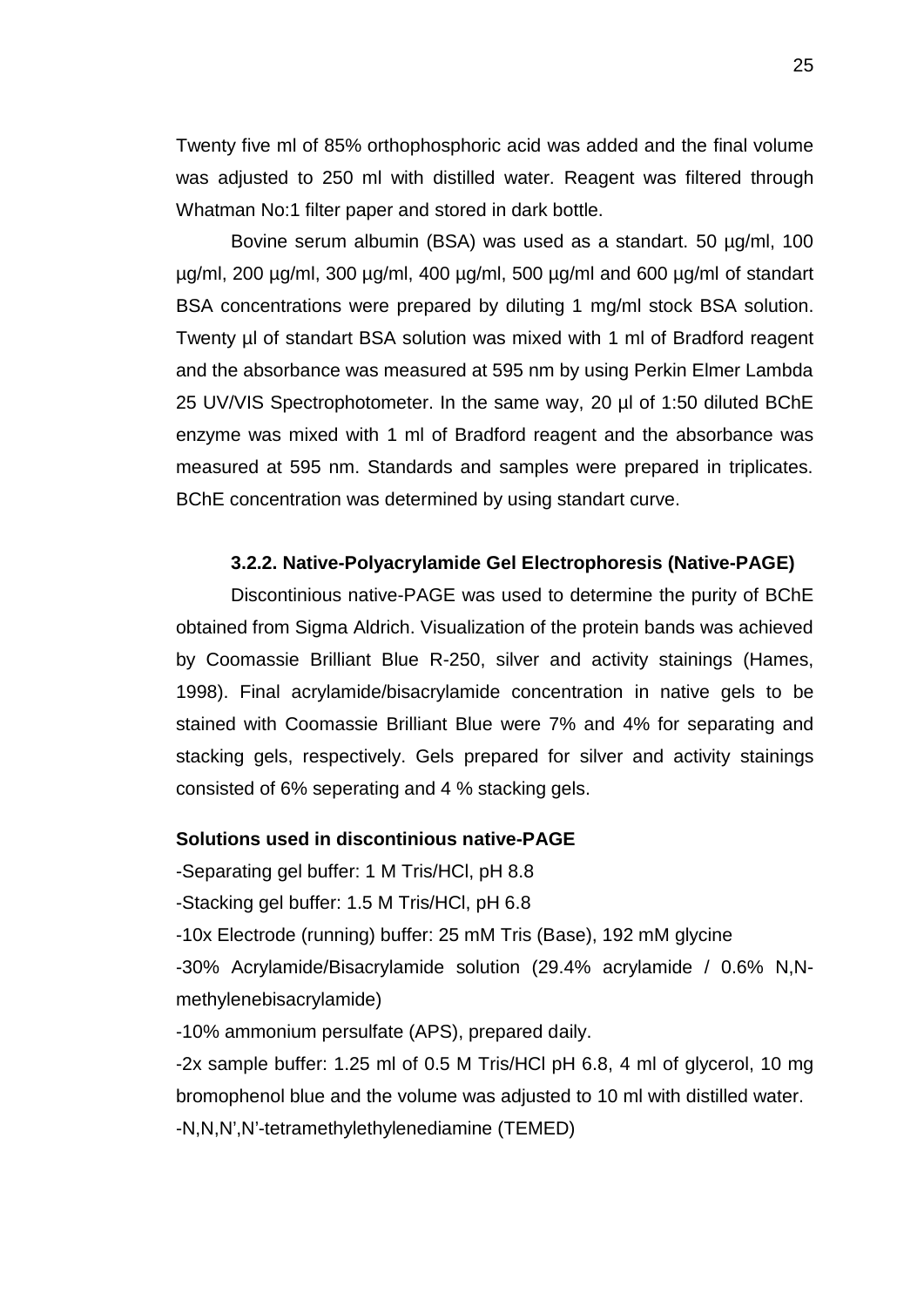# **Preparation of gel and sample loading**

1.5 mm spacers were used for the preparation of gels. Spacer and plain glass were placed in casting stand vertically. Approximately 6.5 ml of gel was casted for separating gel and topped up with distilled water ( $dH<sub>2</sub>O$ ) to have a smooth surface then left for polymerisation about 1 hour. After polymerisation of separating gel excess dH<sub>2</sub>O was thrown away. Stacking gel was casted on separating gel and immediately 10 well comb was placed in the gel. Gel polymerisation completed in about 1 hour. Gels were inserted to electrode assembly and transferred into electrophoresis tank. Tank was filled with running buffer and combs were removed. Wells were washed with buffer solution before loading the samples.

|                               | Separating Gel (6% or 7%) | Stacking Gel (4%) |
|-------------------------------|---------------------------|-------------------|
| 1 M Tris/HCI, pH 8.8          | 5 <sub>m</sub>            |                   |
| 1.5 M Tris/HCI, pH 6.8        |                           | $1.245$ ml        |
| 30% Acyrilamide/Bisacrylamide | 4 ml (for 6%)             | 4 ml              |
|                               | 4.6 ml (for 7%)           |                   |
| <b>Distilled Water</b>        | 10.690 ml (for 6%)        | $9.665$ ml        |
|                               | 10.29 ml (for 7%)         |                   |
| <b>10% APS</b>                | $100$ $\mu$               | 75 µl             |
| <b>TEMED</b>                  | $10 \mu$                  | 15 <sub>µ</sub>   |
| <b>Total Volume</b>           | 20 ml                     | 15 <sub>m</sub>   |

**Table 3.1.** Volumes used in gel preparation of Native-PAGE

Ten µl of 1:10 diluted BChE was incubated at room temperature with 20 mM 2-mercaptoethanol (2-ME) for 1 hour. After incubation, according to the protein staining method to be used, BChE sample was diluted, then mixed with sample buffer by 1:2 ratio and loaded on gel. Electrophoresis was initiated with 150 V and when samples migrated into separating gel voltage was increased to 200 V. BIO-RAD Miniprotean Tetra Cell electrophoresis system was used. When bromophenol blue dye approaches to about 1 cm to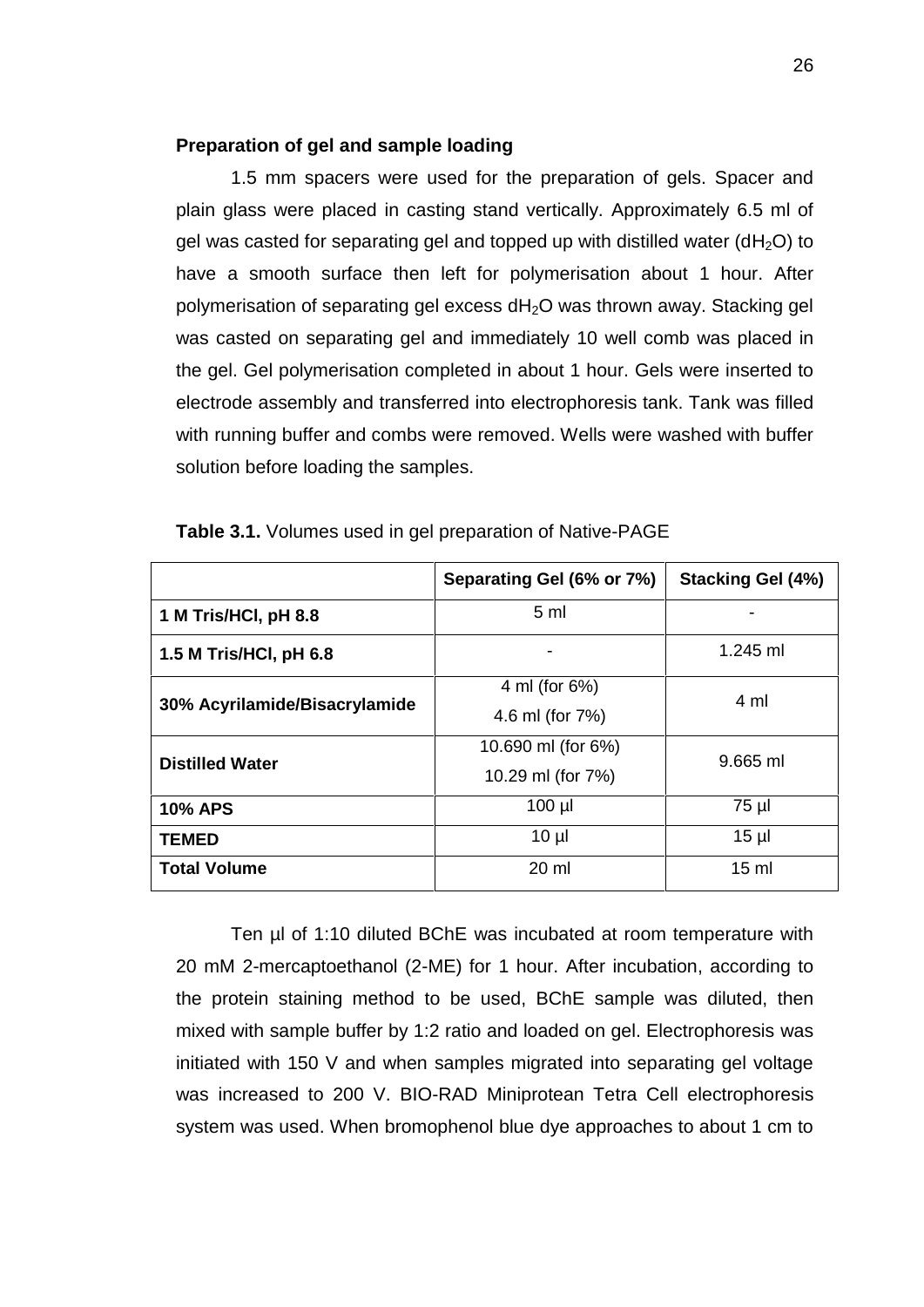the end of the gel, electrophoresis completed and gels were transferred into petri dishes for staining protocols.

# **3.2.3. Sodium Dodecyl Sulfate-Polyacrylamide Gel Electrophoresis (SDS-PAGE)**

SDS-PAGE was used to determine the purity and relative molecular weight (M<sub>r</sub>) of BChE. Concentrations of separating and stacking gels were 10% and 4%, respectively (Laemmli, 1970).

# **Solutions used in discontinious SDS-PAGE**

-Separating gel buffer: 1 M Tris/HCl, pH 8.8

-Stacking gel buffer: 1.5 M Tris/HCl, pH 6.8

-10x Electrode (running) buffer: 25 mM Tris(Base), 192 mM glycine, 0.1% SDS

-30% Acrylamide/Bisacrylamide solution (29.4% acrylamide / 0.6% N,N methylenebisacrylamide)

-10% ammonium persulfate (APS), prepared daily

-2x sample buffer: 1,25 ml of 0,5 M Tris/HCl pH 6.8, 4 ml of glycerol, 10 mg bromophenol blue, 2 ml of 10% SDS and the volume adjusted to 10 ml with distilled water.

-10% SDS solution

-N,N,N',N'-tetramethylethylenediamine (TEMED)

# **Preparation of gel and sample loading**

1.5 mm spacers were used for preparing gels. Spacer and plain glass were placed in casting stand vertically. Approximately 6.5 ml of gel was casted for separating gel and topped up with  $dH_2O$  to have a smooth surface then left for polymerisation about 1 hour. After polymerisation of separating gel excess  $dH_2O$  was thrown away. Stacking gel was casted on separating gel and immediately 10 well comb was placed in the gel. Gel polymerisation completed in about 1 hour. Gels were inserted to electrode assembly and transferred into electrophoresis tank. Tank was filled with running buffer and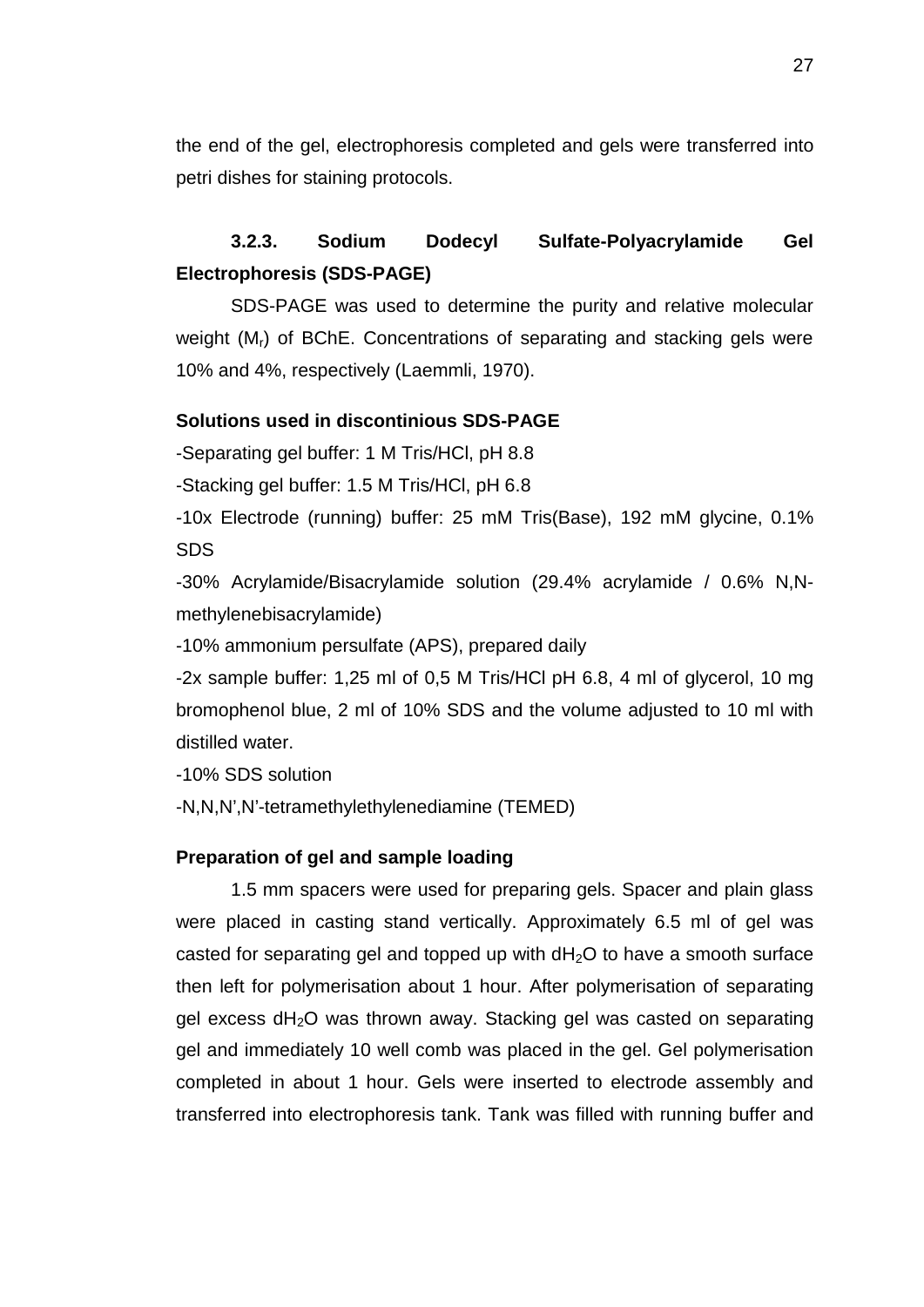combs were removed. Wells were washed with buffer solution before loading the samples.

|                               | Separating Gel (10%)     | <b>Stacking Gel (4%)</b> |
|-------------------------------|--------------------------|--------------------------|
| 1 M Tris / HCI, pH 8.8        | $3.75$ ml                |                          |
| 1.5 M Tris / HCI, pH 6.8      | $\overline{\phantom{a}}$ | $1.245$ ml               |
| 30% Acyrilamide/Bisacrylamide | 5 <sub>m</sub>           | $1.95$ ml                |
| <b>Distilled Water</b>        | 6.0175 ml                | 11.565 ml                |
| <b>10% APS</b>                | 75 µl                    | 75 µl                    |
| <b>TEMED</b>                  | $7.5$ µl                 | 15 <sub>µ</sub>          |
| <b>10% SDS</b>                | $150$ µl                 | $150$ µl                 |
| <b>Total Volume</b>           | $15 \text{ ml}$          | $15 \text{ ml}$          |

**Table 3.2.** Volumes used in gel preparation of SDS-PAGE

Ten µl of 1:10 diluted BChE was incubated at room temperature with 20 mM 2-ME for 1 hour. Fifty µl of 2-ME was mixed with 950 µl of sample buffer before use. After incubation, BChE sample was diluted, then mixed with sample buffer by 1:2 ratio and further incubated at  $100^{\circ}$ C for 5 minutes. Sample and standard were loaded on gel in sequence of 2 µl of Roti-mark Standard, 10 µl of BChE, 2 µl of Roti-mark Standard. Electrophoresis was started with 150 V and when samples migrated into separating gel voltage was increased to 200 V. BIO-RAD Miniprotean Tetra Cell electrophoresis system was used. After electrophoresis gels were transferred into petri dishes for silver staining protocol.

#### **3.2.4. Coomassie Brilliant Blue (CBB) R-250 Staining**

After native-PAGE, CBB staining protocol was applied to determine protein bands on gel. Staining solution consisted of 40% methanol, 10% acetic acid and 0.1% Coomassie Brilliant Blue R-250. Gel was stained with this solution for 30 minutes, then transferred into destaining solution for 2 hours. Destaining solution consisted of 40% methanol and 10% acetic acid.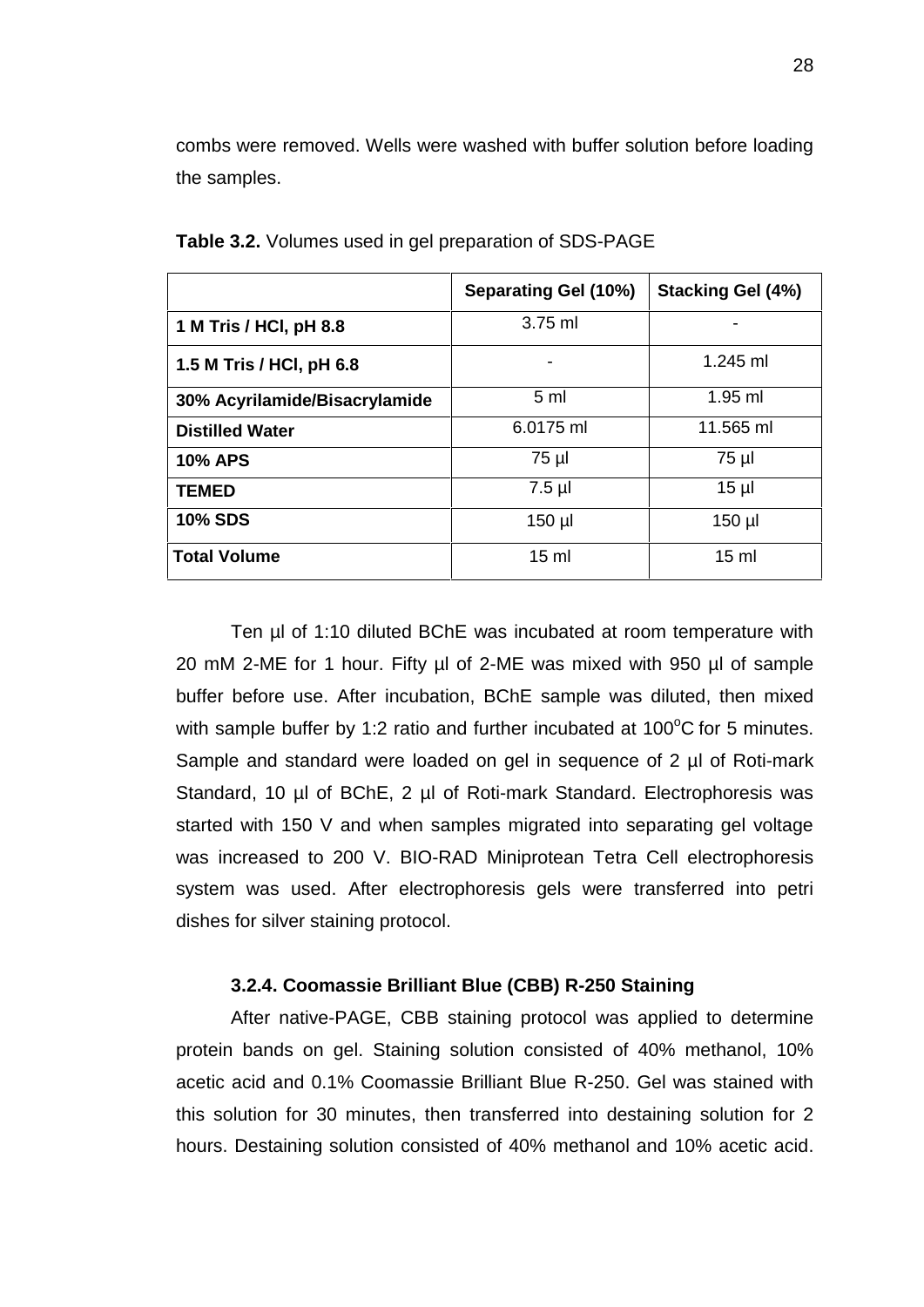Every 30 minutes destaining solution was replaced with fresh one. After destaining process gel was stored in 5% acetic acid (Wilson, 1979).

#### **3.2.5. Silver Nitrate Staining**

After completing native and SDS-PAGE procedures, gels were silver stained according to the method described by Blum et al. with slight modifications (Blum et al., 1987). Gels were fixed with 50% methanol, 12% glacial acetic acid and 0.005% formalin solution for 2 hours. After fixation step, gels were washed three times with 50% ethanol for 20 minutes. Gels were sensitized with 0.02% sodium thiosulfate ( $Na<sub>2</sub>So<sub>3</sub>$ ) for 2 minutes and then washed with distilled water three times for 20 seconds. Gels were stained with  $0.2\%$  silver nitrate (AgNO<sub>3</sub>) and  $0.076\%$  formalin solution for 20 minutes. After staining step gels were washed with distilled water two times for 20 seconds. Gels were kept in 6% sodium carbonate ( $Na<sub>2</sub>CO<sub>3</sub>$ ), 0.05% formalin and 0.0004% sodium thiosulfate solution until the appearence of bands. When the bands were observed, gels were washed with distilled water two times for 2 minutes. Staining was terminated by the addition of 40% methanol, 10% glacial acetic acid and gels were kept in this solution for 20 minutes. Gels were stored in 1% glacial acetic acid solution after staining protocol ended.

#### **3.2.6. Activity Staining**

After completing native-PAGE procedure, gels were incubated in 10 mM glycine, 2 mM copper(II) sulfate (CuSO<sub>4</sub>), 30 mM sodium sulfate (Na<sub>2</sub>SO<sub>4</sub>) solution for 30 minutes at 25<sup>o</sup>C. After incubation, 3.2 mM butyrylthiocholine was added to 2 mM copper(II) sulfate (CuSO<sub>4</sub>), 30 mM sodium sulfate ( $Na<sub>2</sub>SO<sub>4</sub>$ ) solution and further incubated for 15 minutes at  $25^{\circ}$ C. Gels were transferred into 3 M ammonium sulfate solution and kept at 4°C for 24 hours. Then gels were transferred into 3 M ammonium sulfate solution saturated with dithiooxamide and kept at  $4^{\circ}$ C for 24 hours. Finally gels were stored in 7% acetic acid solution (Juul, 1968).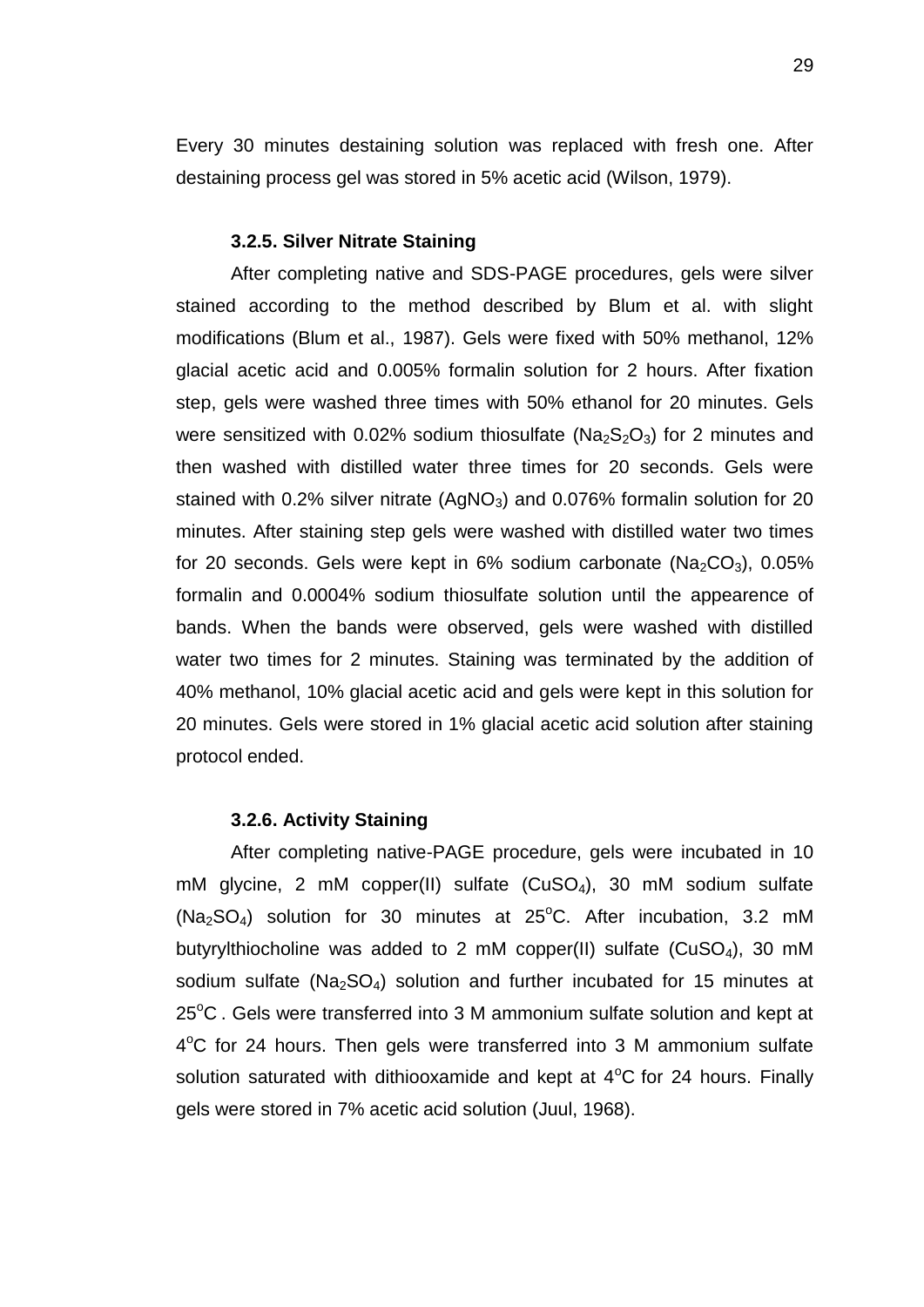# **3.2.7. Measurement of the BChE Enzyme Activity**

Kinetic studies were carried out for the determination of  $K_m$  and  $V_{\text{max}}$ values. BChE activity was determined by the method of Ellman et al. by using Perkin Elmer Lambda 25 UV/VIS Spectrophotometer (Ellman et al., 1961). BChE activity was measured by following the increase of absorbance at 412 nm due to the reaction of thiocholine formed by the enzymatic hydrolysis of butyrylthiocholine with 5,5-dithio-2-bis-nitrobenzoate (DTNB) ion resulting the production of yellow 5-thio-2-nitrobenzoate (TNB) ion. Reaction catalyzed by butyrylcholinesterase is shown below:

Butrylthiocholine +  $H_2O \longrightarrow$  Butyrate + Thiocholine

Thiocholine  $+ 5.5$ '-Dithiobis-2-Nitrobenzoic acid  $\longrightarrow$  TNB

Eight different BTC concentrations (0.05 mM, 0.1 mM, 0.25 mM, 0.50 mM, 1 mM and 2 mM) were tested at  $37^{\circ}$ C. Total measurement time was 20 sec. The reaction conditions were: 250 µl of 200 mM MOPS pH 8.5, 50 µl of 2.5 mM DTNB, 165  $\mu$ I of dH<sub>2</sub>O, 10  $\mu$ I of BTC prepared in different concentrations (as a stock solution) and 25 µl of BChE. The reaction was always initiated by the addition of the enzyme. Each activity measurement was repeated three times. Average activity (U/L) values were converted to specific activity (U/mg protein) and specific activity was used to draw optimum pH, optimum temperature, Michealis-Menten, Lineweaver-Burke, Dixon and other plots. (Segel 1975).

The definition of one unit of the enzyme activity was the amount of the enzyme catalyzing the production of 1 μmol of product per minute at pH 8.5 and  $37^{\circ}$ C. Formula used for the calculation of the enzyme activity is shown below:

Specific Activity (Unit/mg protein) =  $13.6 \times V_s \times$  [Protein]  $Abs_{412} \times V_1 \times 1000$ 

*Δ Abs <sup>412</sup> / min : Absorbance change per minute at 412 nm V<sup>t</sup> : Volume of total activity mixture (500 μl)*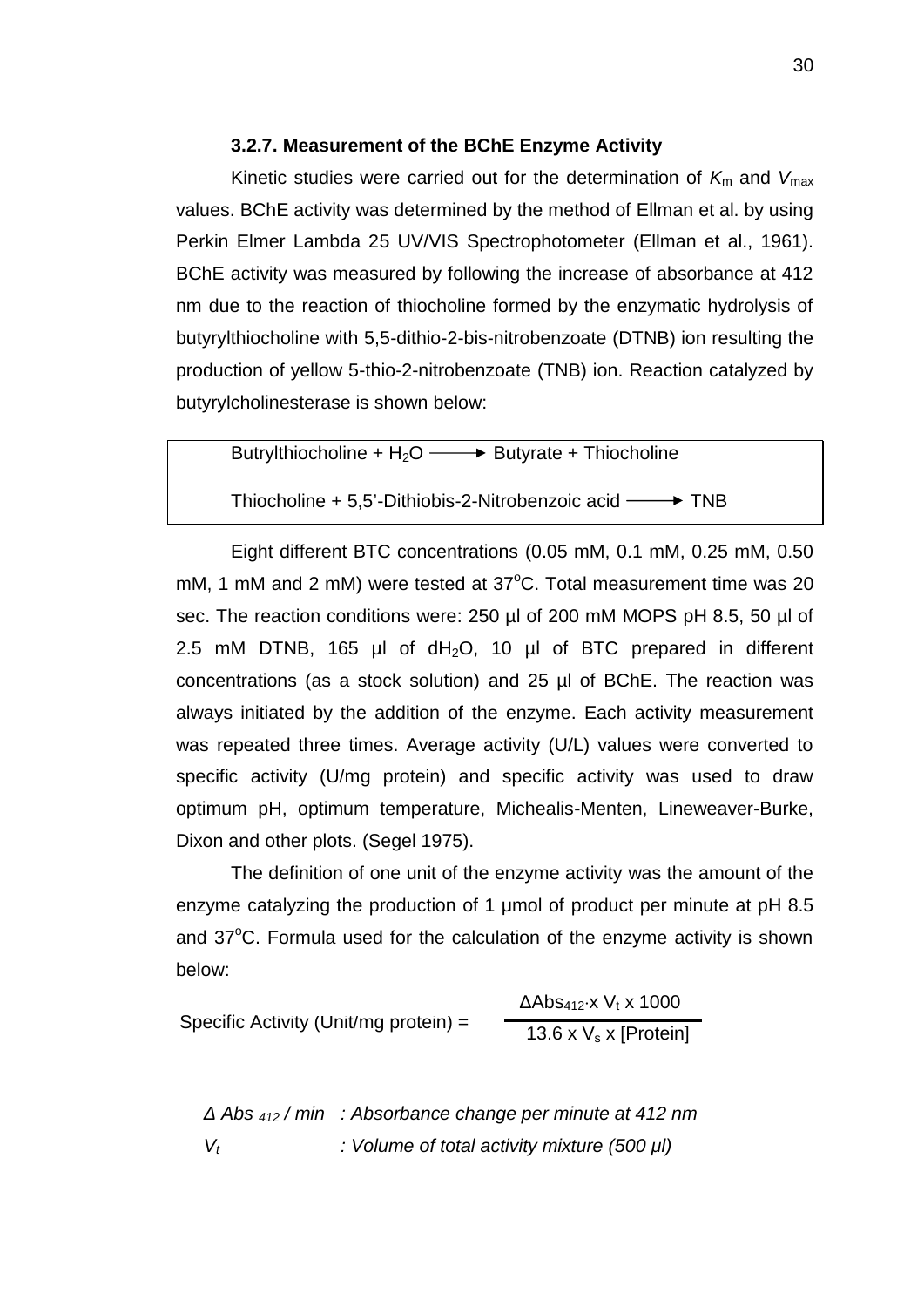| $V_{\rm s}$ | : Sample volume (µl) used to measure enzyme activity        |
|-------------|-------------------------------------------------------------|
| 13.6        | : Extinction coefficient of 5-thio-2-nitrobenzoic acid (mM) |
| 1000        | : A factor used to convert ml to liter.                     |

#### **3.2.8 Determination of Optimum pH**

BChE enzyme activity was measured by using 200 mM MOPS buffer prepared at seven different pH values in order to understand the effect of pH on enzyme activity. The pH values varied between 6.5-9.5. Measurements were carried out according to Ellman's method (Ellman et al., 1961). Reaction mixture consisted of 250 µl of 200 mM MOPS buffer, 10 µl of 50 mM BTC, 50  $\mu$  of 2.5 mM DTNB, 165  $\mu$  of dH<sub>2</sub>O and 25  $\mu$  of BChE enzyme. Each pH value was tested in triplicates at  $37^{\circ}$ C and reaction was followed at 412 nm for 20 sec. Average enzyme activity was calculated for each pH value and specific activity vs. pH plot was depicted.

#### **3.2.9 Determination of Optimum Temperature**

BChE enzyme activity was measured at different temperature points in order to understand the effect of temperature on enzyme activity. The measurements were carried out according to Ellman's method (Ellman et al., 1961). Reaction was followed for 20 sec at 412 nm. Reaction mixture consisted of 250 µl of 200 mM MOPS pH 8.5, 10 µl of 50 mM BTC, 50 µl of 2.5 mM DTNB, 165  $\mu$ l of dH<sub>2</sub>O and 25  $\mu$ l of BChE. In each assay, reaction medium was heated to different temperatures ( $20^{\circ}$ C,  $25^{\circ}$ C,  $30^{\circ}$ C,  $35^{\circ}$ C,  $37^{\circ}$ C,  $40^{\circ}$ C,  $45^{\circ}$ C,  $50^{\circ}$ C,  $55^{\circ}$ C,  $60^{\circ}$ C) and at each temperature, activity was measured in triplicates. Average enzyme activity was calculated for each temperature point and specific activity vs. temperature plot was depicted. Using the same data Arrhenius plot was depicted for the calculation of energy of activation  $(E_a)$  and temperature coefficient  $(Q_{10})$ .

# **3.2.10. Effect of Fluoxetine on BChE Enzyme Activity**

Fluoxetine was dissolved in dimethyl sulphoxide (DMSO). Enzyme activity was measured according to Ellman's method at 412 nm for 20 sec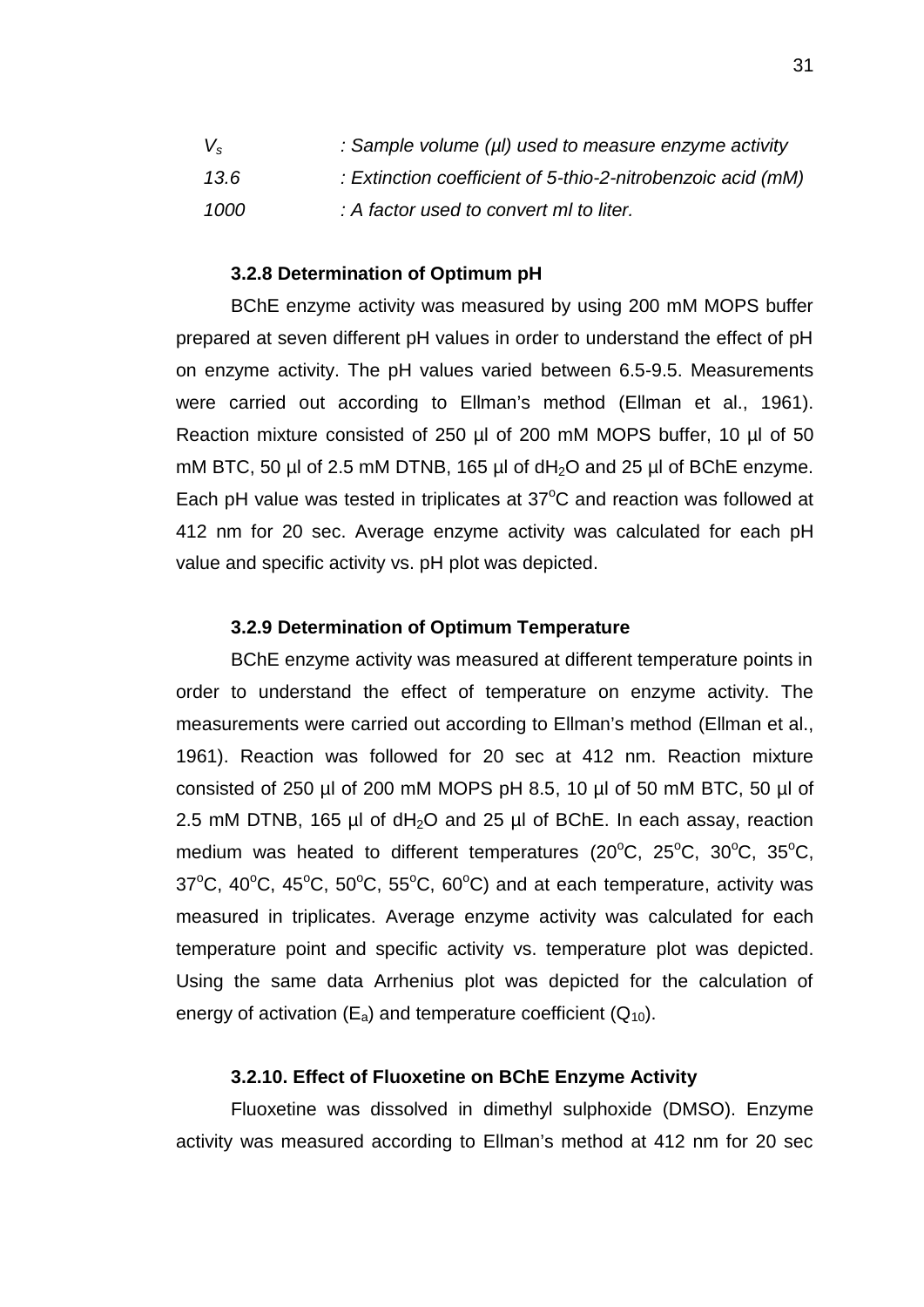(Ellman et al., 1961). Reaction mixture consisted of 250 µl of 200 mM MOPS pH 8.5, 50 µl of 2.5 mM DTNB, 155 µl of dH<sub>2</sub>O, 10 µl of 50 mM BTC, 25 µl of BChE and 10 µl of fluoxetine prepared in different concentrations. Final fluoxetine concentration in the reaction medium was: 0.03125 mM, 0.0625 mM, 0.125 mM, 0.25 mM, 0.5 mM, 1 mM, 2 mM and 4 mM. BChE activity was determined in triplicates for each fluoxetine concentration.

### **3.2.11. Inhibitory Kinetic Experiments with Fluoxetine**

Inhibitory kinetic studies were carried out to determine  $K_m$ ,  $K_i$  and  $V_{\text{max}}$ values of BChE in the presence of fluoxetine. Five different fluoxetine concentrations (5 µM, 10 µM, 20 µM, 40 µM and 80 µM) and six different BTC concentrations (0.05 mM, 0.1 mM, 0.25 mM, 0.5 mM, 1 mM and 2 mM) were used in inhibition kinetic studies. For each fluoxetine concentration, BChE activity was determined in triplicates. Reaction mixture consisted of 250 µl of 200 mM MOPS pH 8.5, 50 µl of 2.5 mM DTNB, 155 µl of  $dH_2O$ , 10 µl of BTC and 10 µl of fluoxetine. BTC and fluoxetine were prepared as a stock solution with different concentrations and 10 µl of each was added to the reaction medium for each measurement. Increase in the absorbance at 412 nm was followed for 20 sec (Ellman et al., 1961).

# **3.2.12. Statistical Analysis**

SPSS version 22 was used for the calculation of kinetic parameters and estimation of the inhibition type.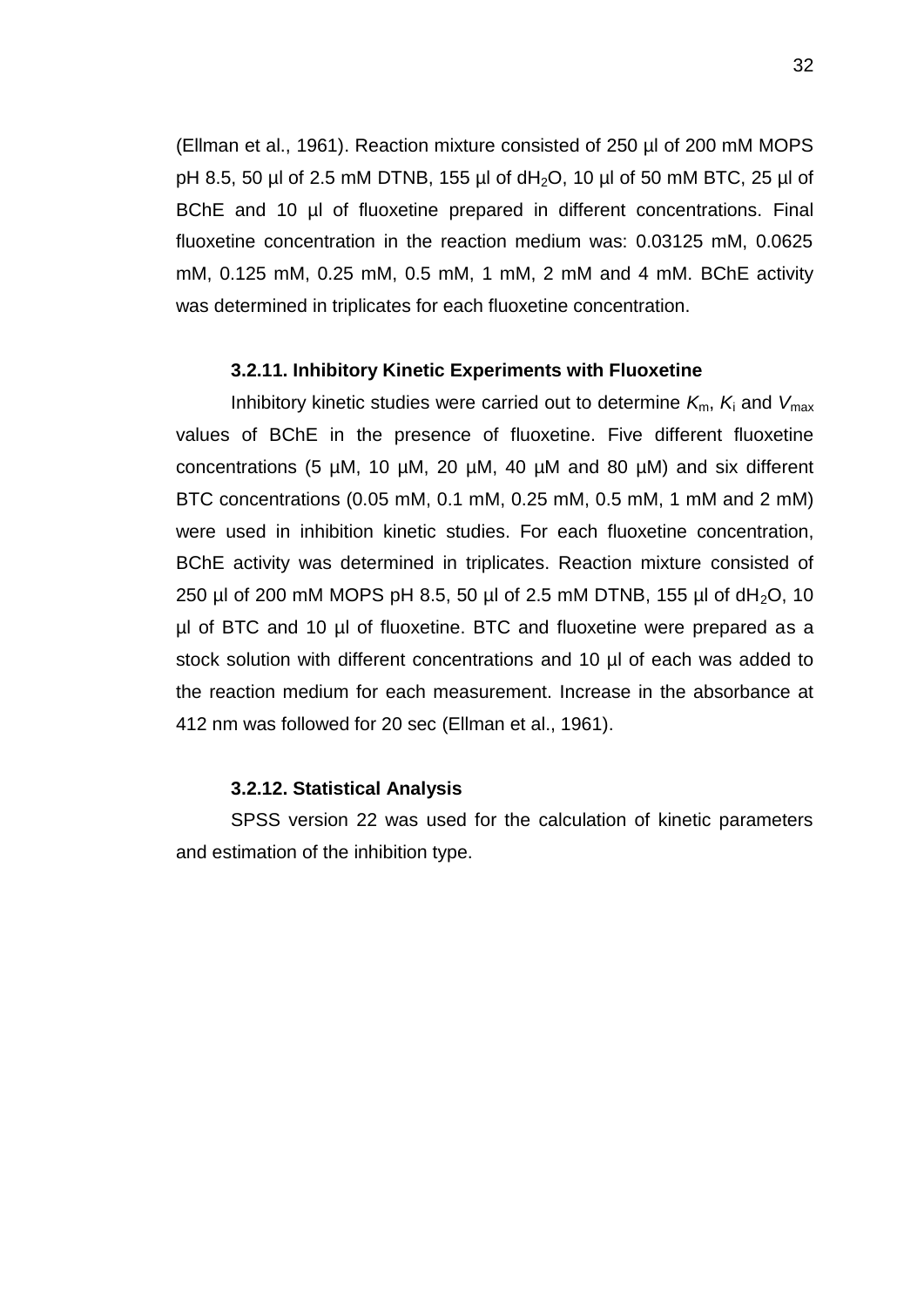# **4. RESULTS**

# **4.1. Chracterization of Equine Serum Butyrylcholinesterase**

### **4.1.1. Purity Control of Equine Serum Butyrylcholinesterase**

Butyrylcholinesterase purified from equine serum was purchased from Sigma Aldrich and used in further experiments. First of all protein content of the commertially obtained enzyme was determined by Bradford assay (Bradford, 1976). Bovine serum albumin (BSA) standards were prepared at a final concentration of 50  $\mu$ g/ml, 100  $\mu$ g/ml, 200  $\mu$ g/ml, 300  $\mu$ g/ml, 400  $\mu$ g/ml, 500 µg/ml and 600 µg/ml. Standard BSA and sample solutions (20 µl) were mixed with Bradford reagent (1 ml) and after incubation at dark for 5 minutes, absorbances were measured at 595 nm.



Figure 4.1. Standard curve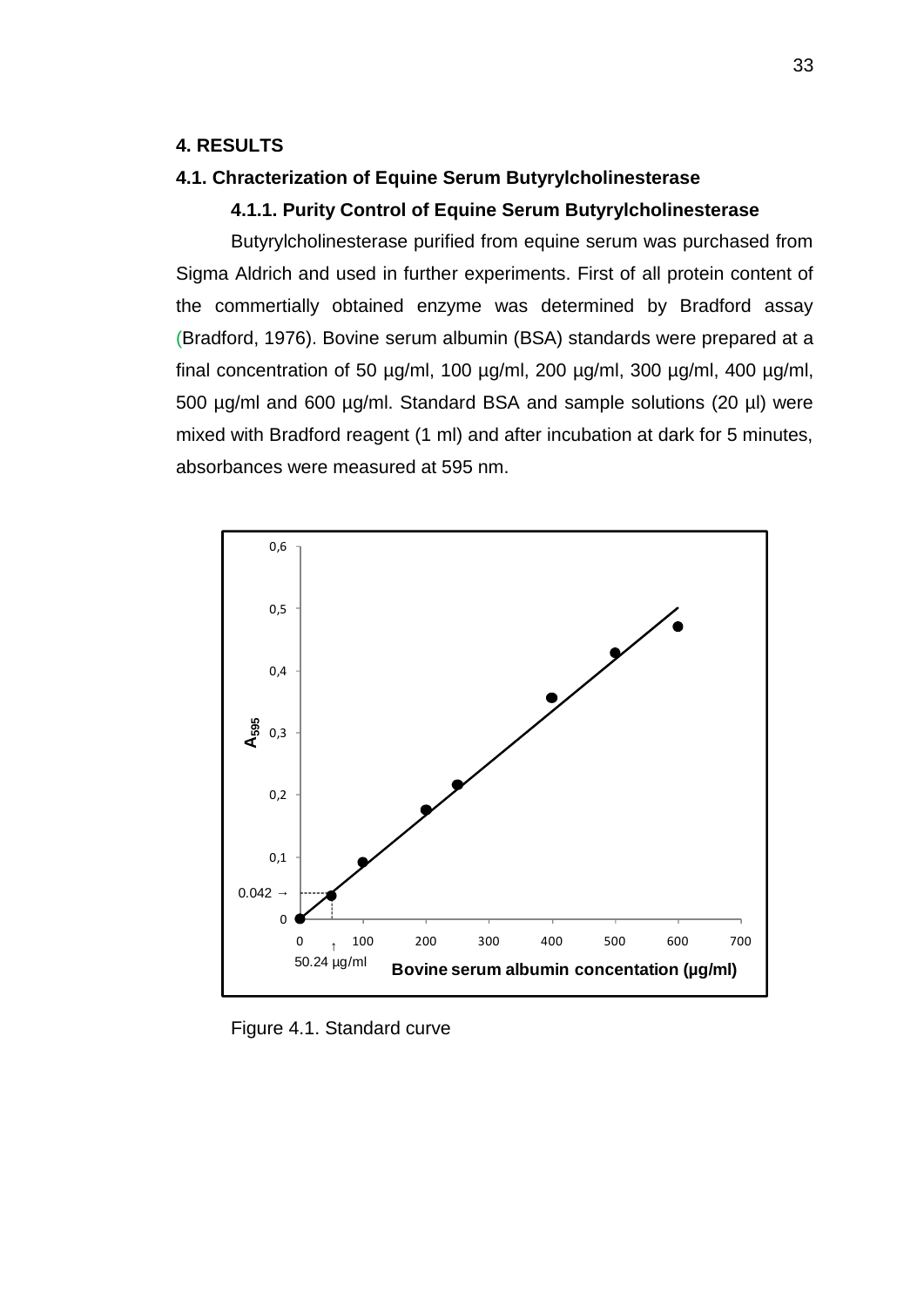Concentration of BChE was found to be 50.24 µg/ml. Since the enzyme was diluted by 50 times before use, stock BChE concentration was calculated as 2.5 mg/ml.

Native polyacrylamide gel electrophoresis (Native-PAGE) and sodium dodecyl sulfate polyacrylamide gel electrophoresis (SDS-PAGE) were carried out to confirm the purity and also molecular weight of the enzyme. Coomassie Brilliant Blue R-250 (Figure 4.2), silver (Figure 4.3.A) and activity (Figure 4.3.B) stainings were performed on gels used in native-PAGE. Gel used in SDS-PAGE was silver stained (Figure 4.4).

Although native-PAGE stained with Coomassie Brilliant Blue R-250 revealed more than single protein band, migration pattern overlapped in gels stained with silver nitrate and activity staining.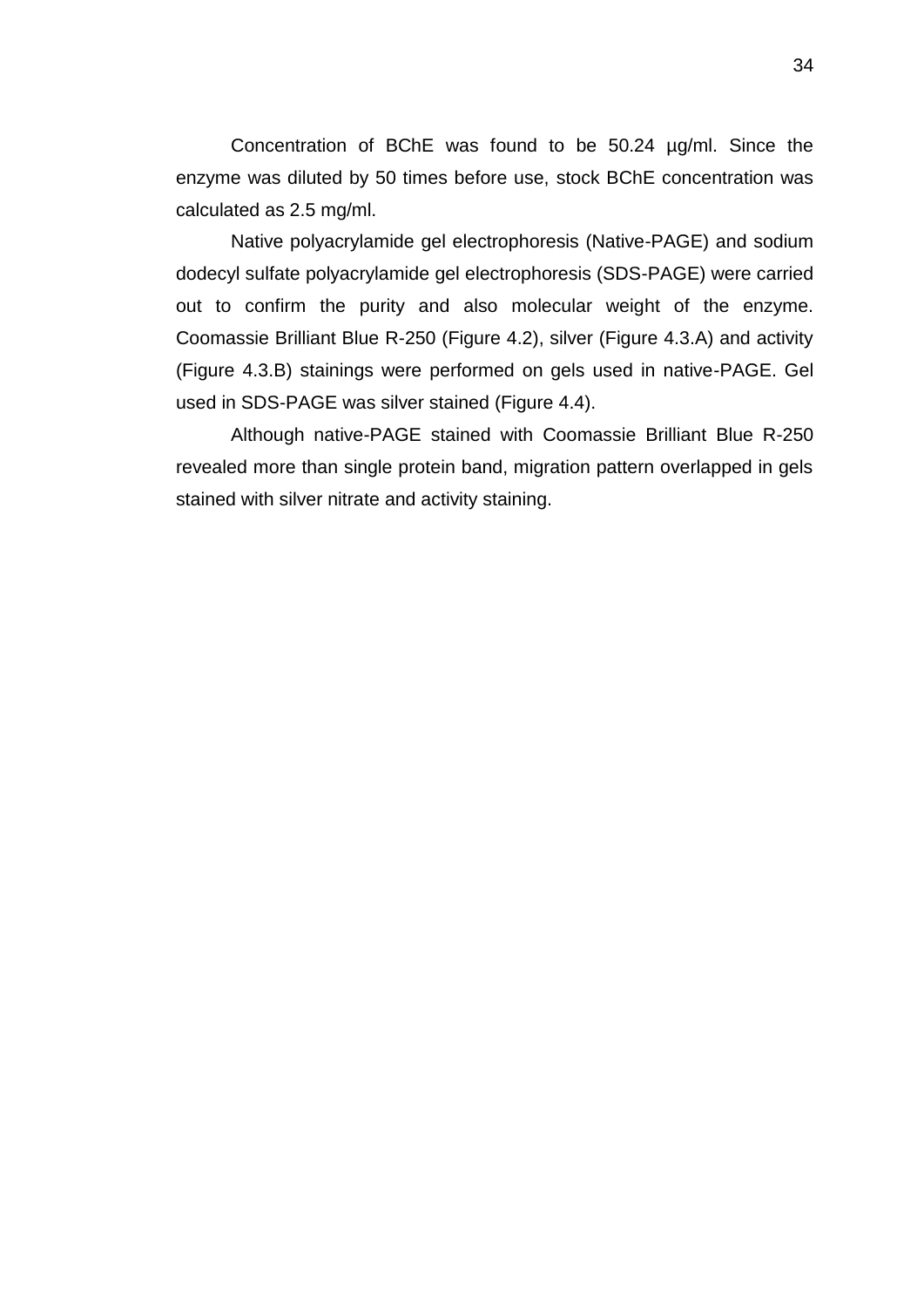

Figure 4.2. Visualization of BChE on discontinious native-PAGE by Coomassie Brilliant Blue R-250 staining. Separating and stacking gels were casted in the concentration of 7% and 4%, respectively. BChE concentration in each lane was as follows: Lane 1, 50 µg; Lane 2, 20 µg; Lane 3, 10 µg and Lane 4, 5 µg.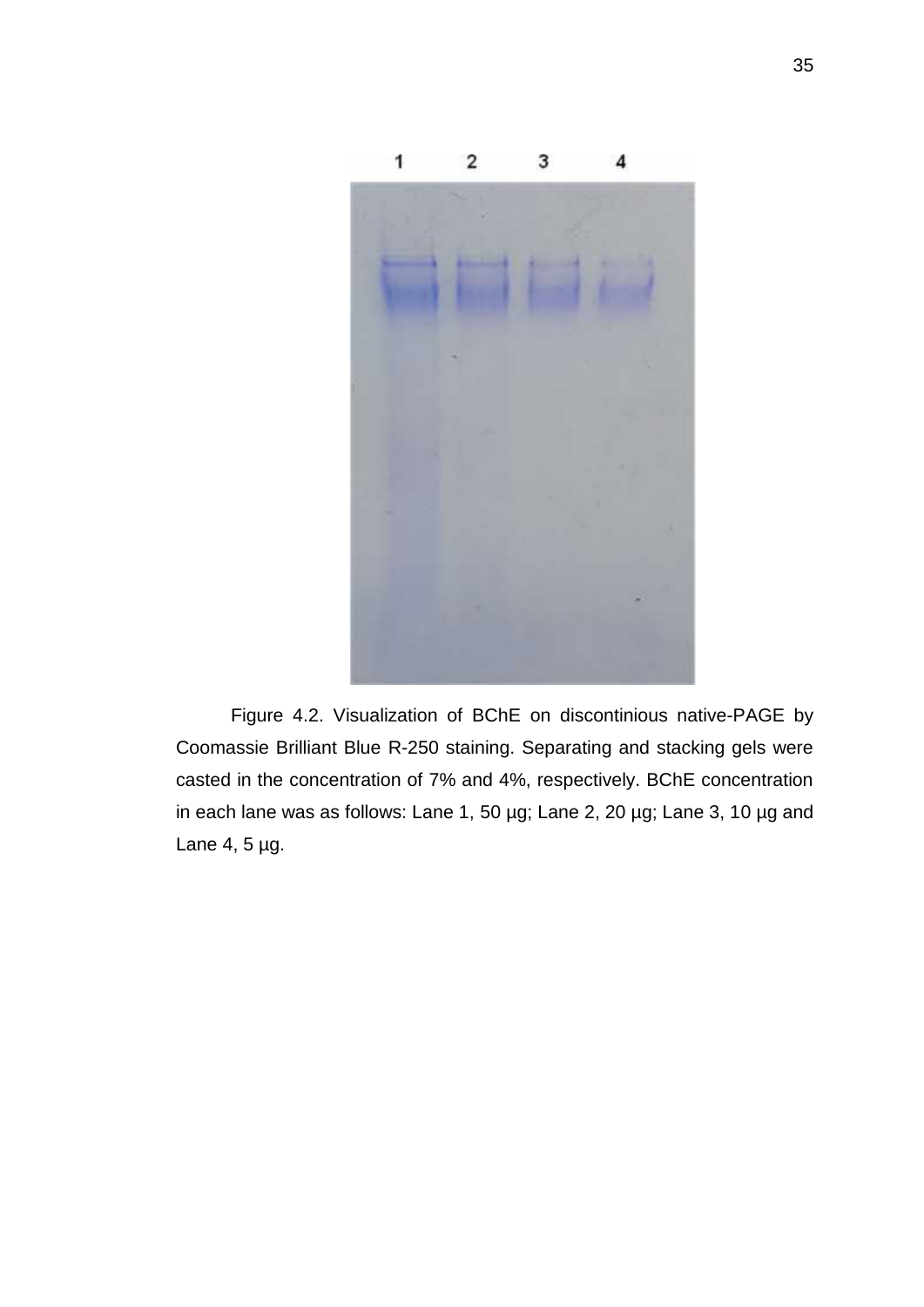

Figure 4.3.A and B. Visualization of BChE on discontinious native- PAGE by silver (A) and activity (B) stainings. Separating and stacking gels were casted in the concentration of 6% and 4%, respectively. BChE concentration in each lane was as follows: Lane 1, 1.25 µg; lane 2, 0.5 µg; lane 3, 0.25 µg; lane 4, 0.125 µg and lane 5, 0,0625 µg.

SDS-PAGE was carried out in order to determine the molecular weights of the subunits of the BChE enzyme. For this purpose 2 mercaptoethanol was used as a reducing agent. Five ug of enzyme sample was applied to the gel and migration pattern of standarts and enzyme sample was evaluated by visualization of the bands by silver staining. Figure 4.4.A shows that 2-mercaptoethanol was unable to separate BChE enzyme into its monomers. Therefore, three bands, belonging BChE-tetramer (ChE-T), BChE-dimer (ChE-D) and BChE-monomer (ChE-M) were detected. Considering the molecular weights and  $R_f$  values of the standard proteins (myosin and albumin), Log  $M_r$  versus  $R_f$  plot was drawn and the molecular weights of the tetrameric, dimeric and monomeric forms were found to be in correlation (Figure 4.4.B). Molecular weight of the tetrameric, dimeric and monomeric forms was calculated as 380 kDa, 190 kDa and 95 kDa, respectively.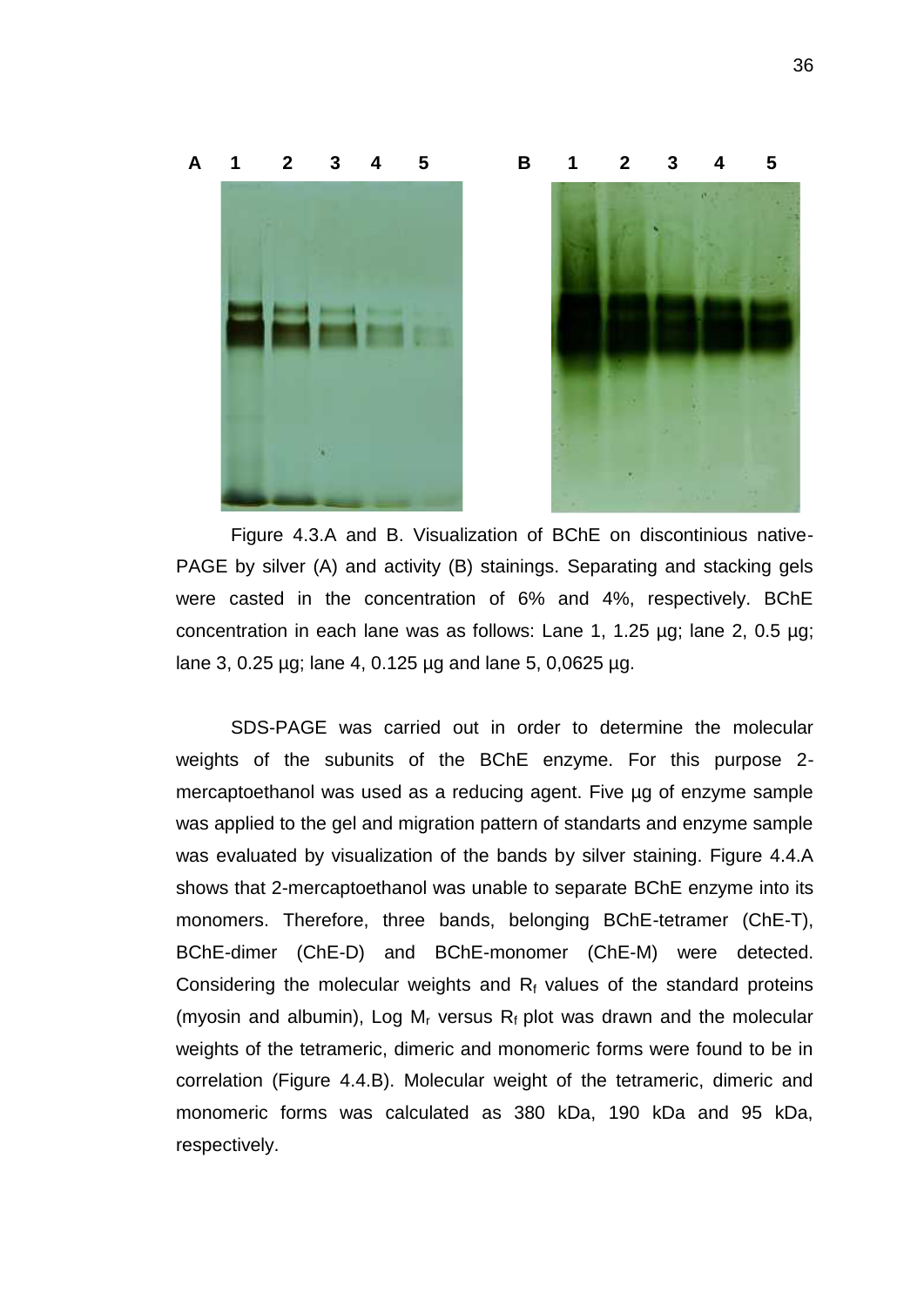

Figure 4.4.A. Visualization of BChE on discontinious SDS-PAGE by silver staining. Separating and stacking gels were casted in the concentration of 10% and 4%, respectively. Concentration of BChE was 5 µg. Molecular weights of the myosin and albumin were 212 and 66 kDa, respectively. BChE-T (Butyrylcholinesterase tetramer), BChE-D (Butyrylcholinesterase dimer), BChE-M (Butyrylcholinesterase monomer). Figure 4.4.B. Log (M<sub>r</sub>) vs.  $R_f$  plot.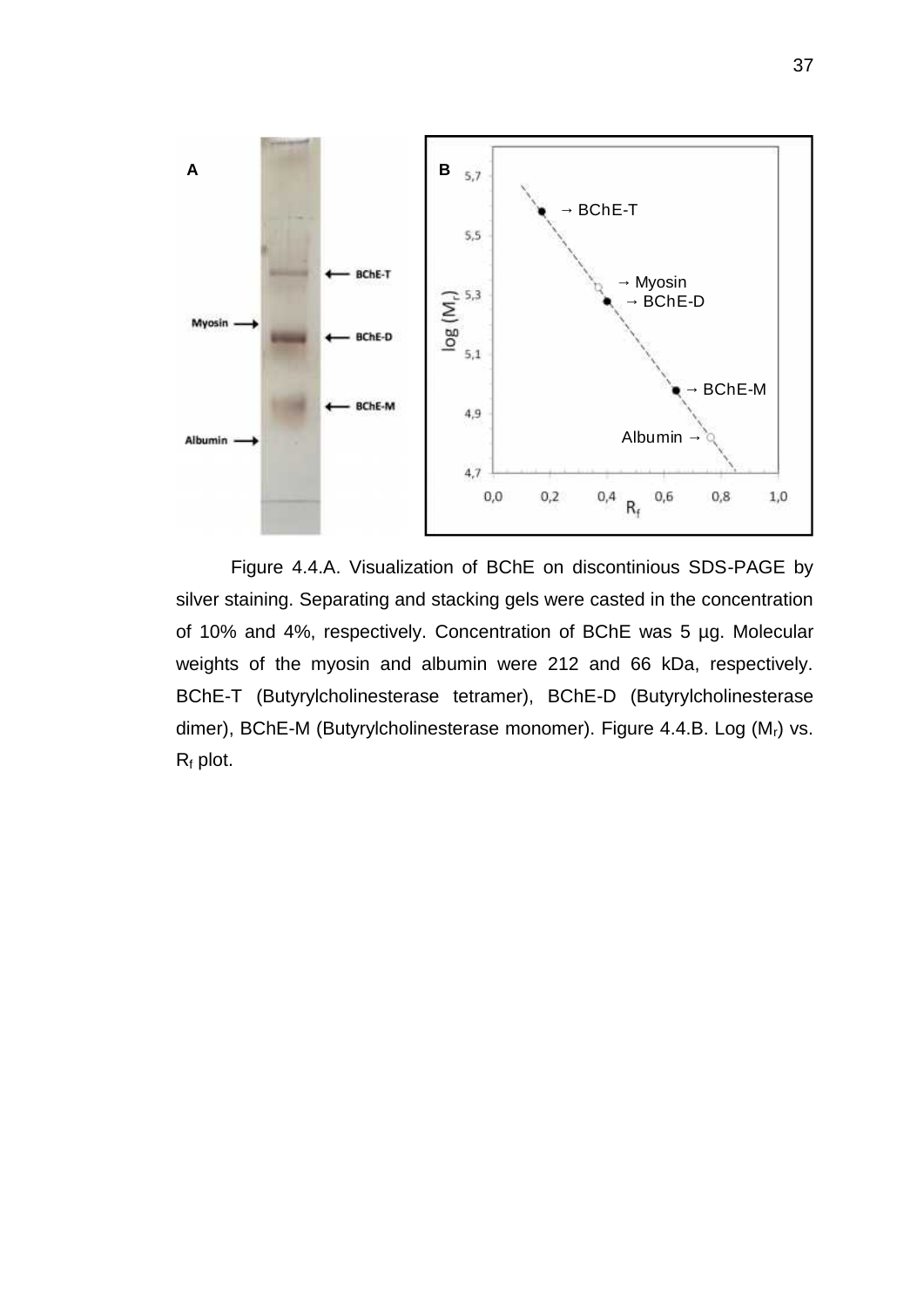# **4.1.2. Determination of Optimum pH**

Seven different pH values varying in between 6.5-9.5 were studied to define the pH optimum of the BChE enzyme. MOPS buffer (200 mM) was prepared and its pH was adjusted to 6.5, 7.0, 7.5, 8.0, 8.5, 9.0, 9.5 for each measurement. Enzyme activity was measured in triplicates according to method described by Ellman et al. (Ellman et al., 1961). Activity was expressed as specific activity (U/mg protein) and the specific activity versus pH plot was drawn and the optimum pH for the BChE enzyme was found to be 8.1 (Figure 4.5).



Figure 4.5. Specific activity (U/mg protein) vs. pH plot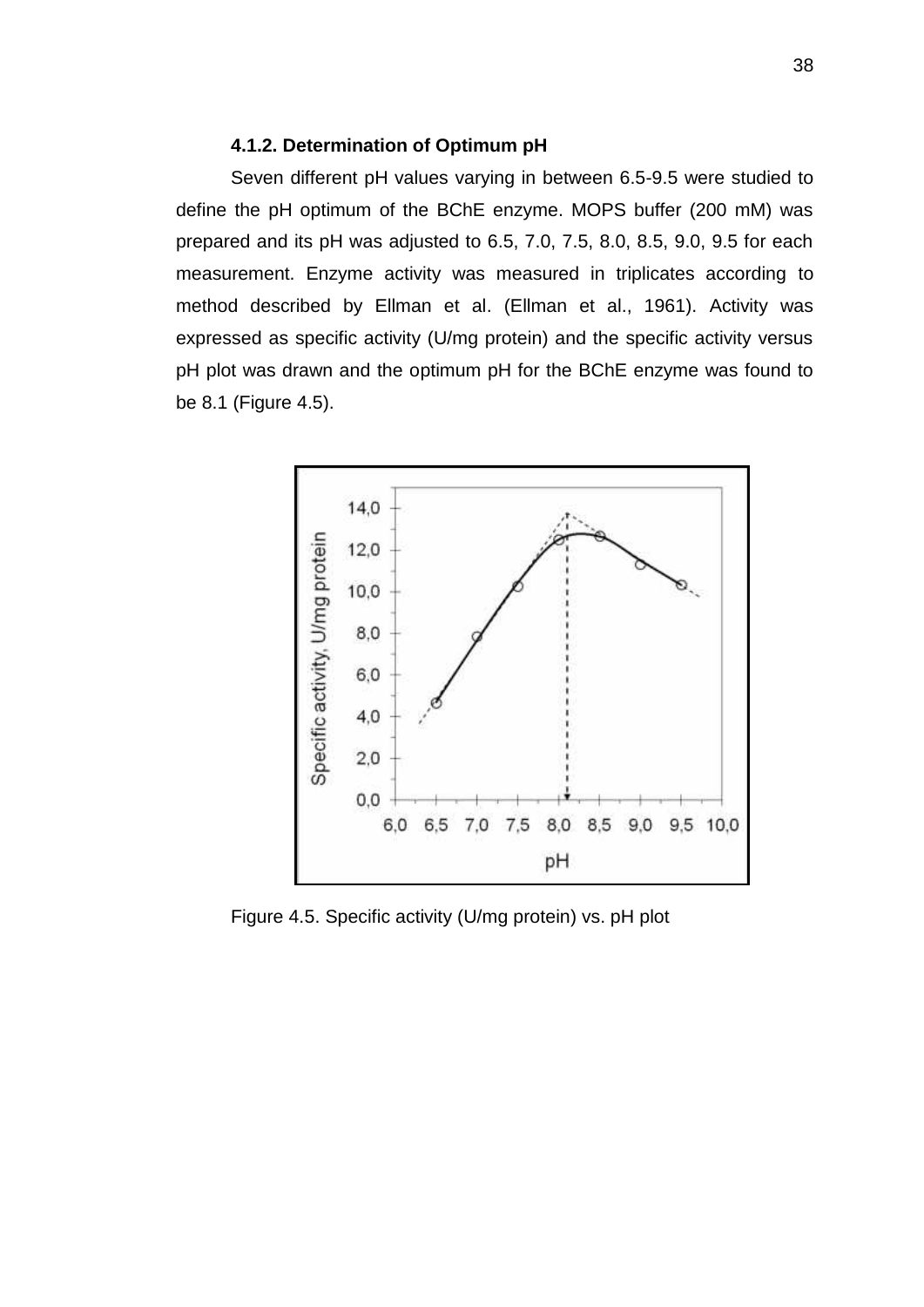# **4.1.3. Determination of Optimum Temperature**

The effect of temperature on BChE activity was studied by the measurement of enzyme activity after incubating the reaction medium at different temperatures (20°C, 25°C, 30°C, 35°C, 37°C, 40°C, 45°C, 50°C,  $55^{\circ}$ C, 60 $^{\circ}$ C). Activity was expressed as specific activity (U/mg protein) and the specific activity versus temperature plot was drawn (Figure 4.6.A). Optimum temperature was found to be  $36.4^{\circ}$ C. Logarithm of the rates versus reciprocal of temperature (in Kelvin) was plotted (Figure 4.6.B). Slope of the plot was calculated and placed in a formula shown below in which  $E_a$  is the activation energy, R is the gas constant.

-slope =  $-E_a/2.3R$ 

Energy of activation  $(E_a)$  was calculated as 1526 cal/mol. Temperature coefficient  $(Q_{10})$  was found as 1.19 by using the formula shown below in which  $E_a$  is the activation energy, R is the gas constant,  $T_1$  and  $T_2$  are the temperatures in Kelvin and  $Q_{10}$  is the temperature coefficient.

 $E_a = 2.3RT_1T_2logQ_{10}$  / 10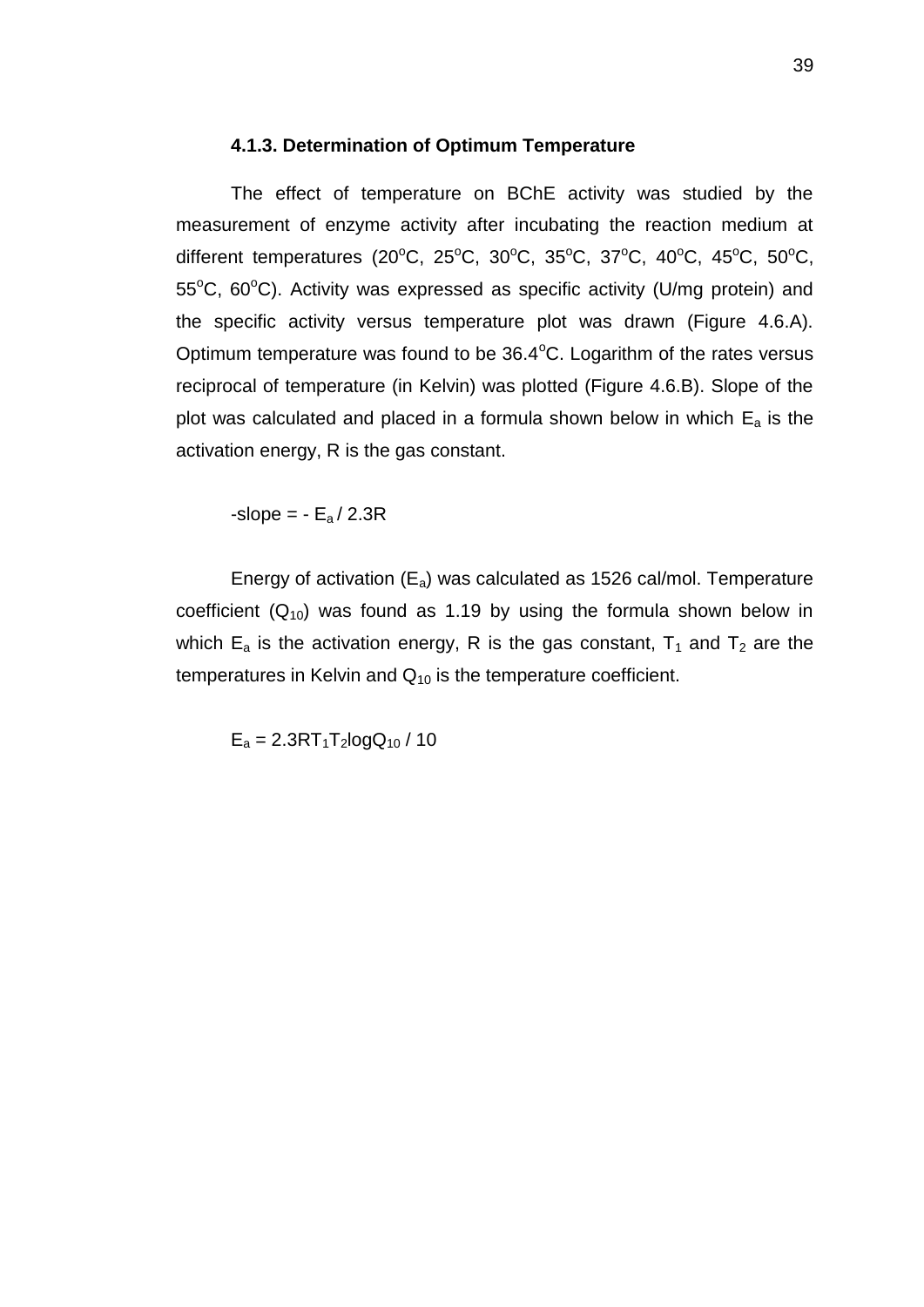

Figure 4.6.A. Specific activity vs. temperature plot. B. Log (V) vs. 1/T (Kelvin) plot.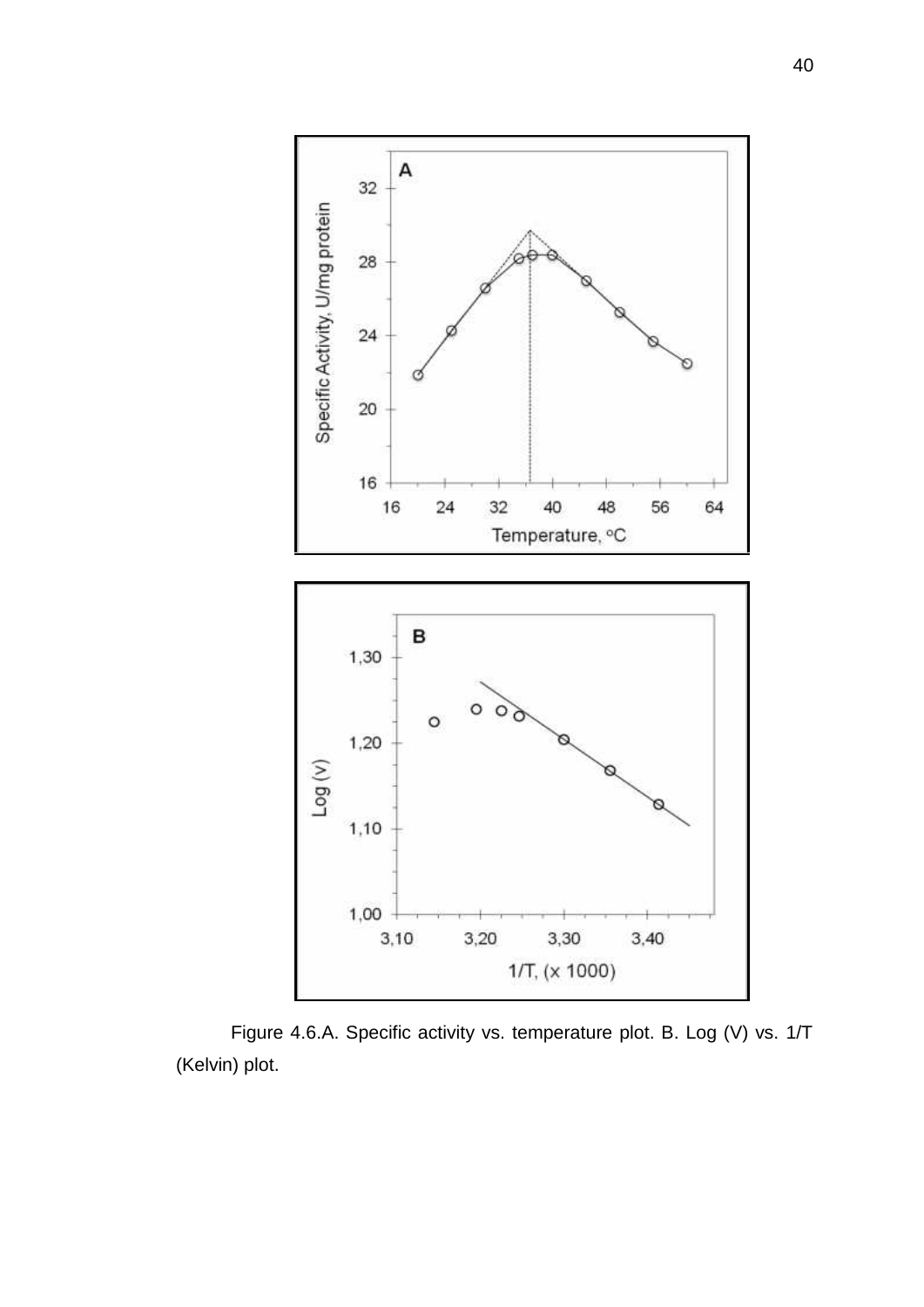# **4.2. Substrate Kinetics**

Kinetic parameters for the BChE were determined by using varied concentrations of butyrylthiocholine (BTC) while keeping the DTNB concentration constant (0.25 mM). In the reaction medium, final concentration of BTC was 0.05 mM, 0.1 mM, 0.25 mM, 0.50 mM, 1 mM and 2 mM. For each concentration, enzyme activity was measured in triplicates and specific activity (U/mg protein) was calculated. Specific activity was plotted versus BTC concentration and Michaelis-Menten plot was obtained (Figure 4.7).

Using the same data, Lineweaver-Burk plot was drawn (Figure 4.8). Kinetic parameters were calculated from interception points on Lineweaver- Burk plot.  $V_m$  was found to be 20.59  $\pm$  0.36 U/mg protein and  $K_m$  was found to be  $194 \pm 14$  µM.



Figure 4.7. Michaelis-Menten plot of butyrylcholinesterase enzyme. BTC concentrations were 0.05 mM, 0.1 mM, 0.25 mM, 0.50 mM, 1 mM and 2 mM.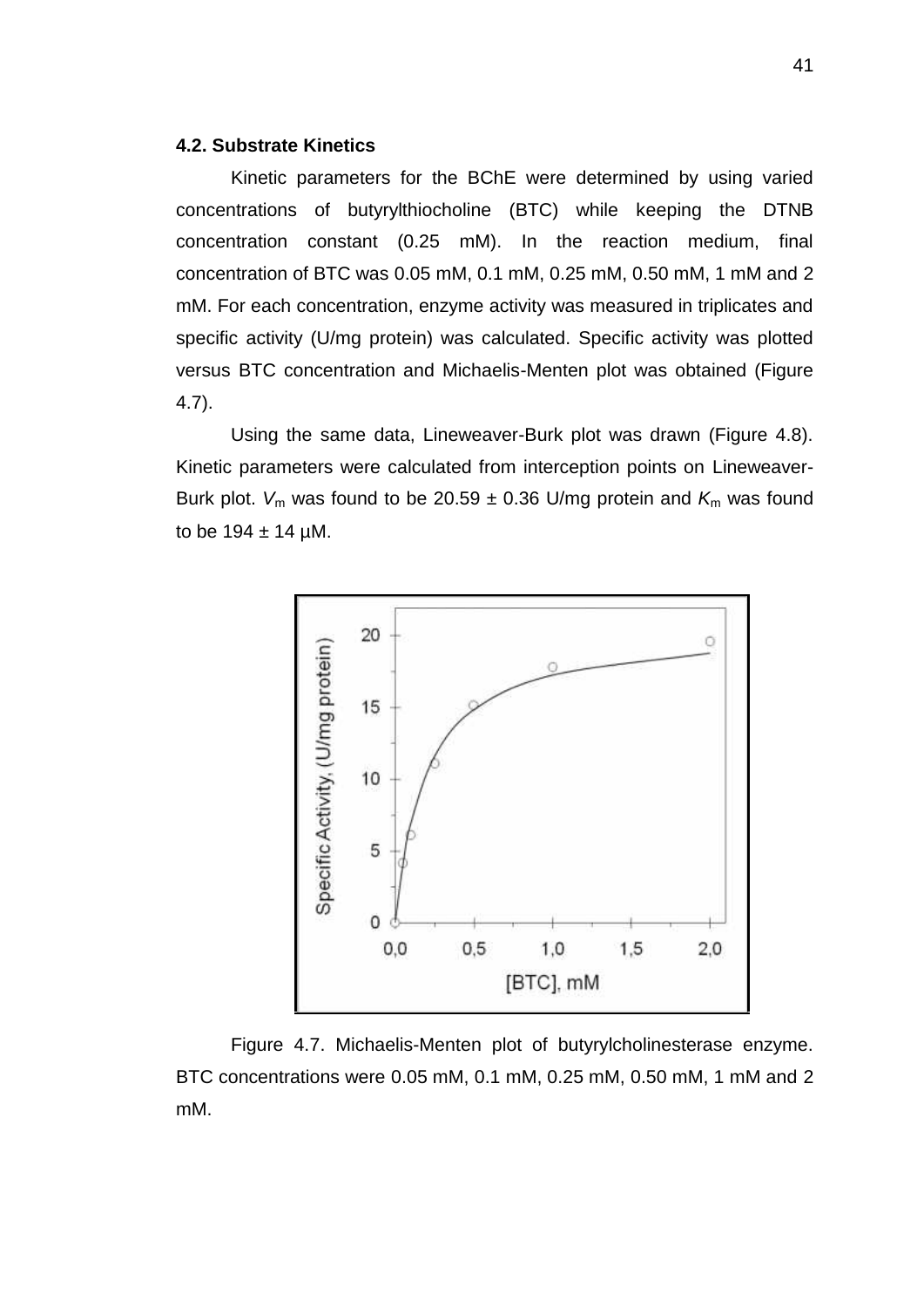

Figure 4.8. Lineweaver-Burk plot of butyrylcholinesterase enzyme. BTC concentrations were 0.05 mM, 0.1 mM, 0.25 mM, 0.50 mM, 1 mM and 2 mM.

# **4.3. Inhibitory Kinetic Behaviour of Butyrylcholinesterase with Fluoxetine**

BChE activity was measured at 0.2 mM [BTC] and varied concentrations of fluoxetine (0.03125-4 mM). Figure 4.9.A shows that fluoxetine inhibited BChE in a dose dependent manner. Although there was a continuous decrease in the activity of the enzyme, inhibition did not go to zero in the concentration range studied. Half inhibition, IC<sub>50</sub>, was calculated from logit ( $v/v_0$ ) versus ln[fluoxetine] plot and found to be 104 µM (Figure 4.9.B). Inhibition experiments were carried out at 5 µM, 10 µM, 20 µM, 40 µM, 80 µM fluoxetine concentrations since the inhibition pattern is linear at this range.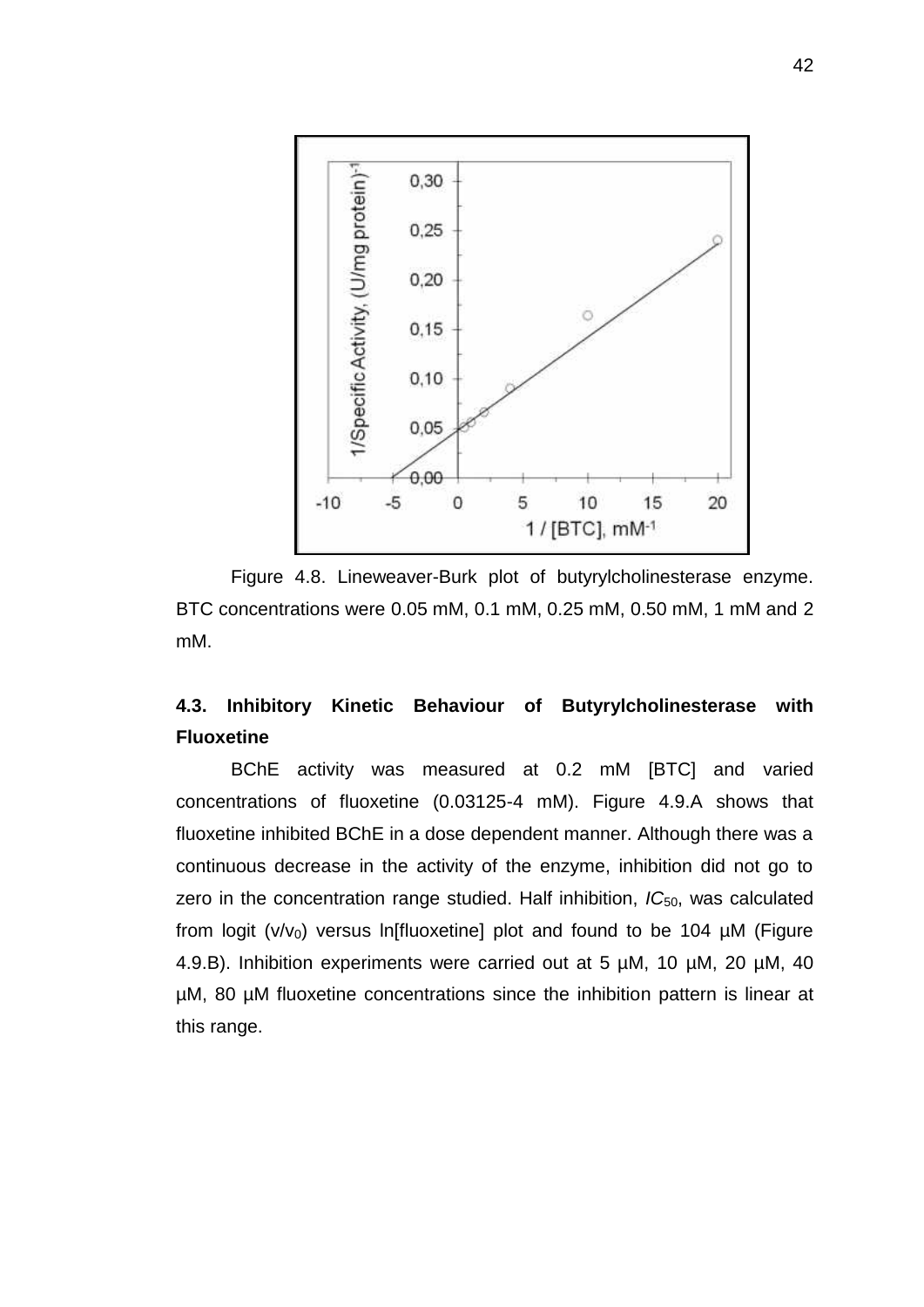

Figure 4.9.A. Dose dependent inhibition of butyrylcholinesterase by fluoxetine. B. Logit (v/v<sub>0</sub>) vs. ln[fluoxetine] plot. [BTC] = 0.2 mM; [Fluoxetine] = 0.03125 mM, 0.0625 mM, 0.125 mM, 0.25 mM, 0.5 mM, 1 mM, 2 mM and 4 mM.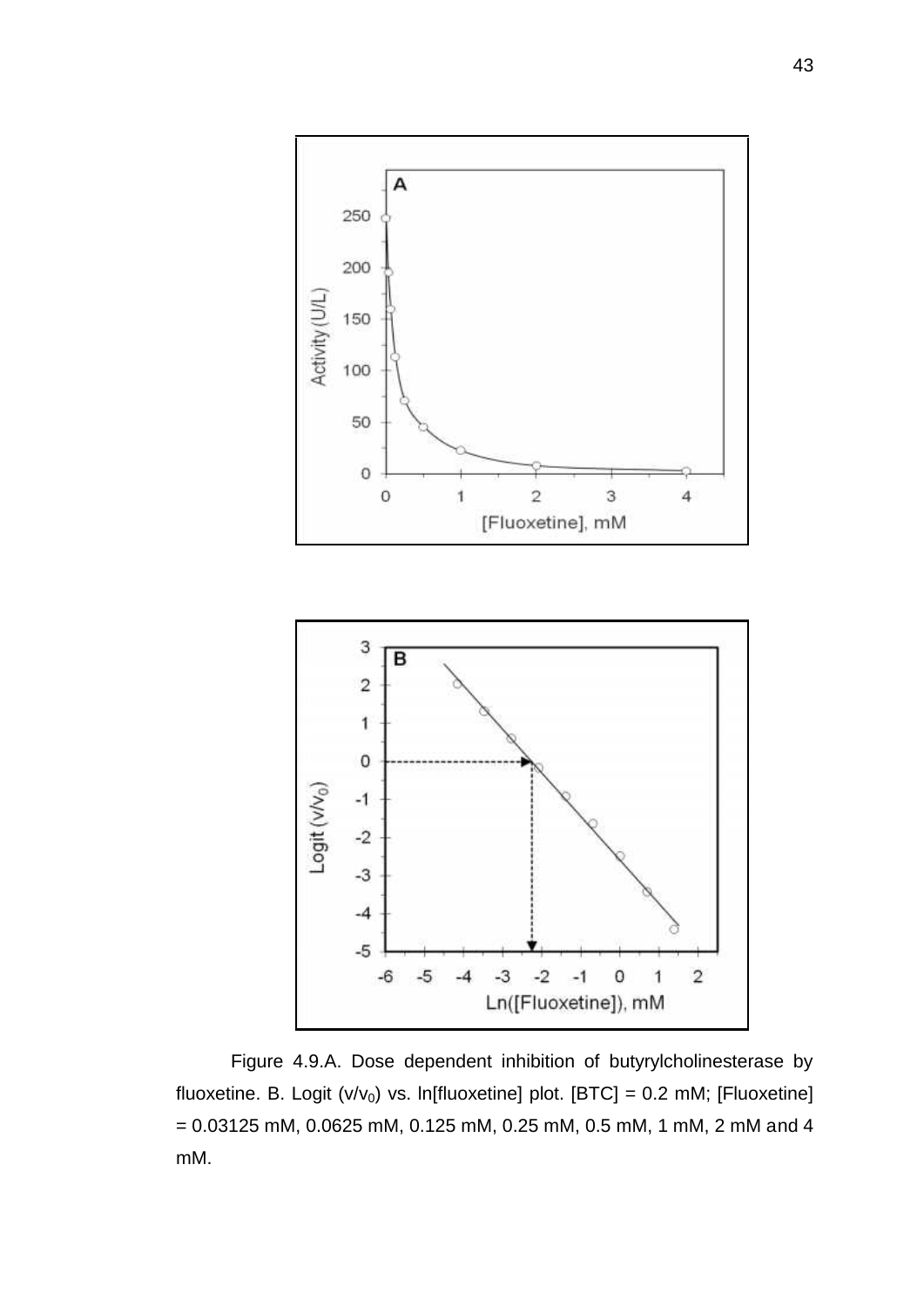The inhibition of BChE in the presence of different concentrations of fluoxetine (5  $\mu$ M, 10  $\mu$ M, 20  $\mu$ M, 40  $\mu$ M, 80  $\mu$ M) was determined. The activity of BChE was measured at different BTC concentrations (0.05 mM-2 mM). Activity measurements were carried out in triplicates and specific activity was calculated. Data obtained were used to draw Michalis-Menten (Figure 4.10) and Lineweaver-Burk (Figure 4.11) plots. Using the data in Lineweaver-Burk plot, slopes versus fluoxetine concentration (Figure 4.12.A) and *Kmapp* versus fluoxetine concentration (Figure 4.12.B) were plotted. Dixon for pure competitive inhibition (Figure 4.13) and using the data of Dixon plot, slope versus 1/[BTC] plot were drawn (Figure 4.14).



Figure 4.10. Michaelis-Menten plot of butyrylcholinesterase in the presence of fluoxetine. BTC concentrations were varied (0.05 mM, 0.1 mM, 0.25 mM, 0.50 mM, 1 mM and 2 mM). [Fluoxetine] =  $($  ), 0  $\mu$ M;  $($  ), 5  $\mu$ M;  $($  ), 10  $\mu$ M; ( ), 20  $\mu$ M; ( ), 40  $\mu$ M; ( ), 80  $\mu$ M.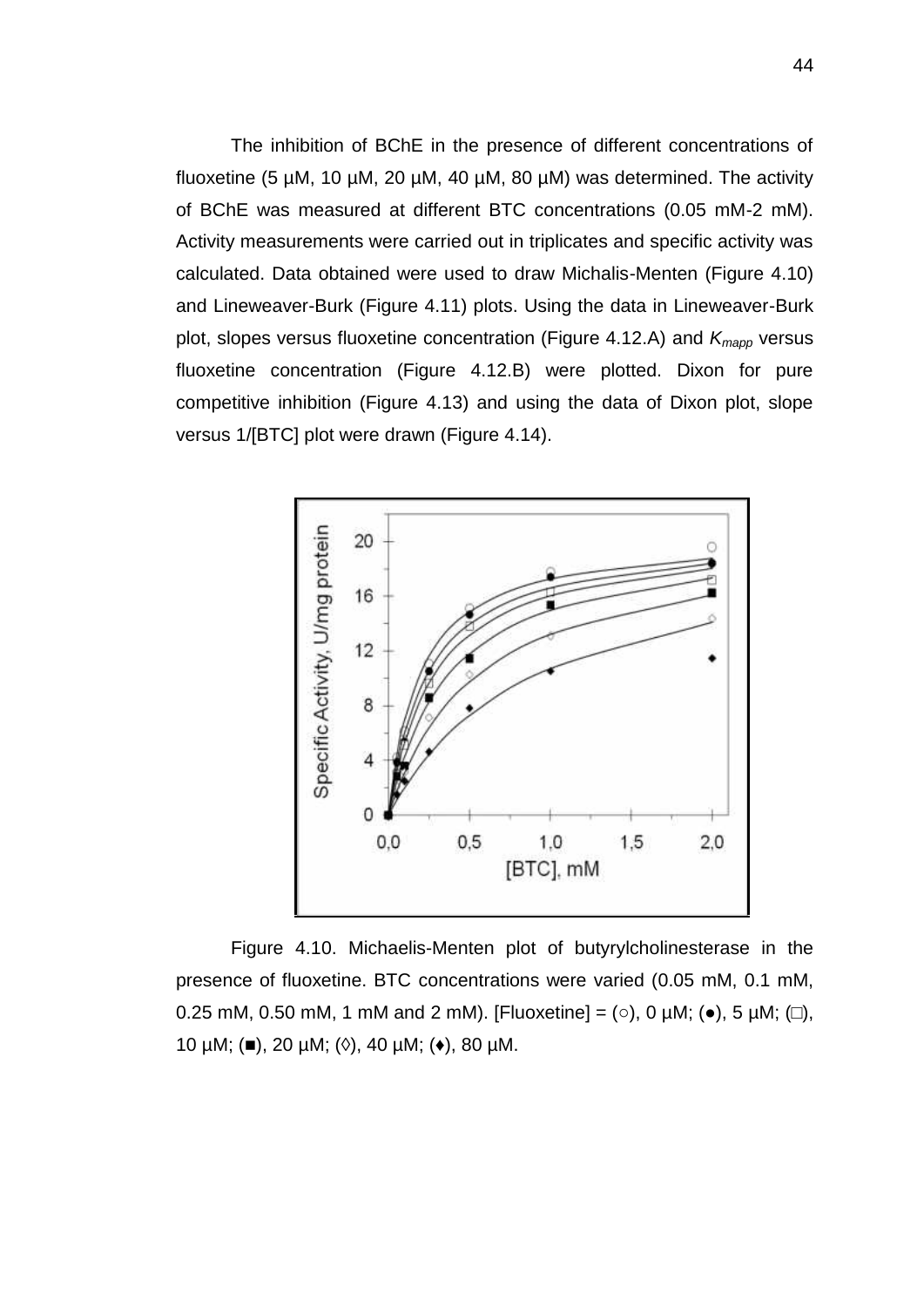

Figure 4.11. Lineweaver-Burk plot of butyrylcholinesterase in the presence of fluoxetine. BTC concentrations were varied (0.05 mM, 0.1 mM, 0.25 mM, 0.50 mM, 1 mM and 2 mM). [Fluoxetine] =  $($  ), 0  $\mu$ M;  $($  ), 5  $\mu$ M;  $($  ), 10  $\mu$ M; ( ), 20  $\mu$ M; ( ), 40  $\mu$ M; ( ), 80  $\mu$ M.

Intercept points on ordinate indicate that fluoxetine inhibits BChE competitively (Figure 4.11). Inhibition does not affect *V*m, but increases *K*m. Competitive type of inhibition was also supported by Dixon (Figure 4.13) and slopes versus 1/[BTC] (Figure 4.14) plots. In slopes versus 1/[BTC] plot, line passes through the origin showing that the inhibition type is competitive.

The inhibitor constant (*Ki*) was calculated by two different approaches. First approach is the evaluation of data by using statistical analysis (SPSS, version 22).  $K_i$  was calculated as 21.33  $\pm$  2.7  $\mu$ M by SPSS. The second approach is the estimation of *K<sup>i</sup>* from interception points on slope versus [fluoxetine] (Figure 4.12.A), K<sub>mapp</sub> versus [fluoxetine] (Figure 4.12.B) and Dixon (Figure 4.13) plots. *K<sup>i</sup>* was found as 32.145 µM, 35.408 µM and 41.255 µM from Figure 4.12.A, Figure 4.12.B and Figure 4.13, respectively. Average  $K_i$  was calculated as  $36.3 \pm 4.7$  µM.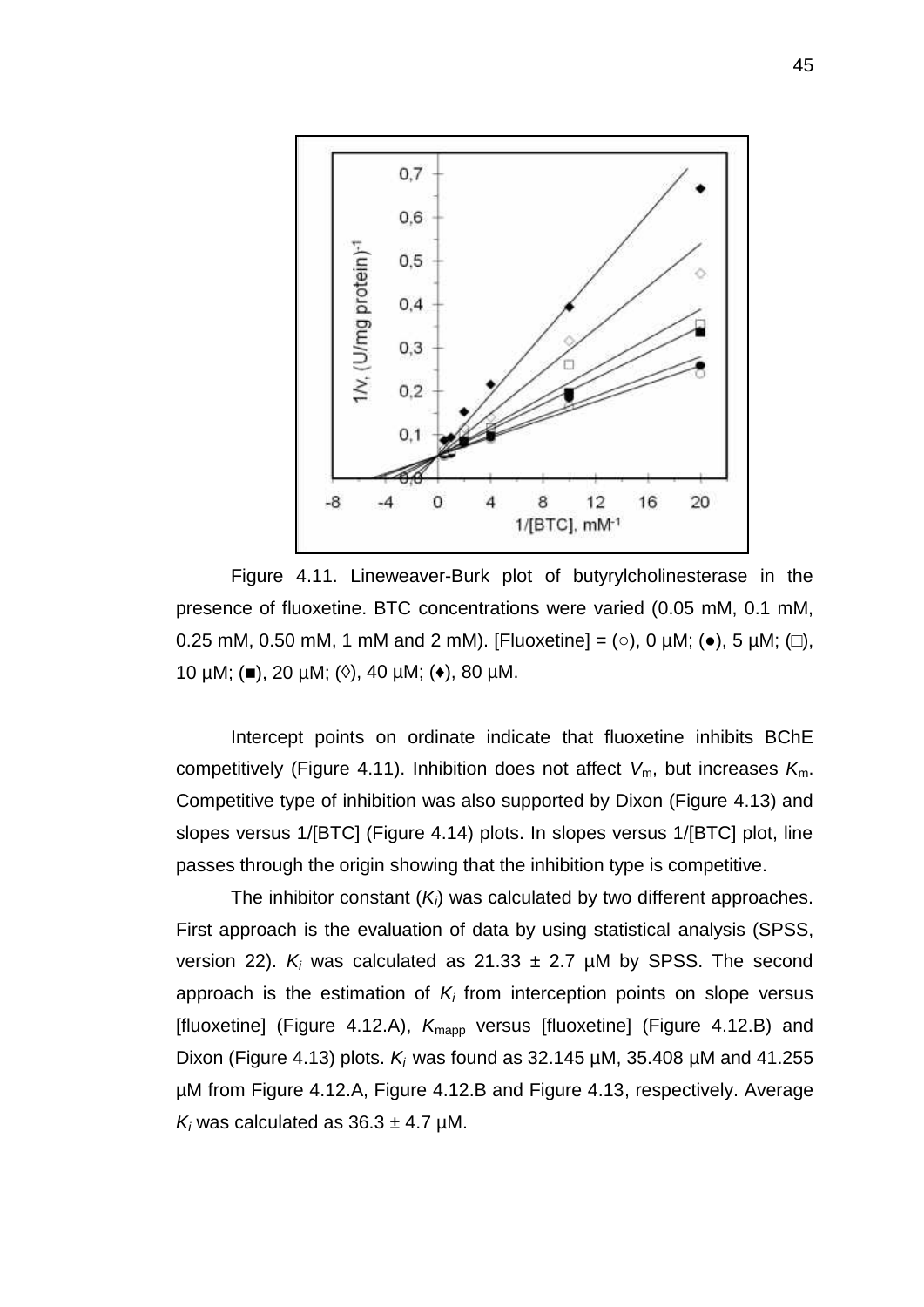

Figure 4.12.A. Slope of reciprocal plot (*Km*/*V*m) (obtained from Figure 4.11) vs. [fluoxetine]; B. *Kmapp* vs. [fluoxetine]. [Fluoxetine] = 5 µM, 10 µM, 20 µM, 40 µM, 80 µM.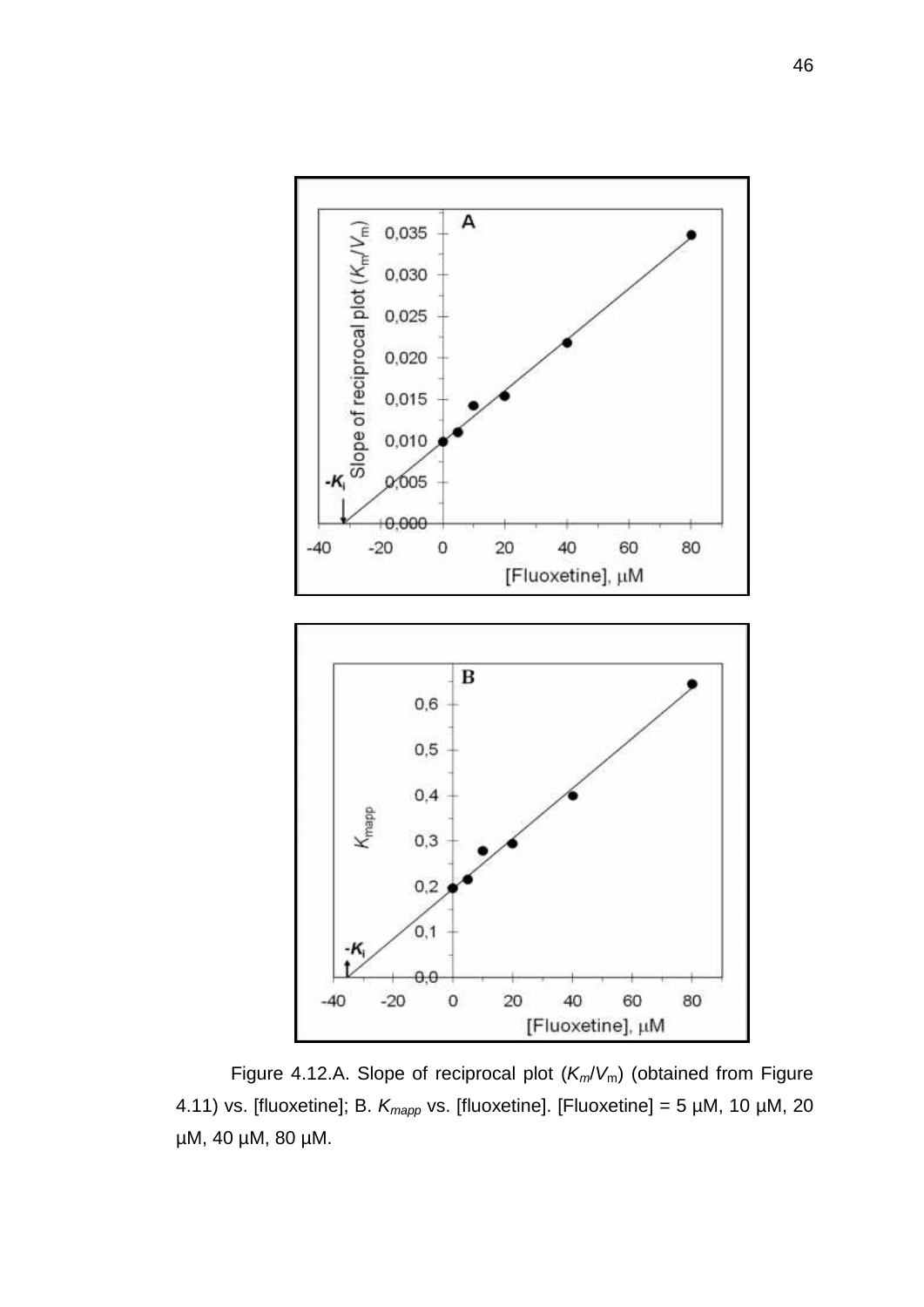

Figure 4.13. Dixon plot of butyrylcholinesterase in the presence of fluoxetine. Fluoxetine concentrations were 5 µM, 10 µM, 20 µM, 40 µM, 80  $µM.$  [BTC] = ( ), 0.05 mM, ( ), 0.10 mM; ( ), 0.25 mM; ( ), 0.5 mM; ( ), 1 mM; (○), 2 mM.



Figure 4.14. Slope (obtained from Figure 4.13) vs. 1 / [BTC] plot.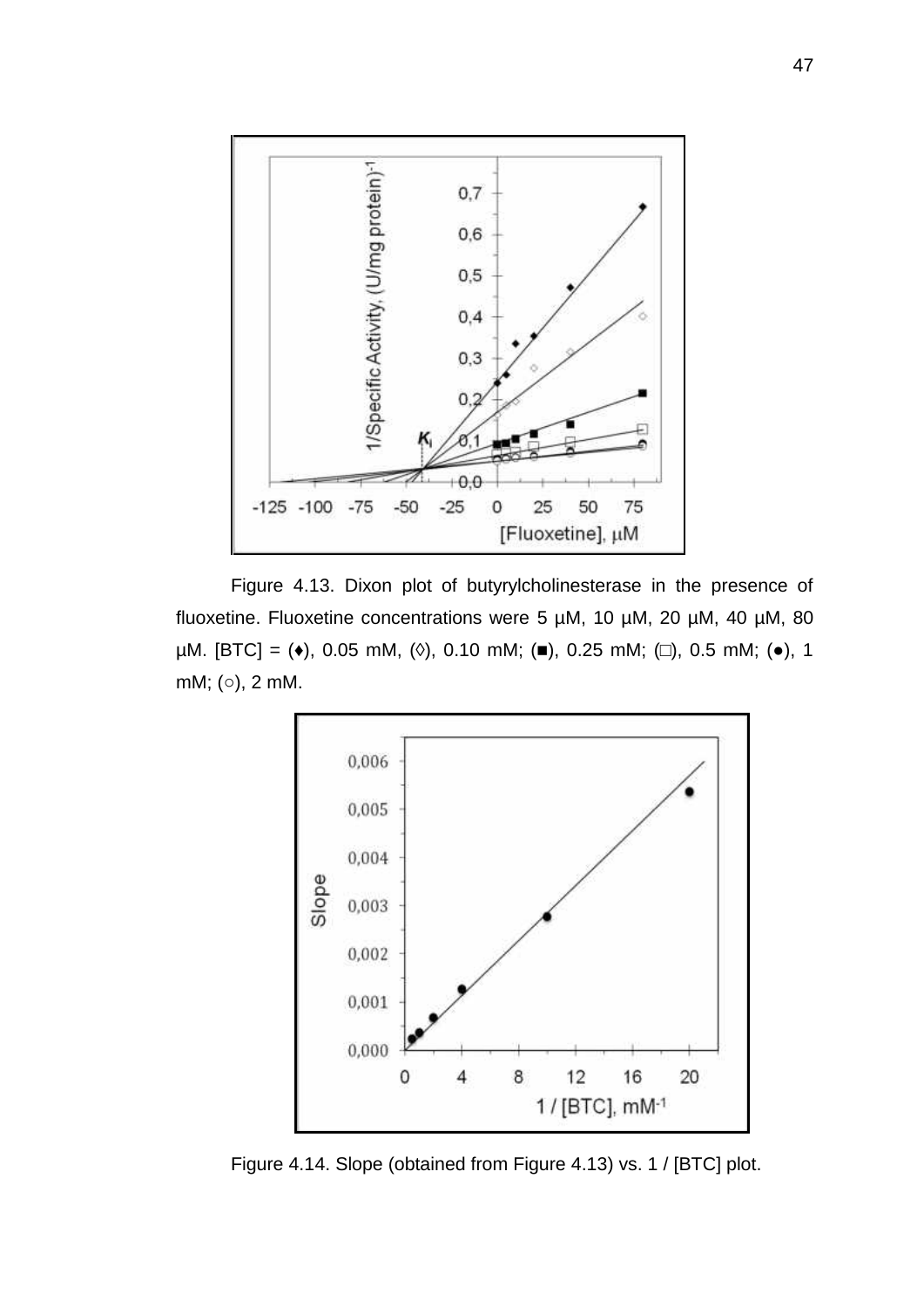### **5. DISCUSSION**

Structurally, horse and human serum butyrylcholinesterase (BChE) enzymes are quite similar. Their amino acid sequences (accession code Q9N1N9 for horse and P06276 for human BChE) reveals 90% similarity. They both contain a 28 amino acid signal peptide followed by 574 amino acids per subunit. Horse BChE and human BChE are glycoproteins (Moorad et al., 1999; Wierdl et al., 2000; Lockridge et al., 1987b). The glycans constitute about 25% of the mass of the BChE protein. BChE has three intrachain and one interchain disulfide bonds per subunit (Lockridge et al., 1987a). The plasma BChE is a soluble, globular, tetrameric protein with a molecular weight of 340000. The tetramer is composed of four identical subunits in a dimer of dimers structure where a dimer is formed by a disulfide bond at Cys 571. The catalytic triad residues are Ser 198, Glu 325 and His 438 (Nicolet et al., 2003). The 40 C-terminal residues of BChE form the tetramerization domain (Blong et al., 1997; Altamirano et al., 1999). Series of proline-rich peptides derived from lamellipodin function as tetramer organizing peptides for both human and horse serum BChE (Li et al., 2008).

In our study, equine serum butyrylcholinesterase enzyme was obtained commercially. Native-polyacrylamide gel electrophoresis (native- PAGE) and SDS-polyacrylamide gel electrophoresis (SDS-PAGE) were carried out in order to determine the purity of the enzyme and also molecular weight of the each monomeric unit. Coomassie Brilliant Blue R-250, silver and activity stainings were performed on gels used for native-PAGE. In all gels two protein bands migrated closely were observed (Figure 4.2, Figure 4.3.A and 4.3.B). We propose that this is due to the fact that horse BChE has eight N-linked carbohydrates per subunit (Moorad et al., 1999). N-linked carbohydrates on BChE generally carry two sialic acids. Therefore BChE has several negative charges (16 per subunit) that may affect the migration pattern of the protein. This was confirmed by the overlapping migration pattern in silver and activity stainings of the gel (Figure 4.3.A and B).

In SDS-PAGE, it was unable to reduce BChE completely into its monomers. Reducing agent, 2-mercaptoethanol, was used in 20 mM final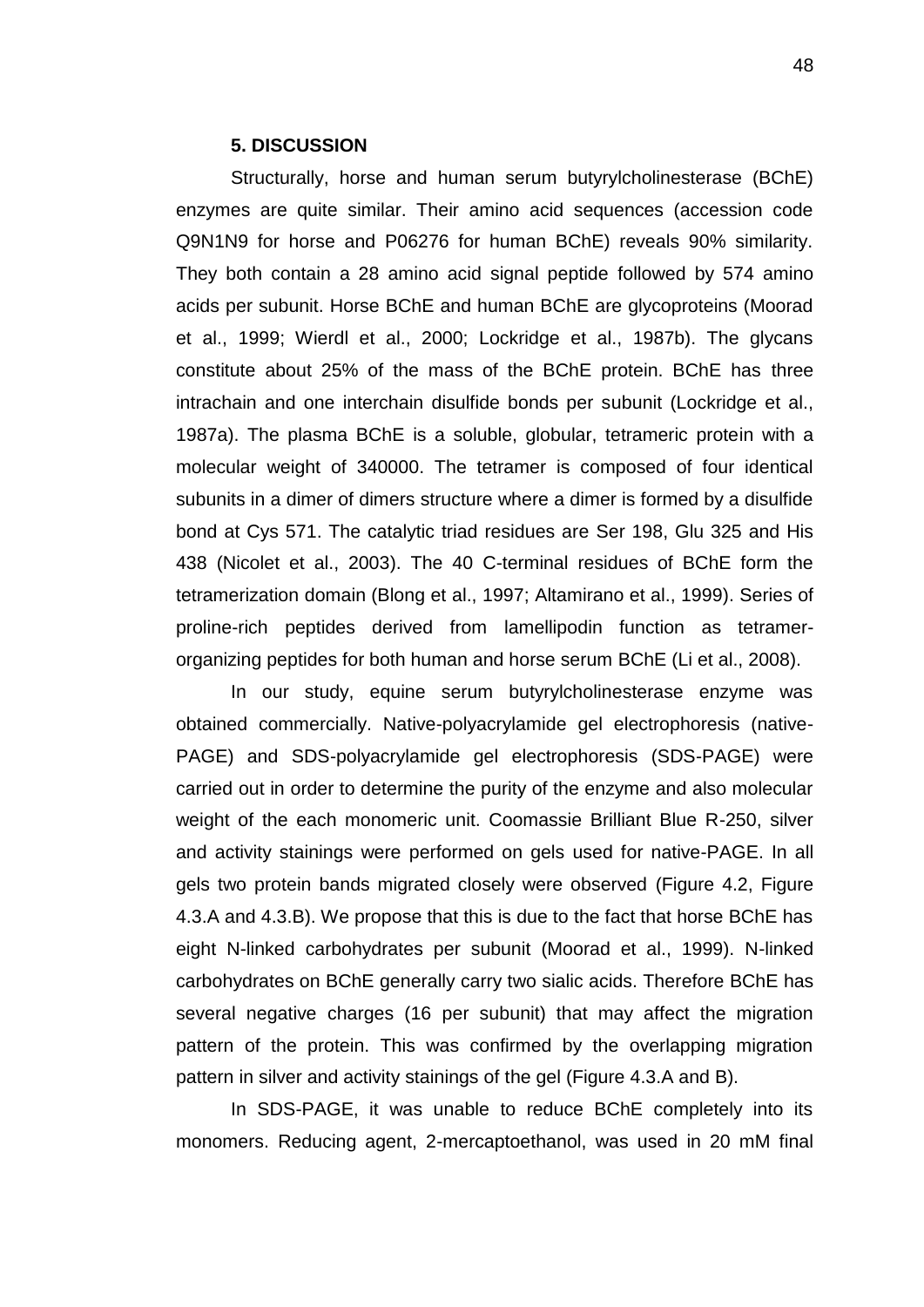concentration and Figure 4.4.A shows the separation of tetrameric, dimeric and monomeric forms and by using myosin and albumin as standard proteins the molecular weight of the each protein fragment was calculated as 380 kDa, 190 kDa and 95 kDa, respectively (Figure 4.4.B). Similar results were obtained by Biberoglu et. al. In nondenaturating PAGE, activity and CBB staining gave two protein bands. They also performed SDS-PAGE by using 50 mM dithiothreitol which is a stronger reducing agent than 2-ME. CBB R- 250 staining of the SDS-PAGE indicated dimeric and monomeric forms of BChE (Biberoglu et al., 2012).

Characterization of BChE was achieved by the determination of optimum pH and temperature. Enzyme activity was measured by using MOPS buffer with different pH values ranging in between 6.5-9.5 and optimum pH was found as 8.1 (Figure 4.5). Optimum temperature, energy of activation  $(E_a)$  and temperature coefficient  $(Q_{10})$  of the BChE were calculated as  $36.4^{\circ}$ C, 1526 cal/mol and 1.19, respectively (Figure 4.6.A and B). Our findings are highly consistent with the literature. Lee and Harpst purified BChE from horse serum and the enzyme exhibited highest activity at an optimum pH of 8 and the temperature optimum was around  $36^{\circ}$ C (Lee and Harpst, 1971).

Determination of kinetic parameters were carried out by using varied concentrations of butyrylthiocholine (BTC). Final BTC concentrations were 0.05 mM, 0.1 mM, 0.25 mM, 0.50 mM, 1 mM and 2 mM and  $V_m$  and  $K_m$  was found to be 20.59  $\pm$  0.36 U/mg protein and 194  $\pm$  14 µM, respectively (Figure 4.7, Figure 4.8).

In our study, we mainly focused on potential butyrylcholinesterase inhibitiors that may be beneficial for the treatment of diseases in which elevated BChE activity is the causative factor of the pathology of the disease. Therefore we investigated the kinetic behaviour of BChE in the presence of fluoxetine.

Fluoxetine is a widely used selective serotonin reuptake inhibitor (Gram, 1994). SSRIs were reported to inhibit AChE activity when added to serum samples suggesting that apart from direct activation of muscarinic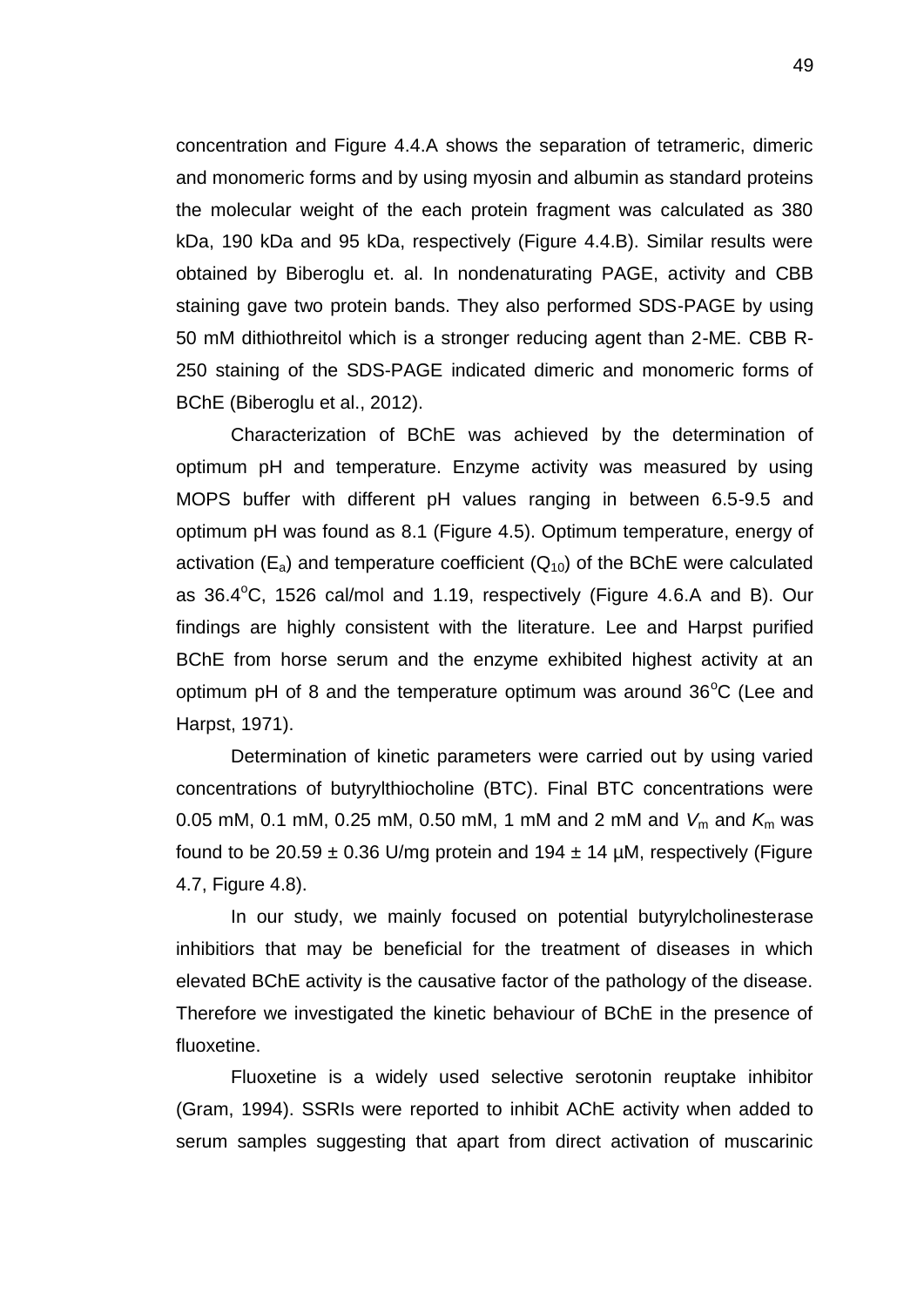receptors, fluoxetine may enhance cholinergic signalling by elevating the levels of ACh through AChE inhibition (Müller et al., 2002).

Activity measurements were performed at varied fluoxetine concentrations (0.03125-4 mM) when BTC concentration was constant (0.2 mM). Although fluoxetine inhibited BChE in a dose dependent manner (Figure 4.9.A), inhibition did not go to zero in the concentration range studied. Half inhibition, *IC*<sub>50</sub>, was calculated as 104 µM (Figure 4.9.B). For further studies, 5 µM, 10 µM, 20 µM, 40 µM, 80 µM fluoxetine concentrations were chosen since the inhibition pattern was linear at this range. Enzyme activity was measured at these fluoxetine concentrations and also BTC concentration was in the range of 0.05-2 mM. Fluoxetine inhibited BChE competitively. Inhibitor constant (*Ki*) were calculated by using both interception points and statistical analysis (SPSS ver. 22). Interception points on graphs (Figure 4.12.A and B and Figure 4.13) gave an average *K<sup>i</sup>* of 36.3  $\pm$  4.7 µM. According to statistical analysis  $K_i$  was calculated as 21.33  $\pm$  2.7 µM. Discrepency in *K<sup>i</sup>* values can be explained by combination of competitive and partly mixed type inhibitions. At low fluoxetine concentrations, active site of the enzyme is occupied by inhibitor, but at high concentrations it is possible that apart from the active site fluoxetine also binds other parts in the enzyme structure.

The effect of antidepressants (fluoxetine, sertraline and amitriptyline) on BChE and AChE activities was investigated. Human serum and erythrocyte membrane were used as the sources of BChE and AChE, respectively. Fluoxetine has the lowest potency in the inhibition of BChE with an  $IC_{50}$  and  $K_i$  values of 32  $\mu$ M and 106  $\mu$ M, respectively. Difference in these values can be explained by the utilization of acetylthiocholine as a substrate (Müller et al., 2002).

Among all BChE-related diseases, Alzheimer's disease (AD) has an additional importance. It is a progressive neurodegenerative disease and its symptoms are thought to be associated with decreased levels of synaptic or neuronal acetylcholine (ACh) brought about by the loss of cholinergic neurons from the basal forebrain (Lane et al. 2006), cortex and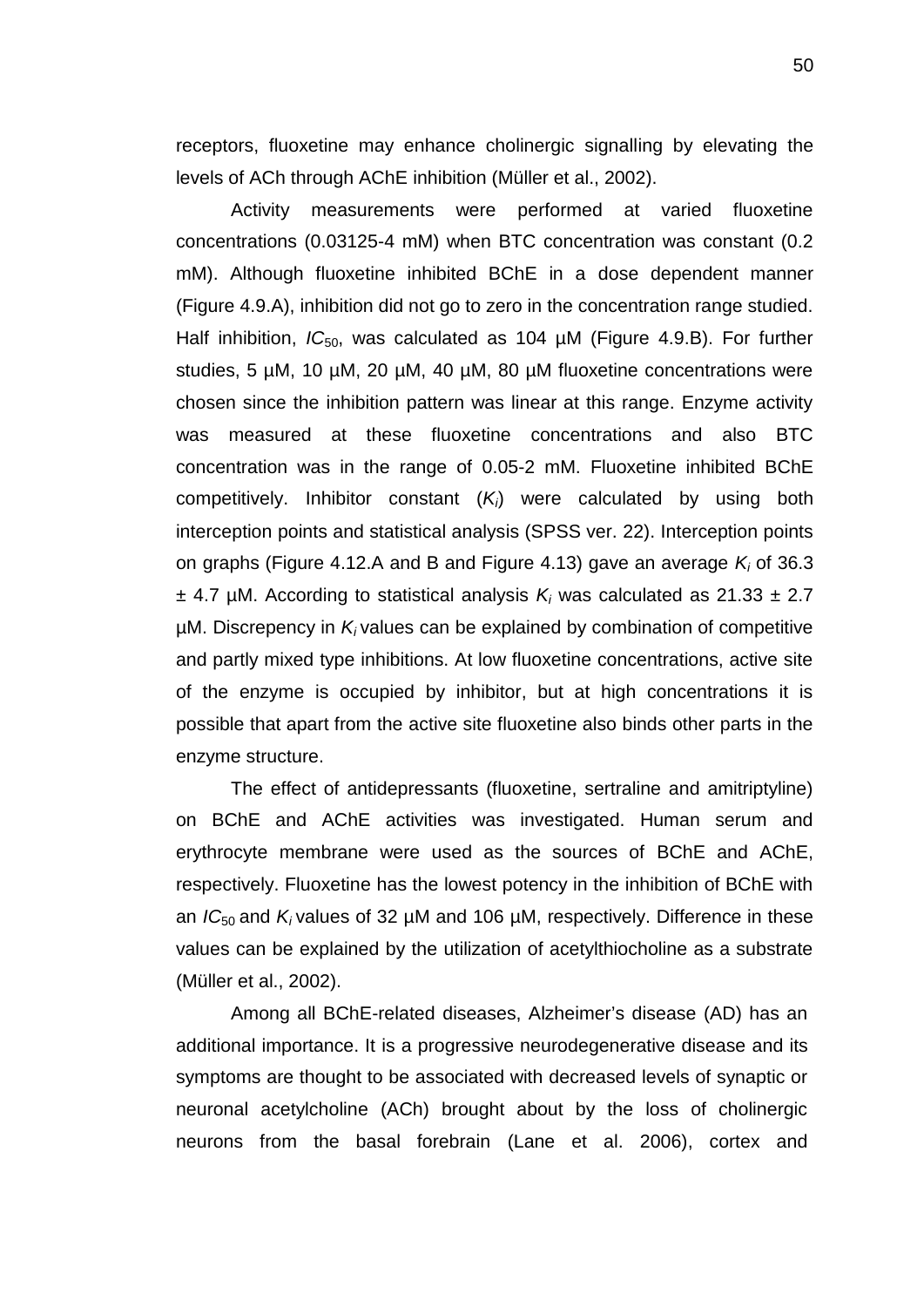hippocampus (Darreh-Shori and Soininen, 2010). In AD, while the level of AChE decreased, the level of BChE is increased. High levels of BChE are found to be associated with neuritic plaques and neurofibrillary tangles (Guillozet et al., 1997; Mesulam and Geula, 1994, Op Den Velde and Stam, 1976; Perry et al., 1978). BChE activity is reported to be significantly elevated (41-80%) in brains of patients with advanced AD (Perry et al., 1978). Oppositely, there is a decrease of 10-60% of AChE in affected brain regions of AD patients (Davies and Maloney, 1976). There are several factors indicating that BChE might be considered as a potential target in AD treatment: (1) BChE has a higher half-life than AChE due to its higher number of glycation sites that are important for stability and clearance (Darvesh et al., 2003). (2) BChE G1 form, which is predominant in the developing brain, is increased in AD patients (Kasa et al., 1997). (3) AChE is inhibited by high concentrations of ACh, while BChE remains unaffected (Kasa et al., 1997). (4) Inhibition of BChE induces a dose-dependent increase in brain levels of ACh (Darvesh et al., 2003) (5) Toxic effects are observed after treatment of mice lacking AChE with BChE inhibitors (Xie et al., 2000). Thus, BChE has a regulatory role in ACh hydrolysis, being an alternative to AChE, whereby therapeutic agents that specifally inhibit BChE could provide therapeutic benefits in AD.

Wang et al. showed that fluoxetine improved spatial memory, learning and emotional behaviors of APP/PS1 mice, a well characterized model of AD and also it effectively prevented the protein loss of synaptophysin (SYP) and microtubule associated protein 2 (MAP2). Although it was unable to prevent plaque formation, but significantly lowered high levels of soluble amyloid (A) in brain tissue, cerebrospinal fluid (CSF) and blood sera. Fluoxetine also effectively inhibited the phosphorylation of amyloid precursor protein (APP) at T668, which may be a possible mechanism of the reduced A production in APP/PS1 mouse after treatment (Wang et al., 2014).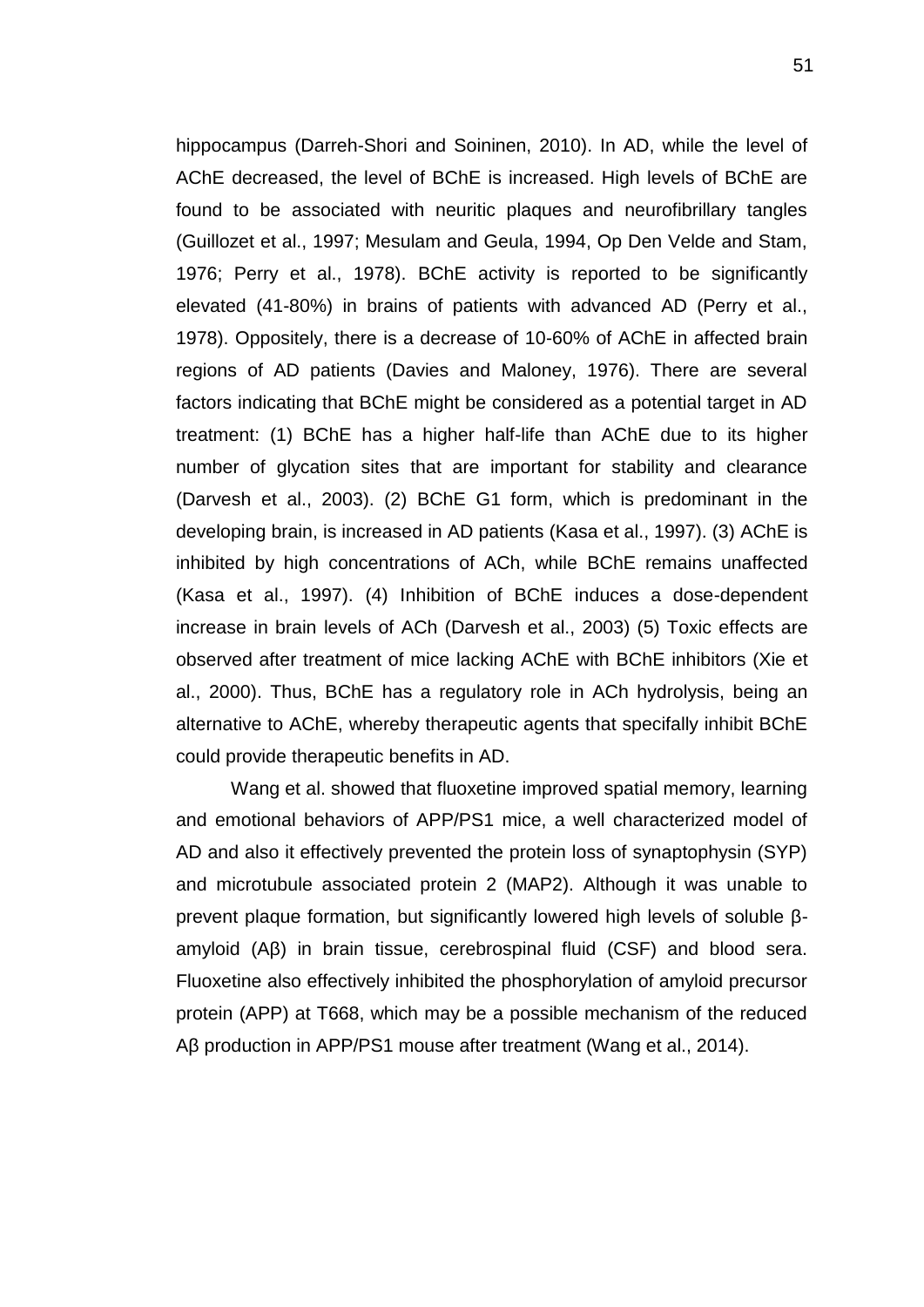### **6. CONCLUSION**

In this study, inhibitory effect of fluoxetine on horse serum butyrylcholinesterase (BChE) was investigated. Native (native-PAGE) and sodium dodecyl sulfate polyacrylamide gel electrophoresis (SDS-PAGE) were carried out to confirm the purity of the enzyme. BChE was further characterized in terms of its optimum pH and optimum temperature. Kinetic experiments were performed by using different concentrations of butyrylthiocholine (BTC) to calculate  $V_m$  and  $K_m$  of the enzyme. Finally the inhibitory potency of fluoxetine was tested by different fluoxetine concentrations.

Although Coomassie Brilliant Blue R-250 staining of the native gel gave two closely migrated bands, protein bands obtained in activity and silver staining of the same gel revealed overlapping migration pattern. SDS-PAGE was used to estimate the molecular weight of the BChE. It was unable to convert tetrameric form to monomeric form by using 20 mM 2 mercaptoethanol. Instead, we obtained three different protein bands equivalent to tetrameric, dimeric and monomeric forms and molecular weights were calculated as 380 kDa, 190 kDa and 95 kDa, respectively.

Optimum pH and temperature of the enzyme was found to be 8.1 and 36.4 $\degree$ C, respectively. Energy of activation (E<sub>a</sub>) and temperature coefficient  $(Q_{10})$  were 1526 cal/mol and 1.19, respectively.

In kinetic studies,  $V_m$  and  $K_m$  were calculated as 20.59  $\pm$  0.36 U/mg protein and 194  $\pm$  14 µM, respectively. Competitive type of inhibition was observed when varied concentrations of fluoxetine was used. Half maximal inhibitory concentration,  $IC_{50}$ , and  $K_i$  were found to be 104  $\mu$ M and 36.3  $\pm$  4.7 µM, respectively.

Further studies on the molecular mechanism of the BChE inhibition by fluoxetine and its clinical use should be performed since BChE is responsible for the appearance of the pathologic hallmarks of the some diseases such as plaque formation in Alzheimer's disease.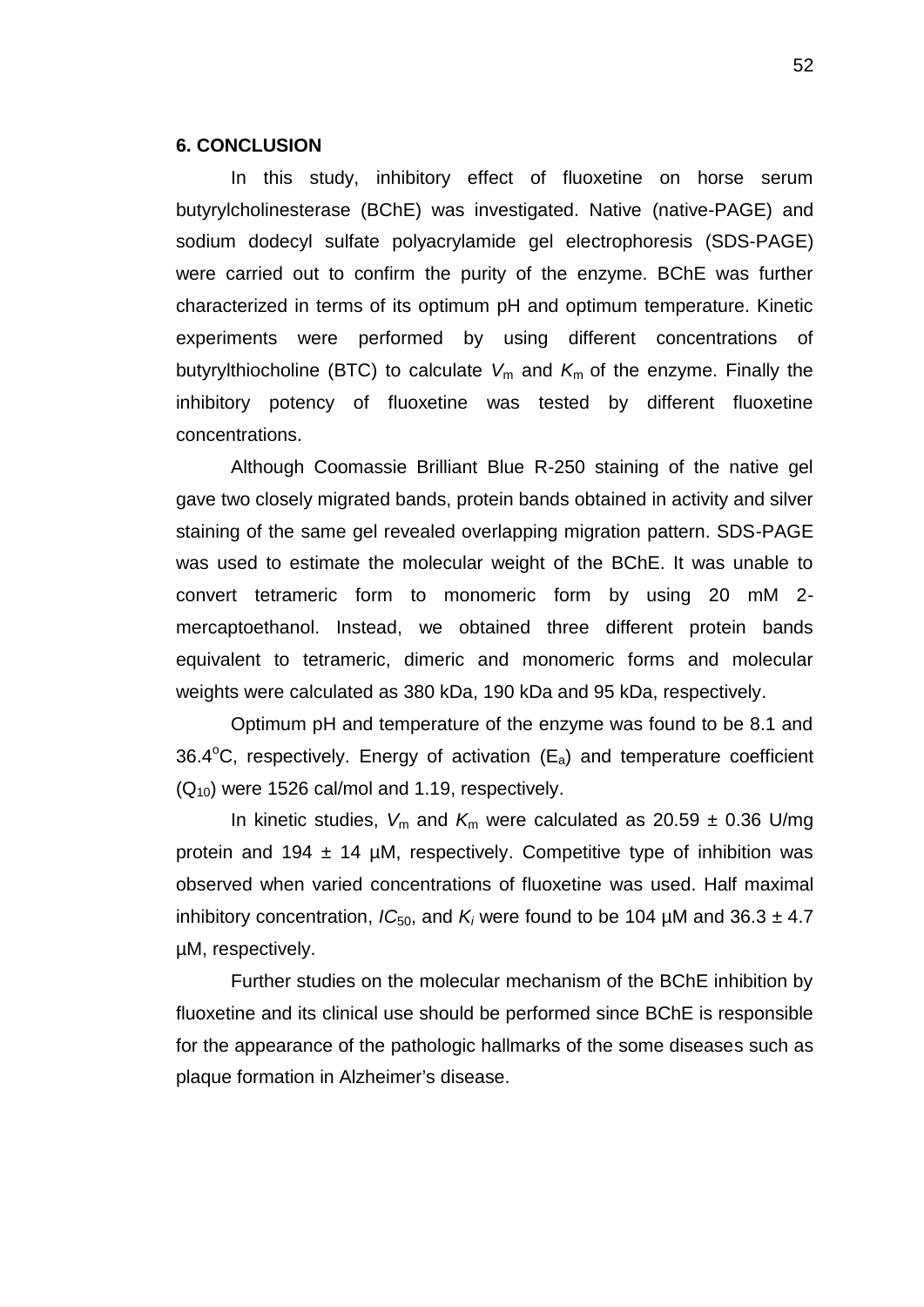#### **REFERENCES**

Alcantara, V.M., Chautard-Freire-Maia, E.A., Scartezini, M., Cerci, M.S., Braun-Prado, K. and Picheth, G. (2002). Butyrylcholinesterase activity and risk factors for coronary artery disease. *Scandinavian Journal of Clinical and Laboratory Investigation,* 62(5), 399–404.

Alcantara, V.M., Oliveira, L.C., Rea, R.R., Suplicy, H.L. and Chautard-Freire- Maia, E.A. (2005). Butyrylcholinesterase activity and metabolic syndrome in obese patients. *Clinical Chemistry and Laboratory Medicine*, 43, 285–288.

Allon, N., Raveh, L., Gilat, E., Cohen, E., Grunwald, J. and Ashani, Y. (1998). Prophylaxis against soman inhalation toxicity in guinea pigs by pretreatment alone with human serum butyrylcholinesterase, *Toxicological Sciences*, 43, 121-128.

Altamirano, C.V. and Lockridge, O. (1999). Conserved aromatic residues of the C-terminus of human butyrylcholinesterase mediate the association of tetramers. *Biochemistry*, 38, 13414–13422.

Arpagaus, M., Knott, M., Vatsis, K.P., Bartels, C.F., La Du, B.N. and Lockridge, O. (1990). Structure of the gene for human butyrylcholinesterase: evidence for a single copy. *Biochemistry,* 29, 124-131.

Ashani, Y., Shapiro, S., Levy, D., Wolfe, A.D., Doctor, B.P. and Raveh, L. (1991). Butyrylcholinesterase and acetylcholinesterase prophylaxis against soman poisoning in mice. *Biochemical Pharmacology*, 41, 37–41.

Barcellos, C.K., Schetinger, M.R.C., Dias, R.D. and Sarkis, J.J.F. (1998). In vitro effect of central nervous system active drugs on ATPase-ADPase activity and acetylcholinesterase activity from cerebral cortex of adult rats. *General Pharmacology*, 31, 563-567.

Bartels, C.F., Van der Spek, A., Lockridge, O. and La Du, B.N. (1989). A polymorphism (K-variant?) of human serum cholinesterase at nucleotide 1615, coding for Ala/Thr 539. *Federation of American Societies for Experimental Biology Journal,* 3, 741A.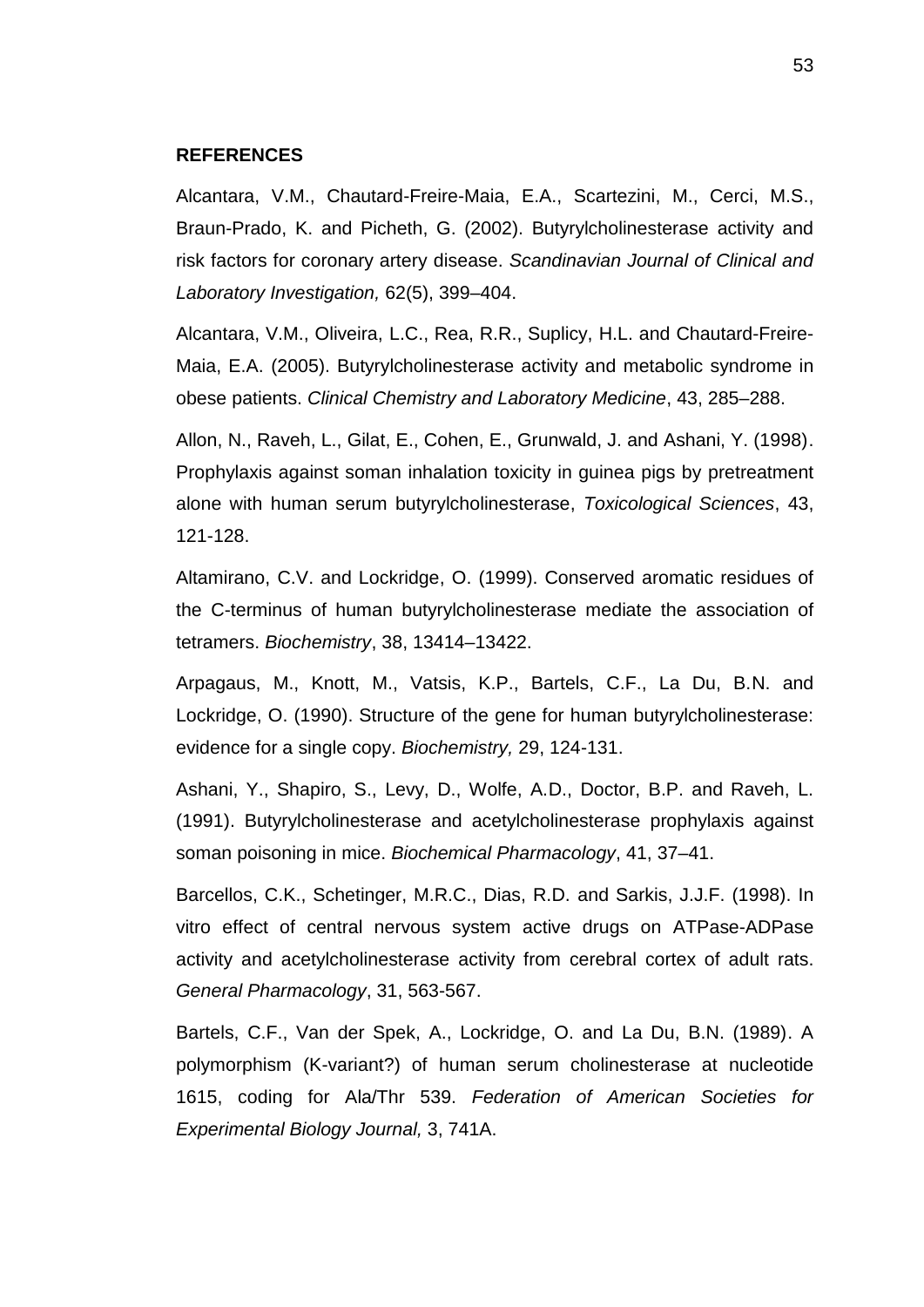Baumann, P. and Rochat, B. (1995). Comparative pharmacokinetics of selective serotonin reuptake inhibitors: A look behind the mirror. *International Clinical Psychopharmacology,* 10(suppl. 1), 15–21.

Ben Assayag, E., Shenhar-Tsarfaty, S., Ofek, K., Soreq, L., Bova, I., Shopin, L. et al. (2010). Serum cholinesterase activities distinguish between stroke patients and controls and predict 12-month mortality. *Molecular Medicine,* 16(7–8), 278–286.

Benfield, P., Heel, R.C. and Lewis, S.P. (1986). Fluoxetine. A review of its pharmacodynamic and pharmacokinetic properties and therapeutic efficacy in depressive illness. *Drugs,* 32, 481–508.

Benmoyal-Segal, L., Vander, T., Shifman, S., Bryk, B., Ebstein, R.P., Marcus, E-E. et al. (2005). Acetylcholinesterase/paraoxonase interactions increase the risk of insecticide-induced Parkinson's disease. *Federation of American Societies for Experimental Biology Journal,* 19(3), 452–454.

Benyamin, B., Middelberg, R.P., Lind, P.A., Valle, A.M., Gordon, S, Nyholt, D.R. et al. (2011). GWAS of butyrylcholinesterase activity identifies four novel loci, independent effects within BCHE and secondary associations with metabolic risk factors. *Human Molecular Genetics*, 20, 4504–4514.

Berson, A., Barbash, S., Shaltiel, G., Goll, Y., Hanin, G., Greenberg, D.S. et al. (2012). Cholinergic-associated loss of hnRNP-A/B in Alzheimer's disease impairs cortical splicing and cognitive function in mice. *EMBO Molecular Medicine,* 4(8), 730–742.

Biberoglu, K., Schopfer, L.M., Tacal, O. and Lockridge, O. (2012). The proline rich tetramerization peptides in equine serum butyrylcholinesterase *FEBS Journal*, 279(20), 3844-3858.

Blong, R.M., Bedows, E. and Lockridge, O. (1997). Tetramerization domain of human butyrylcholinesterase is at the C-terminus. *Biochemical Journal*, 327(Pt 3), 747–757.

Blum, H., Beier, H. and Gross, H.J. (1987). Improved silver staining of plant proteins, RNA and DNA in polyacrylamide gels. *Electrophoresis*, 8(2), 93-99.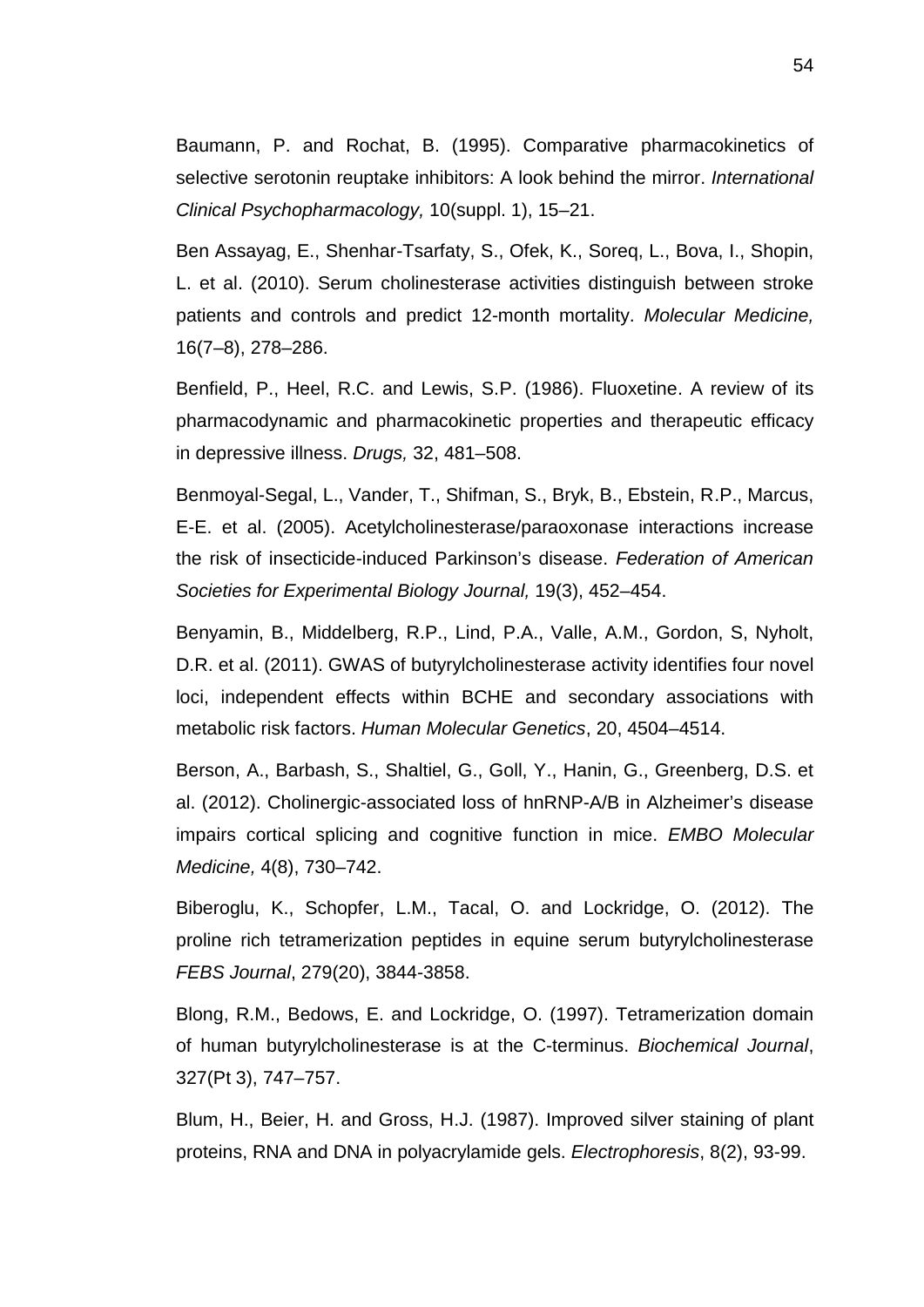Boopathy, R., Rajesh, R.V., Darvesh, S. and Layer, P.G. (2007). Human serum cholinesterase from liver pathological samples exhibit highly elevated aryl acyl-amidase activity. *Clinica Chimica Acta,* 380, 151–156.

Bradford, M.M. (1976). A rapid and sensitive method for the quantitation of microgram quantities of protein utilizing the principle of protein-dye binding. *Analytical Biochemistry*, 72, 248–254.

Brimijoin, S. and Hammond, P. (1988). Butyrylcholinesterase in human brain and acetylcholinesterase in human plasma: Trace enzymes measured by two-site immunoassay. *Journal of Neurochemistry*, 51, 1227–1231.

Brimijon, S. and Rakonczay, Z. (1986). Immunology and molecular biology of the cholinesterases: Current results and prospects. *International Review of Neurobiology*, 28, 363-410.

Broomfield, C.A., Maxwell, D.M., Solana, R.P., Castro, C.A., Finger, A.V. and Lenz, D.E. (1991). Protection by butyrylcholinesterase against organophosphorus poisoning in nonhuman primates. *Journal of Pharmacology and Experimental Therapeutics,* 259, 633–638.

Caccia, S., Cappi, M., Fracasso, C. and Garattini, S. (1990). Influence of dose and route of administration on the kinetics of fluoxetine and its metabolite norfluoxetine in the rat. *Psychopharmacology,* 100, 509–514.

Cajaraville, M.P., Bebianno, M.J., Blasco, J., Porte, C., Sarasquete, C., Viarengo, A. (2000). The use of biomarkers to assess the impact of pollution in coastal environments of the Iberian Peninsula: A practical approach. *Science of the Total Environment,* 247, 295-311.

Calabresi, P., Picconi, B., Parnetti, L. and Massimiliano, D.F. (2006). A convergent model for cognitive dysfunctions in Parkinson's disease: The critical dopamine–acetylcholine synaptic balance. *The Lancet Neurology,* 5(11), 974–983.

Calderon-Margalit, R., Adler, B., Abramson, J.H., Gofin, J. and Kark, J.D. (2006). Butyrylcholinesterase activity, cardiovascular risk factors and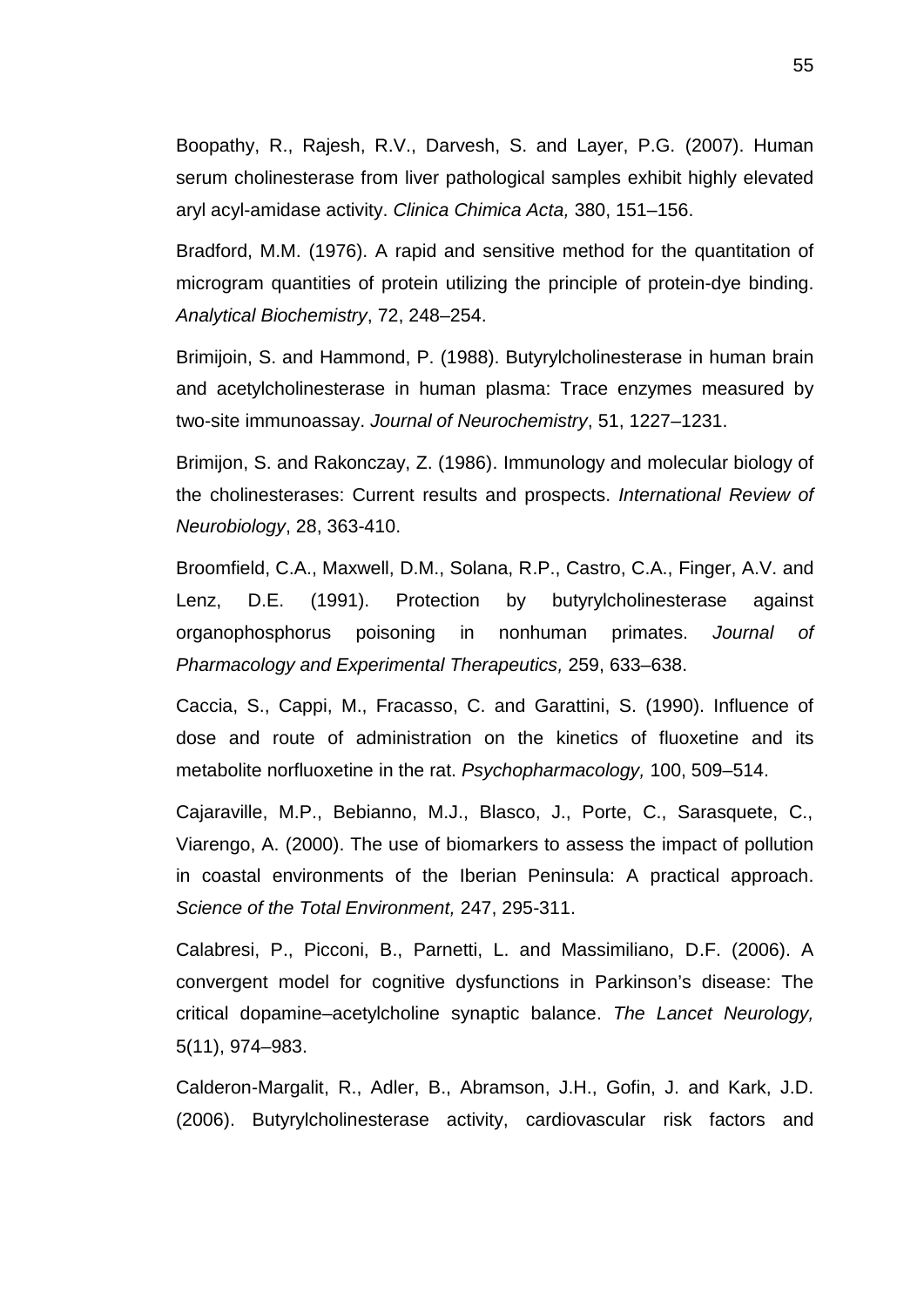mortality in middle-aged and elderly men and women in Jerusalem. *Clinical Chemistry,* 52(5), 845–852.

Casida, J.E. and Quistad, G.B. (2004). Organophosphate toxicology: Safety aspects of nonacetylcholinesterase secondary targets. *Chemical Research in Toxicology,* 17, 983–998.

Catterson, M.L. and Preskorn, S.H. (1996). Pharmacokinetics of selective serotonin reuptake inhibitors: Clinical relevance. *Pharmacology and Toxicology,* 78, 203–208.

Chacho, L.W. and Cerf, J.A. (1960). Histochemical localization of cholinesterase in the amphibian spinal cord and alterations following ventral root section. *Journal of Anatomy*, 94, 74-81.

Chatonnet, F., Boudinot, E., Chatonnet, A., Taysse, L., Daulon, S., Champagnat, J. and Foutz, A.S. (2003). Respiratory survival mechanisms in acetylcholinesterase knockout mouse. *European Journal of Neuroscience*, 18, 1419–1427.

Chatonnet, A. and Lockridge, O. (1989). Comparison of butyrylcholinesterase. *Biochemical Journal*, 260, 625-634.

Çoku raş, A.N. (2003). Butyrylcholinesterases: Structure and physiological importance. *Structure*, 28(August), 54–61.

Çoku ra, A.N. and Tezcan, E.F. (1997). Amitriptyline: A potent inhibitor of butyrylcholinesterase from human serum. *General Pharmacology*, 29, 835- 838.

Daniel, W. A. and Wójcikowski, J. (1997a). Contribution of lyosomal trapping to the total tissue uptake of psychotropic drugs. *Pharmacology and Toxicology,* 80, 62–68.

Daniel, W. A. and Wójcikowski, J. (1997b). Interactions between promazine and antidepressants at the level of cellular distribution. *Pharmacology and Toxicology,* 81, 259–264.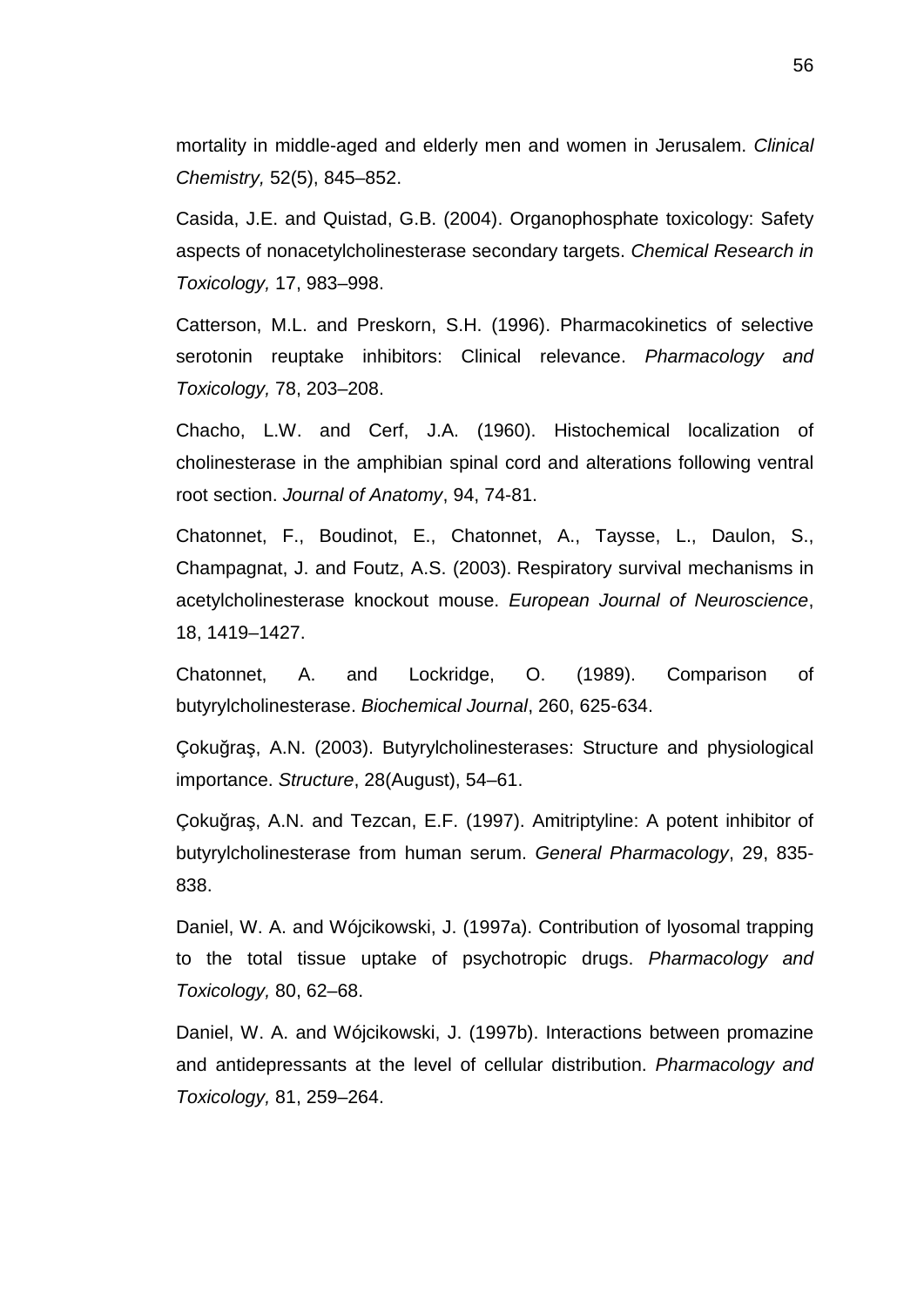Darreh-Shori, T. and Soininen, H. (2010). Effects of cholinesterase inhibitors on the activities and protein levels of cholinesterases in the cerebrospinal fluid of patients with Alzheimers disease: A review of recent clinical studies. *Current Alzheimer Research*, 7(1), 67–73.

Darvesh, S, Grantham, D.L. and Hopkins, D.A. (1998). Distribution of butyrylcholinesterase in the human amygdala and hippocampal formation. *Journal of Comparative Neurology,* 393, 374-390.

Darvesh, S. and Hopkins, D.A. (2003). Differential distribution of butyrylcholinesterase and acetylcholinesterase in the human thalamus. *Journal of Comparative Neurology,* 463, 25-43.

Darvesh, S., Hopkins, D.A. and Geula, C. (2003). Neurobiology of butyrylcholinesterase. *Nature Reviews Neuroscience,* 4, 131-138.

Davies, P. and Maloney, A.J. (1976). Selective loss of central cholinergic neurons in Alzheimer's disease. *The Lancet*, 2, 1403.

De Caprio, C., Alfano, A., Senatore, I., Zarrella, L., Pasanisi, F. and Contaldo, F. (2006). Severe acute liver damage in anorexia nervosa: Two case reports. *Nutrition*, 22, 572–5.

Duval, N., Krejci, E., Grassi, J., Coussen, F., Massoulie, J. and Bon, S. (1992). Molecular architecture of acetylcholinesterase collagen-tailed forms; construction of a glycolipid-tailed tetramer. The *EMBO Journal,* 9, 3255-3261.

Duysen, E.G., Li, B., Darvesh, S. and Lockridge, O. (2007). Sensitivity of butyrylcholinesterase knockout mice to (--)-huperzine A and donepezil suggests humans with butyrylcholinesterase deficiency may not tolerate these Alzheimer's disease drugs and indicates butyrylcholinesterase function in neurotransmission.*Toxicology*, 233, 60–69.

Duysen, E.G., Li, B., Xie, W., Schopfer, L.M., Anderson, R.S., Broomfield, C.A. and Lockridge, O. (2001). Evidence for nonacetylcholinesterase targets of organophosphorus nerve agent: Supersensitivity of acetylcholinesterase knockout mouse to VX lethality. *The Journal of Pharmacology and Experimental Therapeutics*, 299, 528–535.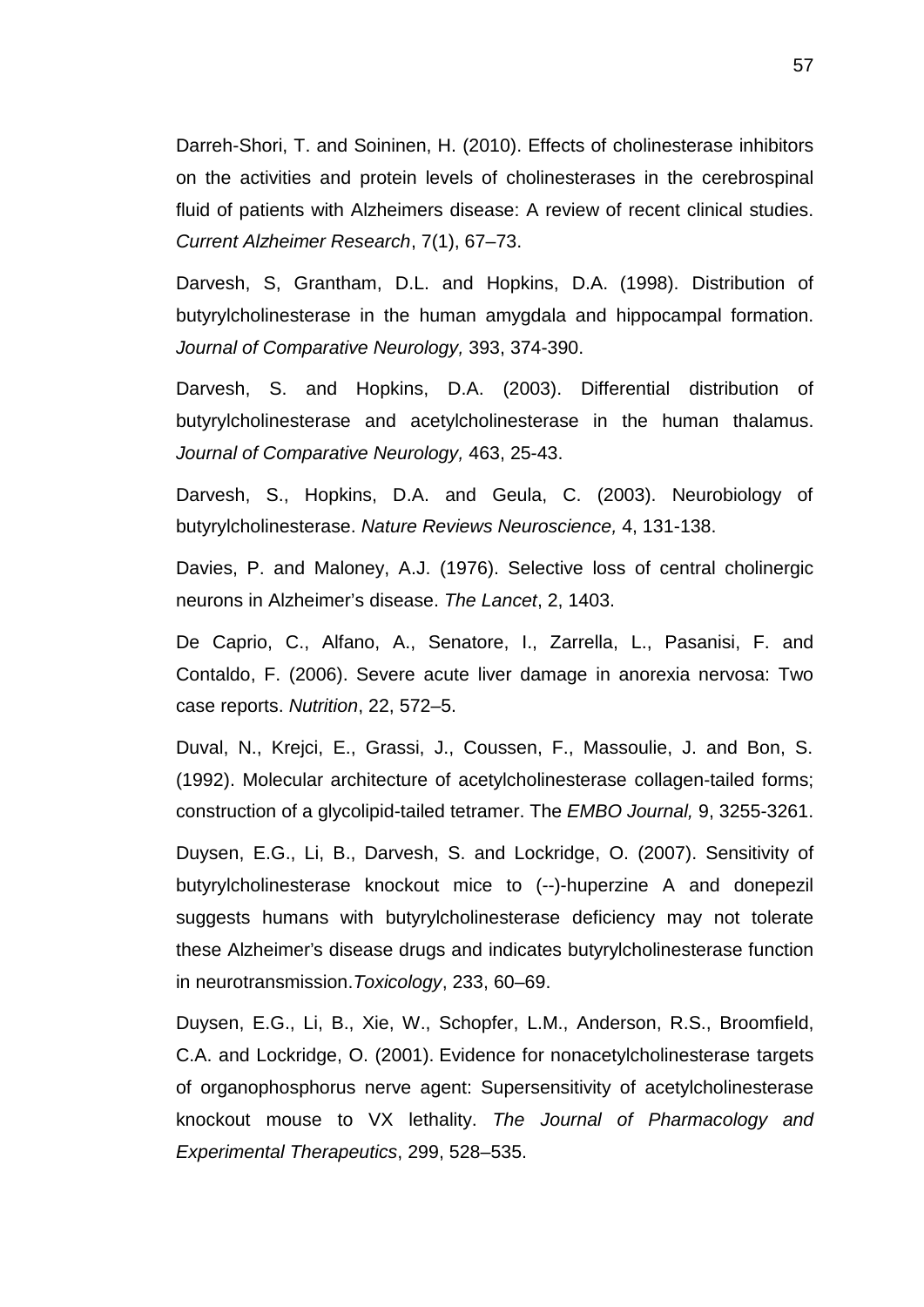Ellman, G.L., Courtney, K.D., Anders, V. and Featherstone, R.M. (1961). A new and rapid colorimetric determination of acetylcholinesterase activity. *Biochemical Pharmacology*, 71, 88-95.

Fjordside, L., Jeppesen, U., Eap, C. B., Powell, K., Baumann, P. and Brøsen, K. (1999). The stereoselective metabolism of fluoxetine in poor and extensive metabolizers of sparteine. *Pharmacogenetics,* 9, 55–60.

Fuller, R.W., Snoddy, H.D., Krushinski, J.H. and Robertson, D.W. (1992). Comparison of norfluoxetine enantiomers as serotonin uptake inhibitors in vivo. *Neuropharmacology,* 31, 997–1000.

Furtado-Alle, L., Andrade, .F.A., Nunes, K., Mikami, L.R., Souza, R.L. and Chautard-Freire-Maia, E.A. (2008). Association of variants of The −116 site of the butyrylcholinesterase BCHE gene to enzyme activity and body mass index. *Chemico-Biological Interactions,* 175, 115–118.

Galli, A., Ranando, E., Giannini, L., and Costagli, C. (1996). Reversible inhibition of cholinesterases by opioids: Possible pharmacological consequences. *The Journal of Pharmacy and Pharmacology,* 48, 1164– 1168.

Giacobini, E. (1997). From molecular structure to Alzheimer therapy. *The Japanese Journal of Pharmacology*, 74, 225–241.

Giacobini, E. (2001). A valid alternative for therapy of Alzheimer's disease? *Drugs & Aging*, 18, 891-898.

Goliasch, G., Kleber, M.E., Richter, B., Plischke, M., Hoke, M., Haschemi, A. et al. (2012). Routinely available biomarkers improve prediction of long-term mortality in stable coronary artery disease: The Vienna and Ludwigshafen Coronary Artery Disease (VILCAD) risk score. *European Heart Journal,* 33(18), 2282–2289.

Gomez-Ramos, P. and Moran, M.A. (1997). Ultraestructural localization of butyrylcholinesterase in senile plaques in the brains of aged and Alzheimer's disease patients. *Molecular and Chemical Neuropathology*, 30, 161–173.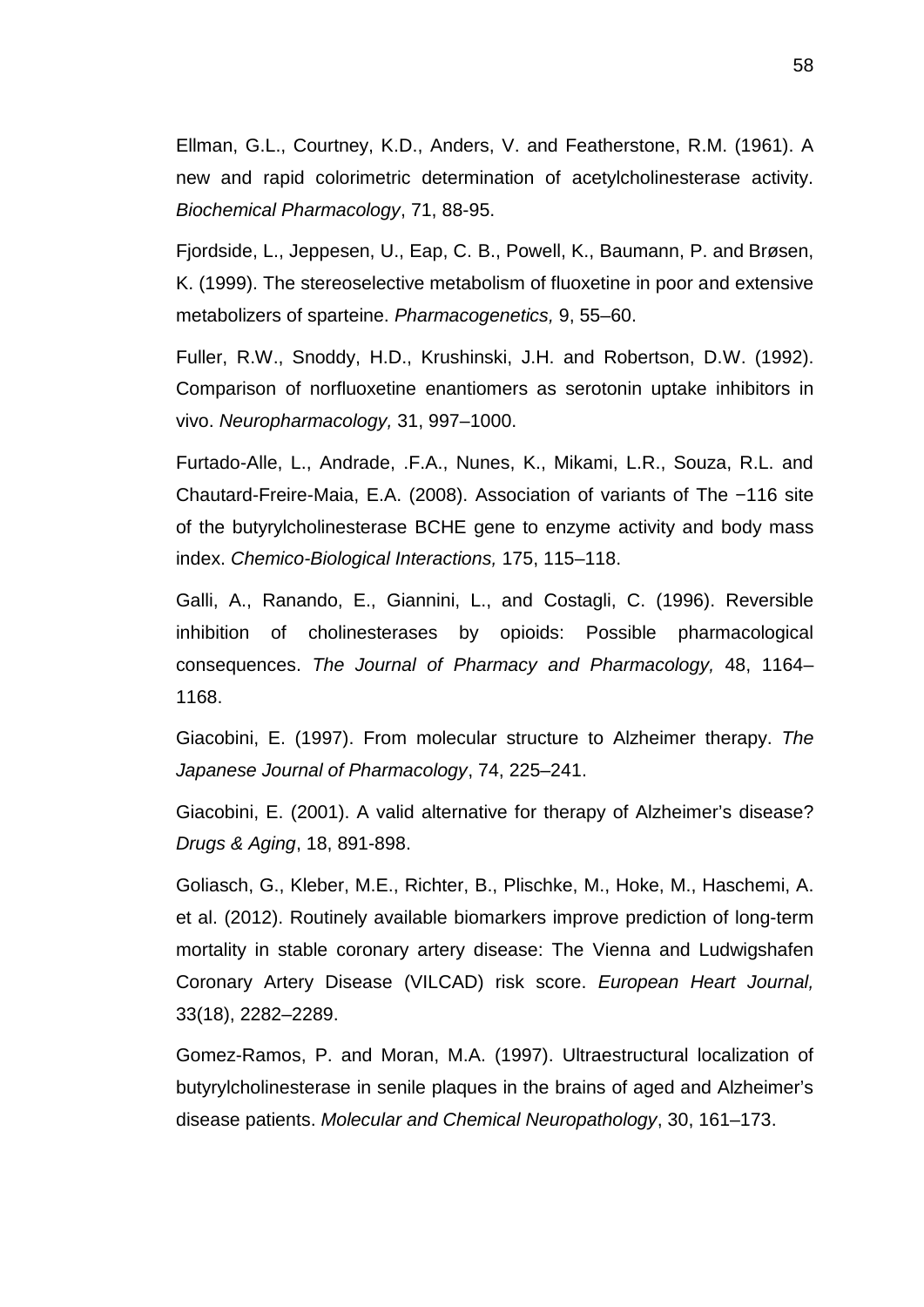Gram, L.F. (1994). Fluoxetine. *The New England Journal of Medicine,* 331, 1354–1361.

Gresl, V., Bajgar, J., Krs, O., Hrdina, R., Palicka, V. and Mazurova, Y. (1996). Changes in cholinesterase activities after daunorubicin administration to rabbits. *Human & Experimental Toxicology*, 15, 834–838.

Guarnieri, G., Faccini, L., Lipartiti, T., Ranieri, F., Spangaro, F. Giuntini, D. et al. (1980). Simple methods for nutritional assessment in hemodialyzed patients. *The American Journal of Clinical Nutrition*, 33, 1598–607.

Guillozet, A., Smiley, J.F., Mash D.C. and Mesulam, M.M. (1997). Butyrylcholinesterase in the life cycle of amyloid plaques. *Annals of Neurology*, 42, 909-918.

Guze, B.H. and Gitlin, M. (1994). New antidepressants and the treatment of depression. *The Journal of Family Practice,* 38, 49-57.

Habig, C. and Di Giulio, R.T. (1991). Biochemical characteristics of cholinesterases in aquatic organisms. P. Mineau (Ed.). *Cholinesteraseinhibiting insecticides. Their impact on wildlife and the environment.* (p. 20- 30) Amsterdam-Elsevier.

Hamelin, B.A., Turgeon, J., Vallée, F., Bélanger, P.M., Paquet, F. and LeBel, M. (1996). The disposition of fluoxetine but not sertraline is altered in poor metabolizers of debrisoquin. *Clinical Pharmacology & Therapeutics,* 60, 512– 521.

Hames, B.D. (1998). *Gel Electrophoresis of Proteins: A practical approach.* New York: Oxford University Press.

Harel, M., Schalk, I., Ehret-Sabatier, L., Bouet, F., Goeldner, M., Hirth, C., et al. (1993). Quaternary ligand binding to aromatic residues in the active-site gorge of acetylcholinesterase. *Proceedings of the National Academy of Sciences. U.S.A.* 90, 9031–9035.

Haupt, H., Heide, K., Zwisler, O. and Schwick, H.G. (1966). Isolation and physicochemical characterization of cholinesterase in human serum, *Blut,* 14, 65–75.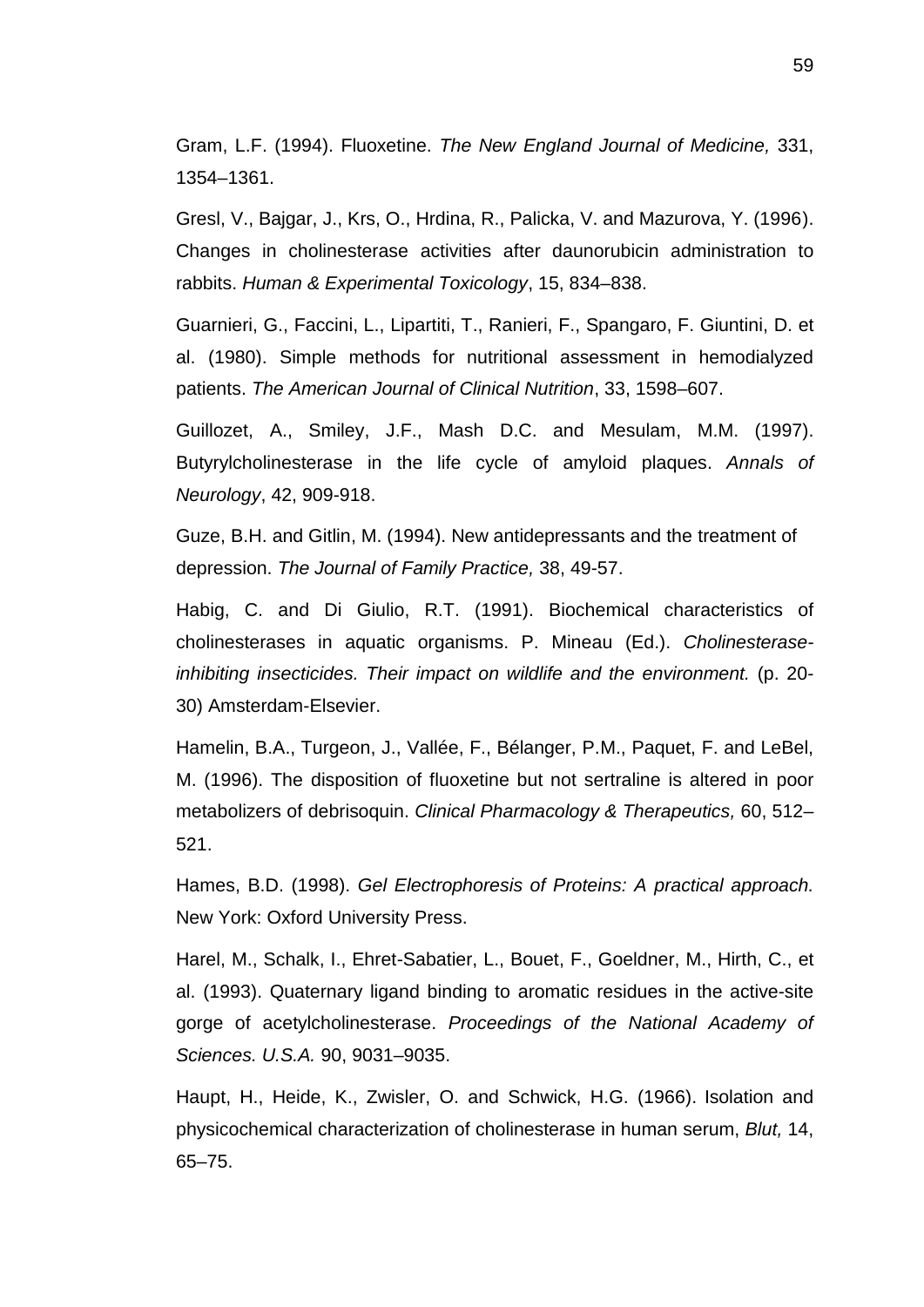Helenius, A. and Simons, K. (1975). Solubilization of membranes by detergents. *Biochimica et Biophysica Acta,* 415, 29-79.

Hiemke, C. and Härtter, S. (2000). Pharmacokinetics of selective serotonin reuptake inhibitors. *Pharmacology & Therapeutics*, 85, 11–28.

Hoffman, R.S., Morasco, R. and Goldfrank L.R. (1996). Administration of purified human plasma cholinesterase protects against cocaine toxicity in mice. *Journal of Toxicology: Clinical Toxicology*, 34, 259-266.

Houghton, P.J., Ren, Y. and Howes, M.J. (2006). Acetylcholinesterase inhibitors from plants and fungi. *Natural Product Reports*, 23, 181–199.

Hubbard, R.E., O'Mahony, M.S., Calver, B.L. and Woodhouse, K.W. (2008). Plasma esterases and inflammation in ageing and frailty. *European Journal of Clinical Pharmacology,* 64, 895–900.

Iwasaki, T., Yoneda, M., Nakajima, A. and Terauchi, Y. (2007). Serum butyrylcholinesterase is strongly associated with adiposity, the serum lipid profile and insulin resistance. *Internal Medicine Journal,* 46, 1633–1639.

Jbilo, O., Bartels, C.F., Chatonnet, A., Toutant, J.P. and Lockridge, O. (1994). Tissue distribution of human acetylcholinesterase and butyrylcholinesterase messenger RNA. *Toxicon,* 32, 1445–1457.

Juul, P. (1968). Human plasma cholinesterase isoenzymes. *Clinica Chimica Acta, 19, 205-213.*

Kaizu, Y., Kimura, M., Yoneyama, T., Miyaji, K., Hibi, I. and Kumagai, H. (1998). Interleukin-6 may mediate malnutrition in chronic hemodialysis patients*. American Journal of Kidney Diseases,* 31, 93–100.

Kalow, W. and Genest, K. (1957). A method for the detection of atypical forms of human serum cholinesterase. Determination of dibucaine numbers. *Canadian Journal of Biochemistry and Cell Biology,* 35, 339-46.

Kasa, P., Rakonczay, Z. and Gulya, K. (1997). The cholinergic system in Alzheimer's disease. *Progress in Neurobiology,* 52, 511-535.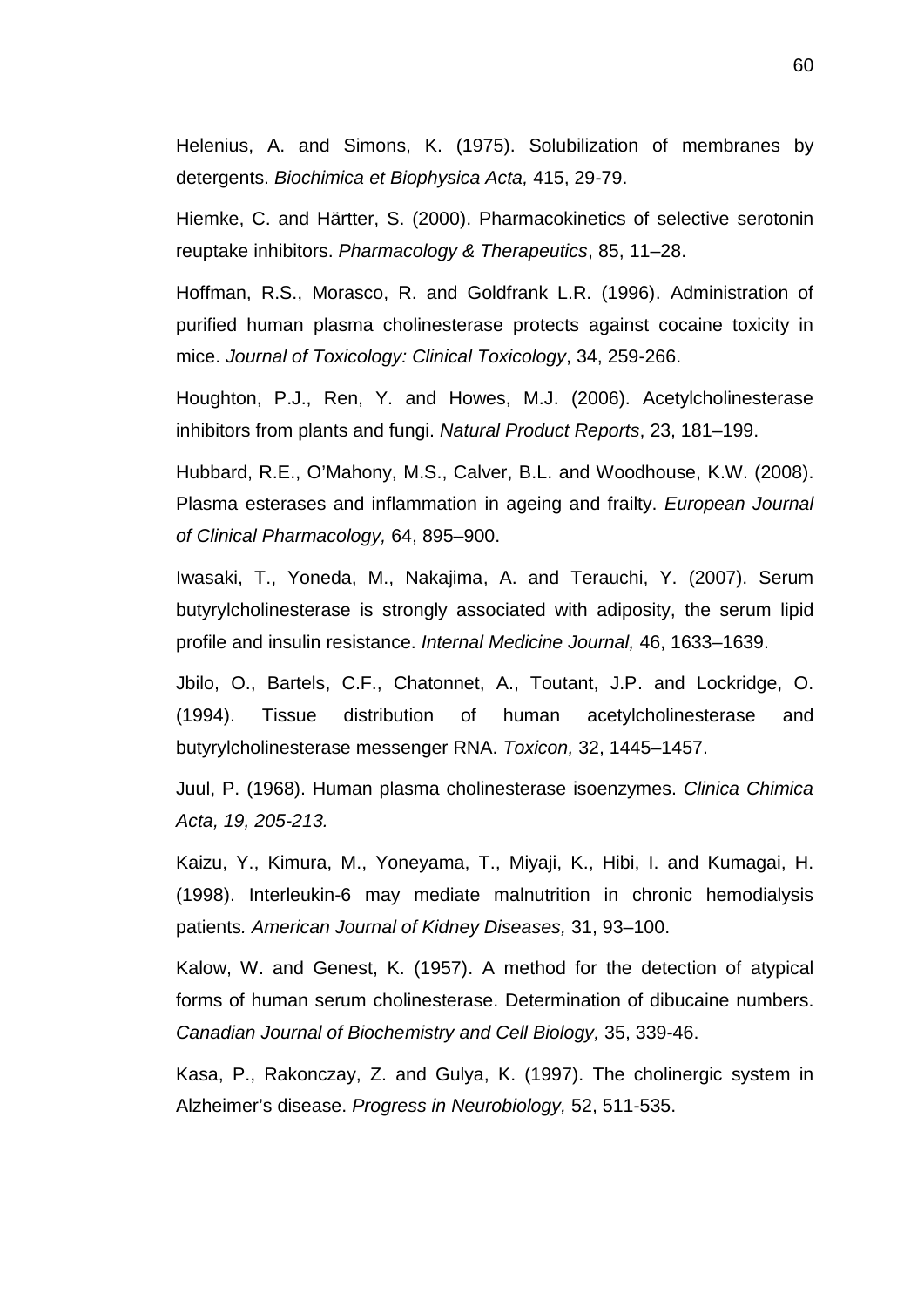Khalil, S.N., Dudrick, S.J., Mathieu, A., Rigor, Sr B.M. and Fody, E.P. (1980). Low level of pseudocholinesterase in patients with Crohn's disease. *The Lancet*, 2, 267–8.

Koelle, G.B. (1984). The histochemical localization of cholinesterases in the central nervous system of the rat. *Journal of Comparative Anatomy*, 100 (1), 211–235.

Krnic, Z. and Bradavante, V. (1997). Effects of oxprenolol treatment on pseudocholinesterase and lipids in rats. *Arzneimittel Forschung*, 47, 910– 913.

La Du, B.N., Bartells, C.F., Nogueira, C.P., Hajra, A., Lightstone, H., Van Der Spek, A. et al. (1990). Phenotypic and molecular biological analysis of human butyrylcholinesterase variants. *Clinical Biochemistry*, 23(5), 423–431.

Laemmli, U.K., (1970). Cleavage of structural proteins during the assembly of the head of bacteriophage T4. *Nature*, 227(5259), 680–685.

Lane, R.M., Potkin, S.G. and Enz, A. (2006). Targeting acetylcholinesterase and butyrylcholinesterase in dementia. *International Journal of Neuropsychopharmacology*, 9(1), 101–24.

Lee, J.C. and Harpst, J.A. (1971). Purification and properties of butyrylcholinesterase from horse serum. *Archives of Biochemıstry and Biophysics,* 146, 55-63.

Lee, S.L., Heinemann, S. and Taylor, P. (1982). Structural characterization of the asymmetric (17 + 13) S forms of acetylcholinesterase from Torpedo. I. Analysis of subunit composition. *The Journal of Biological Chemistry,* 257, 12283-12291.

Li, H., Schopfer, L.M., Masson, P. and Lockridge, O. (2008). Lamellipodin proline rich peptides associated with native plasma butyrylcholinesterase tetramers. *Biochemical Journal,* 411, 425–432.

Li, B., Sedlacek, M., Manoharan, I., Boopathy, R. Duysen, E.G., Masson, P. et al. (2005). Butyrylcholinesterase, paraoxonase, and albumin esterase, but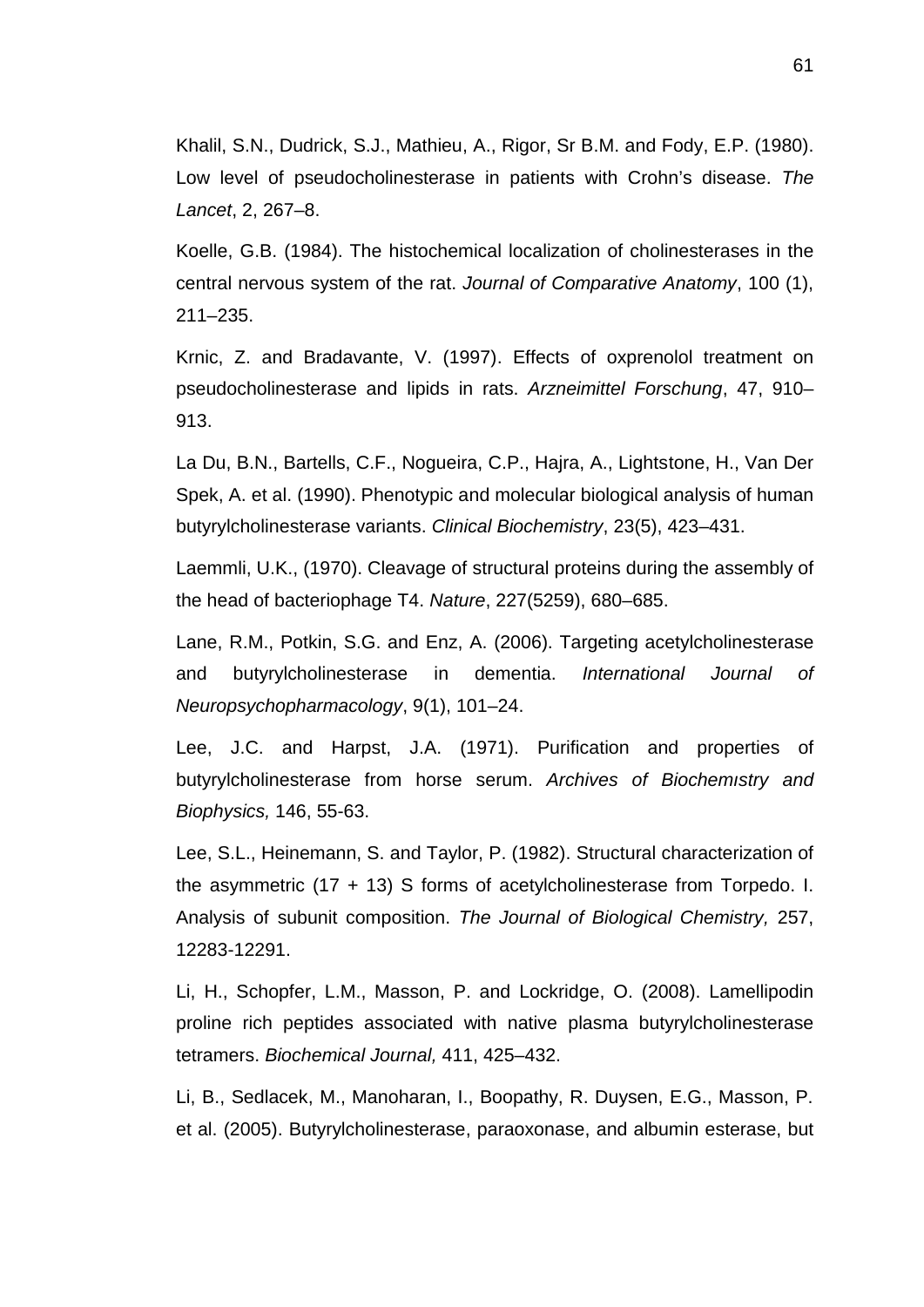not carboxylesterase, are present in human plasma. *Biochemical Pharmacology*, 70(11), 1673–84.

Li, B., Stribley, J.A., Ticu, A., Xie, W., Schopfer, L.M., Hammond, P. et al. (2000). Abundant tissue butyrylcholinesterase and its possible function in the acetylcholinesterase knockout mouse. *Journal of Neurochemistry,* 75(3), 1320–1331.

Lockridge, O. (1988). Structure of human serum cholinesterase. *BioEssays,* 9, 125–128.

Lockridge, O. (1990). Genetic variants of human serum cholinesterase influence metabolism of the muscle relaxant succinylcholine. *Pharmacology & Therapeutics,* 47, 35–60.

Lockridge, O., Adkins, S. and La Du, B.N. (1987a). Location of disulfide bonds within the sequence of human serum cholinesterase. *The Journal of Biological Chemistry*, 262, 12945–12952.

Lockridge, O., Bartels, C.F., Vaughan, T.A., Wong, C.K., Norton, S.E. and Johnson, L.L. (1987b). Complete amino acid sequence of human serum cholinesterase. *The Journal of Biological Chemistry,* 262, 549–557.

Lockridge, O., Blong, R.M., Masson, P., Froment, M., Millard, C.B. and Broomfield, C.A. (1997). A single amino acid substitution, Gly117His, confers phosphotriesterase (organophosphorus acid anhydride hydrolase) activity on human butyrylcholinesterase. *Biochemistry,* 36, 786–795.

Lockridge, O. and Masson, P. (2000). Pesticides and susceptible populations: People with butyrylcholinesterase genetic variants may be at risk*. NeuroToxicology,* 21, 113–126.

Lockridge, O., Mottershow-Jackson, N., Eckerson, H.W. and La Du, B.N. (1980). Hydrolysis of diacetylmorphine (heroin) by human serum cholinesterase. *Journal of Pharmacology and Experimental Therapeutics,* 215, 1-8.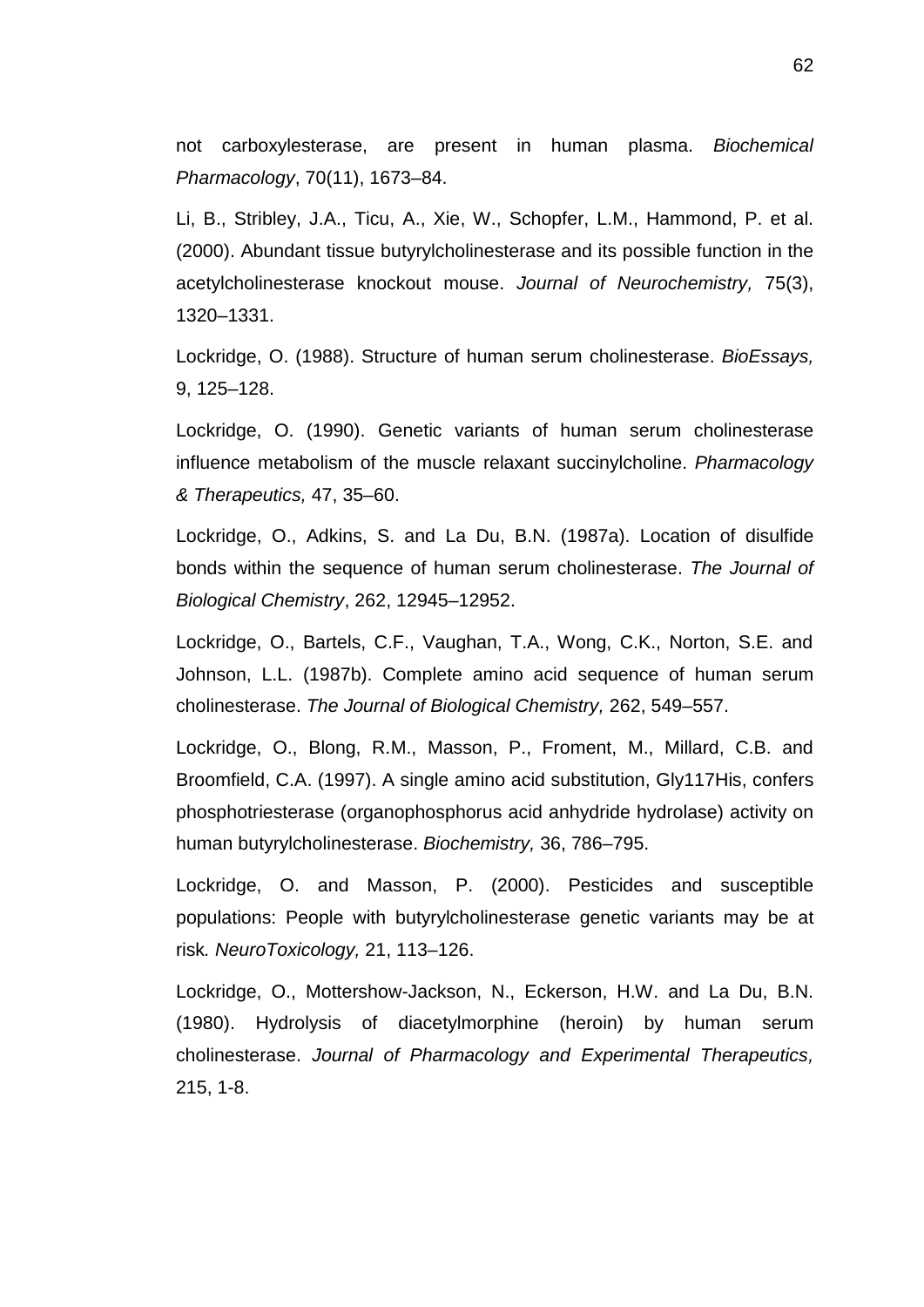Lotti, M. (2001). Clinical Toxicology of Anticholinesterase Agents in Humans. R. Krieger (Ed.). *Handbook of Pesticide Toxicology*. (p.1043-85). San Diego: Academic Press.

Mack, A. and Robitzki, A. (2000). The key role butyrylcholinesterase during neurogenesis and neural disorders. *Progress in Neurobiology*, 60, 607–628.

Maharshak, N., Shenhar-Tsarfaty, S., Aroyo, N., Orpaz, N., Guberman, I., Canaani, J. et al. (2013). Microrna-132 modulates cholinergic signaling and inflammation in human inflammatory bowel disease. *Inflammatory Bowel Diseases,* 19(7),1346–1353.

Mahmood, N.A. and Carmichael, W.W. (1987). Anatoxin-a(s), an anticholinesterase from the Cyanobacterium anabaena flos-aquae NRC-525- 17. *Toxicon,* 25, 1221–1227.

Manno, M., Viau, C., Cocker, J., Colosio, C., Lowry, L., Mutti, A. et al. (2010). Biomonitoring for occupational health risk assessment (BOHRA). *Toxicology Letters*, 192, 3–16.

Masson, P., Froment, M.T., Fortier, P.L., Visicchio, J.E., Bartels, C.F. and Lockridge, O. (1998). Butyrylcholinesterase-catalysed hydrolysis of aspirin, a negatively charged ester and aspirin related neutral esters. *Biochimica et Biophysica Acta,* 1387, 41-52.

Masson, P., Froment, M.T., Gillon, E., Nachon, F., Darvesh, S. and Schopfer, L.M. (2007). Kinetic analysis of butyrylcholinesterase–catalyzed hydrolysis of acetanilides. *Biochimica et Biophysica Acta,* 1774, 1139–1147.

Masson, P., Xie, W., Fromet, M.T., Levitsky, V., Fortier, P.L., Albaret, C. and Lockridge, O. (1999). Interaction between the peripheral site residues of human butyrylcholinesterase, D70 and Y332, in binding and hydrolysis of substrates. *Biochimica et Biophysica Acta,* 1433, 281–293.

Massoulie, J. (2002). The origin of the molecular diversity and functional anchoring of cholinesterases. *Neurosignals,* 11, 130-143.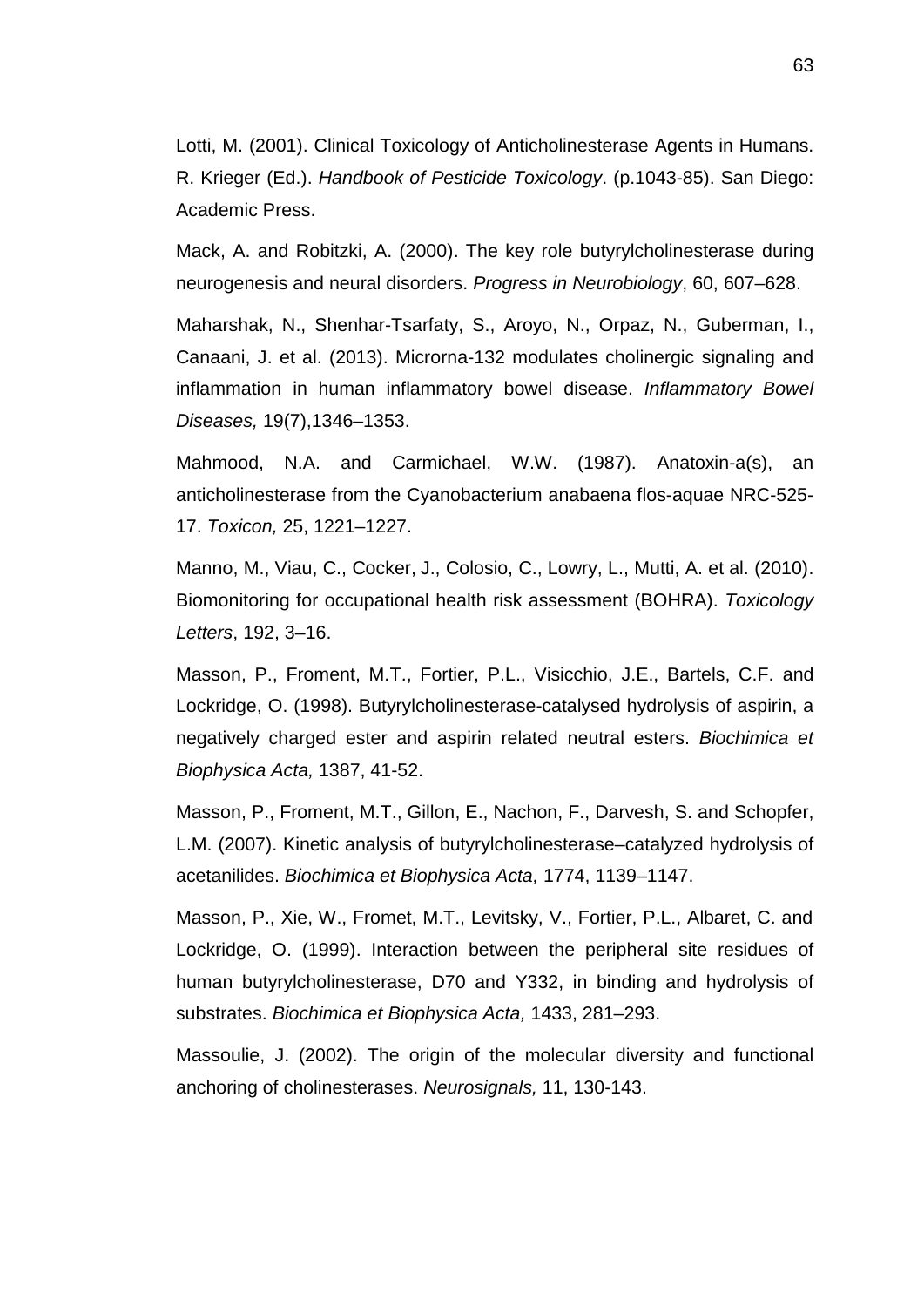Massoulie, J. and Bon, S. (1982). The molecular forms of cholinesterase and acetylcholinesterase in vertebrates. *Annual Review of Neuroscience*, 5, 57- 106.

Massoulié, J., Pezzementi, L., Bon, S., Krejci, E. and Vallette, F.M. (1993). Molecular and cellular biology of cholinesterases. *Progress in Neurobiology*, 41, 31-91.

Matter, C., Bradley, R., Slaughter, E. and Browne, S. (1996). Cocaine and butyrylcholinesterase (BChE): Determination of enzymatic parameters. *Life Sciences,* 58, 257-261.

Mattes, C.E., Lynch, T.J., Singh, A., Bradley, R.M., Kellaris, P.A., Brady, R.O. and Dretchen, K.L. (1997). Therapeutic use of butyrylcholinesterase for cocaine intoxication. *Toxicology and Applied Pharmacology,* 145, 372-380.

McClintock, T.S. (1989). Histamine directly gates a chloride channel in lobster olfactory receptor neurons. *Proceedings of the National Academy of Sciences*, 86, 8137–8141.

McGuire, M.C., Nogueira, C.P., Bartels, C.F., Lightstone, H., Hajra, A., Van der Spek, A.F. et al. (1989). Identification of the structural mutation responsible for the dibucaine-resistant (atypical) variant form of human serum cholinesterase. *Proceedings of the National Academy of Sciences USA*, 86, 953-957.

Mesulam, M.M. and Geula, C. (1994). Butyrylcholinesterase reactivity differentiates the amyloid plaques of aging from those of dementia. *Annals of Neurology*, 36, 722–7.

Mesulam, M.M., Guillozet, A., Shaw, P., Levey, A., Duysen, E.G. and Lockridge, O. (2002a). Acetylcholinesterase knockouts establish central cholinergic pathways and can use butyrylcholinesterase to hydrolyse acetylcholine. *The Journal of Neuroscience,* 110, 627–639.

Mesulam, M., Guillozet, A., Shaw, P and Quinn, B. (2002b). Widely spread butyrylcholinesterase can hydrolyze acetylcholine in the normal and Alzheimer brain. *Neurobiology of Disease,* 9, 88–93.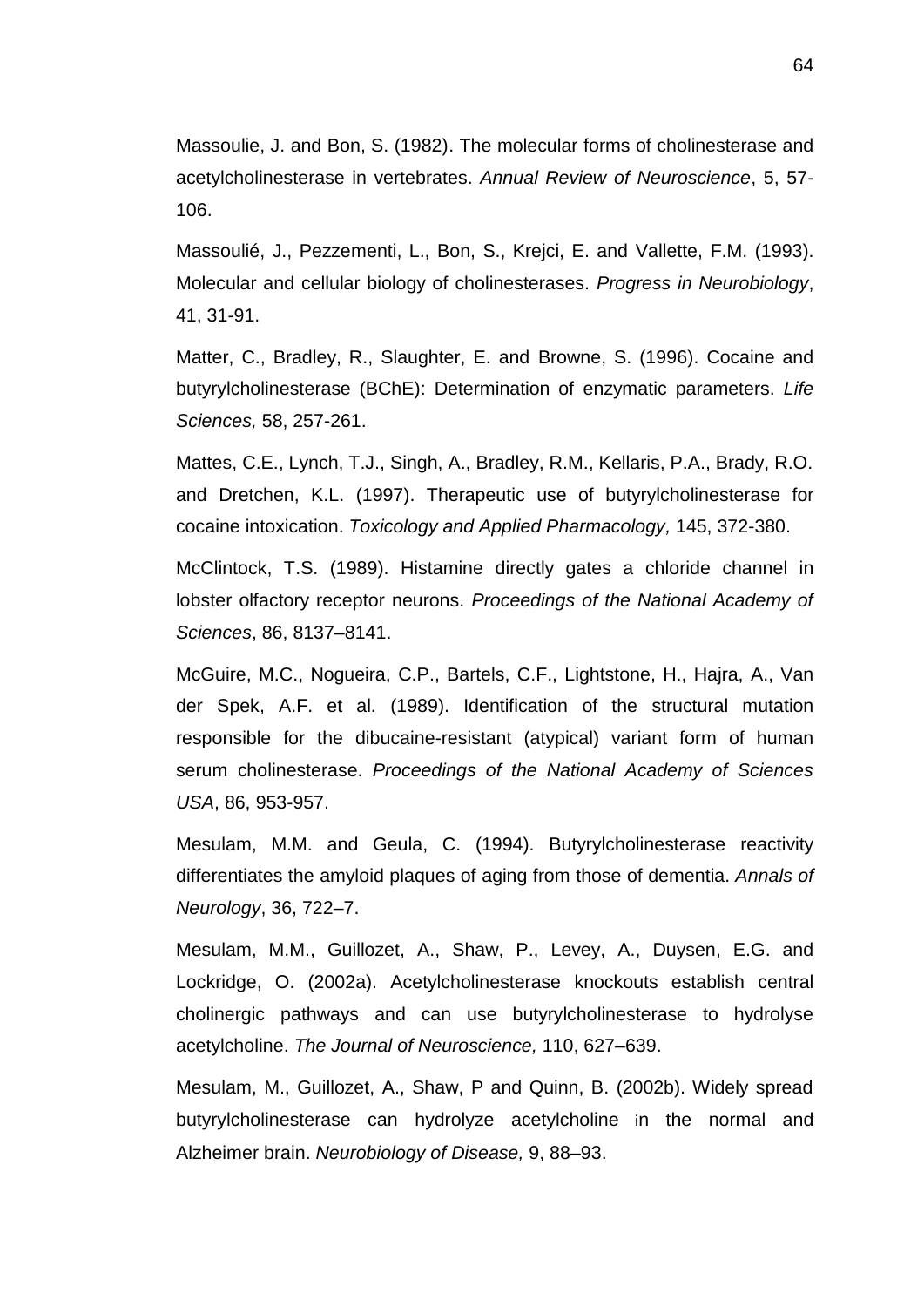Milatovic, D. and Dettbarn, W.D. (1996). Modification of acetylcholinesterase during adaptation to chronic, subacute paraoxon application in rat. *Toxicology and Applied Pharmacology*, 136, 20–28.

Montenegro, M.F., Maria, T.M., de la Cadena, M.P., Campoy, F.J., Munoz- Delgado, E. and Vidal, C.J. (2008a). Human butyrylcholinesterase components differ in aryl acylamidase activity. *The Journal of Biological Chemistry*, 389, 425–432.

Montenegro, M.F., Moral-Naranjo, M.T., de la Cadena, M.P., Campoy, F.J., Munoz-Delgado, E. and Vidal, C,J. (2008b). The level of aryl acylamidase activity displayed by human butyrylcholinesterase depends on its molecular distribution. *Chemico-Biological Interactions*, 175, 336–339.

Montgomery, S.A. and Kasper, S. (1995). Comparison of compliance between serotonin reuptake inhibitors and tricyclic antidepressants: A meta analysis. *International Clinical Psychopharmacology*, 9, 33–40.

Moorad, D.R., Luo, C., Saxena, A., Doctor, B.P. and Garcia, G.E. (1999). Purification and determination of the amino acid sequence of equine serum butyrylcholinesterase*. Toxicology Mechanisms and Methods,* 9, 219–227.

Müller, T.C., Rocha, J.B.T., Morsch, V.M., Neis, R.T. and Schetinger, M.R.C. (2002). Antidepressants inhibit human acetylcholinesterase and butyrylcholinesterase activity. *Biochimica et Biophysica Acta,* 1587, 92-98.

Nachmansohn, D. and Wilson, I.B. (1951). The enzymatic hydrolysis and synthesis of acetylcholine. *Advances in Enzymology and Related Subjects of Biochemistry*, 12, 259–339.

Nelson, T.C. and Burritt, M.F. (1986). Pesticide poisoning, succinylcholineinduced apnea, and pseudocholinesterase. *Mayo Clinic Proceedings*, 61, 750-755.

Nicolet, Y., Lockridge, O., Masson, P., Fontecilla-Camps, J.C. and Nachon, F. (2003). Crystal structure of human butyrylcholinesterase and of its complexes with substrate and products. *The Journal of Biological Chemistry*, 278, 41141–41147.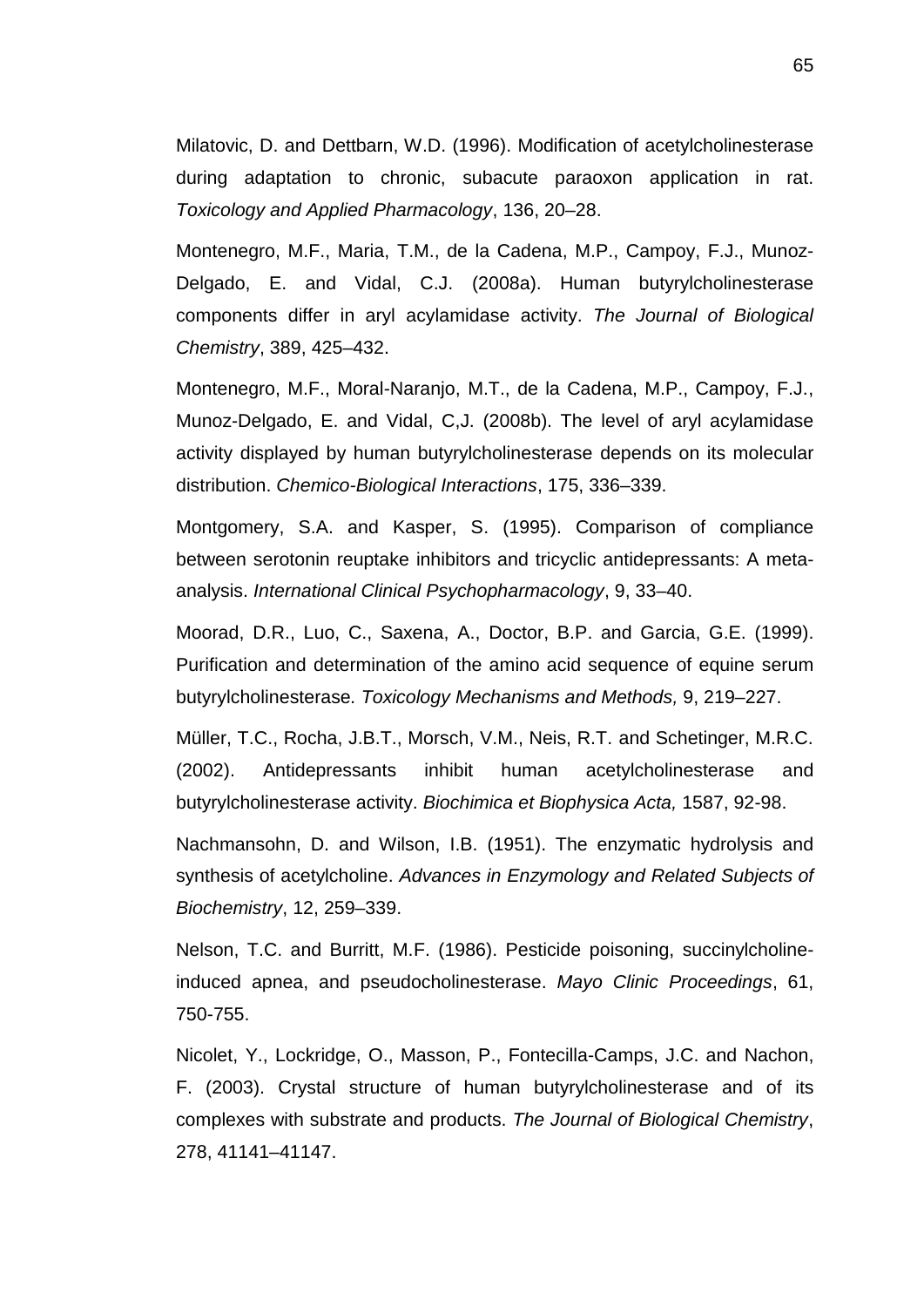Nogueira, C.P., McGuire, M.C., Bartels, C., Arpagaus, M., Van der Spek, A.F., Lightstone, H. et al. (1990). Identification of a frameshift mutation responsible for the silentp of human serum cholinesterase, Gly 117 (GGT GAG). *The American Journal of Human Genetics,* 46(5), 934–942.

Op Den Velde, W., Stam, FC. (1976). Some cerebral proteins and enzyme systems in Alzheimer's presenile and senile dementia. *Journal of the American Geriatrics Society*, 24, 12–6.

Pan, Y., Muzyka, J.L., and Zhan, C.G. (2009). Model of human butyrylcholinesterase tetramer by homology modeling and dynamics simulation. *The Journal of Physical Chemistry B,* 113, 6543–6552.

Perry, E.K., Perry, R.H., Blessed, G. and Tomlinson, B.E. (1978). Changes in brain cholinesterases in senile dementia of Alzheimer type. *Neuropathology and Applied Neurobiology*, 4, 273–7.

Pezzementi, L., Nachon, F. and Chatonnet, A. (2011). Evolution of acetylcholinesterase and butyrylcholinesterase in the vertebrates: an atypical butyrylcholinesterase from the Medaka Oryzias Latipes. *PLoS One,* 6(2), e17369.

Podoly, E., Shalev, D.E., Shenhar-Tsarfaty, S., Bennett, E.R., Ben Assayag, E., Wilgus, H. et al. (2009). The butyrylcholinesterase K variant confers structurally derived risks for Alzheimer pathology. *The Journal of Biological Chemistry,* 284(25), 17170–17179.

Pohanka, M. (2013). Butyrylcholinesterase as a biochemical marker. *Bratislavské Lekárske Listy - Bratislava Medical Journal,* 114(12), 726-734.

Pohanka, M., Musilek, K. and Kuca, K. (2009). Progress of biosensors based on cholinesterase inhibition. *Current Medicinal Chemistry,* 16, 1790–1798.

Prody, C.A., Zevin-Sonkin, D., Gnatt, A., Golberg, O. and Soreq, H. (1987). Isolation and characterization of full-length cDNA clones coding for cholinesterase from fetal human tissues. *Proceedings of the National Academy of Sciences USA,* 84, 3555-3559.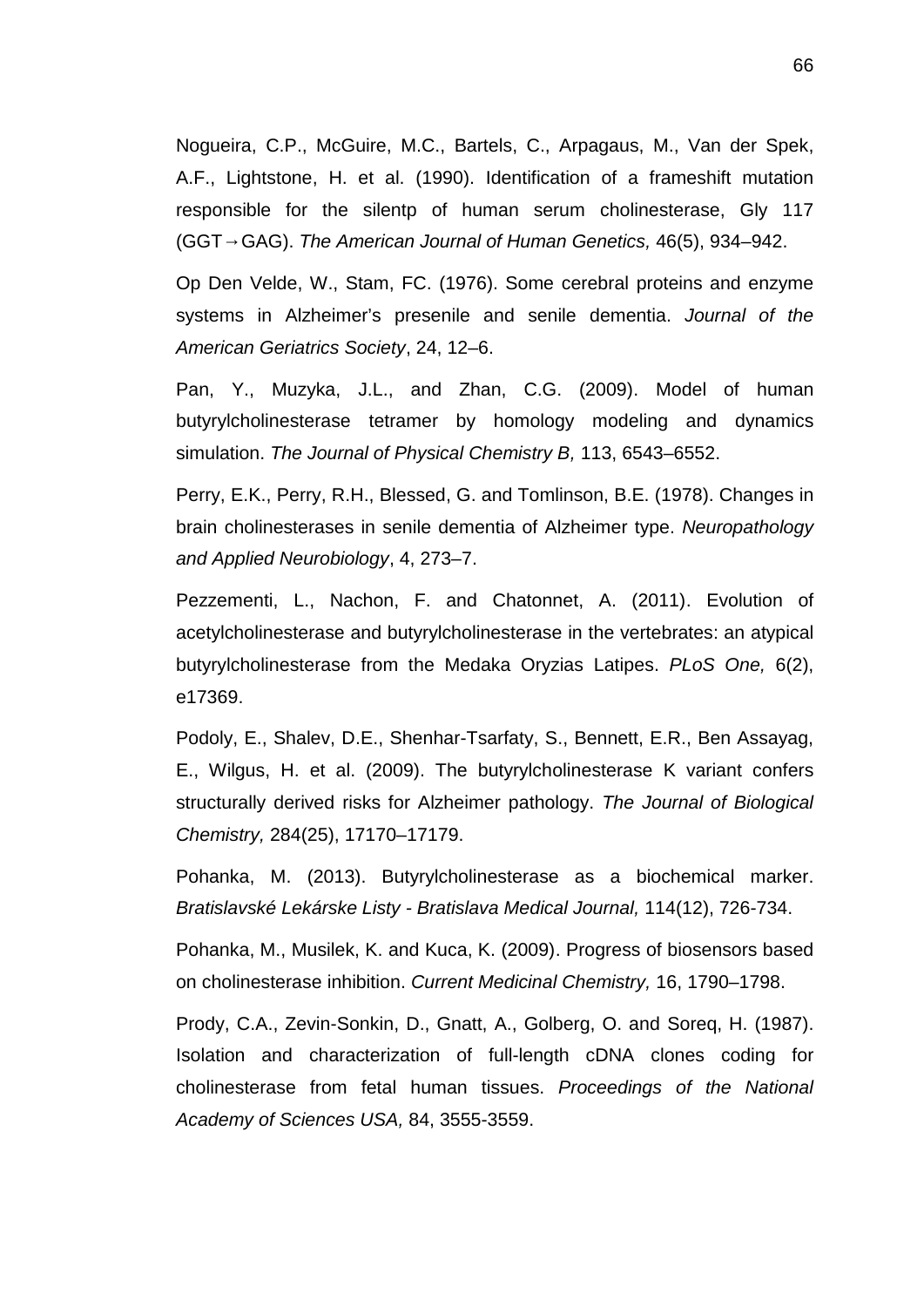Radic, Z., Pickering, N.A., Vellom, D.C., Camp, S. and Taylor, P. (1993). Amino acid residues controlling acetylcholinesterase and butyrylcholinesterase specificity, *Biochemistry,* 32(1), 12074–12084.

Randell, E.W., Mathews, M.S., Zhang, H., Seraj, J.S. and Sun, G. (2005). Relationship between serum butyrylcholinesterase and the metabolic syndrome. *Clinical Biochemistry*, 38, 799–805.

Rao, A.A., Jyothsna, G., Shalini, P., Kumar, A., Bhattacharya, A. and Kashyap, A. (2012). Exploring the role of BChE in the onset of diabetes, obesity and neurological disorders. *Bioinformation*, 8(6), 276–280.

Raveh, L., Grauer, E., Grunwald. J., Cohen, E. and Ashaani, Y. (1997). The stoichiometry of protection against soman and VX toxicity in monkeys pretreated with human butyrylcholinesterase. *Toxicology and Applied Pharmacology,* 145, 43–53.

Raveh, L., Grunwald, J., Marcus, D., Papier, Y., Cohen, E. and Ashani, Y. (1993). Human butyrylcholinesterase as a general prophylactic antidote for nerve agent toxicity. In vitro and in vivo quantitative characterization. *Biochemical Pharmacology,* 45, 2465–2474.

Reid, G.A, Chilukuri, N. and Darvesh, S. (2013). Butyrylcholinesterase and the cholinergic system. *The Journal of Neuroscience*, 234, 53–68.

Reubsaet, J.L. and Ringvold, A. (2005). Identification of unknown quaternary ammonium compounds in corneal epithelium and aqueous humor. *Journal of Chromatographic Science,* 43, 401–405.

Rotundo, R.L. (1984). Purification and properties of the membrane-bound form of acetylcholinesterase from chicken brain. Evidence for two distinct polypeptide chains. *The Journal of Biological Chemistry,* 259, 13186-13194.

Ryhänen, R.J.J. (1983). Pseudocholinesterase activity in some human body fluids. *General Pharmacology,* 14, 459-460.

Saxena, A., Redman, A.M., Jiang, X., Lockridge, O. And Doctor, B.P. (1997). Differences in active site gorge dimensions of cholinesterases revealed by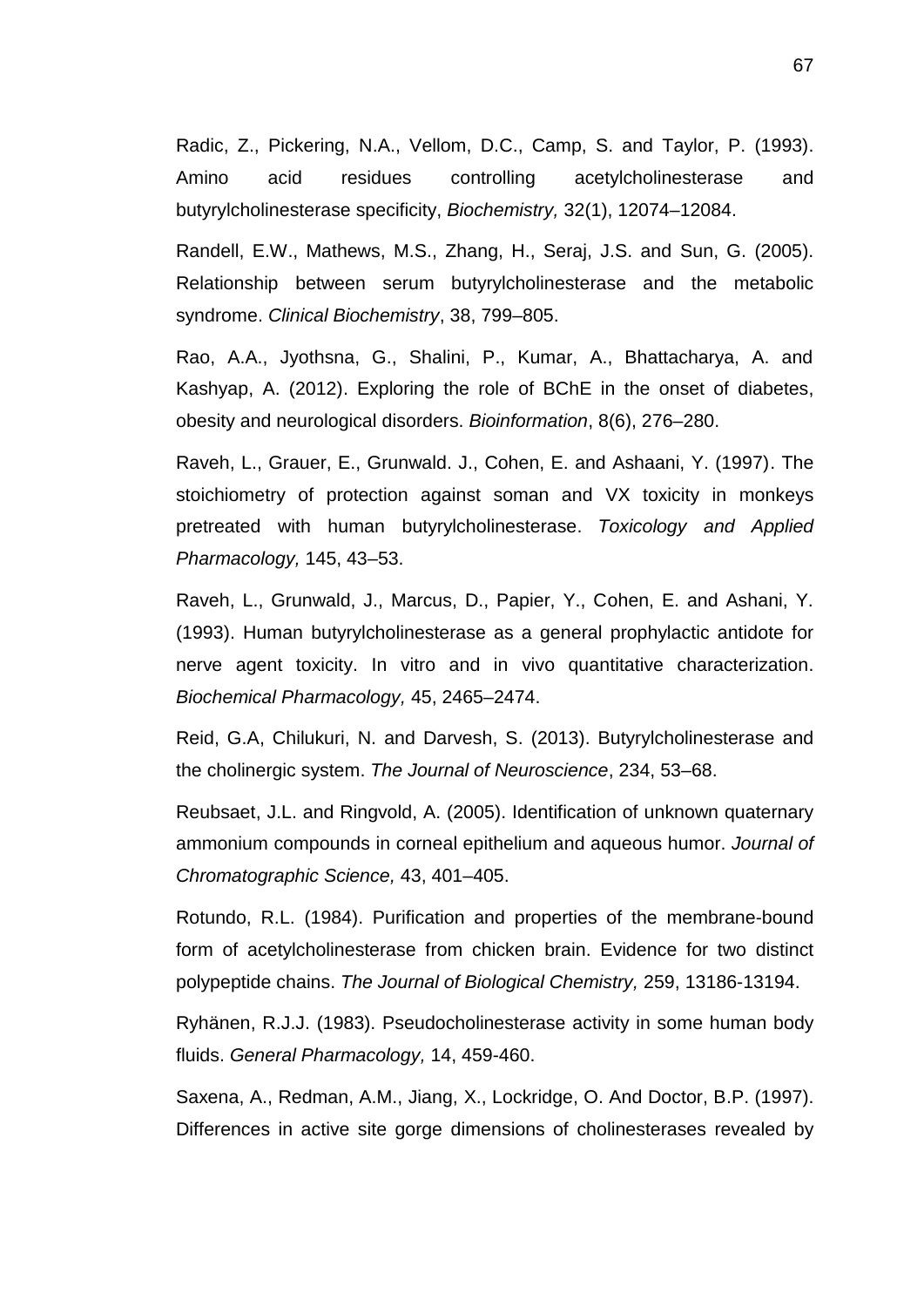binding of inhibitors to human butyrylcholinesterase. *The Journal of Biochemistry*, 36, 14642–14651.

Schetinger, M.R.C., Porto, N.M., Moretto, M.B., Morsch, V.M., Rocha, J.B.T., Vieira, V. et al. (2000). New benzodiazepines alter acetylcholinesterase and ATP-Dase activities. *Neurochemical Research,* 25, 949–955.

Segel, I.R. (1975). *Enzyme Kinetics*, New York: John Wiley and Sons Ins.

Sirviö, J, Soininen, H.S., Kutvonen, R., Hyttinen, J.M., Helkala, E.L. and Riekkinen, P.J. (1987). Acetyl and butyrylcholinesterase activity in the cerebrospinal fluid of patients with Parkinson's disease. *Journal of the Neurological Sciences,* 81(2-3), 273-9.

Sitar, D.S. (1996). Clinical pharmacokinetics of bambuterol. *Clinical Pharmacokinetics*, 4, 246–256.

Shenhar-Tsarfaty, S., Ben Assayag, E., Bova, I., Shopin, L., Fried, M., Berliner, S. et al. (2010). Interleukin-6 as an early predictor for one year survival following an ischaemic stroke/transient ischaemic attack. *International Journal of Stroke,* 5(1),16–20.

Shenhar-Tsarfaty, S., Bruck, T, Bennett, E.R., Bravman, T., Aassayag, E.B., Waiskopf, N. et al. (2011). Butyrylcholinesterase interactions with amylin may protect pancreatic cells in metabolic syndrome. *Journal of Cellular and Molecular Medicine,* 15(8), 1747–1756.

Shih, T.M., Koviak, T.A. and Capacio, B.R. (1991). Anticonvulsants for poisoning by the organophosphorus compound soman: Pharmacological mechanisms. *Neuroscience & Biobehavioral Reviews,* 150, 349–362.

Souza, R.L., Mikami, L.R., Maegawa, R.O. and Chautard-Freire-Maia, E.A. (2005). Four new mutations in the BChE gene of human butyrylcholinesterase in a Brazilian blood donor sample. *Molecular Genetics and Metabolism*, 84, 349–353.

Soreq, H. and Seidman, S. (2001). Acetylcholinesterase-new roles for an old actor. *Nature Reviews Neuroscience,* 2(4), 294–302.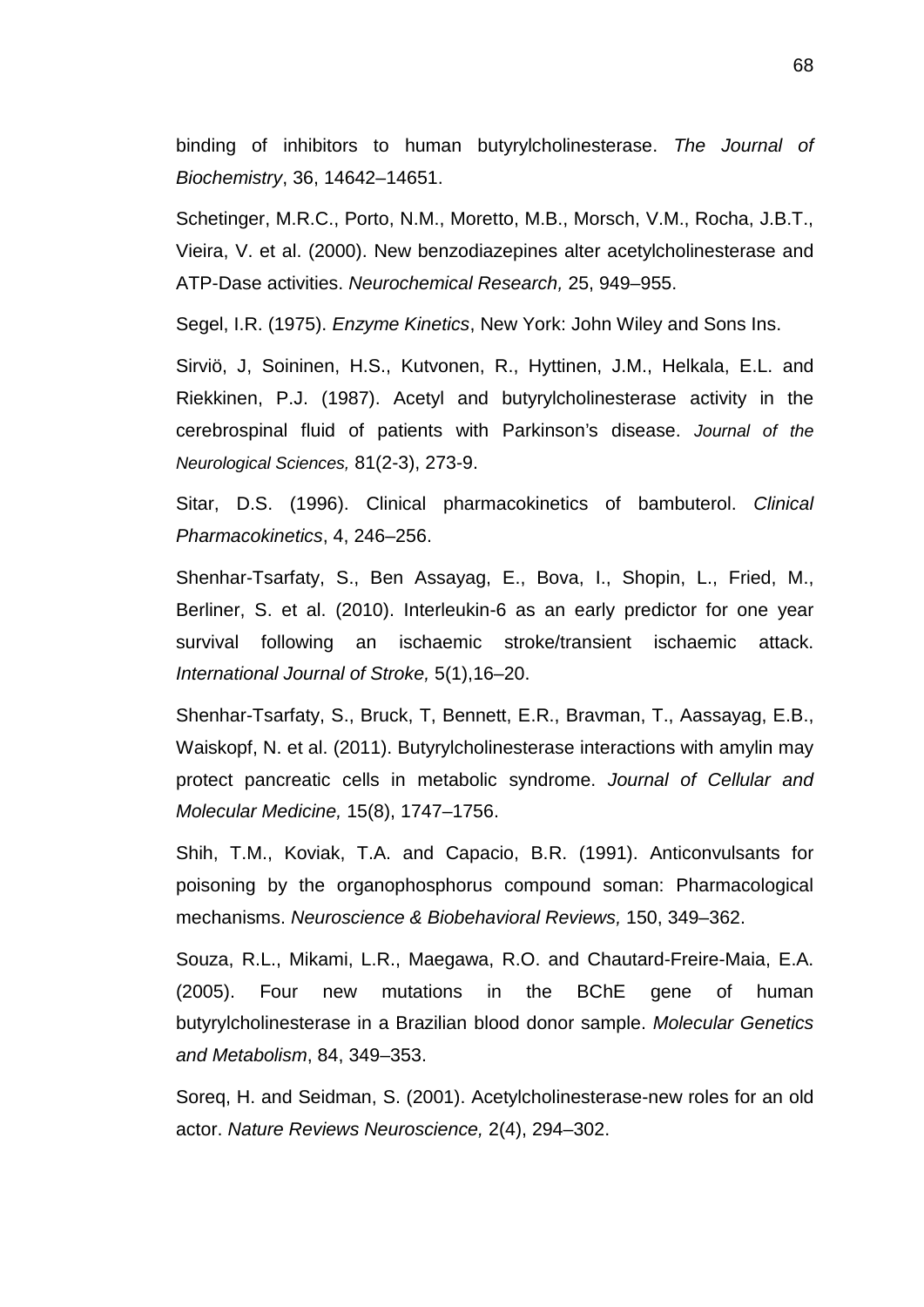Stepankova, S. and Komers, K. (2008). Cholinesterases and cholinesterase inhibitors. *Current Enzyme Inhibition*, 4(4), 160–171.

Suarez, D., Diaz, N., Fontecilla-Camps, J. and Field M.J.A. (2006). Computatonal study of the deacylation mechanism of human butyrylcholinesterase. *Biochemistry*, 45, 7529–7543.

Sun, H., Yazal, J.E., Lockridge, O., Schopfer, L.M., Brimijoin, S. and Pang, Y.P. (2001). Predicted Michaelis-Menten complexes of cocaine butyrylcholinesterase. *The Journal of Biological Chemistry,* 276, 9330-9336.

Tama, E. (2007). Plant-derived human acetylcholinesterase-R provides protection from lethal organophosphate poisoning and its chronic after math. *The FASEB Journal*, 21, 2961–2969.

Taylor, P. and Brown, J.H. (1999). Synthesis, Storage and Release of Acetylcholine. G.J. Siegel, B.W. Agranoff, R.W. Albers et al. (Ed.). *Basic Neurochemistry: Molecular, Cellular and Medical Aspects.* Philadelphia: Lippincott-Raven.

Tougu, V. (2001). Acetylcholinesterase: Mechanism of catalysis and inhibition. *Current Medicinal Chemistry*, 1: 155–170.

Toutant, J.P. (1986). An evaluation of the hydrophobic interactions of chick muscle acetylcholinesterase by charge shift electrophoresis and gradient centrifugation. *Neurochemistry International*, 9, 111-119.

Tunek, A. and Svensson, L.A. (1988). Bambuterol, a carbamate ester prodrug of terbutaline, as inhibitor of cholinesterases in human blood. *Drug Metabolism and Disposition,* 16, 759-764.

Viby-Mogensen, J. (1981). Succinylcholine neuromuscular blockade in subject homozygous for atypical plasma cholinesterase. *Anesthesiology,* 55, 428-434.

von Moltke, L.L., Greenblatt, D.J., Court, M.H., Duan, S.X., Harmatz, J.S., and Shader, R.I. (1995). Inhibition of alprazolam and desipramine hydroxylation in vitro by paroxetine and fluvoxamine: Comparison with other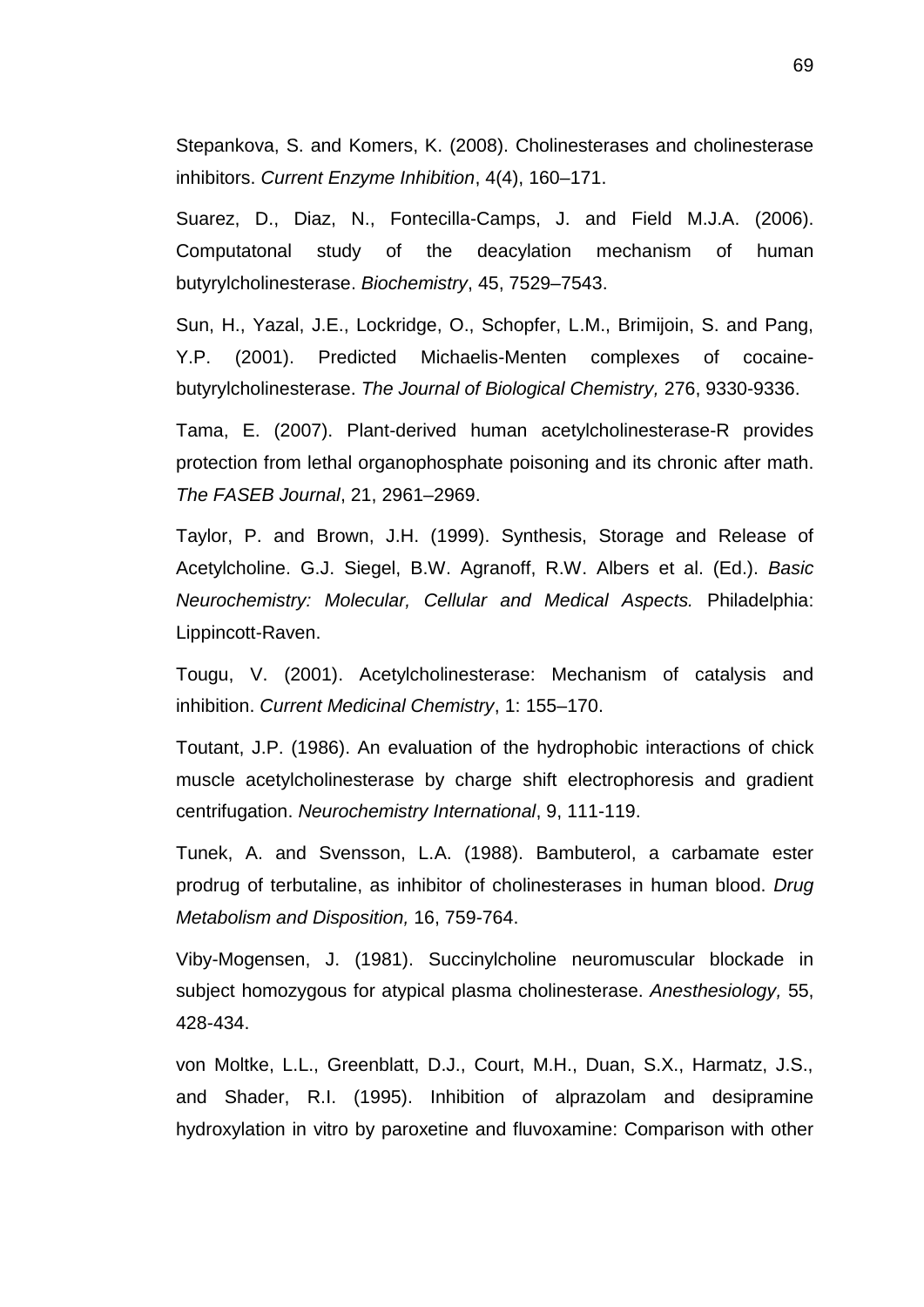selective serotonin reuptake inhibitor antidepressants. *Journal of Clinical Psychopharmacology,* 15, 125–131.

Wang, J., Zhang, Y., Xu, H., Zhu, S., Wang, H., He, J. et al. (2014). Fluoxetine improves behavioral performance by suppressing the production of soluble Β-amyloid in APP/PS1 mice. *Current Alzheimer Research*,11(7), 672-80.

Waymire, J.C. (2000). Acetylcholine Neurotransmission. Date of access: 03 September 2015, Neuroscience Online, the Open-Access Neuroscience Electronic Textbook:

*http://neuroscience.uth.tmc.edu-/s1/chapter11.html#fig11\_14*

Wessler, I. and Kirkpatrick, C.J. (2008). Acetylcholine beyond neurons: The non-neuronal cholinergic system in humans. *British Journal of Pharmacology,* 154, 1558–1571.

Whittaker, VP. (2010). How the cholinesterases got their modern names. *Chemico-Biological Interactions,* 187, 23-26.

Wierdl, M., Morton, C.L., Danks, M.K. and Potter, P.M. (2000). Isolation and characterization of a cDNA encoding a horse liver butyrylcholinesterase: Evidence for Cpt-11 drug activation. *Biochemical Pharmacology,* 59,773– 781.

Wilson, C.M. (1979). Studies and critique of amido black 10B, coomassie blue R and fast green FCF as stains for proteins after polyacrylamide gel electrophoresis. *Analytical Biochemistry*, 96(2), 263-278.

Wszelaki, N., Kuciun, A. and Kiss, A.K. (2010). Screening of traditional European herbal medicines for acetylcholinesterase and butyrylcholinesterase inhibitory activity. *Acta Pharmaceutica*, 60(1),119–128.

Xie, W., Altamirano, C.V., Bartels, C.F., Speirs, R.J., Cashman, J.R. and Lockridge, O. (1999). An improved cocaine hydrolase: The A328Y mutant of human butyrylcholinesterase is 4-fold more efficient. *Molecular Pharmacology,* 55, 83-91.